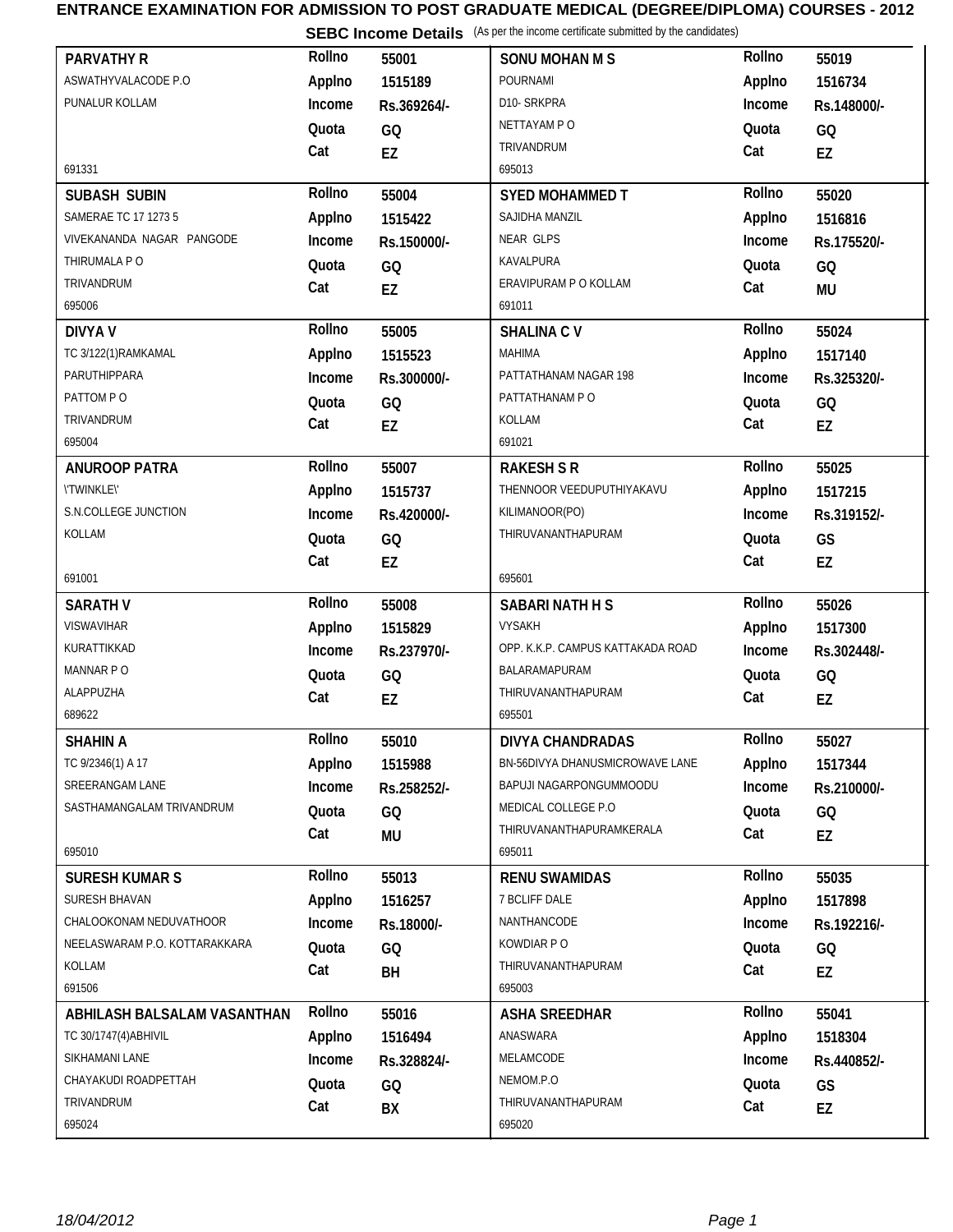|                          | Rollno | 55042       | <b>SAJMI SHAJI S</b>                 | Rollno | 55057       |
|--------------------------|--------|-------------|--------------------------------------|--------|-------------|
| HARRY DALEILAYEDATHU     | Applno | 1518380     | <b>VILAYIL VEEDU</b>                 | Applno | 1519500     |
| <b>ALTHARAMOODU</b>      | Income | Rs.401908/- | MUSLIM STREET                        | Income | Rs.188380/- |
| KAVANAD P.O              | Quota  | GQ          | KOTTARAKARA                          | Quota  | GQ          |
| KOLLAM                   | Cat    | LC          | KOLLAM                               | Cat    | <b>MU</b>   |
| 691003                   |        |             | 691506                               |        |             |
| JIHANA SHAJAHAN          | Rollno | 55044       | NIJU ML                              | Rollno | 55058       |
| M A K HOUSE              | Applno | 1518570     | SAFA                                 | Applno | 1519550     |
| MAMATHA NAGAR 9          | Income | Rs.240000/- | THANDRAMPOIKA                        | Income | Rs.138000/- |
| <b>NEAR KSEB</b>         | Quota  | GQ          | VENJARAMOODU P O                     | Quota  | GQ          |
| KAZHAKKUTTOM             | Cat    | <b>MU</b>   | THIRUVANANTHAPURAM                   | Cat    | <b>MU</b>   |
| 695582                   |        |             | 695607                               |        |             |
| <b>RAKHISP</b>           | Rollno | 55045       | <b>SINI VIJAYAN</b>                  | Rollno | 55059       |
| RAJ NIVAS                | Applno | 1518653     | VIJAYA BHAVAN                        | Applno | 1519664     |
| THADATHIKKULAM           | Income | Rs.358920/- | PUTHENKULAM P.O                      | Income | Rs.41000/-  |
| KANJIRAMKULAM P.O        | Quota  | GQ          | MEENAMBALAM                          | Quota  | GQ          |
| THIRUVANANTHAPURAM       | Cat    | BX          | KOLLAM                               | Cat    | EZ          |
| 695020                   |        |             | 691302                               |        |             |
| <b>SATHEESH KUMAR SV</b> | Rollno | 55046       | <b>HANIES H</b>                      | Rollno | 55062       |
| VIJAYAMANGALATHU         | Applno | 1518714     | <b>BROTHERS MANZIL</b>               | Applno | 1519878     |
| MARUTHUMMOODU            | Income | Rs.343068/- | PORUVAZHY PO                         | Income | Rs.379904/- |
| AYIROOPPARA PO           | Quota  | GS          | BHARANIKAVU                          | Quota  | GS          |
| THIRUVANANTHAPURAM       | Cat    | <b>BH</b>   | KOLLAM                               | Cat    | <b>MU</b>   |
| 695584                   |        |             | 690520                               |        |             |
| ANU J PRAKASH            | Rollno | 55047       | <b>GURUDAS M P</b>                   | Rollno | 55064       |
| ARCHANA                  | Applno | 1518773     | GURUDAS M P MANGALATHUVEEDU          | Applno | 1520041     |
| KANDACHIRA               | Income | Rs.334164/- | TC 24 1725                           | Income | Rs.60000/-  |
| PERINAD P.O              | Quota  | GS          | ELANKOMLANE THYCAUD                  | Quota  | GQ          |
|                          |        |             |                                      |        |             |
| KOLLAM                   |        |             | TRIVANDRUM                           |        |             |
| 691601                   | Cat    | EZ          | 695014                               | Cat    | EZ          |
| <b>AKASH S</b>           | Rollno | 55050       | <b>SREEJITH HARIDAS</b>              | Rollno | 55065       |
| POORAM VEEDU             | Applno | 1519016     | MEDAYIL HOUSE                        | Applno | 1520087     |
| MADATHARA P O            | Income |             | VALIYAKADA                           | Income |             |
| THIRUVANANTHAPURAM       |        | Rs.413814/- | CHIRAYINKIL PO                       |        | Rs.120000/- |
|                          | Quota  | GQ          | TRIVANDRUM                           | Quota  | GQ          |
| 691541                   | Cat    | EZ          | 695304                               | Cat    | EZ          |
| <b>RENJITHLAL A N</b>    | Rollno | 55054       | PRIYA PRASANDAN NANU                 | Rollno | 55066       |
| NISHI BHAVAN             | Applno | 1519305     | \'\'PRIYA\'\' T C-14/428 HOUSE NO 40 | Applno | 1520158     |
| MANCHANKUZHI             | Income | Rs.350000/- | BRRA POTHUJANAM JUNCTION             | Income | Rs.140000/- |
| KAZHIVOOR PO             |        |             | KUMARAPURAM MEDICAL COLLEGE P O      |        |             |
| THIRUVANANTHAPURAM       | Quota  | GS          | TRIVANDRUM                           | Quota  | GQ          |
| 695526                   | Cat    | BX          | 605011                               | Cat    | EZ          |
| <b>SASI LEKHA VS</b>     | Rollno | 55055       | <b>SOUMYAS</b>                       | Rollno | 55067       |
| SHIV CHAITHANYA          |        | 1519367     | TC 65/1981                           |        |             |
| AICKADU                  | Applno |             | <b>VIHAYAS</b>                       | Applno | 1520203     |
| KODUMON PO               | Income | Rs.377904/- | THIRUVALLOM P.O                      | Income | Rs.222120/- |
| PATHANAMTHITTA           | Quota  | GS          | THIRUVANANTHAPURAM                   | Quota  | GQ          |
| 691555                   | Cat    | EZ          | 695027                               | Cat    | BH          |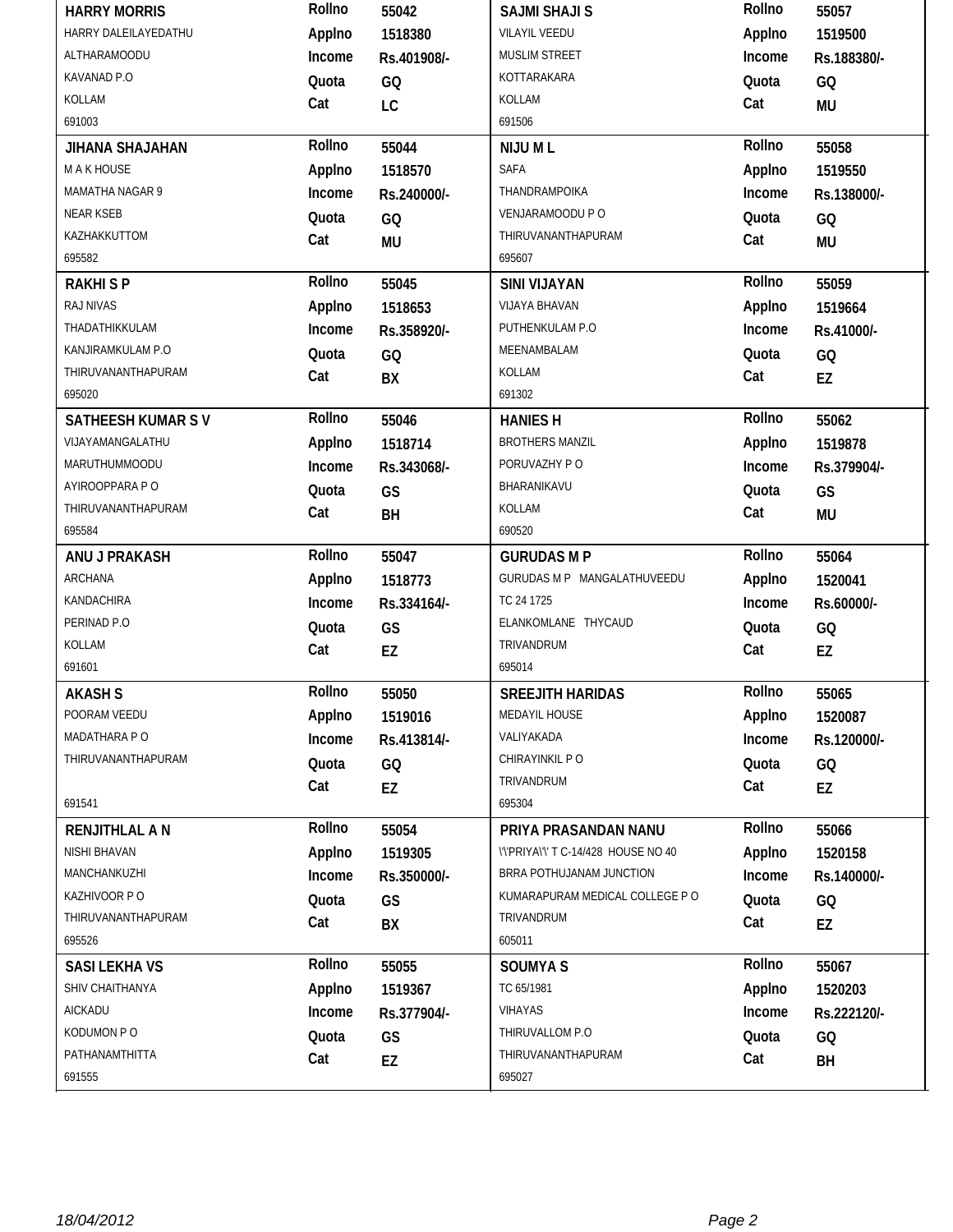| <b>REEMA MATHEW</b>        | Rollno | 55069           | <b>HARILAL PS</b>         | Rollno | 55096       |
|----------------------------|--------|-----------------|---------------------------|--------|-------------|
| KUTHUVILA HOUSE            | Applno | 1520323         | PUNNACKAL HOUSE           | Applno | 1515752     |
| PULLICHIRA (P.O)           | Income | Intercaste      | KALLARKUTTYP O            | Income | Rs.181356/- |
| KOLLAM                     | Quota  | GQ              | KATHIPPARA                | Quota  | GQ          |
|                            | Cat    | LC              | <b>IDUKKI</b>             | Cat    | EZ          |
| 691304                     |        |                 | 685562                    |        |             |
| <b>RANAMC</b>              | Rollno | 55071           | <b>ERSHAD T</b>           | Rollno | 55100       |
| PADANAMATTEL PUTHENVEEDU   | Applno | 1520430         | SHABNAMHOUSE NO 31        | Applno | 1516089     |
| PATTOM THURUTHU P.O        | Income | Rs.266000/-     | POURNAMI NAGAR 2 ST       | Income | Rs.120000/- |
| MUNDRO THURUTHU            | Quota  | GQ              | KALLATTUMUKKUMANACAUD P O | Quota  | GQ          |
| KOLLAM                     | Cat    | EZ              | TRIVANDRUM                | Cat    | <b>MU</b>   |
| 691601                     |        |                 | 695009                    |        |             |
| <b>SEETHA LEKSHMI B</b>    | Rollno | 55074           | <b>SABUDASD</b>           | Rollno | 55101       |
| <b><i>\'LEKSHMI\'</i></b>  | Applno | 1520602         | DEEPU BHAVANAM            | Applno | 1516187     |
| POOTHAMKARA EAST           | Income | Rs.247824/-     | MULLUCADU                 | Income | Rs.160500/- |
| ELAMANNOOR P O             | Quota  | GQ              | POOYAPPALLY               | Quota  | GQ          |
| PATHANAMTHITTA             | Cat    | EZ              | KOLLAM                    | Cat    | EZ          |
| 691524                     |        |                 | 691537                    |        |             |
| SWATHY JAYACHANDRAN        | Rollno | 55087           | <b>LEKSHMIS</b>           | Rollno | 55107       |
| EDAVILAKATHU VEEDU         | Applno | 1521292         | KAMALADALAM               | Applno | 1516625     |
| THALAYAL                   | Income | Rs.296916/-     | MANNAR P.O                | Income | Rs.162540/- |
| <b>PERUMPAZHUTHOOR</b>     | Quota  | GQ              | ALAPPUZHA                 | Quota  | GQ          |
| THIRUVANANTHAPURAM         | Cat    | EZ              |                           | Cat    | EZ          |
| 695126                     |        |                 | 689622                    |        |             |
| <b>MANAF M A</b>           | Rollno | 55090           | <b>SOUMYATG</b>           | Rollno | 55108       |
| VADAKEKATTUNGAL            |        |                 | THUMPONATHU HOUSE         |        |             |
|                            | Applno | 1515211         |                           | Applno | 1516735     |
| THONDANKULANGARA           | Income | Rs.300996/-     | VELLAPPADU                | Income | Rs.24000/-  |
| AVLUKUNNU P O              | Quota  | GQ              | PALA (PO)                 | Quota  | GQ          |
| ALAPPUZHA                  | Cat    | <b>MU</b>       | KOTTAYAM                  | Cat    | BH          |
| 688006                     |        |                 | 686575                    |        |             |
| PRATHEESH M C              | Rollno | 55092           | AMJITH E KUTTY            | Rollno | 55112       |
| CHANDRODAYA IRA-59         | Applno | 1515372         | MO QUATERS                | Applno | 1517090     |
| UCHAKKADA PAYATTUVILLA.P.O | Income | Rs.204000/-     | PHC CHITTARIKKAL          | Income | Rs.366514/- |
| BALARAMAPURAM              | Quota  | GQ              | CHITTARIKKAL POKASARAGODE | Quota  | SQ          |
| THIRUVANANTHAPURAM         | Cat    | BX              |                           | Cat    | MU          |
| 695501                     |        |                 | 671326                    |        |             |
| <b>INDUSARATH S</b>        | Rollno | 55093           | ARCHANA UDAYAN            | Rollno | 55113       |
| CHAKKAL LINS               | Applno | 1515423         | <b>UDAYAPURI</b>          | Applno | 1517141     |
| PRAKKULAM P.O.             | Income | Rs.438696/-     | <b>K S URAM</b>           | Income | Rs.132500/- |
| KOLLAM                     | Quota  |                 | KARUNAGAPALLY             | Quota  |             |
|                            | Cat    | GQ              | KOLLAM                    | Cat    | GQ          |
| 691602                     |        | EZ              | 69054                     |        | EZ          |
| <b>AJAS JAMAL</b>          | Rollno | 55094           | <b>KIRAN K R</b>          | Rollno | 55118       |
| MUNDETTU HOUSE             | Applno | 1515526         | SREESAILAM                | Applno | 1517445     |
| PATHANADU                  | Income | Rs.216000/-     | VALLAMCODU                | Income | Rs.275000/- |
| KANGAZHA P.O               | Quota  |                 | KALLIYOOR. P.O            | Quota  |             |
| KOTTAYAM                   | Cat    | GQ<br><b>MU</b> | THIRUVANANTHAPURAM        | Cat    | GQ<br>BH    |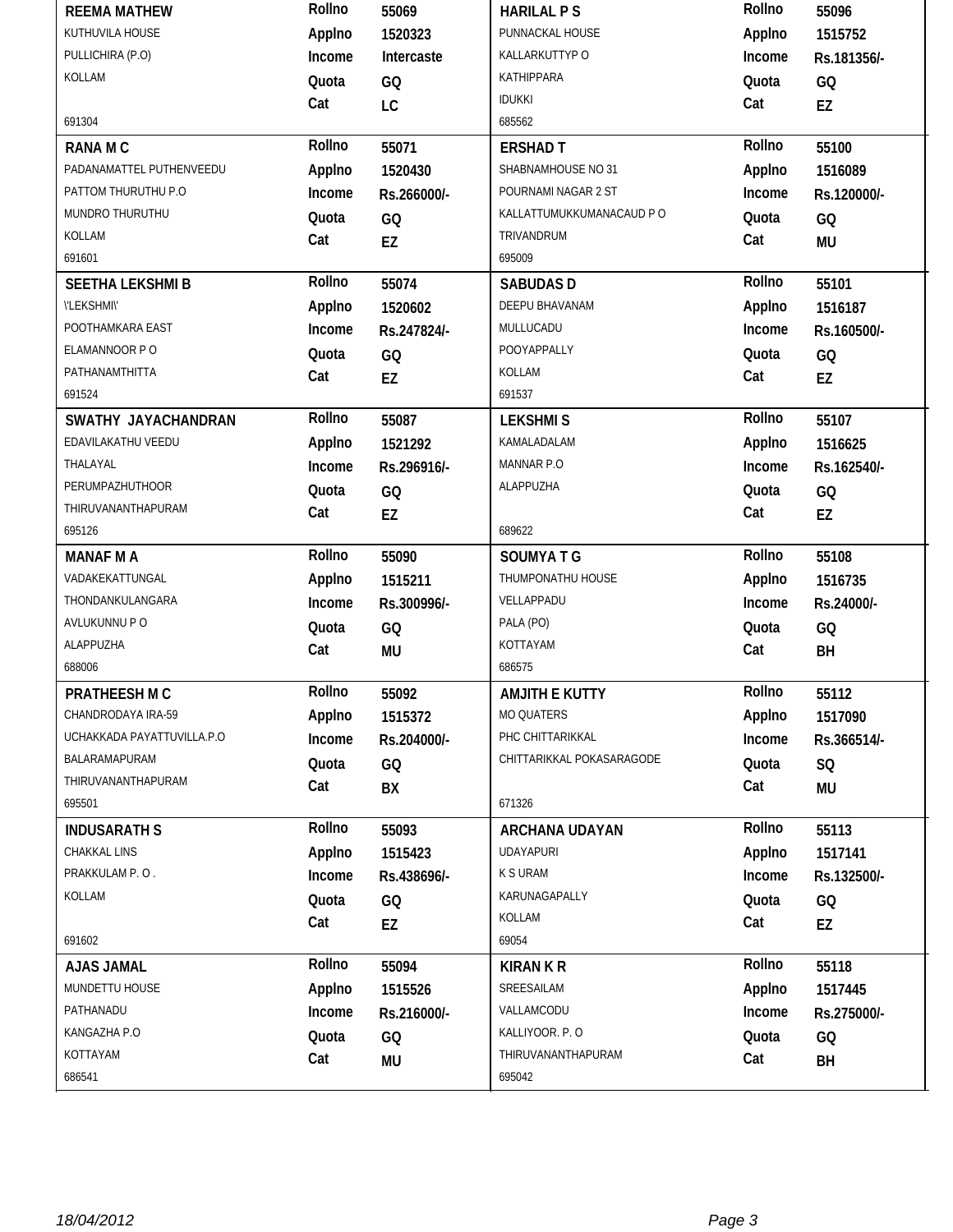| SURESH LAL S                  | Rollno       | 55131       | <b>SIVAJITH V</b>               | Rollno        | 55161       |
|-------------------------------|--------------|-------------|---------------------------------|---------------|-------------|
| CHARUVILA PUTHEN VEEDU        | Applno       | 1518382     | PUTHENPURAYIL HOUSE MADUKKA P.O | Applno        | 1520480     |
| AKKAL PO                      | Income       | Rs.387904/- | MUNDAKAYAM KOTTAYAM             | Income        | Rs.120000/- |
| <b>OYOOR</b><br>KOTTARAKARA   | Quota        | GS          |                                 | Quota         | GQ          |
| KOLLAM                        | Cat          | EZ          |                                 | Cat           | EZ          |
| 691516                        |              |             | 686513                          |               |             |
| <b>SHAMILA MOHAMED ALI</b>    | Rollno       | 55133       | <b>AABHADS</b>                  | Rollno        | 55171       |
| 2C SFS PALACE COURT           | Applno       | 1518576     | T C 14/1245(1)                  | Applno        | 1521020     |
| NEAR NARMADA SHOPPING COMPLEX | Income       | Rs.361789/- | <b>OBSERVATORY LANE</b>         | Income        | Rs.264000/- |
| KOWDIAR.PO                    | Quota        | GQ          | VIKAS BHAVAN P O PALAYAM        | Quota         | GQ          |
| TRIVANDRUM                    | Cat          | <b>MU</b>   | THIRUVANANTHAPURAM              | Cat           | LC          |
| 695000                        |              |             | 695033                          |               |             |
| <b>PRASOBH S</b>              | Rollno       | 55135       | <b>SHANY HAMEED</b>             | Rollno        | 55180       |
| SREE NIVAS                    | Applno       | 1518717     | POTTANKAL CHARIVUPARAMPIL       | Applno        | 1515290     |
| PERINGALA PO                  | Income       | Rs.158000/- | MANDIRAM P.O                    | Income        | Rs.382524/- |
| KAYAMKULAM                    | Quota        | GQ          | <b>RANNY</b>                    | Quota         | GQ          |
| ALAPUZHA                      | Cat          | BH          | PATHANAMTHITTA                  | Cat           | <b>MU</b>   |
| 690559                        |              |             | 689672                          |               |             |
| <b>RAMSHAD NALAKATH</b>       | Rollno       | 55140       | <b>BINESH A</b>                 | Rollno        | 55181       |
| NAAKATH HOUSE                 | Applno       | 1519058     | ARAYULLATHIL                    | Applno        | 1515374     |
| PUTHALAMAREACODE(P.O)         | Income       | Rs.62000/-  | UKKANDAN PEEDIKA                | Income        | Rs.296988/- |
| MALAPPURAM                    | Quota        | GQ          | THIRUVANGAD P.O                 | Quota         | GQ          |
|                               | Cat          | MU          | THALASSERY KANNUR               | Cat           | BH          |
| 673639                        |              |             | 670103                          |               |             |
| <b>KICHU VIJAYAN</b>          | Rollno       | 55142       | <b>SHABNA A</b>                 | Rollno        | 55182       |
|                               |              |             |                                 |               |             |
| PUSPHAVILASOM BUNGLOW         | Applno       | 1519250     | AL-MUHAJIRA                     | Applno        | 1515427     |
| VELLARADA                     | Income       | Rs.60000/-  | NEAR MUHIYIDEEN MOSQUE          | Income        | Rs.210000/- |
| <b>VELLARADA PO</b>           | Quota        | GQ          | KAYAMKULAM P O                  | Quota         | GQ          |
| THIRUVANANTHAPURAM            | Cat          | BX          |                                 | Cat           | <b>MU</b>   |
| 695505                        |              |             | 690502                          |               |             |
| <b>SUBIVP</b>                 | Rollno       | 55147       | <b>ADARSH K</b>                 | Rollno        | 55184       |
| ANUNILAYAM                    | Applno       | 1519551     | APPOOS KODAICHALIL HOUSE        | Applno        | 1515643     |
| KALLUNATTY                    | Income       | Rs.108000/- | NELLIKKODE P.O                  | Income        | Rs.155000/- |
| OLATHANNI NEYYATTINKARA P O   | Quota        | GQ          | CALICUT                         | Quota         | GQ          |
| THIRUVANANTHAPURAM            | Cat          | BX          |                                 | Cat           | EZ          |
| 695121                        |              |             | 673016                          |               |             |
| PREETHA PT                    | Rollno       | 55157       | <b>SREEJA JS</b>                | Rollno        | 55190       |
| PRAKRITHA                     | Applno       | 1520255     | T.C.49/391SREEJA BHAVAN         | Applno        | 1516189     |
| POONKODU                      | Income       | Rs.18000/-  | HOUSE NO.SNRA 163               | Income        | Rs.226296/- |
| BHAGAVATHINADA P O            | Quota        | GQ          | KUTHUKALLINMOODMANACAUD P.O     | Quota         | GQ          |
| BALARAMAPURAM TRIVANDRUM.     | Cat          |             | THIRUVANANTHAPURAM              | Cat           |             |
| 695501                        |              | EZ          | 695009                          | Inter caste y | EZ          |
| <b>AJOY V</b>                 | Rollno       | 55158       | <b>DIVYA A S</b>                | Rollno        | 55191       |
| PEE CEE YEN HOUSE             | Applno       | 1520325     | THIRUVATHIRA                    | Applno        | 1516262     |
| PARASSALA                     | Income       | Rs.356160/- | AZHICODE PO                     | Income        | Rs.116760/- |
| THIRUVANANTHAPURAM            |              |             | KARAKULAM VIA                   |               |             |
|                               | Quota<br>Cat | SQ<br>BX    | THIRUVANANTHAPURAM              | Quota<br>Cat  | GQ<br>BH    |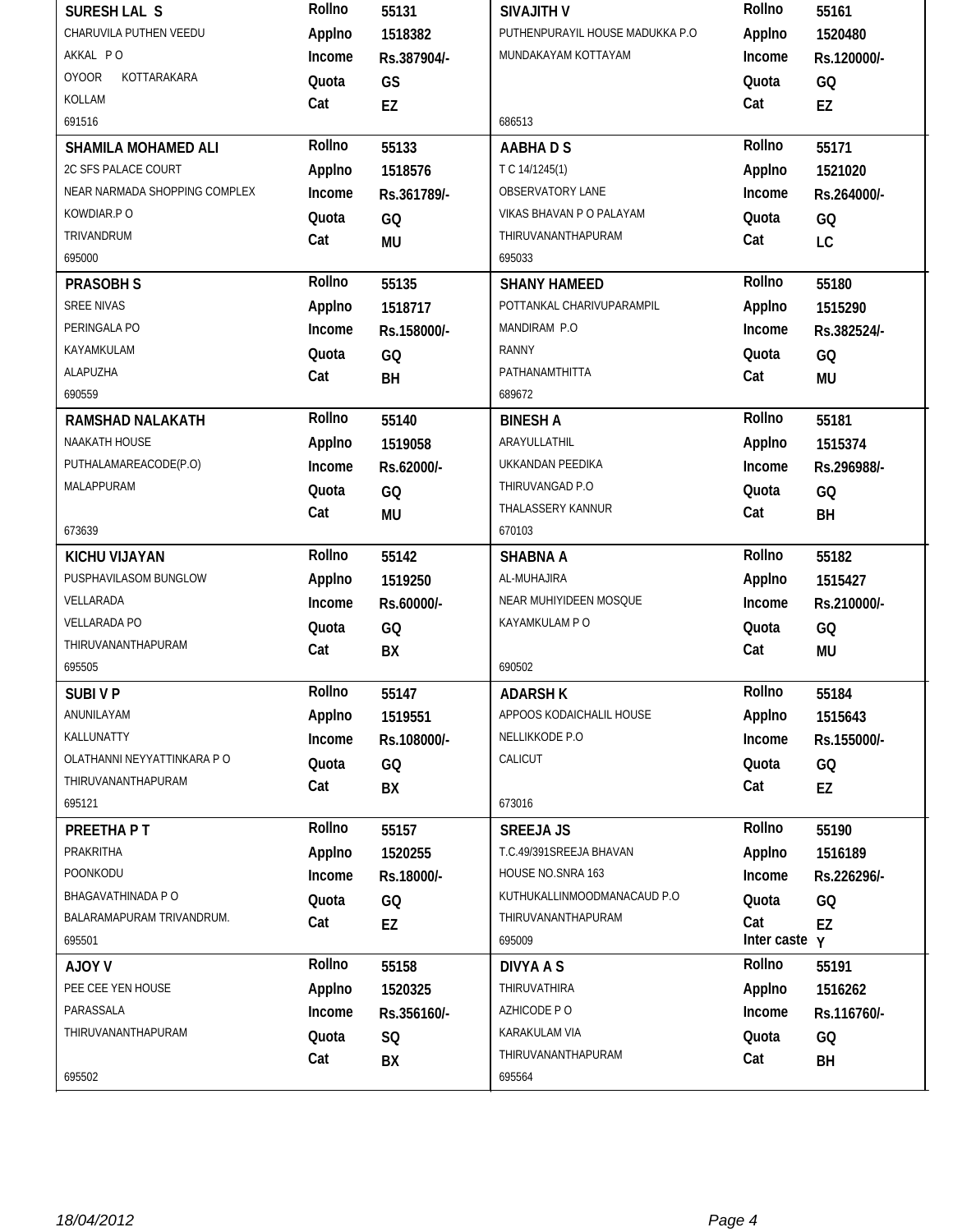| <b>ANASM</b>                       | Rollno           | 55194       | <b>SHIYAD M</b>                    | Rollno       | 55210       |
|------------------------------------|------------------|-------------|------------------------------------|--------------|-------------|
| PALAVILAYIL                        | Applno           | 1516496     | TC 49/1NOUSHAM                     | Applno       | 1517681     |
| VADAKKUMTHALA EAST PO              | Income           | Rs.146436/- | VALIAPALLY JUNCTION                | Income       | Rs.180000/- |
| KARUNAGAPPALLY                     | Quota            | GQ          | MANACAUDTRIVANDRUM                 | Quota        | GQ          |
| KOLLAM                             | Cat              | <b>MU</b>   | KERALA.                            | Cat          | MU          |
| 690536                             |                  |             | 695009                             |              |             |
| PREM J                             | Rollno           | 55196       | <b>FATHIMA RASHEED</b>             | Rollno       | 55213       |
| SREERENJINI TC14/1272(1)           | Applno           | 1516631     | MELEVILAYIL                        | Applno       | 1517902     |
| OBSERVATORY LANE                   | Income           | Rs.318000/- | THRIPPILAZHIKOM                    | Income       | Rs.354559/- |
| PALAYAM                            | Quota            | GQ          | KUNDARA                            | Quota        | GS          |
| TRIVANDRUM                         | Cat              | LC          | KOLLAM                             | Cat          | <b>MU</b>   |
| 695033                             |                  |             | 691509                             |              |             |
| <b>VINEETHAR</b>                   | Rollno           | 55199       | <b>BHAVYA R PRASAD</b>             | Rollno       | 55243       |
| VIJAYABHAVAN                       | Applno           | 1516924     | BHAVYASREE                         | Applno       | 1520093     |
| MENAMKULAM                         | Income           | Rs.266000/- | KATTAYIL                           | Income       | Rs.322569/- |
| KAZHAKUTTOM P.O                    | Quota            | GQ          | ODANAVATTOM P O                    | Quota        | GQ          |
| TRIVANDRUMKERALA                   | Cat              | EZ          | KOLLAM                             | Cat          | EZ          |
| 695582                             |                  |             | 691512                             |              |             |
| ARYA JAYADEVAN                     | Rollno           | 55201       | <b>PRASANTH R</b>                  | Rollno       | 55244       |
| <b>SURAJA</b>                      | Applno           | 1517093     | \'\'PRIYA\'\' TC-14/428 HOUSE NO40 | Applno       | 1520164     |
| NJAKKANAL PO                       | Income           | Rs.156624/- | BRRA POTHUJANAM JUNCTION           | Income       | Rs.72000/-  |
| KRISHNAPURAM OACHIRA               | Quota            | GQ          | KUMARAPURAM MEDICAL COLLEGE PO     | Quota        | GQ          |
| ALAPPUZHA                          | Cat              | EZ          | TRIVANDRUM                         | Cat          | EZ          |
| 690533                             |                  |             | 695011                             |              |             |
|                                    |                  |             |                                    |              |             |
| ANUJA J S                          | Rollno           | 55203       | <b>ASHLEY SARASAN</b>              | Rollno       | 55249       |
| AMBADI                             | Applno           | 1517245     | VP 7/367 A                         | Applno       | 1520433     |
| <b>UDAYAGIRI</b>                   | Income           | Rs.70000/-  | VAIKUNDAM                          | Income       | Rs.400000/- |
| CHEMPAZHANTHY                      | Quota            |             | VATTIYOORKAVU P O                  | Quota        |             |
| THIRUVANANTHAPURAM                 | Cat              | GQ          | TRIVANDRUM                         | Cat          | GQ          |
| 695587                             |                  | EZ          | 695013                             |              | EZ          |
| ANULEKSHMICG                       | Rollno           | 55204       | <b>YAUV AHTIL</b>                  | Rollno       | 55255       |
| GEETHANJALITHODIYOOR NORTH PO      | Applno           | 1517307     | ATHIRA                             | Applno       | 1520753     |
| VENGARAKARUNAGAPALLY               | Income           |             | KURUMANDAL B                       | Income       |             |
| KOLLAM                             | Quota            | Rs.325752/- | PARAVUR PO                         |              | Rs.200000/- |
|                                    |                  | GS          | KOLLAM                             | Quota        | GQ          |
| 690523                             | Cat              | BH          | 691301                             | Cat          | BH          |
| <b>SHERIN VIMAL</b>                | Rollno           | 55207       | AJEESH RAJ R                       | Rollno       | 55258       |
| TC-50/369CHERUVATTATTU MELE PUTHEN |                  | 1517446     | AJEESH RAJ R                       | Applno       | 1520915     |
| DRA-123DAS NAGARKUNNAPUZHA         | Applno<br>Income |             | ANANDA BHAVAN KANDIYOOR            | Income       |             |
| ARAMADA.P.O                        |                  | Rs.329728/- | THATTARAMBALAM P.O                 |              | Rs.325088/- |
| THIRUVANANTHAPURAM                 | Quota            | GS          | MAVELIKKARA ALAPPUZHA              | Quota        | GS          |
| 695032                             | Cat              | BX          | 690103                             | Cat          | BH          |
| <b>PADMA J P</b>                   | Rollno           | 55209       | SREEDHANYA SREEHARI                | Rollno       | 55269       |
| <b>WILLS HOUSE</b>                 |                  | 1517609     | TRA-121SREEKRISHNABHAVAN           | Applno       | 1515294     |
| AZHAKULAM                          | Applno<br>Income |             | NEAR MALLEZHATH KAVU               | Income       |             |
| VIZHINJAM PO                       |                  | Rs.276000/- | SATHIKULANGARA P.O.                |              | Rs.300000/- |
| THIRUVANANTHAPURAMKERALA.          | Quota<br>Cat     | GQ<br>BX    | KOLLAM                             | Quota<br>Cat | GQ<br>EZ    |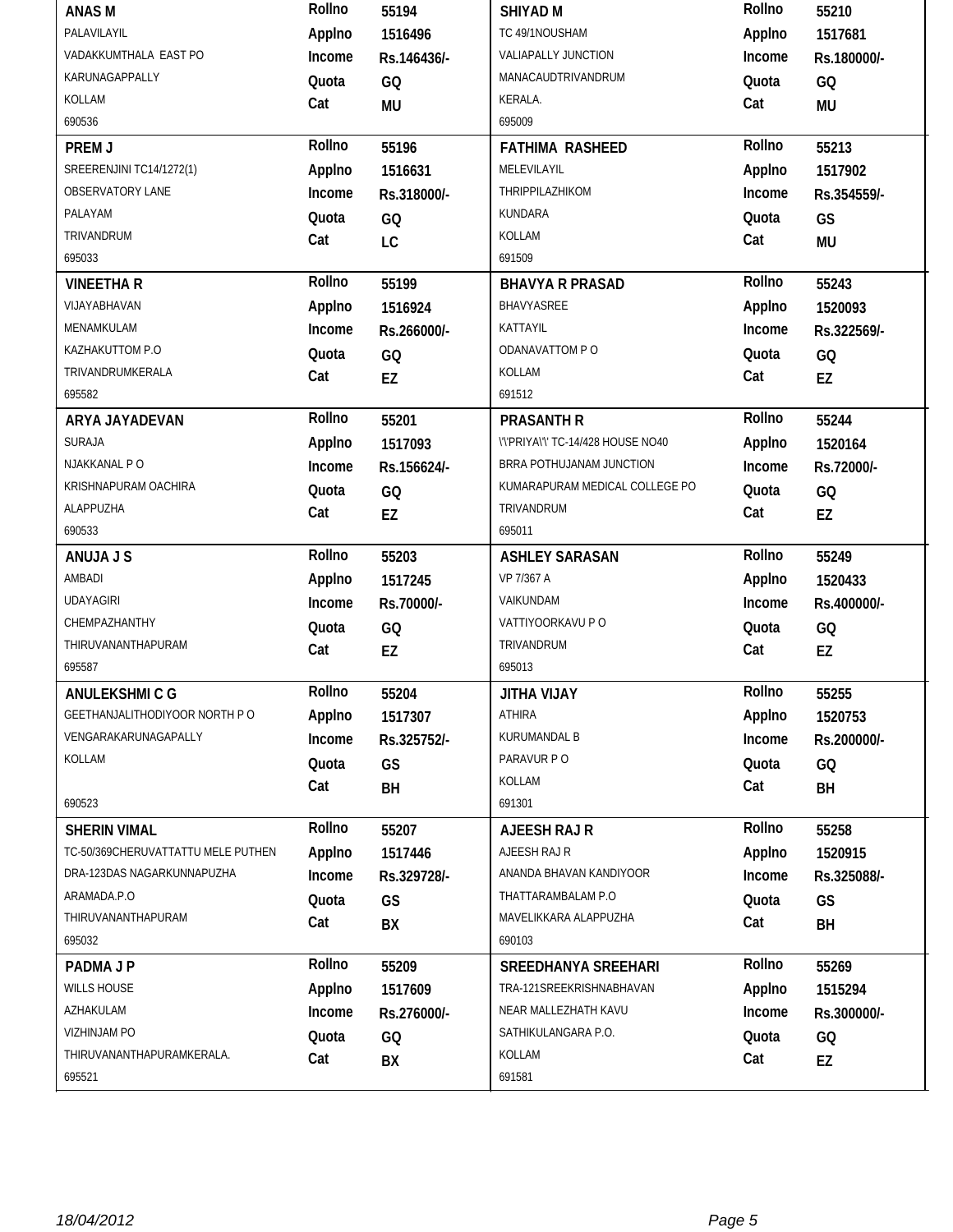| <b>NEELIMA CHAKRAPANI</b>     | Rollno | 55270       | <b>SIVA SURESH</b>                 | Rollno | 55293       |
|-------------------------------|--------|-------------|------------------------------------|--------|-------------|
| <b>EANAM</b>                  | Applno | 1515375     | THAZHATHAYIL                       | Applno | 1517309     |
| THEKKEVILA PO                 | Income | Rs.120000/- | KADAKAVUR.P.O                      | Income | Rs.350000/- |
| KOLLAM                        | Quota  | GQ          | TRIVANDRUM                         | Quota  | GQ          |
|                               | Cat    | EZ          |                                    | Cat    | EZ          |
| 691016                        |        |             | 695306                             |        |             |
| <b>TEENA PETER</b>            | Rollno | 55277       | <b>DIVYA S</b>                     | Rollno | 55295       |
| KIZHAKAEDATHTC 6/1589         | Applno | 1516000     | AMBADI                             | Applno | 1517401     |
| THURUVIKKAL PO                | Income | Intercaste  | NEAR RLY STATION                   | Income | Rs.396000/- |
| TRIVANDRUM                    | Quota  | GQ          | VARKALA PO                         | Quota  | GQ          |
|                               | Cat    | LC          | TRIVANDRUM                         | Cat    | EZ          |
| 695031                        |        |             | 695141                             |        |             |
| <b>GIGIN SV</b>               | Rollno | 55278       | <b>ASWIND</b>                      | Rollno | 55297       |
| ARDRA                         | Applno | 1516092     | CHEROOR VEEDU                      | Applno | 1517533     |
| ARUVIODE                      | Income | Rs.76036/-  | CHATHANOOR                         | Income | Rs.180000/- |
| VATTAPPARA P.O                | Quota  | GQ          | KOLLAM                             | Quota  | GQ          |
| TRIVANDRUM                    | Cat    | EZ          |                                    | Cat    | EZ          |
| 695028                        |        |             | 691572                             |        |             |
| AJEESH K P                    | Rollno | 55279       | <b>RAMU V V</b>                    | Rollno | 55302       |
| KRISHNA COTTAGE               | Applno | 1516190     | SUMATHI MANDIRAM                   | Applno | 1517908     |
| MUDAPURAM PO                  | Income | Rs.84000/-  | MANGAD PO                          | Income | Rs.165000/- |
| CHIRAYINKEEZHU                | Quota  | GQ          | KOLLAM                             | Quota  | GQ          |
| THIRUVANANATHAPURAM           | Cat    | EZ          |                                    | Cat    | EZ          |
| 695314                        |        |             | 691015                             |        |             |
| <b>MUNEER K</b>               | Rollno | 55281       | <b>MIDHUN J N</b>                  | Rollno | 55304       |
|                               |        |             |                                    |        |             |
| MUNEER MANZIL VADAKKEVILA     | Applno | 1516365     | KARIYIL THOTTATHU VEEDU            | Applno | 1518015     |
| BALARAMAPURAM P.O             | Income | Rs.180000/- | KANNANKUZHI                        | Income | Rs.72000/-  |
| THIRUVANANTHAPURAM            | Quota  | GQ          | AMARAVILA P.O                      | Quota  | GQ          |
|                               | Cat    | <b>MU</b>   | TRIVANDRUM                         | Cat    | BX          |
| 695501                        |        |             | 695122                             |        |             |
| <b>NIKHIL S</b>               | Rollno | 55286       | <b>SIMI LALI</b>                   | Rollno | 55307       |
| THEJUS THEKKETHAYIL HOUSE     | Applno | 1516738     | LAL VIHAR                          | Applno | 1518250     |
| THUMPOLY PO                   | Income | Rs.166032/- | KANDACHIRA                         | Income | Rs.36000/-  |
| ALAPPUZHA                     | Quota  | GQ          | PERINAD P.O                        | Quota  | GQ          |
| <b>KERALA</b>                 | Cat    | LC          | KOLLAM                             | Cat    | EZ          |
| 688008                        |        |             | 691601                             |        |             |
| <b>VISHNUKS</b>               | Rollno | 55288       | <b>JASIM SALIM</b>                 | Rollno | 55309       |
| TC 29/21 KNRA 303             | Applno | 1516932     | ROOM NO-53                         | Applno | 1518386     |
| THULAYALIL LANE               | Income | Rs.96000/-  | MADRAS MEDICAL COLLEGE MENS HOSTEL | Income | Rs.200000/- |
| PETTAH P.O                    | Quota  | GQ          | FRAZER BRIDGE ROAD                 | Quota  | GQ          |
| TRIVANDRUM                    | Cat    | EZ          | CHENNAI-3 TAMIL NADU               | Cat    | <b>MU</b>   |
| 695024                        |        |             | 600003                             |        |             |
| <b>KIRTHI NATH KV</b>         | Rollno | 55292       | <b>ATHMANANDAN G S</b>             | Rollno | 55312       |
| KIRTHI NATH K V T C 10/2203 6 | Applno | 1517247     | TELE HOUSE TC 76/271               | Applno | 1518662     |
| 'KARIYIL' KPNRA-173           | Income | Rs.100000/- | ANAYARA P O                        | Income | Rs.440319/- |
| KANJIRAMPARA P O              | Quota  | GQ          | THIRUVANANTHAPURAM                 | Quota  | SQ          |
| THIRUVANANTHAPURAM<br>695030  | Cat    | EZ          | 695029                             | Cat    | BH          |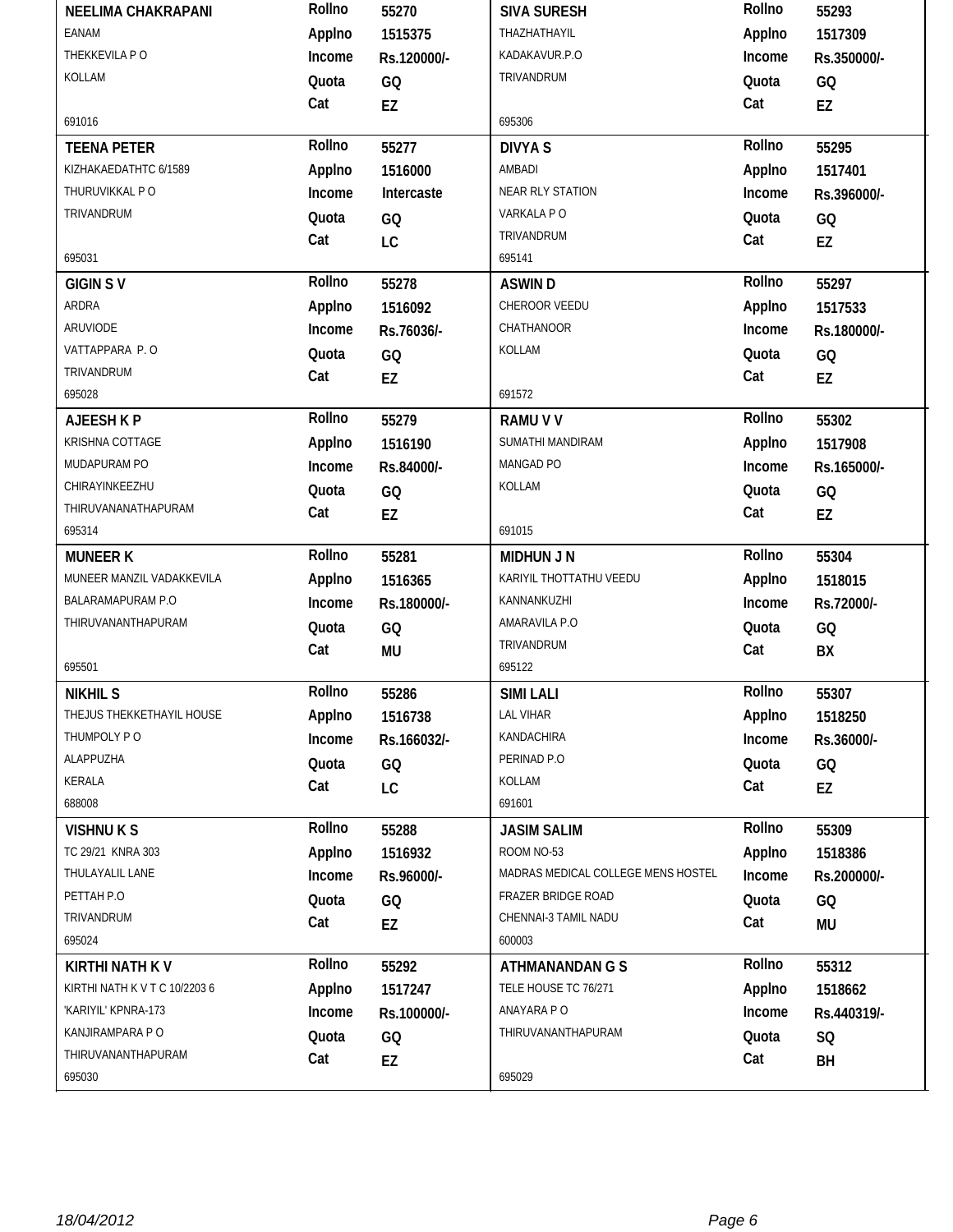| <b>SREEJITH KAMAL</b>        | Rollno | 55313       | PARVATHY ANILKUMAR                   | Rollno | 55354       |
|------------------------------|--------|-------------|--------------------------------------|--------|-------------|
| PARIJATHAM HOUSE             | Applno | 1518722     | SANTHA MANDIRAM                      | Applno | 1521303     |
| ANJILITHANAMA P O            | Income | Rs.106000/- | L.M.S JN.                            | Income | Rs.220000/- |
| THIRUVALLA                   | Quota  | GQ          | ATTINGAL P.O                         | Quota  | GQ          |
|                              | Cat    | EZ          | TRIVANDRUM                           | Cat    | EZ          |
| 689582                       |        |             | 695101                               |        |             |
| <b>SAJITH SL</b>             | Rollno | 55315       | <b>SANJITH THOMAS</b>                | Rollno | 55358       |
| <b>SUJITH BHAVAN</b>         | Applno | 1518871     | ELLAMPALLY                           | Applno | 1515297     |
| MULAVANA PO                  | Income | Rs.139600/- | PATTATHANAM.P.O                      | Income | Rs.392484/- |
| <b>KUNDARA</b>               | Quota  | GQ          | KOLLAM                               | Quota  | GQ          |
| KOLLAM KERALA                | Cat    | EZ          | KERALA                               | Cat    | LC          |
| 691503                       |        |             | 691021                               |        |             |
| <b>MUBIN A</b>               | Rollno | 55326       | <b>JUMANA ABDUL KHADER</b>           | Rollno | 55359       |
| AL MUBIN                     | Applno | 1519673     | AL-AMEEN COTTAGE                     | Applno | 1515377     |
| HOUSE NO B 5                 | Income | Rs.216000/- | $CMC-22$                             | Income | Rs.416044/- |
| VADAKKEVILA NAGAR            | Quota  | GQ          | CHERTHALA                            | Quota  | GQ          |
| VADAKKEVILA P O KOLLAM       | Cat    | <b>MU</b>   | ALAPPUZHA                            | Cat    | <b>MU</b>   |
| 691010                       |        |             | 688524                               |        |             |
| <b>RENJITHA SUBHASH</b>      | Rollno | 55333       | <b>JISHA R RAJU</b>                  | Rollno | 55362       |
| JAYA BHAVAN T C 29/48        | Applno | 1520165     | K R SADANAM                          | Applno | 1515656     |
| M K K NAIR ROAD PETTAH P O   | Income | Rs.422000/- | THAZHAM SOUTH                        | Income | Rs.96000/-  |
| THIRUVANANTHAPURAM           | Quota  | GQ          | CHATHANNOOR P.O                      | Quota  | GQ          |
|                              | Cat    | EZ          | KOLLAM                               | Cat    | EZ          |
| 695024                       |        |             | 691572                               |        |             |
|                              |        |             |                                      |        |             |
| <b>VISHNU B S</b>            | Rollno | 55338       | <b>BHAGYALEKSHMI A</b>               | Rollno | 55369       |
| THARANGAM                    | Applno | 1520434     | VALIYAVILA VEEDU                     | Applno | 1516266     |
| MEVARAM                      | Income | Rs.418121/- | NEDUNGOLAM P O                       | Income | Rs.145000/- |
| THATTAMALA P O               | Quota  | GQ          | KOLLAM                               | Quota  | GQ          |
| KOLLAM                       | Cat    | EZ          |                                      | Cat    | EZ          |
| 691020                       |        |             | 691334                               |        |             |
| <b>SHAJU S</b>               | Rollno | 55339       | NIYAZ MUHAMMED                       | Rollno | 55370       |
| SHAJU S                      | Applno | 1520494     | NIYAZ NIVAS                          | Applno | 1516383     |
| SHANIN BUNGLOW               | Income | Rs.120000/- | ELAMPALLOOR                          | Income | Rs.48236/-  |
| KALLAMPALAM                  | Quota  | GQ          | KUNDARA P O                          | Quota  | GQ          |
| TRIVANDRUM                   | Cat    | <b>MU</b>   | KOLLAM                               | Cat    | MU          |
| 695605                       |        |             | 691501                               |        |             |
| LINU S M                     | Rollno | 55345       | <b>BINITHA KHALID</b>                | Rollno | 55377       |
| PULARI VP- 9/1082            | Applno | 1520803     | CRESCENT T.C 43/666(10) NKRA 58      | Applno | 1516934     |
| VELLAIKADAVU KODUNGANOOR P.O | Income | Rs.60000/-  | NEELATTINKARA KALLATTUMUKKU          | Income | Rs.252396/- |
| TRIVANDRUM.                  | Quota  | GQ          | MANACAUD P O TRIVANDRUM              | Quota  | GQ          |
|                              | Cat    | LC          |                                      | Cat    | <b>MU</b>   |
| 695013                       |        |             | 695009                               |        |             |
| <b>KAVITA JINAN</b>          | Rollno | 55348       | <b>VINOD KUMAR SUDEVAN</b>           | Rollno | 55381       |
| ANANTHA SADANAM SRA-196      | Applno | 1520972     | <b>\\\'ROHINI\\\'</b> (PUNNATHOTTAM) | Applno | 1517253     |
| ANCHUMUKKU MUTTADA           | Income | Rs.180000/- | MANNANTHALA                          | Income | Rs.212000/- |
| TRIVANDRUM                   | Quota  | GQ          | NALANCHIRA PO                        | Quota  | GQ          |
|                              | Cat    | EZ          | TRIVANDRUM                           | Cat    | EZ          |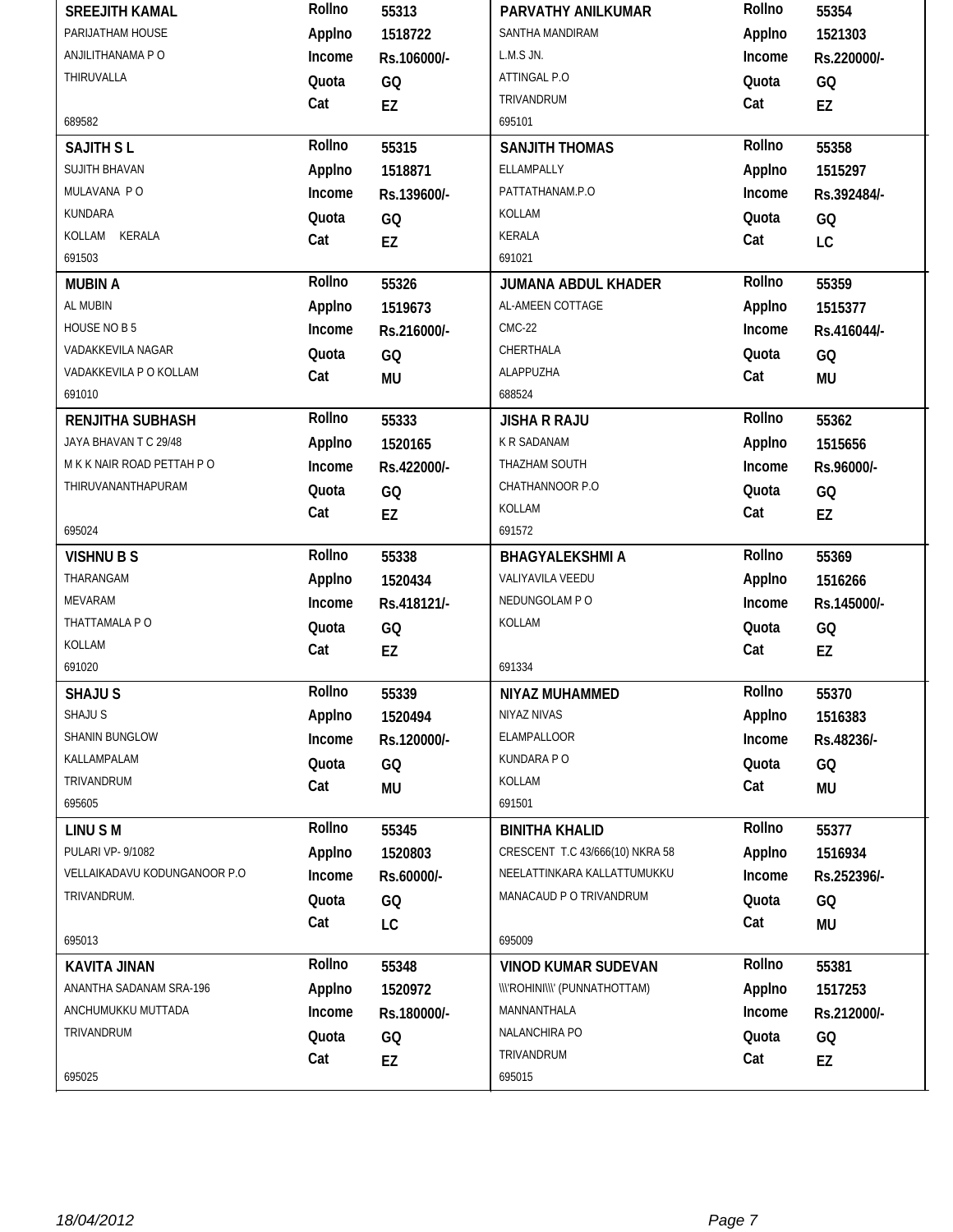| <b>ANISH PI</b>           | Rollno       | 55383       | SOWMYA J                     | Rollno       | 55411       |
|---------------------------|--------------|-------------|------------------------------|--------------|-------------|
| POOVOTTU                  | Applno       | 1517353     | SREE CHAKRAM                 | Applno       | 1519378     |
| MYLODE P O POOYAPALLY     | Income       | Rs.326400/- | TC 52/2331                   | Income       | Rs.199428/- |
| KOLLAM                    | Quota        | GQ          | NEMOM PO                     | Quota        | GQ          |
|                           | Cat          | <b>EZ</b>   | THIRUVANANTHAPURAM           | Cat          | EZ          |
| 691537                    |              |             | 695020                       |              |             |
| <b>BINEESH W</b>          | Rollno       | 55384       | <b>MINI MM</b>               | Rollno       | 55414       |
| KALADOOD THANNININNA      | Applno       | 1517402     | TC 29/398                    | Applno       | 1519566     |
| NELLIKAKUZHI              | Income       | Rs.97260/-  | <b>MINISREE</b>              | Income       | Rs.205284/- |
| KANJIRAMKULAM P.O.        | Quota        | GQ          | KAVARADI JUNCTION PETTAH P.O | Quota        | GQ          |
| NEYYATTINKARA TRIVANDRUM. | Cat          | BX          | TRIVANDRUM                   | Cat          | BH          |
| 695524                    |              |             | 695024                       |              |             |
| <b>GINU G THOMAS</b>      | Rollno       | 55388       | <b>SHIHAB K K</b>            | Rollno       | 55423       |
| THEJUS SARAH\'S CHAMBERS  | Applno       | 1517685     | S/O ABDURAHIMAN K K          | Applno       | 1520210     |
| MULAVANA PO               | Income       | Rs.215375/- | KATTUKULATHIL HOUSE          | Income       | Rs.124000/- |
| KUNDARA                   | Quota        | GQ          | POST KLARI VIA EDARIKODE     | Quota        | GQ          |
| KOLLAM.                   | Cat          | BX          | MALAPPURAM                   | Cat          | <b>MU</b>   |
| 691503                    |              |             | 676501                       |              |             |
| <b>BLOSSOM CHACKO</b>     | Rollno       | 55389       | <b>RINJU KRISHNAN</b>        | Rollno       | 55425       |
| ANUGRAHA K.P.8/731 5      | Applno       | 1517765     | PALAKUZHY VEEDU              | Applno       | 1520340     |
| SURYA LANE PATHIRIPALLY   | Income       | Rs.441720/- | TC-2/2306(3)TPJ NAGAR-100(A) | Income       | Rs.248064/- |
| KUDAPPANAKUNNU.P.O        | Quota        | GQ          | PATTOM P.O                   | Quota        | GQ          |
| TRIVANDRUM                | Cat          | BX          | THIRUVANANTHAPURAM           | Cat          | EZ          |
| 695043                    |              |             | 695004                       |              |             |
|                           |              |             |                              |              |             |
| <b>BABY SULTANA S</b>     | Rollno       | 55390       | <b>JUSTIN JOSE S J</b>       | Rollno       | 55430       |
| SAJI MAHAL                | Applno       | 1517825     | ANGEL VILLA T C 21/130(10)   | Applno       | 1520610     |
| KUZHIVILA                 | Income       | Rs.265000/- | ANDIYIRAKKAM KARAMANA P O    | Income       | Rs.382266/- |
| EDAVA P.O.                | Quota        | GQ          | THIRUVANANTHAPURAM           | Quota        | SQ          |
| THIRUVANANTHAPURAM        | Cat          |             |                              | Cat          |             |
| 695311                    |              | <b>MU</b>   | 695002                       |              | BX          |
| <b>INDU MOHAN</b>         | Rollno       | 55394       | <b>MUHAMMED ANAS A</b>       | Rollno       | 55446       |
| DWARAKA HOUSE NO. 6       | Applno       | 1518100     | ANASMAHAL                    | Applno       | 1515221     |
| MAHAVISHNU NAGAR          | Income       | Rs.360000/- | MADANTHAPACHA                | Income       | Rs.120000/- |
| THIRUMULLAVARAM P O       | Quota        |             | PUTHUSSERIMUKKU P.O          | Quota        |             |
| KOLLAM                    | Cat          | GQ          | KALLAMBALAM TRIVANDRUM       | Cat          | GQ          |
| 691012                    |              | EZ          | 695605                       |              | MU          |
| <b>SACHIN JOSEPH</b>      | Rollno       | 55402       | <b>ANANTHA KRISHNA V R</b>   | Rollno       | 55447       |
| <b>HARITHA</b>            | Applno       | 1518730     | TREASA COTTAGETC 75/1115     | Applno       | 1515299     |
| P.K. NAGAR 47             | Income       | Rs.228000/- | CHAYAKKUDY ROAD              | Income       | Rs.435180/- |
| VADAKKEVILA P.O.          |              |             | PETTAH                       |              |             |
| KOLLAM                    | Quota        | GQ          | THIRUVANANTHAPURAM           | Quota        | GQ          |
| 691010                    | Cat          | LC          | 695024                       | Cat          | EZ          |
| <b>NOOPURA A R</b>        | Rollno       | 55405       | <b>PRAVEEN M C</b>           | Rollno       | 55448       |
| <b>NOOPURAM</b>           | Applno       | 1518965     | CHANDRODAYA IRA-59           | Applno       | 1515381     |
| VAKKOM PO                 | Income       |             | UCHAKKADA PAYATTUVILLA.P.O   | Income       |             |
| THIRUVANANTHAPURAM        |              | Rs.143548/- | BALARAMAPURAM                |              | Rs.204000/- |
|                           | Quota<br>Cat | GQ<br>EZ    | THIRUVANANTHAPURAM KERALA    | Quota<br>Cat | GQ<br>BX    |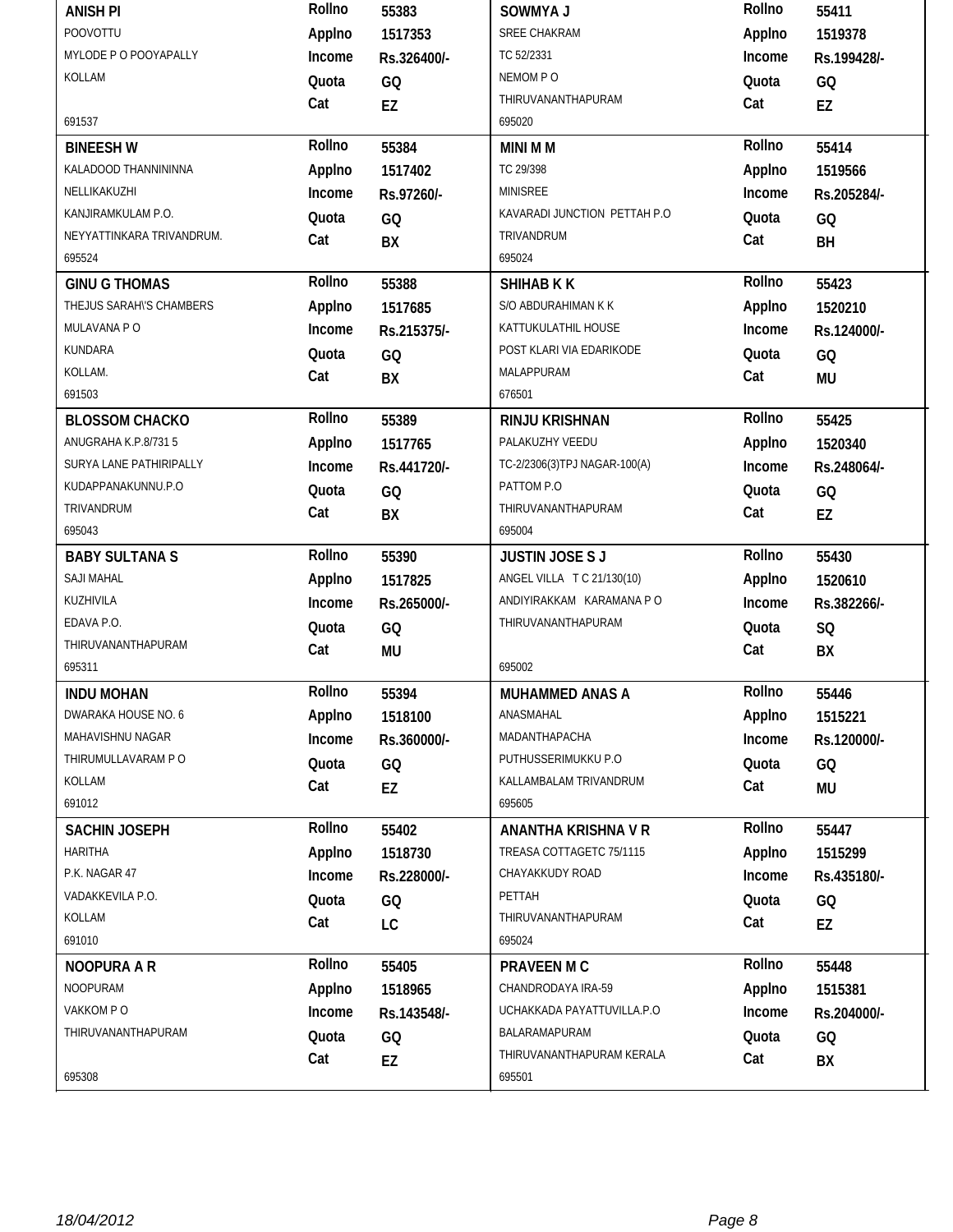| <b>DEEPUD</b>              | Rollno          | 55453       | ABHILASH JAYACHANDRAN       | Rollno | 55502       |
|----------------------------|-----------------|-------------|-----------------------------|--------|-------------|
| <b>DEEPTHI NIVAS</b>       | Applno          | 1515848     | <b>GOWRY SANKAR</b>         | Applno | 1519509     |
| AMBALAM KUNNU              | Income          | Rs.273344/- | VENJARAMOODU                | Income | Rs.192000/- |
| NETTAYAM PO                | Quota           | GQ          | VENJARAMOODU.P.O TRIVANDRUM | Quota  | GQ          |
| KOLLAM                     | Cat             | EZ          | KERALA                      | Cat    | EZ          |
| 691537                     |                 |             | 695607                      |        |             |
| JENYZ MOHAMMEDALI MUNDODAN | Rollno          | 55454       | PREMLAL SREEKUMAR           | Rollno | 55509       |
| FLAT S-2                   | Applno          | 1515931     | PATTATHUVILASRINAGAR61      | Applno | 1520053     |
| NENEH APARTMENTS NEAR MSS  | Income          | Rs.300000/- | KADAPPAKADA                 | Income | Rs.360000/- |
| MEDICAL COLLEGE P.O.       | Quota           | GQ          | KOLLAM                      | Quota  | GQ          |
| KOZHIKODE                  | Cat             | <b>MU</b>   |                             | Cat    | <b>EZ</b>   |
| 673008                     |                 |             | 691008                      |        |             |
| <b>JINCHU SUNDAR S S</b>   | Rollno          | 55457       | <b>THOUSEEF MAJEED A</b>    | Rollno | 55521       |
| SREEPADAM                  | Applno          | 1516194     | PUTHEN VEEDU                | Applno | 1520698     |
| NEAR ARUMANOOR MARKET      | Income          | Rs.358524/- | KANNANALLOOR PO             | Income | Rs.180000/- |
| THIRUPURAM PO              | Quota           | GQ          | KOLLAM                      | Quota  | GQ          |
| TRIVANDRUM                 | Cat             | LC          |                             | Cat    | <b>MU</b>   |
| 695133                     |                 |             | 691576                      |        |             |
| <b>RAGITHATG</b>           | Rollno          | 55481       | <b>NIDHA RAJ A</b>          | Rollno | 55524       |
| SREERAGAM                  | Applno          | 1517963     | <b>NIDHI</b>                | Applno | 1520867     |
| KANJIRAMKULAM              | Income          | Rs.164964/- | TC11/2190(1)                | Income | Intercaste  |
| KANJIRAMKULAM P O          | Quota           | GQ          | R K V ROAD                  | Quota  | GQ          |
| THIRUVANANTHAPURAM         | Cat             | BH          | <b>VIKAS BHAVAN P.O</b>     | Cat    | EZ          |
| 695524                     | Inter caste $y$ |             | 695033                      |        |             |
|                            | Rollno          |             |                             | Rollno |             |
| <b>DIVYA BALAKRISHNAN</b>  |                 | 55484       | <b>MOHAMED SHIJI A</b>      |        | 55529       |
| NEETHISREE HOUSE NUMBER 48 | Applno          | 1518170     | TC 3/2777                   | Applno | 1521157     |
| <b>ASWATHY GARDENS</b>     | Income          | Rs.314028/- | RAZIA BHAVAN                | Income | Rs.369108/- |
| AMBALATHARA POONTHURA PO   | Quota           | GS          | PATTOM PALACE PO            | Quota  | GQ          |
| THIRUVANANTHAPURAM         | Cat             | EZ          | TRIVANDRUM                  | Cat    | <b>MU</b>   |
| 695026                     |                 |             | 695004                      |        |             |
| <b>SILPA SP</b>            | Rollno          | 55488       | <b>RANA B MODI</b>          | Rollno | 55531       |
| KUMPAZHA S P HOUSE         | Applno          | 1518509     | RANA B MODIC/O DR M BASHEER | Applno | 1521256     |
| S R P MARKET P O           | Income          | Rs.342824/- | NORTH CONTONMENT NAGAR      | Income | Rs.350000/- |
| KARUNAGAPPALLY             | Quota           | GQ          | CHINNAKADA                  | Quota  | GQ          |
| KOLLAM                     | Cat             | EZ          | KOLLAM                      | Cat    | <b>MU</b>   |
| 690539                     |                 |             | 691001                      |        |             |
| SANUJ KHADIJA JAIN         | Rollno          | 55493       | DHANYA DEV M                | Rollno | 55534       |
| GREESHMAM                  | Applno          | 1518902     | ARADHANA                    | Applno | 1521401     |
| ORIENT NAGAR-117           | Income          | Intercaste  | 42N S S KARAYOGAM ROAD      | Income | Rs.114996/- |
| PATTATHANAM PO             | Quota           | GQ          | ANAYARA POST                | Quota  | GS          |
| KOLLAM                     | Cat             | EZ          | THIRUVANANTHAPURAM          | Cat    | EZ          |
| 691021                     |                 |             | 695029                      |        |             |
| <b>AJITH ANAND</b>         | Rollno          | 55499       | <b>FRENIJK</b>              | Rollno | 55536       |
| PADMA NIVAS                | Applno          | 1519330     | KALLUVILAKATH HOUSE         | Applno | 1515306     |
| AZHOOR PO                  | Income          | Rs.396000/- | NEAR H S BALARAMAPURAM      | Income | Rs.65000/-  |
| PERUNGUZHI                 | Quota           | SQ          | THIRUVANANTHAPURAM          | Quota  | GQ          |
| THIRUVANANTHAPURAM         | Cat             | EZ          |                             | Cat    | BX          |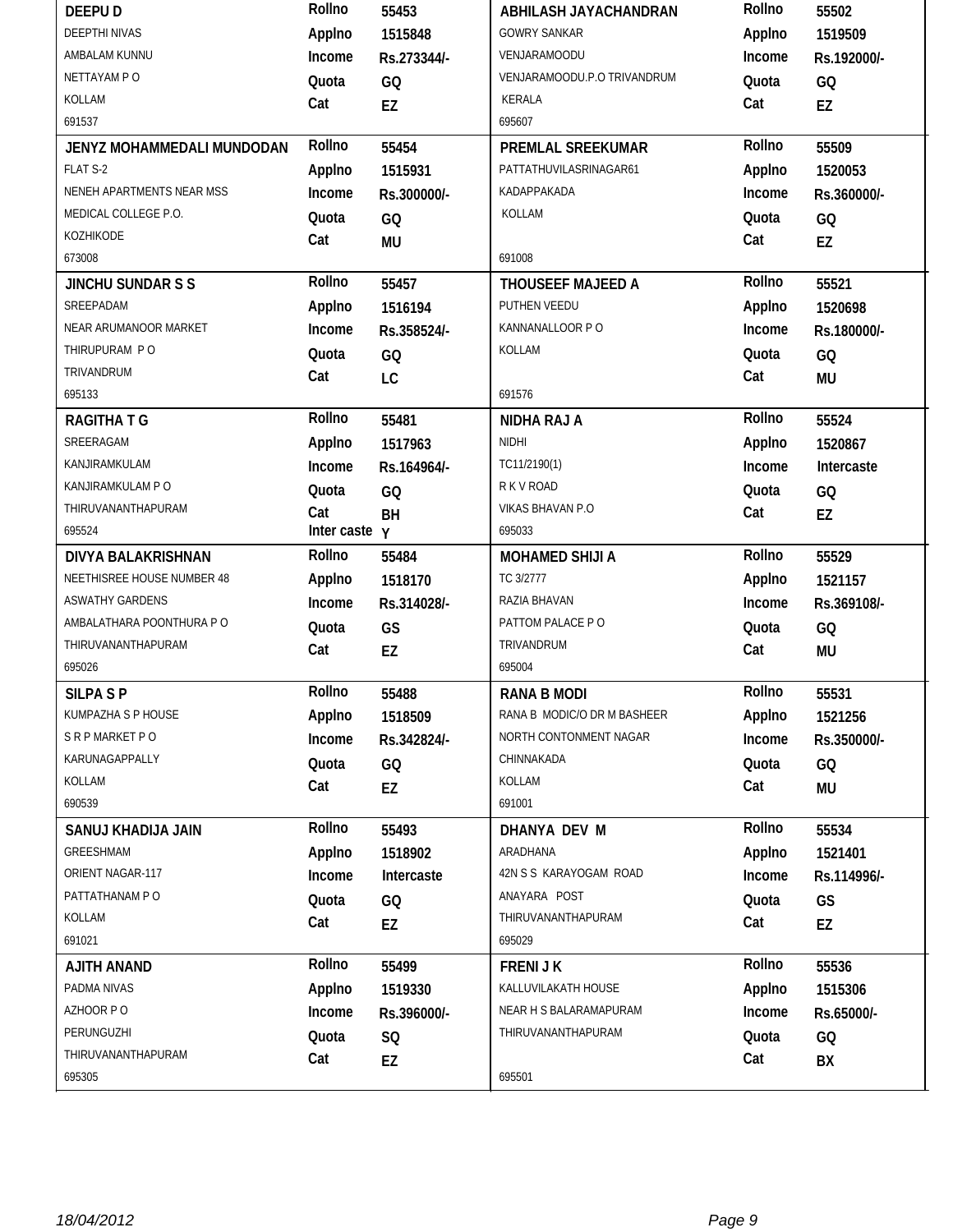| POORNA T MONY              | Rollno       | 55537       | <b>NOBBY M</b>                        | Rollno       | 55565       |
|----------------------------|--------------|-------------|---------------------------------------|--------------|-------------|
| ACHUTHAMANDIRAM            | Applno       | 1515384     | SREYAS                                | Applno       | 1517624     |
| VENGANOOR P.O              | Income       | Intercaste  | PULLOORMUKKU                          | Income       | Rs.168000/- |
| THIRUVANANTHAPURAM         | Quota        | GQ          | KALLAMBALAM PO                        | Quota        | GQ          |
|                            | Cat          | BH          | TRIVANDRUM                            | Cat          | EZ          |
| 695523                     |              |             | 695605                                |              |             |
| <b>ANEESH RAJ A</b>        | Rollno       | 55540       | <b>SUJITH K R</b>                     | Rollno       | 55571       |
| <b>ANISH BHAVAN</b>        | Applno       | 1515668     | KIZHAKKE NANGETH HOUSE                | Applno       | 1518022     |
| VENDAR PO                  | Income       | Rs.405825/- | KANJIRAMATTOM P O                     | Income       | Rs.105236/- |
| KOTTARAKKARA               | Quota        | GQ          | ERNAKULAM                             | Quota        | GQ          |
| KOLLAM                     | Cat          | EZ          |                                       | Cat          | BH          |
| 691507                     |              |             | 682315                                |              |             |
| <b>RAHUL M R</b>           | Rollno       | 55541       | SIMI <sub>R</sub>                     | Rollno       | 55573       |
| MANGALATH                  | Applno       | 1515775     | VASANTHA VILASAM                      | Applno       | 1518181     |
| NJEKKAD                    | Income       | Rs.219175/- | CHENNANCODE VADASSERIKONAM PO         | Income       | Rs.430249/- |
| VADASSERIKONAM P O         | Quota        | GQ          | TRIVANDRUM                            | Quota        | GQ          |
| VARKALA                    | Cat          | EZ          |                                       | Cat          | EZ          |
| 695143                     |              |             | 695143                                |              |             |
| <b>REVATHY T R</b>         | Rollno       | 55545       | SAMYUKTA SADASIVAN K                  | Rollno       | 55575       |
| <b>ISWARYA</b>             | Applno       | 1516106     | PP 4/1468SNRA 121DEVIKRIPA            | Applno       | 1518329     |
| MADATHARA ROAD             | Income       | Rs.337192/- | SWATHY NAGARMOTTAMOODU                | Income       | Rs.381720/- |
| PARIPPALLY P O PARIPPALLY  | Quota        | GQ          | NARUVAMOODU.P.O                       | Quota        | GQ          |
| KOLLAM                     | Cat          | BH          | THIRUVANANTHAPURAM                    | Cat          | BH          |
| 691574                     |              |             | 695020                                |              |             |
|                            |              |             |                                       |              |             |
| <b>CHAITHANYA C DAS</b>    | Rollno       | 55547       | NISHI MARY JOSEPH                     | Rollno       | 55580       |
| TC 11/1376 HOUSE NO 47     | Applno       | 1516286     | EATTICAL HOUSE                        | Applno       | 1518736     |
| BAINS COMPOUND NANTHANCODE | Income       | Rs.364500/- | THURUTHICAD P.O.                      | Income       | Rs.162172/- |
| THIRUVANANTHAPURAM         | Quota        |             | THIRUVALLA                            | Quota        |             |
| KERALA                     |              | GQ          | PATHANAMTHITTA                        | Cat          | GQ          |
| 695003                     | Cat          | BX          | 689597                                |              | BX          |
| SIMNA <sub>L</sub>         | Rollno       | 55549       | <b>HARISANKAR V H</b>                 | Rollno       | 55582       |
| SIMNA L                    | Applno       | 1516447     | <b><i>\'SANKARAGIRI\' PLRA 78</i></b> | Applno       | 1518914     |
| EF-C-7/111PANDITS COLONY   | Income       | Rs.120000/- | PULIMOODU LANEVATTIYOORKAVU PO        | Income       | Intercaste  |
| DEVASOMBOARD JNKAUDIAR.P.O | Quota        |             | THIRUVANANTHAPURAM                    | Quota        |             |
| THIRUVANANTHAPURAM         |              | GQ          |                                       |              | SQ          |
| 695003                     | Cat          | <b>MU</b>   | 695013                                | Cat          | EZ          |
| JITHIN RAMAKRISHNAN        | Rollno       | 55554       | <b>CHITHRA GOPAL S</b>                | Rollno       | 55585       |
| ARAYILTHODI PARAMBIL       | Applno       | 1516851     | KARTHIKA                              | Applno       | 1519082     |
| PURAMATHRA                 | Income       | Rs.24000/-  | MININAGAR                             | Income       | Rs.286685/- |
| KULUKKALLUR PO             |              |             | KATTAKKADA P O                        |              |             |
| PALAKKAD                   | Quota        | GQ          | TRIVANDRUM                            | Quota        | GQ          |
| 679337                     | Cat          | BH          | 695572                                | Cat          | BH          |
| <b>RAJESH S</b>            | Rollno       | 55556       | <b>SUNIL R</b>                        | Rollno       | 55586       |
| CHRIST NIVA S              | Applno       | 1517027     | AMBILI BHAVAN                         | Applno       | 1519184     |
| AITHY                      | Income       | Rs.382588/- | MAHADEVIKAD PO                        | Income       | Rs.441560/- |
| PARANDODE PO               |              |             | KARTHIKAPPALLY                        |              |             |
| ARYANAD THIRUVANANTHAPURAM | Quota<br>Cat | GS<br>BX    | ALAPPUZHA                             | Quota<br>Cat | GS<br>EZ    |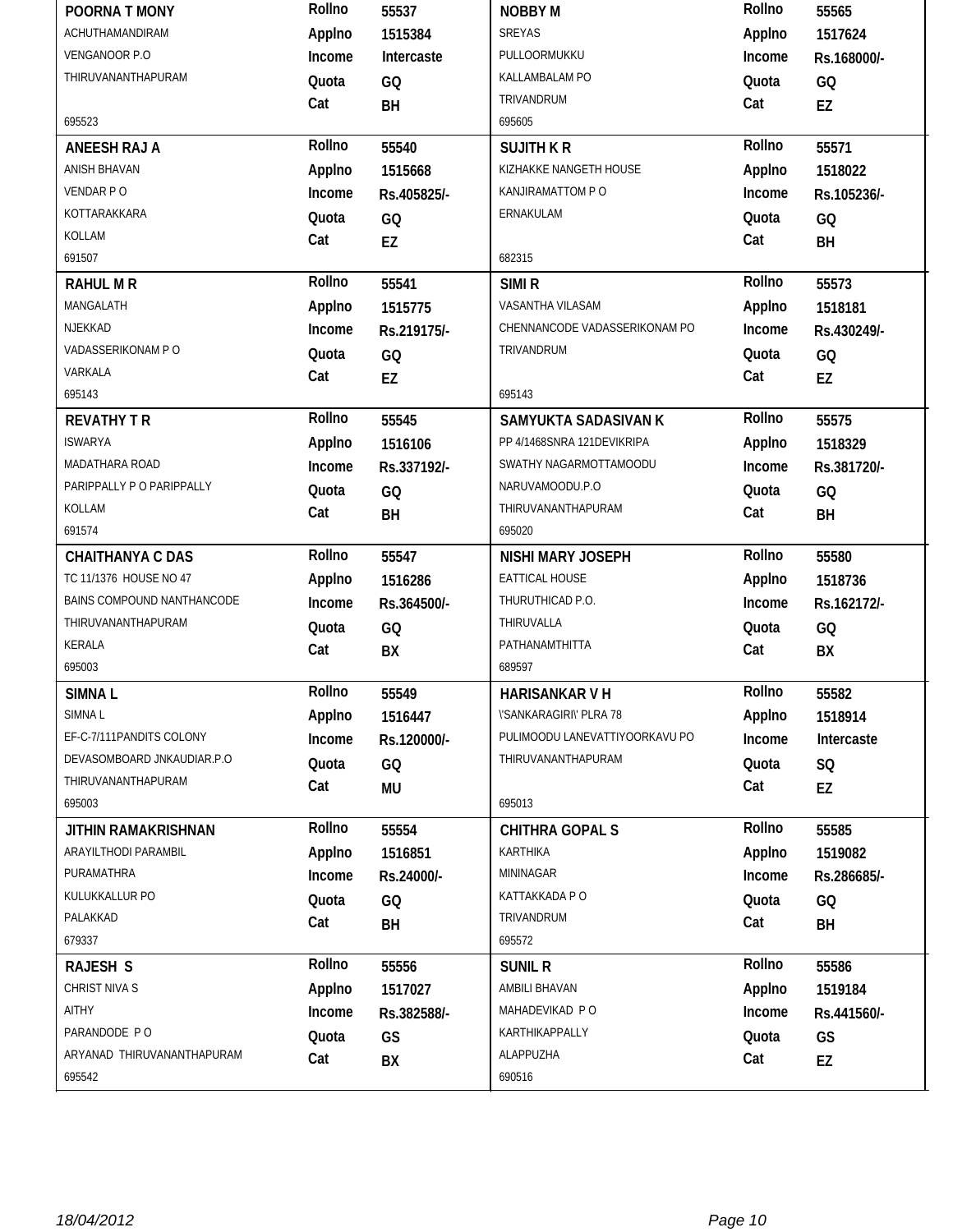| <b>DIBIN RAJ</b>            | Rollno | 55593       | <b>NISHAD R</b>                | Rollno | 55620       |
|-----------------------------|--------|-------------|--------------------------------|--------|-------------|
| S/O J RAJAN                 | Applno | 1519685     | NISHAD R                       | Applno | 1521257     |
| KUZHIVILA                   | Income | Rs.174012/- | R.D.BUILDING                   | Income | Rs.339576/- |
| <b>VIZHAVOOR</b>            | Quota  | GQ          | VAKKOM(P.O.)                   | Quota  | GS          |
| MALAYAM P O . TRIVANDRUM    | Cat    | BX          | THIRUVANANTHAPURAM             | Cat    | MU          |
| 695571                      |        |             | 695308                         |        |             |
| SIMI YOOSUF H               | Rollno | 55598       | SHIBILY RUHMAN M               | Rollno | 55624       |
| SIMI MANZIL                 | Applno | 1520056     | FLAT 7BTC 7/212(36)            | Applno | 1515227     |
| VELLOMKETTUVILA             | Income | Rs.242000/- | BEACON GREEN LEAVES APARTMENT  | Income | Rs.324384/- |
| EDACODENEMOM.P.O            | Quota  | SQ          | KANJIRAMPARA P.O VATTIYOORKAVU | Quota  | GQ          |
| TRIVANDRUM                  | Cat    | <b>MU</b>   | TRIVANDRUM                     | Cat    | <b>MU</b>   |
| 695020                      |        |             | 695030                         |        |             |
| <b>SHINY G S</b>            | Rollno | 55599       | <b>SOUMIA S</b>                | Rollno | 55628       |
| SHINE VILLA                 | Applno | 1520097     | KUNNUMPURATHU HOUSE            | Applno | 1515551     |
| AMBALATHINKARA              | Income | Rs.392928/- | VADAKKUMMURI                   | Income | Rs.351504/- |
| KAZHAKUTTOM P O             | Quota  | SQ          | THODUPUZHA EAST PO             | Quota  | GQ          |
| THIRUVANANTHAPURAM          | Cat    | BX          | THODUPUZHA                     | Cat    | EZ          |
| 695582                      |        |             | 685584                         |        |             |
| <b>REMYA NATESH</b>         | Rollno | 55600       | POOJA P S                      | Rollno | 55631       |
| W/O JAYKRISHNAN M.J         | Applno | 1520172     | POOJALAND                      | Applno | 1515857     |
| MADHUVILA (H)NJETTOOR       | Income | Rs.207000/- | SP XV-50                       | Income | Rs.123828/- |
| KULANADA P.O                | Quota  | GQ          | CHEKKALAMUKKUSREEKARIYAM       | Quota  | GQ          |
| PATHANAMTHITTA              | Cat    | BH          | THIRUVANANTHAPURAM             | Cat    | EZ          |
| 689503                      |        |             | 695017                         |        |             |
|                             |        |             |                                |        |             |
| <b>GREYGUN SHARMA S</b>     | Rollno | 55605       | ANJANA ASOKAN                  | Rollno | 55635       |
| NAMBIYIL                    | Applno | 1520441     | ANJANA ASOKAN                  | Applno | 1516203     |
| KILIKOLLOOR                 | Income | Rs.87700/-  | <b>GAYATHRI</b>                | Income | Intercaste  |
| KOLLAM                      | Quota  | GQ          | EARAM CHATHANNOOR P.O.         | Quota  | GQ          |
|                             | Cat    | EZ          | KOLLAM KERALA.                 | Cat    | EZ          |
| 691004                      |        |             | 691572                         |        |             |
| SMITHA PIOUS FRANCIS        | Rollno | 55606       | <b>KANNAN D RAJ</b>            | Rollno | 55654       |
| TC 14/1367(1)               | Applno | 1520502     | VANAJOLSNA                     | Applno | 1517628     |
| PARIS ROADBAKERY JUNCTION   | Income | Rs.400000/- | MAMPALLIKUNNAM                 | Income | Rs.379608/- |
| THIRUVANANTHAPURAM          | Quota  | GS          | CHATHANNOOR PO                 | Quota  | GQ          |
| THIRUVANANTHAPURAM          | Cat    | LC          | KOLLAM                         | Cat    | EZ          |
| 695033                      |        |             | 691572                         |        |             |
| <b>RESMIS</b>               | Rollno | 55609       | DANU <sub>C</sub>              | Rollno | 55655       |
| \'KUNNINPURAM\'             | Applno | 1520660     | DAIVADATHAM TC2/1968 6         | Applno | 1517706     |
| TC 11/1924(3) THATTINAKAM   | Income | Intercaste  | ADARSH NAGAR JUNCTION AN 312 M | Income | Rs.312456/- |
| PAROTTUKONAM NALANCHIRA P O | Quota  | GQ          | GOWREESHAPATTOM PATTOM P.O     | Quota  | GQ          |
| THIRUVANANTHAPURAM          | Cat    | EZ          | THIRUVANANTHAPURAM             | Cat    | EZ          |
| 695015                      |        |             | 695004                         |        |             |
| <b>MOHAMMED RAFIS</b>       | Rollno | 55615       | <b>SALINI N R</b>              | Rollno | 55657       |
| M P HOUSE                   | Applno | 1520979     | INDIRAVILASAM                  | Applno | 1517832     |
| L S P O NOORANAD            | Income | Rs.126000/- | <b>BODHI NAGAR 35</b>          | Income | Rs.210000/- |
| KOTTAKKATTUSSERY            | Quota  | GQ          | THATTAMALA P O                 | Quota  | GQ          |
| ALAPPUZHA                   | Cat    | MU          | KOLLAM                         | Cat    | EZ          |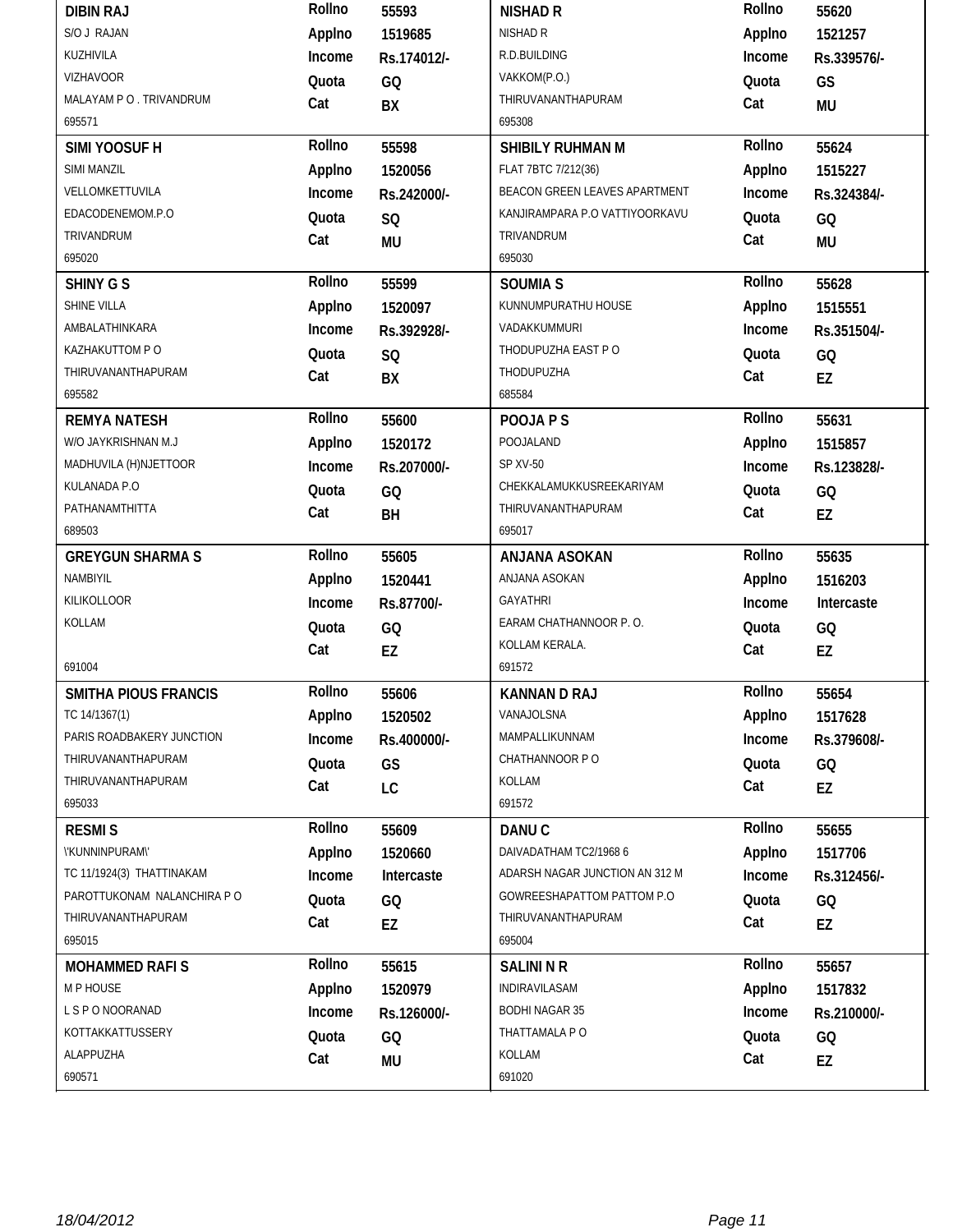| <b>SUJITH KUMAR M S</b>       | Rollno | 55664       | <b>RENJUS RAVI</b>             | Rollno | 55689       |
|-------------------------------|--------|-------------|--------------------------------|--------|-------------|
| PRIMARY HEALTH CENTRE         | Applno | 1518332     | <b>RENJU MANOR</b>             | Applno | 1520173     |
| KUMILY                        | Income | Intercaste  | THANNIKKAMUKKU                 | Income | Rs.60000/-  |
| <b>IDUKKI</b>                 | Quota  | GS          | PERINAD PO                     | Quota  | GQ          |
|                               | Cat    | EZ          | KOLLAM                         | Cat    | EZ          |
| 685509                        |        |             | 691601                         |        |             |
| <b>LAKSHMIS</b>               | Rollno | 55666       | SANOOJ S                       | Rollno | 55695       |
| TC27/397 1                    | Applno | 1518518     | SANOOJ MANZIL                  | Applno | 1520503     |
| KARUNALAYA LANE               | Income | Intercaste  | MEMANA                         | Income | Rs.183000/- |
| <b>GENERAL HOSPITAL ROAD</b>  | Quota  | GQ          | OACHIRA P.O                    | Quota  | GQ          |
| TRIVANDRUM                    | Cat    | <b>EZ</b>   | KOLLAM                         | Cat    | <b>MU</b>   |
| 695035                        |        |             | 690526                         |        |             |
| <b>VIPIN J PRADEEPAM</b>      | Rollno | 55667       | <b>ASWATHY JAYAPAL</b>         | Rollno | 55698       |
| PUSHPA RAGAM                  | Applno | 1518590     | KALACHANAZHIKOM                | Applno | 1520661     |
| PARAMALA                      | Income | Rs.309492/- | VALIYAKADA                     | Income | Rs.423442/- |
| ARAMADA P O                   | Quota  | GS          | CHIRAYINKEEZHU                 | Quota  | GS          |
| THIRUVANANTHAPURAM            | Cat    | BX          | THIRUVANANTHAPURAM             | Cat    | EZ          |
| 695032                        |        |             | 695804                         |        |             |
| <b>JOSENA JACOB</b>           | Rollno | 55672       | <b>JOAN PIOUS</b>              | Rollno | 55700       |
| JOSENA JACOB                  | Applno | 1518974     | JAMIL TC 15/462-1109 CSM NAGAR | Applno | 1520760     |
| VENGAMOOTTIL(H)               | Income | Rs.445000/- | EDAPAZHINJI                    | Income | Rs.288332/- |
| NALUNNAKAL PO                 | Quota  | GS          | THIRUVANANTHAPURAM             | Quota  | GQ          |
| VAKATHANAM                    | Cat    | BX          |                                | Cat    | LC          |
| 686538                        |        |             | 695010                         |        |             |
| <b>BEN ROY JOHN</b>           | Rollno | 55676       | <b>PRISCILLA S</b>             | Rollno | 55704       |
| KODIVILA VEEDU KUMMALLOOR P O | Applno | 1519279     | KRIPA HOUSE                    | Applno | 1520980     |
| KAITHAKUZHY                   | Income | Rs.305065/- | KAITHAKKADU                    | Income | Rs.200000/- |
| KOLLAM                        | Quota  | GS          | KULATHUPUZHA P O               | Quota  | GQ          |
|                               | Cat    | BX          | KOLLAM                         | Cat    | BX          |
| 691573                        |        |             | 691310                         |        |             |
| SHABNA MOHAMMED               | Rollno | 55681       | <b>NISHA HASHIM</b>            | Rollno | 55714       |
| TC 12/1234                    | Applno | 1519603     | POOMUGHAM                      | Applno | 1515320     |
| LAW COLLEGE JUNCTION          | Income | Rs.360000/- | TKM COLLEGE P.O                | Income | Rs.203796/- |
| KUNNUKUZHY                    | Quota  | GQ          | KARICODE                       | Quota  | GQ          |
| TRIVANDRUM                    | Cat    | MU          | KOLLAM                         | Cat    | <b>MU</b>   |
| 695037                        |        |             | 691005                         |        |             |
| ATHUL GOPINATH N              | Rollno | 55682       | <b>SWATHIS</b>                 | Rollno | 55718       |
| S/O DR S N GOPINATHAN         | Applno | 1519688     | SUJATHA MANDIRAM               | Applno | 1515683     |
| SREE DHANWANTHARI SADAN       | Income | Rs.355876/- | PUTHENKULAM                    | Income | Rs.240000/- |
| ELAPPARA                      | Quota  | GQ          | <b>PARAVOOR</b>                | Quota  | GQ          |
| <b>IDUKKI DISTRICT</b>        | Cat    | EZ          | KOLLAM                         | Cat    | EZ          |
| 685501                        |        |             | 691302                         |        |             |
| <b>SHAMNA KASIM</b>           | Rollno | 55686       | <b>RANI SUHRA S</b>            | Rollno | 55724       |
| SHIYAS MANZIL(VARANIYIL)      | Applno | 1519990     | SIYAD MANZIL                   | Applno | 1516204     |
| PADA-NORTH                    | Income | Rs.84800/-  | KARIMBUVILA                    | Income | Rs.60000/-  |
| KARUNAGAPPALLY                | Quota  | GQ          | POONTHURA P O                  | Quota  | GQ          |
| KOLLAM                        | Cat    | <b>MU</b>   | TRIVANDRUM                     | Cat    | MU          |
| 690518                        |        |             | 695026                         |        |             |
|                               |        |             |                                |        |             |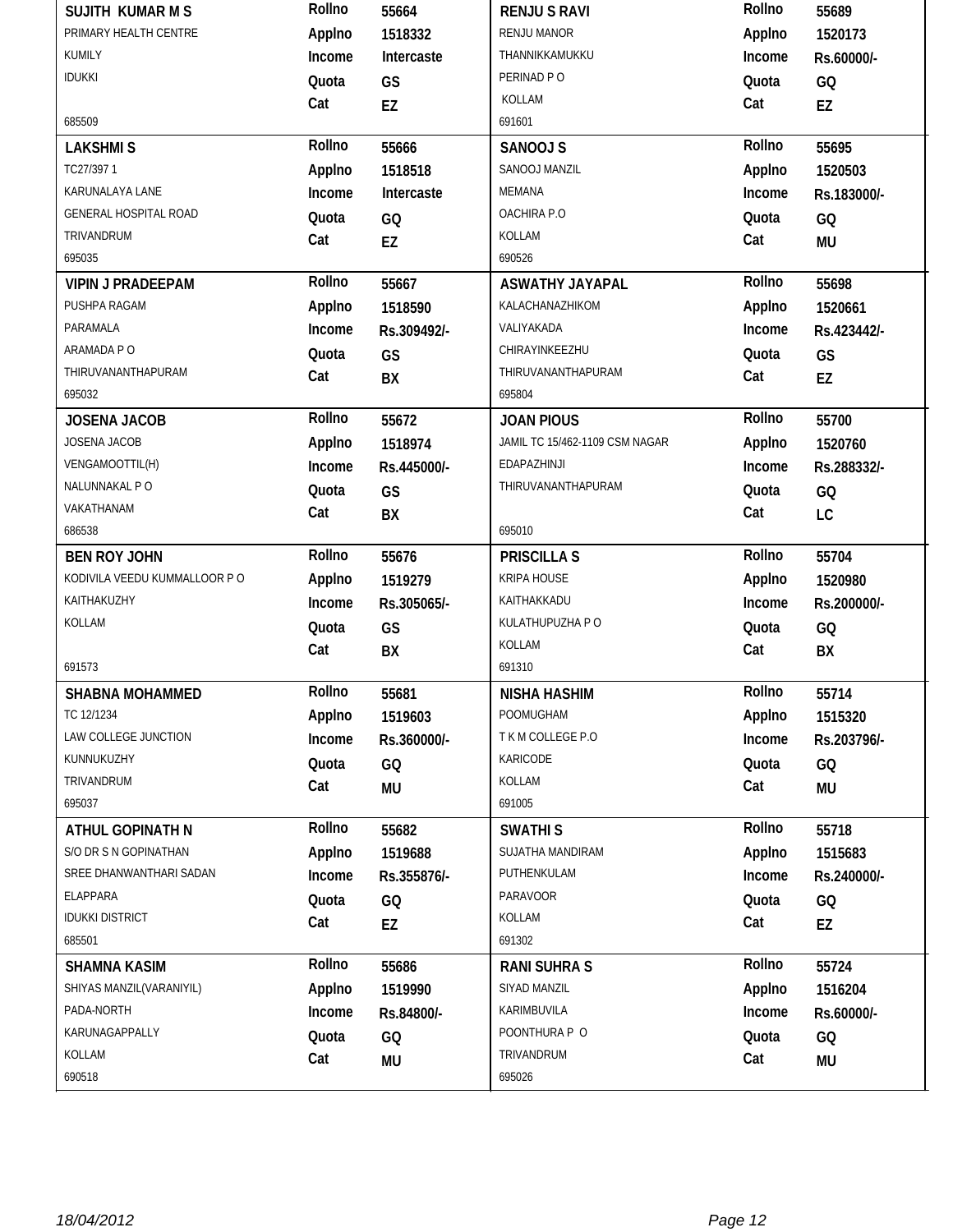| <b>CHINNU SURENDRAN</b>  | Rollno | 55727       | <b>SANKER S</b>                  | Rollno | 55755       |
|--------------------------|--------|-------------|----------------------------------|--------|-------------|
| CHINNU VIHAR             | Applno | 1516455     | KAIRALI VRA-117                  | Applno | 1518519     |
| MEL-VETTOOR P.O          | Income | Rs.115500/- | VADAKKUM BHAGUM                  | Income | Rs.96000/-  |
| VILABHAGOM VARKALA       | Quota  | GQ          | KOLLAM                           | Quota  | GQ          |
| TRIVANDRUM               | Cat    | EZ          |                                  | Cat    | EZ          |
| 695312                   |        |             | 691001                           |        |             |
| <b>CHAITHRA M S</b>      | Rollno | 55729       | <b>RESHMIR</b>                   | Rollno | 55764       |
| <b>\'SANDHYAM\'</b>      | Applno | 1516590     | RAVI VILASAM                     | Applno | 1519189     |
| SREE KRISHNA NAGAR.217   | Income | Rs.340392/- | KANAKAKUNNU                      | Income | Rs.372000/- |
| ASRAMAM.P.O              | Quota  | GQ          | MUTHUKULAM SOUTH PO              | Quota  | GQ          |
| KOLLAM                   | Cat    | BH          | ALAPPUZHA                        | Cat    | EZ          |
| 691002                   |        |             | 690506                           |        |             |
| <b>GAURAV P SANKER</b>   | Rollno | 55731       | <b>SREEKUMAR G S</b>             | Rollno | 55765       |
| HOUSE NO 55              | Applno | 1516772     | AMBADI                           | Applno | 1519280     |
| <b>INDIRA NAGAR</b>      | Income | Rs.75750/-  | T C 14/1714(3)                   | Income | Rs.439560/- |
| PEROORKADA               | Quota  | GQ          | BEHIND FOREST OFFICEVAZHUTHACAUD | Quota  | SQ          |
| THIRUVANANTHAPURAM       | Cat    | BH          | THYCAUD P OTHIRUVANANTHAPURAM    | Cat    | BH          |
| 695005                   |        |             | 695014                           |        |             |
| ANEESA POOKUNJU          | Rollno | 55736       | <b>ROMY R</b>                    | Rollno | 55773       |
| R J HOME THALAVILA MUKKU | Applno | 1517172     | RAJA RAM                         | Applno | 1519831     |
| P C MUKKU P O            | Income | Rs.168000/- | KADAPPA                          | Income | Rs.288480/- |
| KALLAMBALAM              | Quota  | GQ          | MYNAGAPPALLY P.O.                | Quota  | GS          |
| TRIVANDRUM               | Cat    | <b>MU</b>   | KOLLAM                           | Cat    | EZ          |
| 695605                   |        |             | 690519                           |        |             |
|                          |        |             |                                  |        |             |
| <b>VINU SUGATHAN</b>     | Rollno | 55738       | <b>MUHAMMED MINSHAD</b>          | Rollno | 55783       |
| <b>USHUS</b>             | Applno | 1517318     | KOTTAPURATHU HOUSE               | Applno | 1520448     |
| NO 71 VIKAS NAGAR        | Income | Rs.358848/- | MELILA PO                        | Income | Rs.44400/-  |
| PATTATHANAM PO           | Quota  | GQ          | KUNNIKODU                        | Quota  | GQ          |
| KOLLAM                   | Cat    | EZ          | KOLLAM                           | Cat    | <b>MU</b>   |
| 691021                   |        |             | 691508                           |        |             |
| ATHUL U                  | Rollno | 55739       | <b>ANCYMOL J</b>                 | Rollno | 55785       |
| THAARA                   | Applno | 1517362     | CHIRAVILA PUTHEN VEEDU           | Applno | 1520573     |
| MAYYANAD P.O             | Income | Rs.438120/- | CHEMPAKAMANGALAM                 | Income | Rs.200000/- |
| KOLLAM                   | Quota  | GQ          | KUDAVOOR PO                      | Quota  | GQ          |
|                          | Cat    | EZ          | THIRUVANANTHAPURAM               | Cat    | MU          |
| 691303                   |        |             | 695313                           |        |             |
| AMBU MURALEEDHARAN       | Rollno | 55747       | <b>ASWATHY LR</b>                | Rollno | 55788       |
| KOCHUVILA                | Applno | 1517922     | CHARUVILA VEEDU                  | Applno | 1520714     |
| MUKKOODU P.O MULAVANA    | Income | Rs.120000/- | PUTHUSSERIMUKKU.P.O              | Income | Rs.311652/- |
| KUNDARA                  | Quota  | GQ          | KALLAMBALAM                      | Quota  | GQ          |
| KOLLAM                   | Cat    | EZ          |                                  | Cat    | BH          |
| 691503                   |        |             | 695605                           |        |             |
| <b>VARUN DAS</b>         | Rollno | 55750       | <b>KAVYA P</b>                   | Rollno | 55802       |
| VANDANAM                 | Applno | 1518117     | SREEPADMAM                       | Applno | 1515231     |
| KARUVELIL P.O            | Income | Rs.189924/- | SREENIVASAPURAM PO               | Income | Rs.300000/- |
| <b>EZHUKONE</b>          | Quota  | GQ          | VARKALA                          | Quota  | GQ          |
| KOLLAM<br>691505         | Cat    | EZ          | THIRUVANANTHAPURAM<br>695145     | Cat    | EZ          |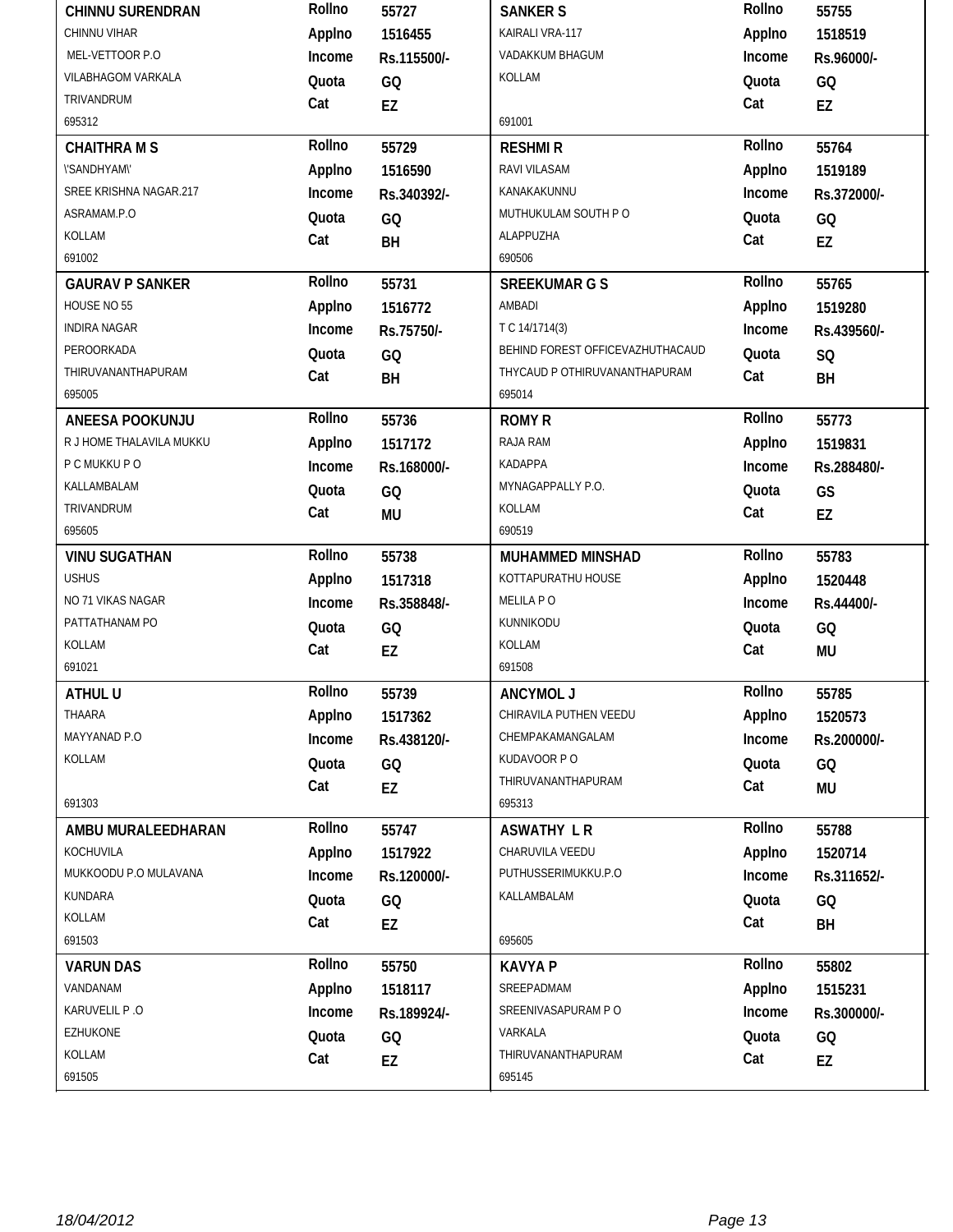| <b>BINUAV</b>                 | Rollno | 55807       | PRASHANTH P BHASKAR                    | Rollno | 55842       |
|-------------------------------|--------|-------------|----------------------------------------|--------|-------------|
| <b>BIJU VIHAR</b>             | Applno | 1515685     | PRABHASDIAMOND ENCLAVE                 | Applno | 1518338     |
| TC-2/1036 PRRA-14             | Income | Rs.442704/- | <b>GOWREESHAPATTOM</b>                 | Income | Intercaste  |
| MEDICALCOLLEGE .PO            | Quota  | GS          | PATTOM P.O                             | Quota  | GQ          |
| TRIVANDRUM                    | Cat    | BH          | THIRUVANANTHAPURAM                     | Cat    | EZ          |
| 695011                        |        |             | 695004                                 |        |             |
| <b>MUMTHAS A</b>              | Rollno | 55811       | <b>DIVEEN SEN GEETH D</b>              | Rollno | 55847       |
| KARIMPANACKAL HOUSE           | Applno | 1516019     | <b>FLAT NO-EF/7-161</b>                | Applno | 1518744     |
| KOMPAYAR P O KOMPAYAR         | Income | Rs.50000/-  | PT CHACKO NAGAR                        | Income | Intercaste  |
| <b>IDUKKI DIST K P COLONY</b> | Quota  | GQ          | MEDICAL COLLEGE P.O                    | Quota  | GQ          |
| KERALA                        | Cat    | <b>MU</b>   | TRIVANDRUM                             | Cat    | BH          |
| 685552                        |        |             | 695011                                 |        |             |
| <b>MARY SANSHYA P F</b>       | Rollno | 55813       | <b>AXINA ALI</b>                       | Rollno | 55848       |
| <b>BIJU BHAVAN</b>            | Applno | 1516207     | MARUKATTU HOUSE                        | Applno | 1518791     |
| CHEMMAKKAD P O                | Income | Rs.376750/- | EDAIRIKAPPUZHA P.O.KANGAZHA            | Income | Rs.308376/- |
| KOLLAM                        | Quota  | GS          | KOTTAYAM(DIST)                         | Quota  | GQ          |
| <b>KERALA</b>                 | Cat    | LC          | KERALA                                 | Cat    | MU          |
| 691603                        |        |             | 686541                                 |        |             |
| <b>HASHIM I</b>               | Rollno | 55815       | <b>OJUS P RAJ</b>                      | Rollno | 55851       |
| PULITHITTA VEEDU              | Applno | 1516397     | PUSHPAVANAM                            | Applno | 1519032     |
| MANAPPALLY NORTH PO           | Income | Rs.402736/- | MELVETTOOR P.O.                        | Income | Rs.300000/- |
| KARUNAGAPPALLY                | Quota  | GQ          | VARKALA                                | Quota  | GQ          |
| KOLLAM                        | Cat    | <b>MU</b>   | THIRUVANANTHAPURAM                     | Cat    | EZ          |
| 690574                        |        |             | 695312                                 |        |             |
|                               |        |             |                                        |        |             |
| <b>VISHNU RP</b>              | Rollno | 55818       | PRIYANKA RAJU                          | Rollno | 55858       |
| SOUPARNIKA HOUSE NO 56H       | Applno | 1516592     | PERUMATHAMPPALLIL                      | Applno | 1519521     |
| MG NAGAR<br>PEROORKADA PO     | Income | Rs.357720/- | PUTHUPPALLY P.O                        | Income | Rs.180000/- |
| THIRUVANANTHAPURAM            | Quota  | GQ          | KAYAMKULAM                             | Quota  | GQ          |
|                               | Cat    | BH          | ALAPPUZHA                              | Cat    | EZ          |
| 695005                        |        |             | 690527                                 |        |             |
| <b>FATHIMA HAMEED</b>         | Rollno | 55829       | <b>ANUPAMA B</b>                       | Rollno | 55862       |
| <b>BARAYIL HOUSE</b>          | Applno | 1517413     | ANUPAM                                 | Applno | 1519832     |
| VATTAKATTUPADAY               | Income | Rs.150000/- | NAMBARUVIKALA                          | Income | Rs.301896/- |
| <b>PERUMBAVOOR</b>            | Quota  | GQ          | ALUMKADAVU P.OKARUNAGAPPALLY           | Quota  | GQ          |
| ERNAKULAM DISTRICT.           | Cat    |             | KOLLAMKERALA                           | Cat    |             |
| 683542                        |        | MU          | 690573                                 |        | BH          |
| NIHAD AMANULLAH A             | Rollno | 55835       | <b>SHIYAS BASHEER</b>                  | Rollno | 55864       |
| PUTHEN VEEDU                  | Applno | 1517854     | SHIYAS MANZIL(VARANIYIL)               | Applno | 1519996     |
| NILAKKAMUKKU                  | Income | Rs.38000/-  | PADA -NORTH                            | Income | Rs.84800/-  |
| KADAKKAVOOR PO                | Quota  | GQ          | KARUNAGAPPALLY                         | Quota  | GQ          |
| TRIVANDRUM                    | Cat    |             | KOLLAM                                 | Cat    | MU          |
| 695306                        |        | MU          | 690518                                 |        |             |
| <b>NISHA PRASANNAN</b>        | Rollno | 55836       | NIMI N                                 | Rollno | 55867       |
| PADMASARAS TC 2/149           | Applno | 1517923     | SUNRISE PVRA-38B                       | Applno | 1520176     |
| MOSQUE LANE                   | Income | Rs.162000/- | KP X 151(1) PALAMVILA LANE AMBALAMUKKU | Income | Rs.171000/- |
| KESAVADASAPURAM PATTOM P.O    | Quota  | GQ          | PERURKADA P O                          | Quota  | GQ          |
| THIRUVANANTHAPURAM            | Cat    | EZ          | TRIVANDRUM                             | Cat    | MU          |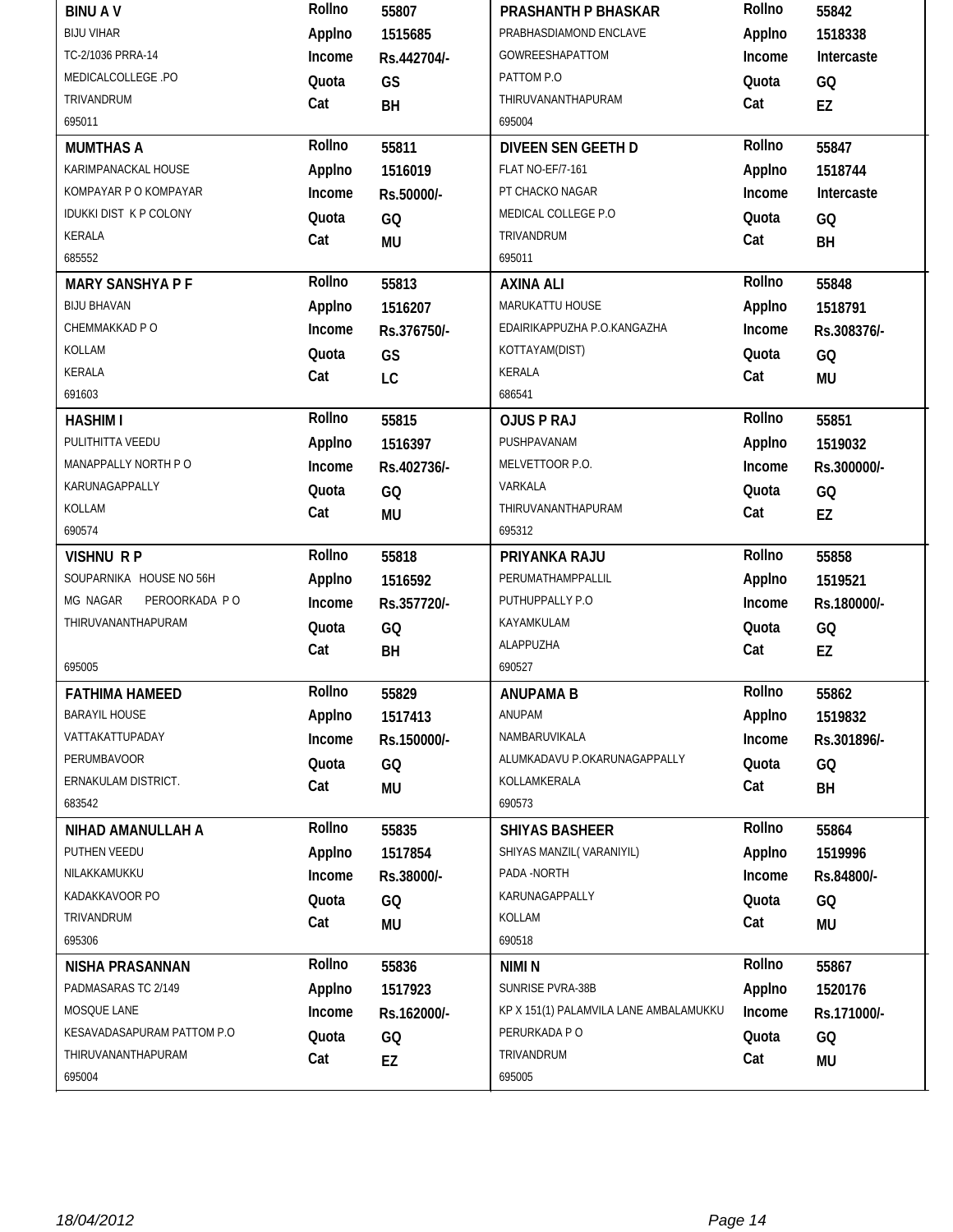| <b>RAMIZ RAJA A</b>       | Rollno | 55869       | <b>SAJIN SADATH</b>         | Rollno | 55919       |
|---------------------------|--------|-------------|-----------------------------|--------|-------------|
| PADAPPARAMBIL             | Applno | 1520284     | <b>JEYES VILLA</b>          | Applno | 1517473     |
| TC-2/582(2)RNRA-64        | Income | Rs.238044/- | MARKET JUNCTION             | Income | Rs.48000/-  |
| MEDICAL COLLEGE P.O       | Quota  | GQ          | NEDUMANGAD PO               | Quota  | GQ          |
| TRIVANDRUM                | Cat    | <b>MU</b>   | TRIVANDRUM                  | Cat    | MU          |
| 695011                    |        |             | 695541                      |        |             |
| SANOOJ S                  | Rollno | 55871       | <b>SUDESH KUMAR</b>         | Rollno | 55923       |
| ANOOJ MANZIL              | Applno | 1520411     | KARTHIKA                    | Applno | 1517778     |
| KULATHUPUZHA P O          | Income | Rs.372000/- | GANDHINAGAR.P.O             | Income | Rs.435000/- |
| KULATHUPUZHA              | Quota  | GQ          | MEDICAL COLLEGE KOTTAYAM    | Quota  | GS          |
| KOLLAM                    | Cat    | <b>MU</b>   | KOTTAYAM                    | Cat    | BH          |
| 691310                    |        |             | 686008                      |        |             |
| <b>PRAKASH P</b>          | Rollno | 55892       | <b>RATHEESH R S</b>         | Rollno | 55924       |
| PRAKASH BHAVAN            | Applno | 1515333     | ROHINI TC 17/282-1          | Applno | 1517856     |
| MUKKOLAKKAL               | Income | Rs.320000/- | KALKURICHICHADIYARA         | Income | Rs.351504/- |
| NEDUMANGAD P.O            | Quota  | GQ          | POOJAPPURA                  | Quota  | GQ          |
| TRIVANDRUM.               | Cat    | LC          | THIRUVANANTHAPURAM          | Cat    | BH          |
| 695541                    |        |             | 695012                      |        |             |
| <b>MOHAMMED KUTTY L R</b> | Rollno | 55893       | <b>AMBILY ASHRAF R</b>      | Rollno | 55929       |
| <b>NOORMAHAL</b>          | Applno | 1515398     | <b>FIRDHOUZ</b>             | Applno | 1518191     |
| NEAR FEDERAL BANK         | Income | Rs.312000/- | <b>INDIRAJI JUNCTION</b>    | Income | Rs.360000/- |
| MUDAPURAM PO              | Quota  | GQ          | KADAPPAKADA                 | Quota  | GQ          |
| CHIRAYINKEEZHU            | Cat    | <b>MU</b>   | KOLLAM-1                    | Cat    | <b>MU</b>   |
| 695304                    |        |             | 691001                      |        |             |
|                           |        |             |                             |        |             |
| <b>NAVEEN D</b>           | Rollno | 55895       | <b>JITHA G</b>              | Rollno | 55930       |
| ANJALI                    | Applno | 1515587     | RAGAM                       | Applno | 1518269     |
| EASTKALLADA PO            | Income | Rs.300000/- | PADA NORTH                  | Income | Rs.335784/- |
| CHITTUMALA                | Quota  | GQ          | KARUNAGAPPALLY . P.O.       | Quota  | GQ          |
| KOLLAM                    | Cat    |             | KOLLAM                      | Cat    |             |
| 691502                    |        | EZ          | 690518                      |        | EZ          |
| LIJI MOL B                | Rollno | 55904       | <b>SHAIRA N</b>             | Rollno | 55933       |
| LIJI BHAVAN               | Applno | 1516401     | SHAIRA MANZIL               | Applno | 1518527     |
| BHOOTHAKULAM P O          | Income | Rs.400347/- | PALACHIRA PO                | Income | Rs.41000/-  |
| KOLLAM                    | Quota  |             | VARKALA                     | Quota  | GQ          |
|                           | Cat    | GS          | THIRUVANANTHAPURAM          | Cat    |             |
| 691302                    |        | BH          | 695143                      |        | MU          |
| <b>SHEERAKR</b>           | Rollno | 55908       | <b>FAIZAL ALI A A</b>       | Rollno | 55936       |
| KALATHIL HOUSE            | Applno | 1516667     | PUTHENCHAL                  | Applno | 1518746     |
| PATTANAKKAD P.O.          | Income | Rs.60000/-  | PERIYAR LANE                | Income | Rs.429000/- |
| CHERTHALA                 | Quota  | GQ          | NEAR KMK HOSPITAL           | Quota  | SQ          |
| ALAPPUZHA                 | Cat    | EZ          | ALUVA                       | Cat    | MU          |
| 688531                    |        |             | 683101                      |        |             |
| <b>NITHIN JAYAN</b>       | Rollno | 55918       | <b>LALU SUNDER S S</b>      | Rollno | 55938       |
| THIRUVATHIRA PUNNATHANAM  | Applno | 1517415     | SREEPADHAMKONATHU           | Applno | 1518923     |
| <b>ASRAMAM</b>            | Income | Rs.191736/- | NEAR ARUMANOOR MARKET       | Income | Rs.358524/- |
| KOLLAM                    | Quota  | GQ          | THIRUPURAM P ONEYYATTINKARA | Quota  | GS          |
|                           | Cat    | EZ          | THIRUVANANTHAPURAM          | Cat    | LC          |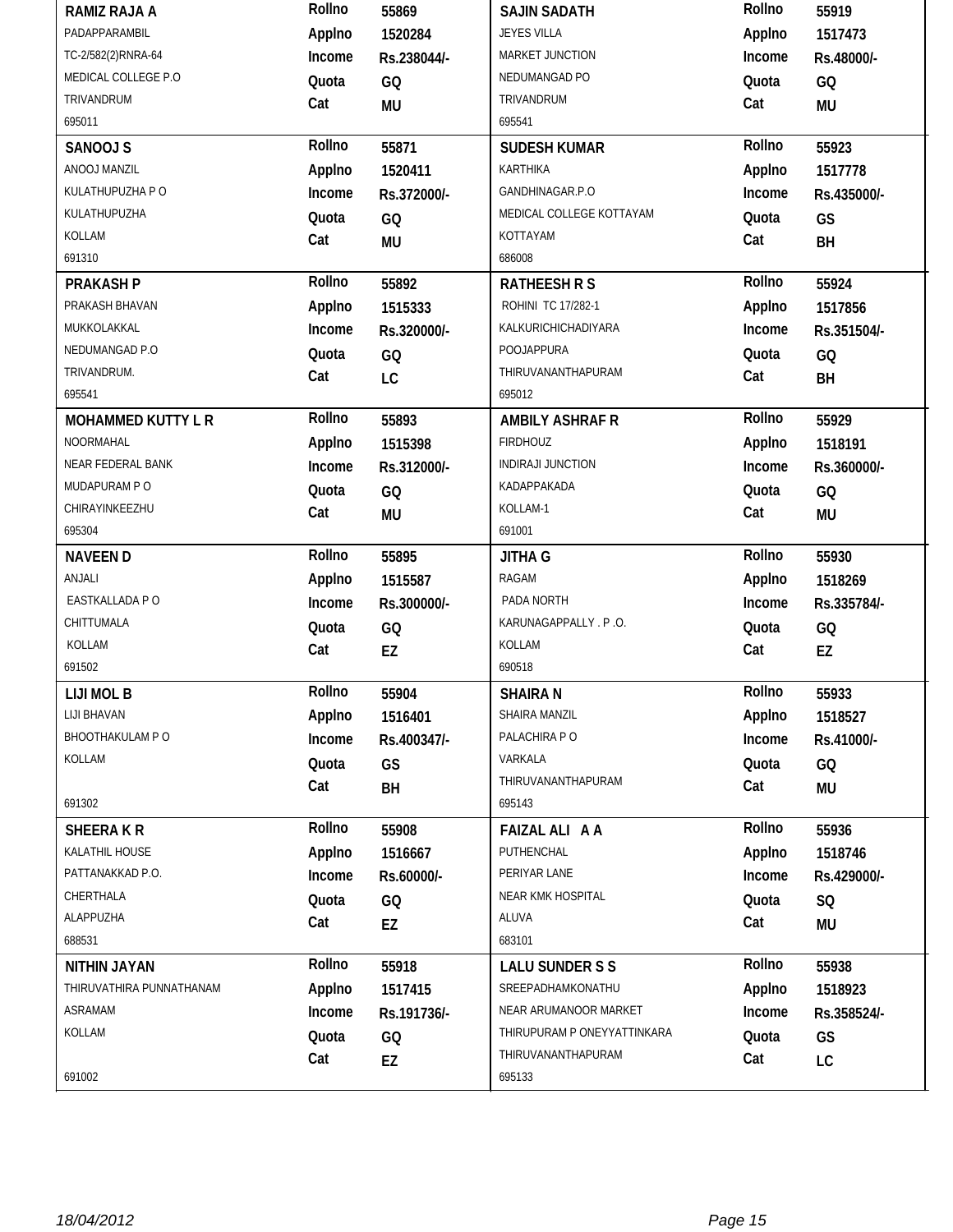| THOPPIL HOUSE VALICODE<br>T.C 14/351-1 'VYASAPURI'<br>Applno<br>Applno<br>1515874<br>1519342<br>NEDUMANGAD P.O<br>PALAYAM<br>Income<br>Income<br>Rs.411924/-<br>Rs.338000/-<br>THIRUVANANTHAPURAM<br>VIKAS BHAVAN.P.O.<br>Quota<br>SQ<br>Quota<br>GQ<br>THIRUVANANTHAPURAM<br>Cat<br>Cat<br><b>MU</b><br>BH<br>695541<br>695033<br>Rollno<br>Rollno<br><b>REMYAMOL P R</b><br>55946<br>55988<br><b>ATHIRA S</b><br>PUTHENPURAYIL HOUSE<br>Applno<br>Applno<br>HOUSE NO 147 AKKARAVILA NAGAR<br>1519478<br>1515953<br>PEERMADE PO<br>VADAKKEVILA P O<br>Income<br>Intercaste<br>Income<br>Rs.277200/-<br>PEERMADE<br>KOLLAM<br>Quota<br>GQ<br>Quota<br>GQ<br><b>IDUKKI.</b><br>Cat<br>Cat<br>BX<br>EZ<br>685531<br>691010<br>Rollno<br>Rollno<br>55993<br>55949<br><b>AKHILPR</b><br>ZAMEEL A<br>AARAMAM<br>Applno<br>KARIYATTU BUNGLOW<br>Applno<br>1519708<br>1516402<br>VELLAPANTHAL SANKARANELLUR P O<br>AVANEESWARAM<br>Income<br>Intercaste<br>Income<br>Rs.30000/-<br>KUTHUPARAMBA (VIA)<br>R.S.P.O KUNNICODE<br>Quota<br>Quota<br>GQ<br>GQ<br><b>KANNUR</b><br>KOLLAM<br>Cat<br>Cat<br><b>EZ</b><br><b>MU</b><br>670643<br>691517<br>Rollno<br>Rollno<br>55955<br><b>MOHAMED SHAJAS S</b><br>55994<br><b>ABRAHAM ASHOK Y</b><br>NO.28A MOUNT SINAI<br><b>SHAN VILLA</b><br>Applno<br>Applno<br>1520120<br>1516471<br>NPP NAGAR<br>MURUKKUMON<br>Income<br>Income<br>Rs.413640/-<br>Rs.214000/-<br>PEROORKADA<br>NILAMEL-PO<br>Quota<br>SQ<br>Quota<br>GQ<br>THIRUVANANTHAPURAM<br>KOLLAM<br>Cat<br>Cat<br>BX<br><b>MU</b><br>695005<br>691535<br>Rollno<br>Rollno<br>55962<br>NOOPURA BABU P M<br>55996<br><b>HARISH MOHAN C</b><br><b>REVATHY</b><br>THIRUVATHIRA HOUSE NO 69/ A<br>Applno<br>Applno<br>1520511<br>1516598<br>THAMPANOOR ROADNEAR KACHERY NADA<br>MARKET ROAD MAMATHA NAGAR<br>Income<br>Income<br>Rs.240000/-<br>Rs.183087/-<br>ATTINGALTHIRUVANANTHAPURAM<br>KAZHAKKUTTOM<br>Quota<br>Quota<br>GQ<br>GQ<br>TRIVANDRUM<br>Cat<br>Cat<br>EZ<br>EZ<br>695101<br>695582<br>Rollno<br>Rollno<br>55966<br>55997<br><b>SRUTHI SATISH S</b><br>DR HAMLET A<br><b>SUKRITHI</b><br>SOMA VILASOM<br>Applno<br>Applno<br>1520716<br>1516674<br>VELLIMON WEST PO<br>RIVER GARDENS<br>Income<br>Income<br>Rs.364960/-<br>Rs.184968/-<br>KOLLAM<br>ENIKKARA KARAKULAM P.O.<br>Quota<br>Quota<br>SQ<br>GQ<br>TRIVANDRUM<br>Cat<br>Cat<br>LC<br>EZ<br>691511<br>695564<br>Rollno<br>Rollno<br>55981<br>55999<br>PRINCY CHANDRAN<br><b>MRIDULADEVI A</b><br>SAYOOJYAM<br>MATHRUSMRITHI<br>Applno<br>Applno<br>1515334<br>1516873<br>MAMBA PO<br>NRA E34<br>Income<br>Income<br>Rs.327472/-<br>Rs.210513/-<br><b>KANNUR</b><br>NEDUMBRAM LANE PEEROORKADA P O<br>Quota<br>Quota<br>GQ<br>GQ<br>THIRUVANANTHAPURAM<br>Cat<br>Cat<br>EZ<br>BH<br>670611<br>695005<br>Rollno<br>Rollno<br>56001<br>55982<br><b>MANU PRABHAKARAN</b><br><b>ASWINI R</b><br>SREEVIHAR<br>ARCHANA<br>Applno<br>Applno<br>1515400<br>1517054<br>CLAPPANA PO<br>NATTAKAM P.O.<br>Income<br>Income<br>Rs.151748/-<br>Rs.132132/-<br>KOTTAYAM<br>KARUNAGAPPALLY<br>Quota<br>Quota<br>GQ<br>GQ | KOLLAM<br>Cat<br>Cat<br>EZ<br>BH | <b>SUNITHA</b> | Rollno<br>N | 55944 | <b>VISHNU DEVANAND RV</b> | Rollno | 55987 |
|----------------------------------------------------------------------------------------------------------------------------------------------------------------------------------------------------------------------------------------------------------------------------------------------------------------------------------------------------------------------------------------------------------------------------------------------------------------------------------------------------------------------------------------------------------------------------------------------------------------------------------------------------------------------------------------------------------------------------------------------------------------------------------------------------------------------------------------------------------------------------------------------------------------------------------------------------------------------------------------------------------------------------------------------------------------------------------------------------------------------------------------------------------------------------------------------------------------------------------------------------------------------------------------------------------------------------------------------------------------------------------------------------------------------------------------------------------------------------------------------------------------------------------------------------------------------------------------------------------------------------------------------------------------------------------------------------------------------------------------------------------------------------------------------------------------------------------------------------------------------------------------------------------------------------------------------------------------------------------------------------------------------------------------------------------------------------------------------------------------------------------------------------------------------------------------------------------------------------------------------------------------------------------------------------------------------------------------------------------------------------------------------------------------------------------------------------------------------------------------------------------------------------------------------------------------------------------------------------------------------------------------------------------------------------------------------------------------------------------------------------------------------------------------------------------------------------------------------------------------------------------------------------------------------------------------------------------------------------------------------------------------------------------------------------------------------------|----------------------------------|----------------|-------------|-------|---------------------------|--------|-------|
|                                                                                                                                                                                                                                                                                                                                                                                                                                                                                                                                                                                                                                                                                                                                                                                                                                                                                                                                                                                                                                                                                                                                                                                                                                                                                                                                                                                                                                                                                                                                                                                                                                                                                                                                                                                                                                                                                                                                                                                                                                                                                                                                                                                                                                                                                                                                                                                                                                                                                                                                                                                                                                                                                                                                                                                                                                                                                                                                                                                                                                                                            |                                  |                |             |       |                           |        |       |
|                                                                                                                                                                                                                                                                                                                                                                                                                                                                                                                                                                                                                                                                                                                                                                                                                                                                                                                                                                                                                                                                                                                                                                                                                                                                                                                                                                                                                                                                                                                                                                                                                                                                                                                                                                                                                                                                                                                                                                                                                                                                                                                                                                                                                                                                                                                                                                                                                                                                                                                                                                                                                                                                                                                                                                                                                                                                                                                                                                                                                                                                            |                                  |                |             |       |                           |        |       |
|                                                                                                                                                                                                                                                                                                                                                                                                                                                                                                                                                                                                                                                                                                                                                                                                                                                                                                                                                                                                                                                                                                                                                                                                                                                                                                                                                                                                                                                                                                                                                                                                                                                                                                                                                                                                                                                                                                                                                                                                                                                                                                                                                                                                                                                                                                                                                                                                                                                                                                                                                                                                                                                                                                                                                                                                                                                                                                                                                                                                                                                                            |                                  |                |             |       |                           |        |       |
|                                                                                                                                                                                                                                                                                                                                                                                                                                                                                                                                                                                                                                                                                                                                                                                                                                                                                                                                                                                                                                                                                                                                                                                                                                                                                                                                                                                                                                                                                                                                                                                                                                                                                                                                                                                                                                                                                                                                                                                                                                                                                                                                                                                                                                                                                                                                                                                                                                                                                                                                                                                                                                                                                                                                                                                                                                                                                                                                                                                                                                                                            |                                  |                |             |       |                           |        |       |
|                                                                                                                                                                                                                                                                                                                                                                                                                                                                                                                                                                                                                                                                                                                                                                                                                                                                                                                                                                                                                                                                                                                                                                                                                                                                                                                                                                                                                                                                                                                                                                                                                                                                                                                                                                                                                                                                                                                                                                                                                                                                                                                                                                                                                                                                                                                                                                                                                                                                                                                                                                                                                                                                                                                                                                                                                                                                                                                                                                                                                                                                            |                                  |                |             |       |                           |        |       |
|                                                                                                                                                                                                                                                                                                                                                                                                                                                                                                                                                                                                                                                                                                                                                                                                                                                                                                                                                                                                                                                                                                                                                                                                                                                                                                                                                                                                                                                                                                                                                                                                                                                                                                                                                                                                                                                                                                                                                                                                                                                                                                                                                                                                                                                                                                                                                                                                                                                                                                                                                                                                                                                                                                                                                                                                                                                                                                                                                                                                                                                                            |                                  |                |             |       |                           |        |       |
|                                                                                                                                                                                                                                                                                                                                                                                                                                                                                                                                                                                                                                                                                                                                                                                                                                                                                                                                                                                                                                                                                                                                                                                                                                                                                                                                                                                                                                                                                                                                                                                                                                                                                                                                                                                                                                                                                                                                                                                                                                                                                                                                                                                                                                                                                                                                                                                                                                                                                                                                                                                                                                                                                                                                                                                                                                                                                                                                                                                                                                                                            |                                  |                |             |       |                           |        |       |
|                                                                                                                                                                                                                                                                                                                                                                                                                                                                                                                                                                                                                                                                                                                                                                                                                                                                                                                                                                                                                                                                                                                                                                                                                                                                                                                                                                                                                                                                                                                                                                                                                                                                                                                                                                                                                                                                                                                                                                                                                                                                                                                                                                                                                                                                                                                                                                                                                                                                                                                                                                                                                                                                                                                                                                                                                                                                                                                                                                                                                                                                            |                                  |                |             |       |                           |        |       |
|                                                                                                                                                                                                                                                                                                                                                                                                                                                                                                                                                                                                                                                                                                                                                                                                                                                                                                                                                                                                                                                                                                                                                                                                                                                                                                                                                                                                                                                                                                                                                                                                                                                                                                                                                                                                                                                                                                                                                                                                                                                                                                                                                                                                                                                                                                                                                                                                                                                                                                                                                                                                                                                                                                                                                                                                                                                                                                                                                                                                                                                                            |                                  |                |             |       |                           |        |       |
|                                                                                                                                                                                                                                                                                                                                                                                                                                                                                                                                                                                                                                                                                                                                                                                                                                                                                                                                                                                                                                                                                                                                                                                                                                                                                                                                                                                                                                                                                                                                                                                                                                                                                                                                                                                                                                                                                                                                                                                                                                                                                                                                                                                                                                                                                                                                                                                                                                                                                                                                                                                                                                                                                                                                                                                                                                                                                                                                                                                                                                                                            |                                  |                |             |       |                           |        |       |
|                                                                                                                                                                                                                                                                                                                                                                                                                                                                                                                                                                                                                                                                                                                                                                                                                                                                                                                                                                                                                                                                                                                                                                                                                                                                                                                                                                                                                                                                                                                                                                                                                                                                                                                                                                                                                                                                                                                                                                                                                                                                                                                                                                                                                                                                                                                                                                                                                                                                                                                                                                                                                                                                                                                                                                                                                                                                                                                                                                                                                                                                            |                                  |                |             |       |                           |        |       |
|                                                                                                                                                                                                                                                                                                                                                                                                                                                                                                                                                                                                                                                                                                                                                                                                                                                                                                                                                                                                                                                                                                                                                                                                                                                                                                                                                                                                                                                                                                                                                                                                                                                                                                                                                                                                                                                                                                                                                                                                                                                                                                                                                                                                                                                                                                                                                                                                                                                                                                                                                                                                                                                                                                                                                                                                                                                                                                                                                                                                                                                                            |                                  |                |             |       |                           |        |       |
|                                                                                                                                                                                                                                                                                                                                                                                                                                                                                                                                                                                                                                                                                                                                                                                                                                                                                                                                                                                                                                                                                                                                                                                                                                                                                                                                                                                                                                                                                                                                                                                                                                                                                                                                                                                                                                                                                                                                                                                                                                                                                                                                                                                                                                                                                                                                                                                                                                                                                                                                                                                                                                                                                                                                                                                                                                                                                                                                                                                                                                                                            |                                  |                |             |       |                           |        |       |
|                                                                                                                                                                                                                                                                                                                                                                                                                                                                                                                                                                                                                                                                                                                                                                                                                                                                                                                                                                                                                                                                                                                                                                                                                                                                                                                                                                                                                                                                                                                                                                                                                                                                                                                                                                                                                                                                                                                                                                                                                                                                                                                                                                                                                                                                                                                                                                                                                                                                                                                                                                                                                                                                                                                                                                                                                                                                                                                                                                                                                                                                            |                                  |                |             |       |                           |        |       |
|                                                                                                                                                                                                                                                                                                                                                                                                                                                                                                                                                                                                                                                                                                                                                                                                                                                                                                                                                                                                                                                                                                                                                                                                                                                                                                                                                                                                                                                                                                                                                                                                                                                                                                                                                                                                                                                                                                                                                                                                                                                                                                                                                                                                                                                                                                                                                                                                                                                                                                                                                                                                                                                                                                                                                                                                                                                                                                                                                                                                                                                                            |                                  |                |             |       |                           |        |       |
|                                                                                                                                                                                                                                                                                                                                                                                                                                                                                                                                                                                                                                                                                                                                                                                                                                                                                                                                                                                                                                                                                                                                                                                                                                                                                                                                                                                                                                                                                                                                                                                                                                                                                                                                                                                                                                                                                                                                                                                                                                                                                                                                                                                                                                                                                                                                                                                                                                                                                                                                                                                                                                                                                                                                                                                                                                                                                                                                                                                                                                                                            |                                  |                |             |       |                           |        |       |
|                                                                                                                                                                                                                                                                                                                                                                                                                                                                                                                                                                                                                                                                                                                                                                                                                                                                                                                                                                                                                                                                                                                                                                                                                                                                                                                                                                                                                                                                                                                                                                                                                                                                                                                                                                                                                                                                                                                                                                                                                                                                                                                                                                                                                                                                                                                                                                                                                                                                                                                                                                                                                                                                                                                                                                                                                                                                                                                                                                                                                                                                            |                                  |                |             |       |                           |        |       |
|                                                                                                                                                                                                                                                                                                                                                                                                                                                                                                                                                                                                                                                                                                                                                                                                                                                                                                                                                                                                                                                                                                                                                                                                                                                                                                                                                                                                                                                                                                                                                                                                                                                                                                                                                                                                                                                                                                                                                                                                                                                                                                                                                                                                                                                                                                                                                                                                                                                                                                                                                                                                                                                                                                                                                                                                                                                                                                                                                                                                                                                                            |                                  |                |             |       |                           |        |       |
|                                                                                                                                                                                                                                                                                                                                                                                                                                                                                                                                                                                                                                                                                                                                                                                                                                                                                                                                                                                                                                                                                                                                                                                                                                                                                                                                                                                                                                                                                                                                                                                                                                                                                                                                                                                                                                                                                                                                                                                                                                                                                                                                                                                                                                                                                                                                                                                                                                                                                                                                                                                                                                                                                                                                                                                                                                                                                                                                                                                                                                                                            |                                  |                |             |       |                           |        |       |
|                                                                                                                                                                                                                                                                                                                                                                                                                                                                                                                                                                                                                                                                                                                                                                                                                                                                                                                                                                                                                                                                                                                                                                                                                                                                                                                                                                                                                                                                                                                                                                                                                                                                                                                                                                                                                                                                                                                                                                                                                                                                                                                                                                                                                                                                                                                                                                                                                                                                                                                                                                                                                                                                                                                                                                                                                                                                                                                                                                                                                                                                            |                                  |                |             |       |                           |        |       |
|                                                                                                                                                                                                                                                                                                                                                                                                                                                                                                                                                                                                                                                                                                                                                                                                                                                                                                                                                                                                                                                                                                                                                                                                                                                                                                                                                                                                                                                                                                                                                                                                                                                                                                                                                                                                                                                                                                                                                                                                                                                                                                                                                                                                                                                                                                                                                                                                                                                                                                                                                                                                                                                                                                                                                                                                                                                                                                                                                                                                                                                                            |                                  |                |             |       |                           |        |       |
|                                                                                                                                                                                                                                                                                                                                                                                                                                                                                                                                                                                                                                                                                                                                                                                                                                                                                                                                                                                                                                                                                                                                                                                                                                                                                                                                                                                                                                                                                                                                                                                                                                                                                                                                                                                                                                                                                                                                                                                                                                                                                                                                                                                                                                                                                                                                                                                                                                                                                                                                                                                                                                                                                                                                                                                                                                                                                                                                                                                                                                                                            |                                  |                |             |       |                           |        |       |
|                                                                                                                                                                                                                                                                                                                                                                                                                                                                                                                                                                                                                                                                                                                                                                                                                                                                                                                                                                                                                                                                                                                                                                                                                                                                                                                                                                                                                                                                                                                                                                                                                                                                                                                                                                                                                                                                                                                                                                                                                                                                                                                                                                                                                                                                                                                                                                                                                                                                                                                                                                                                                                                                                                                                                                                                                                                                                                                                                                                                                                                                            |                                  |                |             |       |                           |        |       |
|                                                                                                                                                                                                                                                                                                                                                                                                                                                                                                                                                                                                                                                                                                                                                                                                                                                                                                                                                                                                                                                                                                                                                                                                                                                                                                                                                                                                                                                                                                                                                                                                                                                                                                                                                                                                                                                                                                                                                                                                                                                                                                                                                                                                                                                                                                                                                                                                                                                                                                                                                                                                                                                                                                                                                                                                                                                                                                                                                                                                                                                                            |                                  |                |             |       |                           |        |       |
|                                                                                                                                                                                                                                                                                                                                                                                                                                                                                                                                                                                                                                                                                                                                                                                                                                                                                                                                                                                                                                                                                                                                                                                                                                                                                                                                                                                                                                                                                                                                                                                                                                                                                                                                                                                                                                                                                                                                                                                                                                                                                                                                                                                                                                                                                                                                                                                                                                                                                                                                                                                                                                                                                                                                                                                                                                                                                                                                                                                                                                                                            |                                  |                |             |       |                           |        |       |
|                                                                                                                                                                                                                                                                                                                                                                                                                                                                                                                                                                                                                                                                                                                                                                                                                                                                                                                                                                                                                                                                                                                                                                                                                                                                                                                                                                                                                                                                                                                                                                                                                                                                                                                                                                                                                                                                                                                                                                                                                                                                                                                                                                                                                                                                                                                                                                                                                                                                                                                                                                                                                                                                                                                                                                                                                                                                                                                                                                                                                                                                            |                                  |                |             |       |                           |        |       |
|                                                                                                                                                                                                                                                                                                                                                                                                                                                                                                                                                                                                                                                                                                                                                                                                                                                                                                                                                                                                                                                                                                                                                                                                                                                                                                                                                                                                                                                                                                                                                                                                                                                                                                                                                                                                                                                                                                                                                                                                                                                                                                                                                                                                                                                                                                                                                                                                                                                                                                                                                                                                                                                                                                                                                                                                                                                                                                                                                                                                                                                                            |                                  |                |             |       |                           |        |       |
|                                                                                                                                                                                                                                                                                                                                                                                                                                                                                                                                                                                                                                                                                                                                                                                                                                                                                                                                                                                                                                                                                                                                                                                                                                                                                                                                                                                                                                                                                                                                                                                                                                                                                                                                                                                                                                                                                                                                                                                                                                                                                                                                                                                                                                                                                                                                                                                                                                                                                                                                                                                                                                                                                                                                                                                                                                                                                                                                                                                                                                                                            |                                  |                |             |       |                           |        |       |
|                                                                                                                                                                                                                                                                                                                                                                                                                                                                                                                                                                                                                                                                                                                                                                                                                                                                                                                                                                                                                                                                                                                                                                                                                                                                                                                                                                                                                                                                                                                                                                                                                                                                                                                                                                                                                                                                                                                                                                                                                                                                                                                                                                                                                                                                                                                                                                                                                                                                                                                                                                                                                                                                                                                                                                                                                                                                                                                                                                                                                                                                            |                                  |                |             |       |                           |        |       |
|                                                                                                                                                                                                                                                                                                                                                                                                                                                                                                                                                                                                                                                                                                                                                                                                                                                                                                                                                                                                                                                                                                                                                                                                                                                                                                                                                                                                                                                                                                                                                                                                                                                                                                                                                                                                                                                                                                                                                                                                                                                                                                                                                                                                                                                                                                                                                                                                                                                                                                                                                                                                                                                                                                                                                                                                                                                                                                                                                                                                                                                                            |                                  |                |             |       |                           |        |       |
|                                                                                                                                                                                                                                                                                                                                                                                                                                                                                                                                                                                                                                                                                                                                                                                                                                                                                                                                                                                                                                                                                                                                                                                                                                                                                                                                                                                                                                                                                                                                                                                                                                                                                                                                                                                                                                                                                                                                                                                                                                                                                                                                                                                                                                                                                                                                                                                                                                                                                                                                                                                                                                                                                                                                                                                                                                                                                                                                                                                                                                                                            |                                  |                |             |       |                           |        |       |
|                                                                                                                                                                                                                                                                                                                                                                                                                                                                                                                                                                                                                                                                                                                                                                                                                                                                                                                                                                                                                                                                                                                                                                                                                                                                                                                                                                                                                                                                                                                                                                                                                                                                                                                                                                                                                                                                                                                                                                                                                                                                                                                                                                                                                                                                                                                                                                                                                                                                                                                                                                                                                                                                                                                                                                                                                                                                                                                                                                                                                                                                            |                                  |                |             |       |                           |        |       |
|                                                                                                                                                                                                                                                                                                                                                                                                                                                                                                                                                                                                                                                                                                                                                                                                                                                                                                                                                                                                                                                                                                                                                                                                                                                                                                                                                                                                                                                                                                                                                                                                                                                                                                                                                                                                                                                                                                                                                                                                                                                                                                                                                                                                                                                                                                                                                                                                                                                                                                                                                                                                                                                                                                                                                                                                                                                                                                                                                                                                                                                                            |                                  |                |             |       |                           |        |       |
|                                                                                                                                                                                                                                                                                                                                                                                                                                                                                                                                                                                                                                                                                                                                                                                                                                                                                                                                                                                                                                                                                                                                                                                                                                                                                                                                                                                                                                                                                                                                                                                                                                                                                                                                                                                                                                                                                                                                                                                                                                                                                                                                                                                                                                                                                                                                                                                                                                                                                                                                                                                                                                                                                                                                                                                                                                                                                                                                                                                                                                                                            |                                  |                |             |       |                           |        |       |
|                                                                                                                                                                                                                                                                                                                                                                                                                                                                                                                                                                                                                                                                                                                                                                                                                                                                                                                                                                                                                                                                                                                                                                                                                                                                                                                                                                                                                                                                                                                                                                                                                                                                                                                                                                                                                                                                                                                                                                                                                                                                                                                                                                                                                                                                                                                                                                                                                                                                                                                                                                                                                                                                                                                                                                                                                                                                                                                                                                                                                                                                            |                                  |                |             |       |                           |        |       |
|                                                                                                                                                                                                                                                                                                                                                                                                                                                                                                                                                                                                                                                                                                                                                                                                                                                                                                                                                                                                                                                                                                                                                                                                                                                                                                                                                                                                                                                                                                                                                                                                                                                                                                                                                                                                                                                                                                                                                                                                                                                                                                                                                                                                                                                                                                                                                                                                                                                                                                                                                                                                                                                                                                                                                                                                                                                                                                                                                                                                                                                                            |                                  |                |             |       |                           |        |       |
|                                                                                                                                                                                                                                                                                                                                                                                                                                                                                                                                                                                                                                                                                                                                                                                                                                                                                                                                                                                                                                                                                                                                                                                                                                                                                                                                                                                                                                                                                                                                                                                                                                                                                                                                                                                                                                                                                                                                                                                                                                                                                                                                                                                                                                                                                                                                                                                                                                                                                                                                                                                                                                                                                                                                                                                                                                                                                                                                                                                                                                                                            |                                  |                |             |       |                           |        |       |
|                                                                                                                                                                                                                                                                                                                                                                                                                                                                                                                                                                                                                                                                                                                                                                                                                                                                                                                                                                                                                                                                                                                                                                                                                                                                                                                                                                                                                                                                                                                                                                                                                                                                                                                                                                                                                                                                                                                                                                                                                                                                                                                                                                                                                                                                                                                                                                                                                                                                                                                                                                                                                                                                                                                                                                                                                                                                                                                                                                                                                                                                            |                                  |                |             |       |                           |        |       |
|                                                                                                                                                                                                                                                                                                                                                                                                                                                                                                                                                                                                                                                                                                                                                                                                                                                                                                                                                                                                                                                                                                                                                                                                                                                                                                                                                                                                                                                                                                                                                                                                                                                                                                                                                                                                                                                                                                                                                                                                                                                                                                                                                                                                                                                                                                                                                                                                                                                                                                                                                                                                                                                                                                                                                                                                                                                                                                                                                                                                                                                                            |                                  |                |             |       |                           |        |       |
|                                                                                                                                                                                                                                                                                                                                                                                                                                                                                                                                                                                                                                                                                                                                                                                                                                                                                                                                                                                                                                                                                                                                                                                                                                                                                                                                                                                                                                                                                                                                                                                                                                                                                                                                                                                                                                                                                                                                                                                                                                                                                                                                                                                                                                                                                                                                                                                                                                                                                                                                                                                                                                                                                                                                                                                                                                                                                                                                                                                                                                                                            |                                  |                |             |       |                           |        |       |
|                                                                                                                                                                                                                                                                                                                                                                                                                                                                                                                                                                                                                                                                                                                                                                                                                                                                                                                                                                                                                                                                                                                                                                                                                                                                                                                                                                                                                                                                                                                                                                                                                                                                                                                                                                                                                                                                                                                                                                                                                                                                                                                                                                                                                                                                                                                                                                                                                                                                                                                                                                                                                                                                                                                                                                                                                                                                                                                                                                                                                                                                            |                                  |                |             |       |                           |        |       |
|                                                                                                                                                                                                                                                                                                                                                                                                                                                                                                                                                                                                                                                                                                                                                                                                                                                                                                                                                                                                                                                                                                                                                                                                                                                                                                                                                                                                                                                                                                                                                                                                                                                                                                                                                                                                                                                                                                                                                                                                                                                                                                                                                                                                                                                                                                                                                                                                                                                                                                                                                                                                                                                                                                                                                                                                                                                                                                                                                                                                                                                                            |                                  |                |             |       |                           |        |       |
|                                                                                                                                                                                                                                                                                                                                                                                                                                                                                                                                                                                                                                                                                                                                                                                                                                                                                                                                                                                                                                                                                                                                                                                                                                                                                                                                                                                                                                                                                                                                                                                                                                                                                                                                                                                                                                                                                                                                                                                                                                                                                                                                                                                                                                                                                                                                                                                                                                                                                                                                                                                                                                                                                                                                                                                                                                                                                                                                                                                                                                                                            |                                  |                |             |       |                           |        |       |
|                                                                                                                                                                                                                                                                                                                                                                                                                                                                                                                                                                                                                                                                                                                                                                                                                                                                                                                                                                                                                                                                                                                                                                                                                                                                                                                                                                                                                                                                                                                                                                                                                                                                                                                                                                                                                                                                                                                                                                                                                                                                                                                                                                                                                                                                                                                                                                                                                                                                                                                                                                                                                                                                                                                                                                                                                                                                                                                                                                                                                                                                            |                                  |                |             |       |                           |        |       |
|                                                                                                                                                                                                                                                                                                                                                                                                                                                                                                                                                                                                                                                                                                                                                                                                                                                                                                                                                                                                                                                                                                                                                                                                                                                                                                                                                                                                                                                                                                                                                                                                                                                                                                                                                                                                                                                                                                                                                                                                                                                                                                                                                                                                                                                                                                                                                                                                                                                                                                                                                                                                                                                                                                                                                                                                                                                                                                                                                                                                                                                                            |                                  |                |             |       |                           |        |       |
| 690525<br>686013                                                                                                                                                                                                                                                                                                                                                                                                                                                                                                                                                                                                                                                                                                                                                                                                                                                                                                                                                                                                                                                                                                                                                                                                                                                                                                                                                                                                                                                                                                                                                                                                                                                                                                                                                                                                                                                                                                                                                                                                                                                                                                                                                                                                                                                                                                                                                                                                                                                                                                                                                                                                                                                                                                                                                                                                                                                                                                                                                                                                                                                           |                                  |                |             |       |                           |        |       |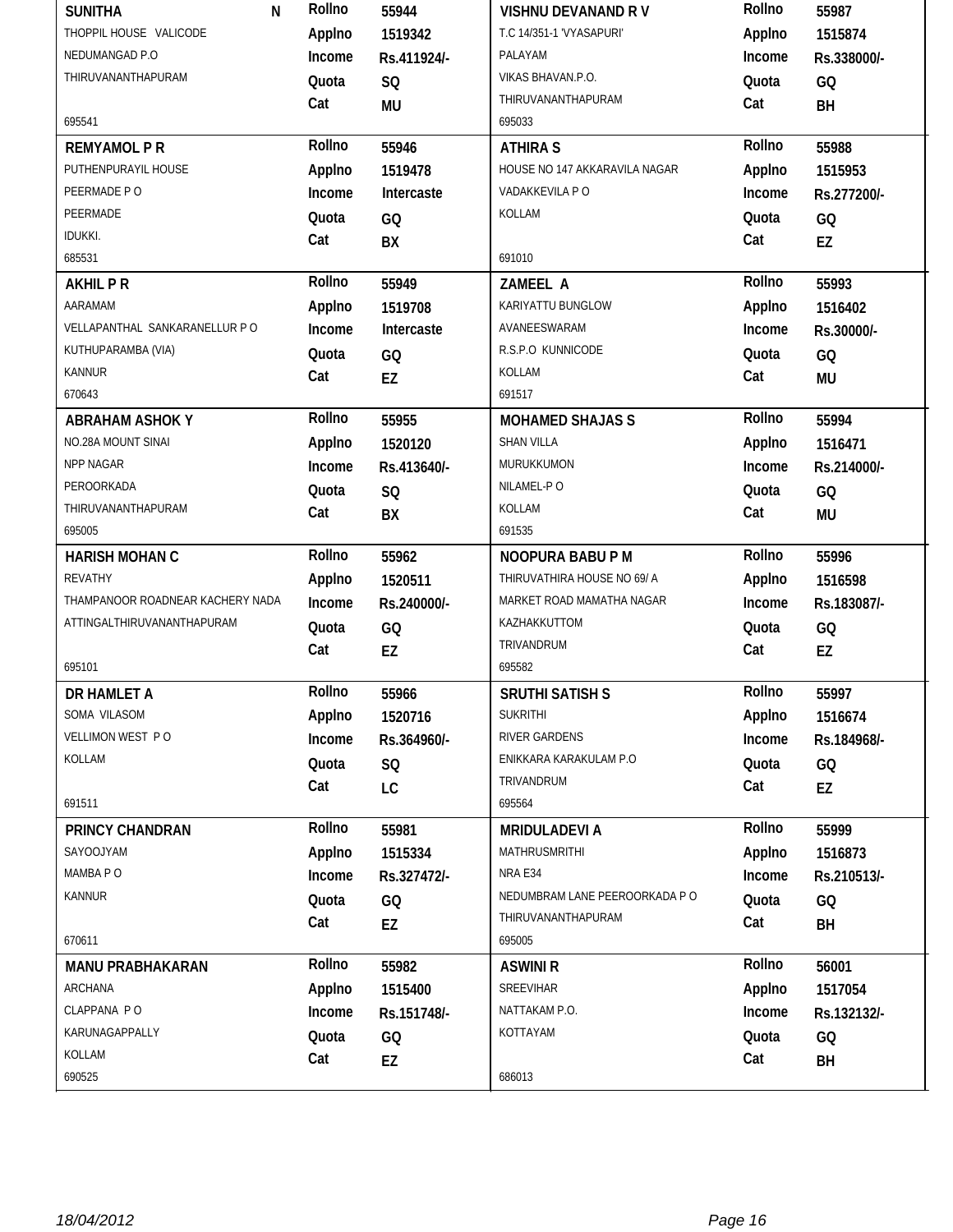| <b>HAZNA HAMEED</b>           | Rollno | 56002       | <b>GAYATRILK</b>              | Rollno | 56027       |
|-------------------------------|--------|-------------|-------------------------------|--------|-------------|
| THADATHIL GREEN HOUSE         | Applno | 1517117     | TC43/629(3)\'GAYATRI\'ARA-105 | Applno | 1518935     |
| S.R.P.M.(P.O)THAZHAVA         | Income | Rs.412544/- | KAMALESWARAM                  | Income | Rs.99804/-  |
| KARUNAGAPPALLYKOLLAM          | Quota  | GQ          | MANACAUD.P.O.                 | Quota  | GQ          |
| <b>KERALA</b>                 | Cat    | <b>MU</b>   | TRIVANDRUM                    | Cat    | BH          |
| 690539                        |        |             | 695009                        |        |             |
| <b>GOPAKUMAR P</b>            | Rollno | 56007       | SHILA RAJ L T                 | Rollno | 56028       |
| KAYANIYIL HOUSE WEST          | Applno | 1517422     | BETHEL SHALOM                 | Applno | 1518988     |
| KADAKKAVUR P.O                | Income | Rs.300000/- | PERUKAVE PO                   | Income | Rs.448840/- |
| THIRUVANANTHAPURAM            | Quota  | GQ          | PEYAD VIA                     | Quota  | GS          |
|                               | Cat    | EZ          | TRIVANDRUM                    | Cat    | BX          |
| 695306                        |        |             | 695573                        |        |             |
| <b>NEETU DATHANS</b>          | Rollno | 56014       | <b>ANEESH K S</b>             | Rollno | 56032       |
| APARA                         | Applno | 1517929     | KANNIYEL HOUSE                | Applno | 1519286     |
| MGN-50 MG NAGAR               | Income | Rs.173400/- | CHERUVARANAM                  | Income | Rs.385000/- |
| VAZHAYILA PEROORKADA P.O      | Quota  | GQ          | VARANAM P.O                   | Quota  | GQ          |
| THIRUVANANTHAPURAM            | Cat    | BH          | CHERTHALA                     | Cat    | EZ          |
| 695005                        |        |             | 688555                        |        |             |
| <b>DALIADS</b>                | Rollno | 56015       | SHERIN SHAJAHAN               | Rollno | 56037       |
| DALIYA COTTAGE                | Applno | 1517978     | TC 35/2376 ENRA C-38          | Applno | 1519612     |
| PULLANIMUKKU                  | Income | Rs.23800/-  | VALIYAVILA                    | Income | Rs.419040/- |
| NELLIVILA PO                  | Quota  | GQ          | THIRUMALA PO                  | Quota  | GQ          |
| TRIVANDRUM                    | Cat    | BX          | TRIVANDRUM                    | Cat    | MU          |
| 695523                        |        |             | 695006                        |        |             |
| <b>VARSHA VIJAYAN</b>         | Rollno | 56019       | <b>ANWAR A</b>                | Rollno | 56044       |
|                               |        |             |                               |        |             |
| JAI VIHAR TC27/78             | Applno | 1518270     | <b>SHRUTHI</b>                | Applno | 1520123     |
| WEST OF OPHTHALMIC HOSPITAL   | Income | Rs.360000/- | IDICHAKKAPLAMOODU             | Income | Rs.344696/- |
| VANCHIYOOR PO                 | Quota  | GQ          | PARASSALA POST                | Quota  | GQ          |
| THIRUVANANTHAPURAM            | Cat    | EZ          | THIRUVANANTHAPURAM            | Cat    | <b>MU</b>   |
| 695035                        |        |             | 695502                        |        |             |
| <b>JESS ELIZABETH RASALAM</b> | Rollno | 56020       | RATEESH RAGHUNATHAN           | Rollno | 56051       |
| JESSY NIVAS NNRA 137          | Applno | 1518345     | KUNNINPURAM                   | Applno | 1520514     |
| NANTHENCODE JUNCTION          | Income | Rs.239934/- | T.C 11/1924(3) THATTINAKAM    | Income | Rs.106548/- |
| TRIVANDRUM                    | Quota  | GQ          | PAROTTUKONAM NALANCHIRA P.O   | Quota  | GQ          |
|                               | Cat    | BX          | TRIVANDRUM                    | Cat    | EZ          |
| 695003                        |        |             | 695015                        |        |             |
| <b>JINU CHANDRAN R</b>        | Rollno | 56024       | JAYARAM J K                   | Rollno | 56057       |
| VIJAYAMANGALATHU              | Applno | 1518688     | CHAITHANYA (H)                | Applno | 1520827     |
| MARUTHUMMOODU                 | Income | Intercaste  | TC 76/698 ANAYARA PO          | Income | Rs.60000/-  |
| AYIROOPPARA PO                | Quota  | GQ          | THIRUVANANTHAPURAM            | Quota  | GQ          |
| THIRUVANANTHAPURAM            | Cat    | BH          |                               | Cat    | BH          |
| 695584                        |        |             | 695029                        |        |             |
| <b>ANAS SALIH</b>             | Rollno | 56025       | <b>AKASHDEEP A A</b>          | Rollno | 56058       |
| NALLANATTUKARAN PARAMBIL      | Applno | 1518749     | AMBIKA NILAYAM                | Applno | 1520886     |
| MARKET ROAD                   | Income | Rs.142920/- | KONCHIRA P.O                  | Income | Intercaste  |
| <b>VAZHICHERRY WARD</b>       | Quota  | GQ          | VEMBAYAM                      | Quota  | GQ          |
| ALAPPUZHA<br>688001           | Cat    | <b>MU</b>   | TRIVANDRUM<br>695615          | Cat    | EZ          |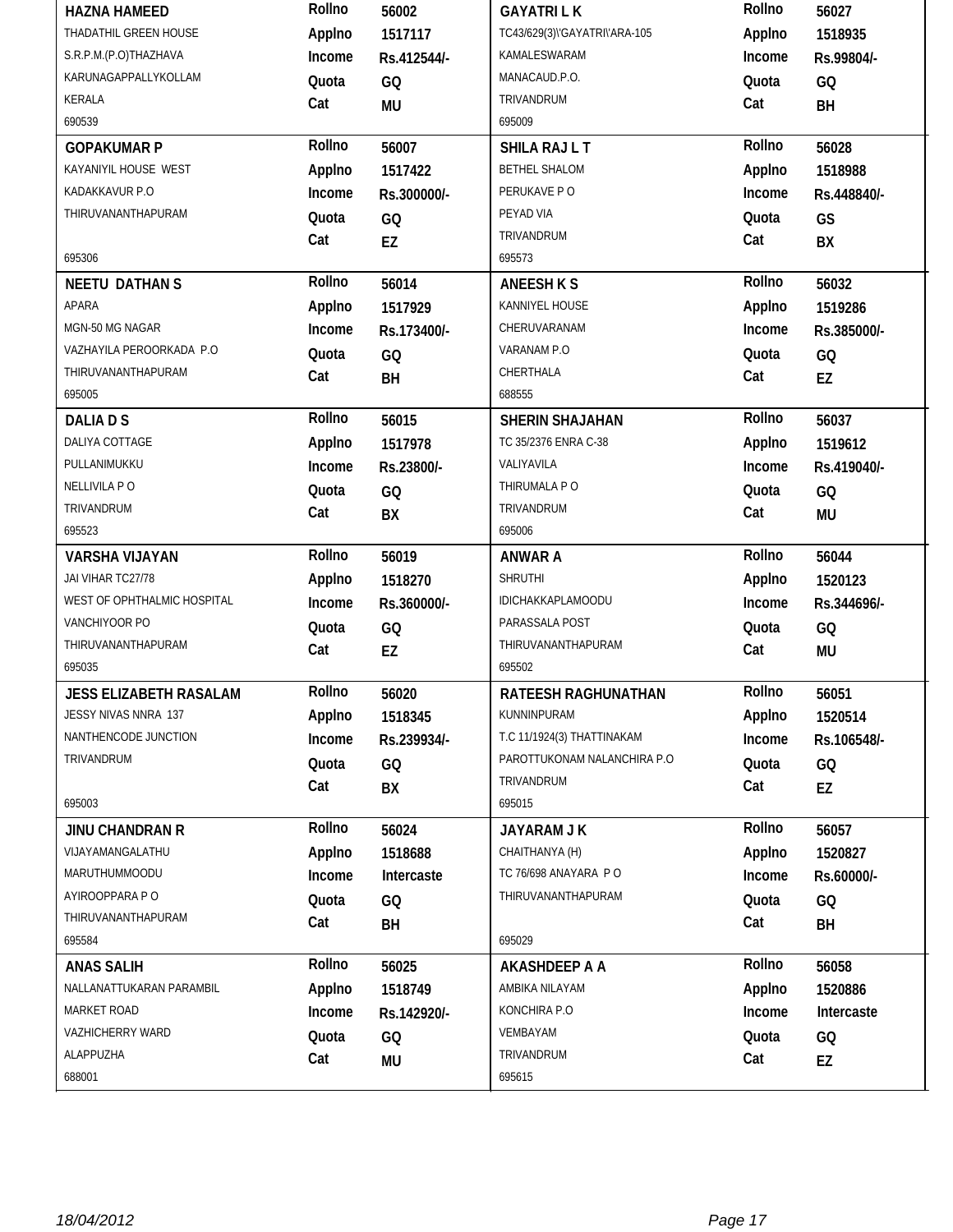| <b>SREEJITH KRISHNAN</b>       | Rollno | 56071       | <b>DR NAJEEB S</b>             | Rollno | 56107       |
|--------------------------------|--------|-------------|--------------------------------|--------|-------------|
| KRISHNENDU KUMBALAPPALLY       | Applno | 1515402     | <b>FASAL LAND</b>              | Applno | 1518199     |
| PERIYANGANAM P O NILESHWAR VIA | Income | Rs.120000/- | SASTHAVATTOM PO                | Income | Rs.400000/- |
| KASARGOD                       | Quota  | GQ          | TIRUVANADAPURAM                | Quota  | GS          |
|                                | Cat    | BH          | <b>KERALA</b>                  | Cat    | MU          |
| 671314                         |        |             | 695305                         |        |             |
| <b>ABHILASH ANTONY V</b>       | Rollno | 56072       | SWEDHA SIVADASAN               | Rollno | 56108       |
| <b>VANCHIPPURA HOUSE</b>       | Applno | 1515480     | SOPANAM                        | Applno | 1518271     |
| ULLAS HOUSING COLONY           | Income | Rs.299948/- | SOUTHFORT                      | Income | Rs.105000/- |
| THAMARASSERY P.O               | Quota  | GQ          | MAVELIKKARA                    | Quota  | GQ          |
| CALICUT                        | Cat    | LC          | ALAPPUZHA                      | Cat    | EZ          |
| 673573                         |        |             | 690101                         |        |             |
| <b>LISHAKM</b>                 | Rollno | 56074       | <b>NITHIN HUMAYOON</b>         | Rollno | 56109       |
| KALAMANDIRAM                   | Applno | 1515698     | ANU GRIHAMKTN-325              | Applno | 1518352     |
| KIZHAKKANELA P O               | Income | Rs.65000/-  | MALIKAVAYAL                    | Income | Rs.419040/- |
| PARIPPALLY                     | Quota  | GQ          | VADAKKEVILA .P.O               | Quota  | GQ          |
| KOLLAM                         | Cat    | EZ          | KOLLAM                         | Cat    | MU          |
| 691574                         |        |             | 691010                         |        |             |
| MOHAMED SAHEER CHERUKARA       | Rollno | 56075       | <b>HASEENA JASMINE L</b>       | Rollno | 56110       |
| C/O USMANKUTTY P               | Applno | 1515810     | VADAKKUMKARA PUTHEN VEEDU      | Applno | 1518450     |
| C/O PARAVAKKAL HOUSE           | Income | Rs.150000/- | DAIVAPPURA P.O PERINGAMMALA    | Income | Rs.420000/- |
| <b>B.H.ROAD KOTTAKKAL</b>      | Quota  | GQ          | THIRUVANANTHAPURAM             | Quota  | GQ          |
| MALAPPURAM                     | Cat    | <b>MU</b>   |                                | Cat    | <b>MU</b>   |
| 676503                         |        |             | 695563                         |        |             |
|                                |        |             |                                |        |             |
| <b>VISHNU ANAND</b>            | Rollno | 56079       | <b>JITHA J</b>                 | Rollno | 56131       |
| PRASANTH                       | Applno | 1516133     | <b>GOPAL NIVAS</b>             | Applno | 1520005     |
| VELLAMANAL                     | Income | Rs.321832/- | OOMANPALLIKKARA                | Income | Rs.160000/- |
| MAYYANAD                       | Quota  |             | KILIMANOOR .P.O                | Quota  |             |
| KOLLAM                         |        | GQ          | THIRUVANANTHAPURAM             | Cat    | GQ          |
| 691303                         | Cat    | EZ          | 695601                         |        | EZ          |
| <b>REMYARP</b>                 | Rollno | 56088       | <b>JISHARS</b>                 | Rollno | 56135       |
| KAILAS AIKYA NAGAR-20          | Applno | 1516880     | <b>RAJVIHAR</b>                | Applno | 1520236     |
| VADAKKEVILA P O                | Income | Rs.400000/- | MARAKKAMUTTOM                  | Income | Rs.109788/- |
| PALLIMUKKU                     | Quota  |             | VAZHUTHOOR                     | Quota  |             |
| KOLLAM                         |        | GQ          | NEYYATTINKARA TRIAVANDRUM      |        | GQ          |
| 691010                         | Cat    | EZ          | 695121                         | Cat    | BX          |
| <b>SEETHA MOHANDAS</b>         | Rollno | 56089       | <b>BABYSHERIN D S</b>          | Rollno | 56160       |
| TC 1/871/2                     | Applno | 1516979     | NOOPURA KAATTUMURAAKKAL        | Applno | 1515404     |
| MYNAKAM KMLRA 42KUMARAPURAM    | Income | Rs.240000/- | MUDAPURAM PO                   | Income | Rs.180000/- |
| MEDICAL COLLEGE.P.O            | Quota  |             | CHIRAYINKEEZHU                 | Quota  |             |
| THIRUVANANTHAPURAM             |        | GQ          | THIRUVANANTHAPURAM             |        | GQ          |
| 695011                         | Cat    | EZ          | 695314                         | Cat    | MU          |
| <b>JOHN MICHAEL DCRUZ</b>      | Rollno | 56097       | <b>APARNA SINHA</b>            | Rollno | 56161       |
| SANHILDAS                      | Applno | 1517483     | AKV BUNGALOW                   | Applno | 1515485     |
| 109 BISHOP PALACE NAGAR        | Income | Rs.110000/- | DURGA LANE                     | Income | Rs.111000/- |
| TANGASSERI                     | Quota  |             | CHEMPAZHANTHY PO CHEMPAZHANTHY | Quota  |             |
| KOLLAM                         | Cat    | GQ<br>LC    | TRIVANDRUM                     | Cat    | GQ<br>EZ    |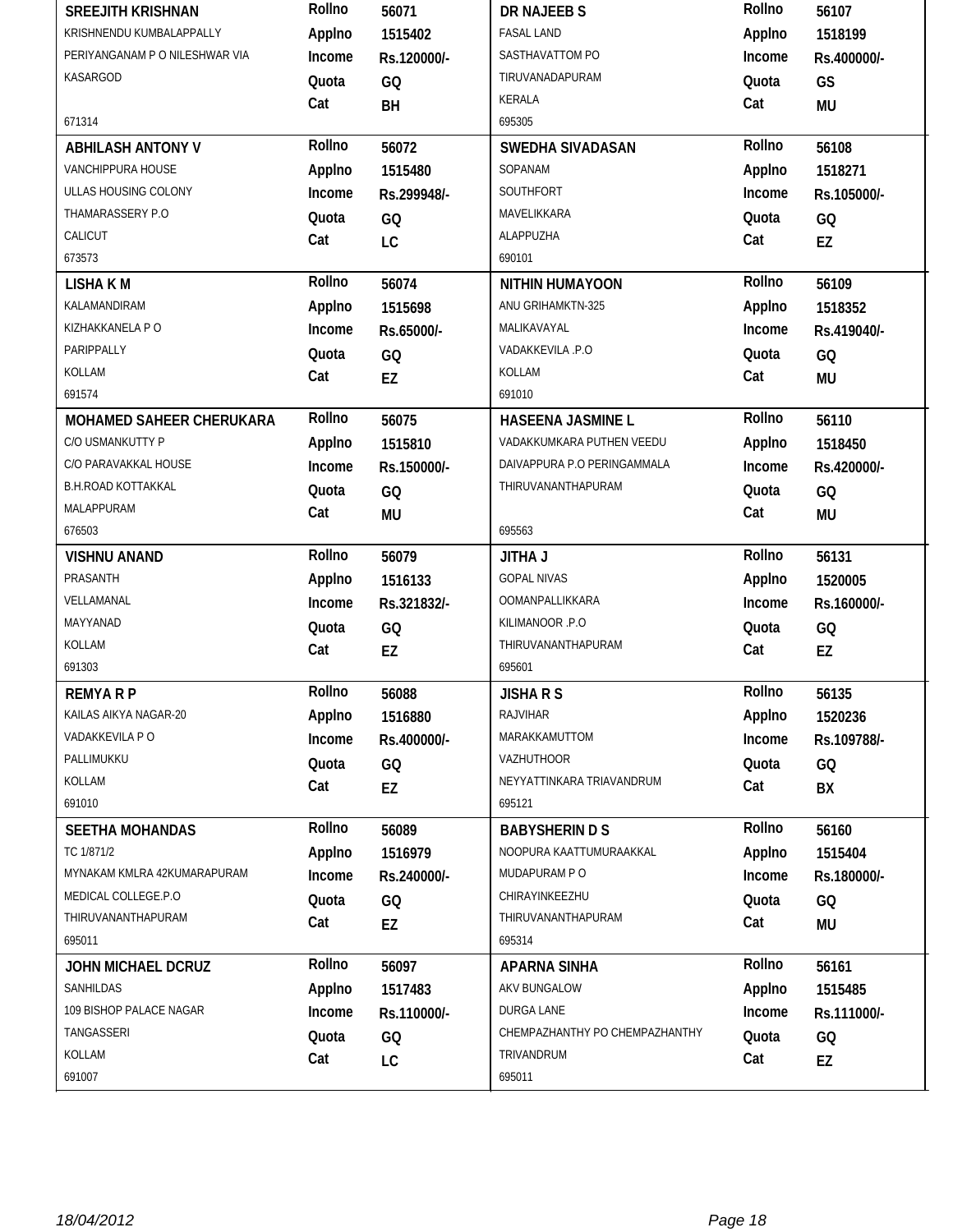| PUTHUKKALA HOUSE<br>CANAANN.C.C.ROADPRA64<br>Applno<br>Applno<br>1515700<br>1518939<br>MERA-5<br>POOMALYOORKONAM<br>Income<br>Income<br>Rs.159432/-<br>Rs.394164/-<br>MUNDAKKAL EAST<br>PEROORKADA<br>Quota<br>GQ<br>Quota<br>GS<br>KOLLAM-1<br>THIRUVANANTHAPURAM<br>Cat<br>Cat<br>EZ<br>BX<br>691001<br>695005<br>Rollno<br>Rollno<br>56207<br><b>AUGUSTIN L</b><br>56166<br>ANU SUDEESH BABU<br>CHERUKARA<br>Applno<br>Applno<br>ANANDAM<br>1515966<br>1519043<br>CHITTAZHA<br>VRINDAVAN NAGAR 124<br>Income<br>Income<br>Rs.87072/-<br>Rs.373380/-<br>VATTAPPARA.P.O<br>KADAPPAKADA P.O<br>Quota<br>GQ<br>Quota<br>GQ<br>THIRUVANANTHAPURAM<br>KOLLAM<br>Cat<br>Cat<br>BX<br>EZ<br>695028<br>691008<br>Rollno<br>Rollno<br>56210<br>56176<br><b>MOHAN P NELSON</b><br><b>VINEETH S</b><br>SOWPARNIKA<br>PALLIKKADAVIL<br>Applno<br>Applno<br>1516800<br>1519292<br>TILLERY NAGAR 14 TILLERY<br>PATHANAPURAM<br>Income<br>Income<br>Rs.251352/-<br>Rs.315552/-<br>KOLLAM<br>KOLLAM<br>Quota<br>Quota<br>GQ<br>GQ<br>Cat<br>Cat<br>LC<br>BH<br>691001<br>689695<br>Rollno<br>Rollno<br>56178<br>56215<br>NIKHILRAJAGOPAL<br><b>FEROZ V A</b><br>SREEDURGA<br>V M MANZIL<br>Applno<br>Applno<br>1516980<br>1519647<br>CHERUVAKKAL<br>AZHICODE P O<br>Income<br>Income<br>Rs.182244/-<br>Rs.180000/-<br>SREEKARYAM P O TRIVANDRUM<br>KARAKULAM<br>Quota<br>GQ<br>Quota<br>GQ<br>THIRUVANANTHAPURAM<br>Cat<br>Cat<br>BH<br><b>MU</b><br>695017<br>695564<br>Rollno<br>Rollno<br><b>ABDUL RASHEED V P</b><br>56179<br><b>GOPIKA PRASAD</b><br>56217<br>ROOM NO.420HOUSE SURGEONS QUARTERS<br>R.R.VILLA<br>Applno<br>Applno<br>1517061<br>1519782<br>FOURTH FLOOR NEW OP BLOCK<br>TC 27/1023(1)<br>Income<br>Income<br>Intercaste<br>Rs.160000/-<br><b>GOVT.MEDICAL COLLEGE</b><br>VANCHIYOOR<br>Quota<br>Quota<br>GQ<br>GS<br>TRIVANDRUM.<br>THIRUVANANTHAPURAM<br>Cat<br>Cat<br><b>MU</b><br>EZ<br>695011<br>695035<br>Rollno<br>Rollno<br><b>LIKHIN SP</b><br>56181<br>56227<br><b>REMI ABDUL SHUKUR</b><br>SOPANAM<br>EF-7/127<br>Applno<br>Applno<br>1517189<br>1520417<br>PEROOR<br>P.T CHACKO NAGAR<br>Income<br>Income<br>Rs.203088/-<br>Rs.240000/-<br>T.K.M.C.(P.O)<br>MEDICAL COLLEGE P.O<br>Quota<br>Quota<br>GQ<br>GQ<br>KOLLAM.<br><b>ULLOOR</b><br>Cat<br>Cat<br>EZ<br>MU<br>691005<br>695011<br>Rollno<br>Rollno<br>56186<br>56230<br><b>SHARAN G SOMAN</b><br><b>RANJANA J</b><br>KAMALDALAM<br>MATHILAKAM PONVILA<br>Applno<br>Applno<br>1517488<br>1520590<br>PAZHAYAKADATHIRUPURAM P.O.<br>AYIRA PO PARASSALA(VIA)<br>Income<br>Income<br>Rs.344214/-<br>Rs.109356/-<br>NEYYATTINKARA<br>TRIVANDRUM<br>Quota<br>Quota<br>GQ<br>GQ<br>THIRUVANANTHAPURAM<br>Cat<br>Cat<br>BX<br>BX<br>695502<br>695133<br>Rollno<br>Rollno<br>56243<br><b>RATHEESH R</b><br>56190<br><b>ABDUL GAFOOR M</b><br>ELLATH HOUSE<br>MANACHITHODI HOUSE<br>Applno<br>Applno<br>1517784<br>1521273<br>PALLANA PO<br>PERIMBADARI .PO<br>Income<br>Income<br>Rs.80000/-<br>Rs.388787/-<br>THRIKKUNNAPPUZHA<br>MANNARKKAD<br>Quota<br>Quota<br>GQ<br>SQ<br>ALAPPUZHA<br>PALAKKAD<br>Cat<br>Cat<br>EZ<br><b>MU</b><br>690515<br>678762 | Rollno | 56163 | <b>SHAMEJ PETER A S</b> | Rollno | 56205 |
|----------------------------------------------------------------------------------------------------------------------------------------------------------------------------------------------------------------------------------------------------------------------------------------------------------------------------------------------------------------------------------------------------------------------------------------------------------------------------------------------------------------------------------------------------------------------------------------------------------------------------------------------------------------------------------------------------------------------------------------------------------------------------------------------------------------------------------------------------------------------------------------------------------------------------------------------------------------------------------------------------------------------------------------------------------------------------------------------------------------------------------------------------------------------------------------------------------------------------------------------------------------------------------------------------------------------------------------------------------------------------------------------------------------------------------------------------------------------------------------------------------------------------------------------------------------------------------------------------------------------------------------------------------------------------------------------------------------------------------------------------------------------------------------------------------------------------------------------------------------------------------------------------------------------------------------------------------------------------------------------------------------------------------------------------------------------------------------------------------------------------------------------------------------------------------------------------------------------------------------------------------------------------------------------------------------------------------------------------------------------------------------------------------------------------------------------------------------------------------------------------------------------------------------------------------------------------------------------------------------------------------------------------------------------------------------------------------------------------------------------------------------------------------------------------------------------------------------------------------------------------------------------------------------------------------------------------------------------------------------------------------------------------------------------------------------------------------------------------------------------------|--------|-------|-------------------------|--------|-------|
|                                                                                                                                                                                                                                                                                                                                                                                                                                                                                                                                                                                                                                                                                                                                                                                                                                                                                                                                                                                                                                                                                                                                                                                                                                                                                                                                                                                                                                                                                                                                                                                                                                                                                                                                                                                                                                                                                                                                                                                                                                                                                                                                                                                                                                                                                                                                                                                                                                                                                                                                                                                                                                                                                                                                                                                                                                                                                                                                                                                                                                                                                                                            |        |       |                         |        |       |
|                                                                                                                                                                                                                                                                                                                                                                                                                                                                                                                                                                                                                                                                                                                                                                                                                                                                                                                                                                                                                                                                                                                                                                                                                                                                                                                                                                                                                                                                                                                                                                                                                                                                                                                                                                                                                                                                                                                                                                                                                                                                                                                                                                                                                                                                                                                                                                                                                                                                                                                                                                                                                                                                                                                                                                                                                                                                                                                                                                                                                                                                                                                            |        |       |                         |        |       |
|                                                                                                                                                                                                                                                                                                                                                                                                                                                                                                                                                                                                                                                                                                                                                                                                                                                                                                                                                                                                                                                                                                                                                                                                                                                                                                                                                                                                                                                                                                                                                                                                                                                                                                                                                                                                                                                                                                                                                                                                                                                                                                                                                                                                                                                                                                                                                                                                                                                                                                                                                                                                                                                                                                                                                                                                                                                                                                                                                                                                                                                                                                                            |        |       |                         |        |       |
|                                                                                                                                                                                                                                                                                                                                                                                                                                                                                                                                                                                                                                                                                                                                                                                                                                                                                                                                                                                                                                                                                                                                                                                                                                                                                                                                                                                                                                                                                                                                                                                                                                                                                                                                                                                                                                                                                                                                                                                                                                                                                                                                                                                                                                                                                                                                                                                                                                                                                                                                                                                                                                                                                                                                                                                                                                                                                                                                                                                                                                                                                                                            |        |       |                         |        |       |
|                                                                                                                                                                                                                                                                                                                                                                                                                                                                                                                                                                                                                                                                                                                                                                                                                                                                                                                                                                                                                                                                                                                                                                                                                                                                                                                                                                                                                                                                                                                                                                                                                                                                                                                                                                                                                                                                                                                                                                                                                                                                                                                                                                                                                                                                                                                                                                                                                                                                                                                                                                                                                                                                                                                                                                                                                                                                                                                                                                                                                                                                                                                            |        |       |                         |        |       |
|                                                                                                                                                                                                                                                                                                                                                                                                                                                                                                                                                                                                                                                                                                                                                                                                                                                                                                                                                                                                                                                                                                                                                                                                                                                                                                                                                                                                                                                                                                                                                                                                                                                                                                                                                                                                                                                                                                                                                                                                                                                                                                                                                                                                                                                                                                                                                                                                                                                                                                                                                                                                                                                                                                                                                                                                                                                                                                                                                                                                                                                                                                                            |        |       |                         |        |       |
|                                                                                                                                                                                                                                                                                                                                                                                                                                                                                                                                                                                                                                                                                                                                                                                                                                                                                                                                                                                                                                                                                                                                                                                                                                                                                                                                                                                                                                                                                                                                                                                                                                                                                                                                                                                                                                                                                                                                                                                                                                                                                                                                                                                                                                                                                                                                                                                                                                                                                                                                                                                                                                                                                                                                                                                                                                                                                                                                                                                                                                                                                                                            |        |       |                         |        |       |
|                                                                                                                                                                                                                                                                                                                                                                                                                                                                                                                                                                                                                                                                                                                                                                                                                                                                                                                                                                                                                                                                                                                                                                                                                                                                                                                                                                                                                                                                                                                                                                                                                                                                                                                                                                                                                                                                                                                                                                                                                                                                                                                                                                                                                                                                                                                                                                                                                                                                                                                                                                                                                                                                                                                                                                                                                                                                                                                                                                                                                                                                                                                            |        |       |                         |        |       |
|                                                                                                                                                                                                                                                                                                                                                                                                                                                                                                                                                                                                                                                                                                                                                                                                                                                                                                                                                                                                                                                                                                                                                                                                                                                                                                                                                                                                                                                                                                                                                                                                                                                                                                                                                                                                                                                                                                                                                                                                                                                                                                                                                                                                                                                                                                                                                                                                                                                                                                                                                                                                                                                                                                                                                                                                                                                                                                                                                                                                                                                                                                                            |        |       |                         |        |       |
|                                                                                                                                                                                                                                                                                                                                                                                                                                                                                                                                                                                                                                                                                                                                                                                                                                                                                                                                                                                                                                                                                                                                                                                                                                                                                                                                                                                                                                                                                                                                                                                                                                                                                                                                                                                                                                                                                                                                                                                                                                                                                                                                                                                                                                                                                                                                                                                                                                                                                                                                                                                                                                                                                                                                                                                                                                                                                                                                                                                                                                                                                                                            |        |       |                         |        |       |
|                                                                                                                                                                                                                                                                                                                                                                                                                                                                                                                                                                                                                                                                                                                                                                                                                                                                                                                                                                                                                                                                                                                                                                                                                                                                                                                                                                                                                                                                                                                                                                                                                                                                                                                                                                                                                                                                                                                                                                                                                                                                                                                                                                                                                                                                                                                                                                                                                                                                                                                                                                                                                                                                                                                                                                                                                                                                                                                                                                                                                                                                                                                            |        |       |                         |        |       |
|                                                                                                                                                                                                                                                                                                                                                                                                                                                                                                                                                                                                                                                                                                                                                                                                                                                                                                                                                                                                                                                                                                                                                                                                                                                                                                                                                                                                                                                                                                                                                                                                                                                                                                                                                                                                                                                                                                                                                                                                                                                                                                                                                                                                                                                                                                                                                                                                                                                                                                                                                                                                                                                                                                                                                                                                                                                                                                                                                                                                                                                                                                                            |        |       |                         |        |       |
|                                                                                                                                                                                                                                                                                                                                                                                                                                                                                                                                                                                                                                                                                                                                                                                                                                                                                                                                                                                                                                                                                                                                                                                                                                                                                                                                                                                                                                                                                                                                                                                                                                                                                                                                                                                                                                                                                                                                                                                                                                                                                                                                                                                                                                                                                                                                                                                                                                                                                                                                                                                                                                                                                                                                                                                                                                                                                                                                                                                                                                                                                                                            |        |       |                         |        |       |
|                                                                                                                                                                                                                                                                                                                                                                                                                                                                                                                                                                                                                                                                                                                                                                                                                                                                                                                                                                                                                                                                                                                                                                                                                                                                                                                                                                                                                                                                                                                                                                                                                                                                                                                                                                                                                                                                                                                                                                                                                                                                                                                                                                                                                                                                                                                                                                                                                                                                                                                                                                                                                                                                                                                                                                                                                                                                                                                                                                                                                                                                                                                            |        |       |                         |        |       |
|                                                                                                                                                                                                                                                                                                                                                                                                                                                                                                                                                                                                                                                                                                                                                                                                                                                                                                                                                                                                                                                                                                                                                                                                                                                                                                                                                                                                                                                                                                                                                                                                                                                                                                                                                                                                                                                                                                                                                                                                                                                                                                                                                                                                                                                                                                                                                                                                                                                                                                                                                                                                                                                                                                                                                                                                                                                                                                                                                                                                                                                                                                                            |        |       |                         |        |       |
|                                                                                                                                                                                                                                                                                                                                                                                                                                                                                                                                                                                                                                                                                                                                                                                                                                                                                                                                                                                                                                                                                                                                                                                                                                                                                                                                                                                                                                                                                                                                                                                                                                                                                                                                                                                                                                                                                                                                                                                                                                                                                                                                                                                                                                                                                                                                                                                                                                                                                                                                                                                                                                                                                                                                                                                                                                                                                                                                                                                                                                                                                                                            |        |       |                         |        |       |
|                                                                                                                                                                                                                                                                                                                                                                                                                                                                                                                                                                                                                                                                                                                                                                                                                                                                                                                                                                                                                                                                                                                                                                                                                                                                                                                                                                                                                                                                                                                                                                                                                                                                                                                                                                                                                                                                                                                                                                                                                                                                                                                                                                                                                                                                                                                                                                                                                                                                                                                                                                                                                                                                                                                                                                                                                                                                                                                                                                                                                                                                                                                            |        |       |                         |        |       |
|                                                                                                                                                                                                                                                                                                                                                                                                                                                                                                                                                                                                                                                                                                                                                                                                                                                                                                                                                                                                                                                                                                                                                                                                                                                                                                                                                                                                                                                                                                                                                                                                                                                                                                                                                                                                                                                                                                                                                                                                                                                                                                                                                                                                                                                                                                                                                                                                                                                                                                                                                                                                                                                                                                                                                                                                                                                                                                                                                                                                                                                                                                                            |        |       |                         |        |       |
|                                                                                                                                                                                                                                                                                                                                                                                                                                                                                                                                                                                                                                                                                                                                                                                                                                                                                                                                                                                                                                                                                                                                                                                                                                                                                                                                                                                                                                                                                                                                                                                                                                                                                                                                                                                                                                                                                                                                                                                                                                                                                                                                                                                                                                                                                                                                                                                                                                                                                                                                                                                                                                                                                                                                                                                                                                                                                                                                                                                                                                                                                                                            |        |       |                         |        |       |
|                                                                                                                                                                                                                                                                                                                                                                                                                                                                                                                                                                                                                                                                                                                                                                                                                                                                                                                                                                                                                                                                                                                                                                                                                                                                                                                                                                                                                                                                                                                                                                                                                                                                                                                                                                                                                                                                                                                                                                                                                                                                                                                                                                                                                                                                                                                                                                                                                                                                                                                                                                                                                                                                                                                                                                                                                                                                                                                                                                                                                                                                                                                            |        |       |                         |        |       |
|                                                                                                                                                                                                                                                                                                                                                                                                                                                                                                                                                                                                                                                                                                                                                                                                                                                                                                                                                                                                                                                                                                                                                                                                                                                                                                                                                                                                                                                                                                                                                                                                                                                                                                                                                                                                                                                                                                                                                                                                                                                                                                                                                                                                                                                                                                                                                                                                                                                                                                                                                                                                                                                                                                                                                                                                                                                                                                                                                                                                                                                                                                                            |        |       |                         |        |       |
|                                                                                                                                                                                                                                                                                                                                                                                                                                                                                                                                                                                                                                                                                                                                                                                                                                                                                                                                                                                                                                                                                                                                                                                                                                                                                                                                                                                                                                                                                                                                                                                                                                                                                                                                                                                                                                                                                                                                                                                                                                                                                                                                                                                                                                                                                                                                                                                                                                                                                                                                                                                                                                                                                                                                                                                                                                                                                                                                                                                                                                                                                                                            |        |       |                         |        |       |
|                                                                                                                                                                                                                                                                                                                                                                                                                                                                                                                                                                                                                                                                                                                                                                                                                                                                                                                                                                                                                                                                                                                                                                                                                                                                                                                                                                                                                                                                                                                                                                                                                                                                                                                                                                                                                                                                                                                                                                                                                                                                                                                                                                                                                                                                                                                                                                                                                                                                                                                                                                                                                                                                                                                                                                                                                                                                                                                                                                                                                                                                                                                            |        |       |                         |        |       |
|                                                                                                                                                                                                                                                                                                                                                                                                                                                                                                                                                                                                                                                                                                                                                                                                                                                                                                                                                                                                                                                                                                                                                                                                                                                                                                                                                                                                                                                                                                                                                                                                                                                                                                                                                                                                                                                                                                                                                                                                                                                                                                                                                                                                                                                                                                                                                                                                                                                                                                                                                                                                                                                                                                                                                                                                                                                                                                                                                                                                                                                                                                                            |        |       |                         |        |       |
|                                                                                                                                                                                                                                                                                                                                                                                                                                                                                                                                                                                                                                                                                                                                                                                                                                                                                                                                                                                                                                                                                                                                                                                                                                                                                                                                                                                                                                                                                                                                                                                                                                                                                                                                                                                                                                                                                                                                                                                                                                                                                                                                                                                                                                                                                                                                                                                                                                                                                                                                                                                                                                                                                                                                                                                                                                                                                                                                                                                                                                                                                                                            |        |       |                         |        |       |
|                                                                                                                                                                                                                                                                                                                                                                                                                                                                                                                                                                                                                                                                                                                                                                                                                                                                                                                                                                                                                                                                                                                                                                                                                                                                                                                                                                                                                                                                                                                                                                                                                                                                                                                                                                                                                                                                                                                                                                                                                                                                                                                                                                                                                                                                                                                                                                                                                                                                                                                                                                                                                                                                                                                                                                                                                                                                                                                                                                                                                                                                                                                            |        |       |                         |        |       |
|                                                                                                                                                                                                                                                                                                                                                                                                                                                                                                                                                                                                                                                                                                                                                                                                                                                                                                                                                                                                                                                                                                                                                                                                                                                                                                                                                                                                                                                                                                                                                                                                                                                                                                                                                                                                                                                                                                                                                                                                                                                                                                                                                                                                                                                                                                                                                                                                                                                                                                                                                                                                                                                                                                                                                                                                                                                                                                                                                                                                                                                                                                                            |        |       |                         |        |       |
|                                                                                                                                                                                                                                                                                                                                                                                                                                                                                                                                                                                                                                                                                                                                                                                                                                                                                                                                                                                                                                                                                                                                                                                                                                                                                                                                                                                                                                                                                                                                                                                                                                                                                                                                                                                                                                                                                                                                                                                                                                                                                                                                                                                                                                                                                                                                                                                                                                                                                                                                                                                                                                                                                                                                                                                                                                                                                                                                                                                                                                                                                                                            |        |       |                         |        |       |
|                                                                                                                                                                                                                                                                                                                                                                                                                                                                                                                                                                                                                                                                                                                                                                                                                                                                                                                                                                                                                                                                                                                                                                                                                                                                                                                                                                                                                                                                                                                                                                                                                                                                                                                                                                                                                                                                                                                                                                                                                                                                                                                                                                                                                                                                                                                                                                                                                                                                                                                                                                                                                                                                                                                                                                                                                                                                                                                                                                                                                                                                                                                            |        |       |                         |        |       |
|                                                                                                                                                                                                                                                                                                                                                                                                                                                                                                                                                                                                                                                                                                                                                                                                                                                                                                                                                                                                                                                                                                                                                                                                                                                                                                                                                                                                                                                                                                                                                                                                                                                                                                                                                                                                                                                                                                                                                                                                                                                                                                                                                                                                                                                                                                                                                                                                                                                                                                                                                                                                                                                                                                                                                                                                                                                                                                                                                                                                                                                                                                                            |        |       |                         |        |       |
|                                                                                                                                                                                                                                                                                                                                                                                                                                                                                                                                                                                                                                                                                                                                                                                                                                                                                                                                                                                                                                                                                                                                                                                                                                                                                                                                                                                                                                                                                                                                                                                                                                                                                                                                                                                                                                                                                                                                                                                                                                                                                                                                                                                                                                                                                                                                                                                                                                                                                                                                                                                                                                                                                                                                                                                                                                                                                                                                                                                                                                                                                                                            |        |       |                         |        |       |
|                                                                                                                                                                                                                                                                                                                                                                                                                                                                                                                                                                                                                                                                                                                                                                                                                                                                                                                                                                                                                                                                                                                                                                                                                                                                                                                                                                                                                                                                                                                                                                                                                                                                                                                                                                                                                                                                                                                                                                                                                                                                                                                                                                                                                                                                                                                                                                                                                                                                                                                                                                                                                                                                                                                                                                                                                                                                                                                                                                                                                                                                                                                            |        |       |                         |        |       |
|                                                                                                                                                                                                                                                                                                                                                                                                                                                                                                                                                                                                                                                                                                                                                                                                                                                                                                                                                                                                                                                                                                                                                                                                                                                                                                                                                                                                                                                                                                                                                                                                                                                                                                                                                                                                                                                                                                                                                                                                                                                                                                                                                                                                                                                                                                                                                                                                                                                                                                                                                                                                                                                                                                                                                                                                                                                                                                                                                                                                                                                                                                                            |        |       |                         |        |       |
|                                                                                                                                                                                                                                                                                                                                                                                                                                                                                                                                                                                                                                                                                                                                                                                                                                                                                                                                                                                                                                                                                                                                                                                                                                                                                                                                                                                                                                                                                                                                                                                                                                                                                                                                                                                                                                                                                                                                                                                                                                                                                                                                                                                                                                                                                                                                                                                                                                                                                                                                                                                                                                                                                                                                                                                                                                                                                                                                                                                                                                                                                                                            |        |       |                         |        |       |
|                                                                                                                                                                                                                                                                                                                                                                                                                                                                                                                                                                                                                                                                                                                                                                                                                                                                                                                                                                                                                                                                                                                                                                                                                                                                                                                                                                                                                                                                                                                                                                                                                                                                                                                                                                                                                                                                                                                                                                                                                                                                                                                                                                                                                                                                                                                                                                                                                                                                                                                                                                                                                                                                                                                                                                                                                                                                                                                                                                                                                                                                                                                            |        |       |                         |        |       |
|                                                                                                                                                                                                                                                                                                                                                                                                                                                                                                                                                                                                                                                                                                                                                                                                                                                                                                                                                                                                                                                                                                                                                                                                                                                                                                                                                                                                                                                                                                                                                                                                                                                                                                                                                                                                                                                                                                                                                                                                                                                                                                                                                                                                                                                                                                                                                                                                                                                                                                                                                                                                                                                                                                                                                                                                                                                                                                                                                                                                                                                                                                                            |        |       |                         |        |       |
|                                                                                                                                                                                                                                                                                                                                                                                                                                                                                                                                                                                                                                                                                                                                                                                                                                                                                                                                                                                                                                                                                                                                                                                                                                                                                                                                                                                                                                                                                                                                                                                                                                                                                                                                                                                                                                                                                                                                                                                                                                                                                                                                                                                                                                                                                                                                                                                                                                                                                                                                                                                                                                                                                                                                                                                                                                                                                                                                                                                                                                                                                                                            |        |       |                         |        |       |
|                                                                                                                                                                                                                                                                                                                                                                                                                                                                                                                                                                                                                                                                                                                                                                                                                                                                                                                                                                                                                                                                                                                                                                                                                                                                                                                                                                                                                                                                                                                                                                                                                                                                                                                                                                                                                                                                                                                                                                                                                                                                                                                                                                                                                                                                                                                                                                                                                                                                                                                                                                                                                                                                                                                                                                                                                                                                                                                                                                                                                                                                                                                            |        |       |                         |        |       |
|                                                                                                                                                                                                                                                                                                                                                                                                                                                                                                                                                                                                                                                                                                                                                                                                                                                                                                                                                                                                                                                                                                                                                                                                                                                                                                                                                                                                                                                                                                                                                                                                                                                                                                                                                                                                                                                                                                                                                                                                                                                                                                                                                                                                                                                                                                                                                                                                                                                                                                                                                                                                                                                                                                                                                                                                                                                                                                                                                                                                                                                                                                                            |        |       |                         |        |       |
|                                                                                                                                                                                                                                                                                                                                                                                                                                                                                                                                                                                                                                                                                                                                                                                                                                                                                                                                                                                                                                                                                                                                                                                                                                                                                                                                                                                                                                                                                                                                                                                                                                                                                                                                                                                                                                                                                                                                                                                                                                                                                                                                                                                                                                                                                                                                                                                                                                                                                                                                                                                                                                                                                                                                                                                                                                                                                                                                                                                                                                                                                                                            |        |       |                         |        |       |
|                                                                                                                                                                                                                                                                                                                                                                                                                                                                                                                                                                                                                                                                                                                                                                                                                                                                                                                                                                                                                                                                                                                                                                                                                                                                                                                                                                                                                                                                                                                                                                                                                                                                                                                                                                                                                                                                                                                                                                                                                                                                                                                                                                                                                                                                                                                                                                                                                                                                                                                                                                                                                                                                                                                                                                                                                                                                                                                                                                                                                                                                                                                            |        |       |                         |        |       |
|                                                                                                                                                                                                                                                                                                                                                                                                                                                                                                                                                                                                                                                                                                                                                                                                                                                                                                                                                                                                                                                                                                                                                                                                                                                                                                                                                                                                                                                                                                                                                                                                                                                                                                                                                                                                                                                                                                                                                                                                                                                                                                                                                                                                                                                                                                                                                                                                                                                                                                                                                                                                                                                                                                                                                                                                                                                                                                                                                                                                                                                                                                                            |        |       |                         |        |       |
|                                                                                                                                                                                                                                                                                                                                                                                                                                                                                                                                                                                                                                                                                                                                                                                                                                                                                                                                                                                                                                                                                                                                                                                                                                                                                                                                                                                                                                                                                                                                                                                                                                                                                                                                                                                                                                                                                                                                                                                                                                                                                                                                                                                                                                                                                                                                                                                                                                                                                                                                                                                                                                                                                                                                                                                                                                                                                                                                                                                                                                                                                                                            |        |       |                         |        |       |
|                                                                                                                                                                                                                                                                                                                                                                                                                                                                                                                                                                                                                                                                                                                                                                                                                                                                                                                                                                                                                                                                                                                                                                                                                                                                                                                                                                                                                                                                                                                                                                                                                                                                                                                                                                                                                                                                                                                                                                                                                                                                                                                                                                                                                                                                                                                                                                                                                                                                                                                                                                                                                                                                                                                                                                                                                                                                                                                                                                                                                                                                                                                            |        |       |                         |        |       |
|                                                                                                                                                                                                                                                                                                                                                                                                                                                                                                                                                                                                                                                                                                                                                                                                                                                                                                                                                                                                                                                                                                                                                                                                                                                                                                                                                                                                                                                                                                                                                                                                                                                                                                                                                                                                                                                                                                                                                                                                                                                                                                                                                                                                                                                                                                                                                                                                                                                                                                                                                                                                                                                                                                                                                                                                                                                                                                                                                                                                                                                                                                                            |        |       |                         |        |       |
|                                                                                                                                                                                                                                                                                                                                                                                                                                                                                                                                                                                                                                                                                                                                                                                                                                                                                                                                                                                                                                                                                                                                                                                                                                                                                                                                                                                                                                                                                                                                                                                                                                                                                                                                                                                                                                                                                                                                                                                                                                                                                                                                                                                                                                                                                                                                                                                                                                                                                                                                                                                                                                                                                                                                                                                                                                                                                                                                                                                                                                                                                                                            |        |       |                         |        |       |
|                                                                                                                                                                                                                                                                                                                                                                                                                                                                                                                                                                                                                                                                                                                                                                                                                                                                                                                                                                                                                                                                                                                                                                                                                                                                                                                                                                                                                                                                                                                                                                                                                                                                                                                                                                                                                                                                                                                                                                                                                                                                                                                                                                                                                                                                                                                                                                                                                                                                                                                                                                                                                                                                                                                                                                                                                                                                                                                                                                                                                                                                                                                            |        |       |                         |        |       |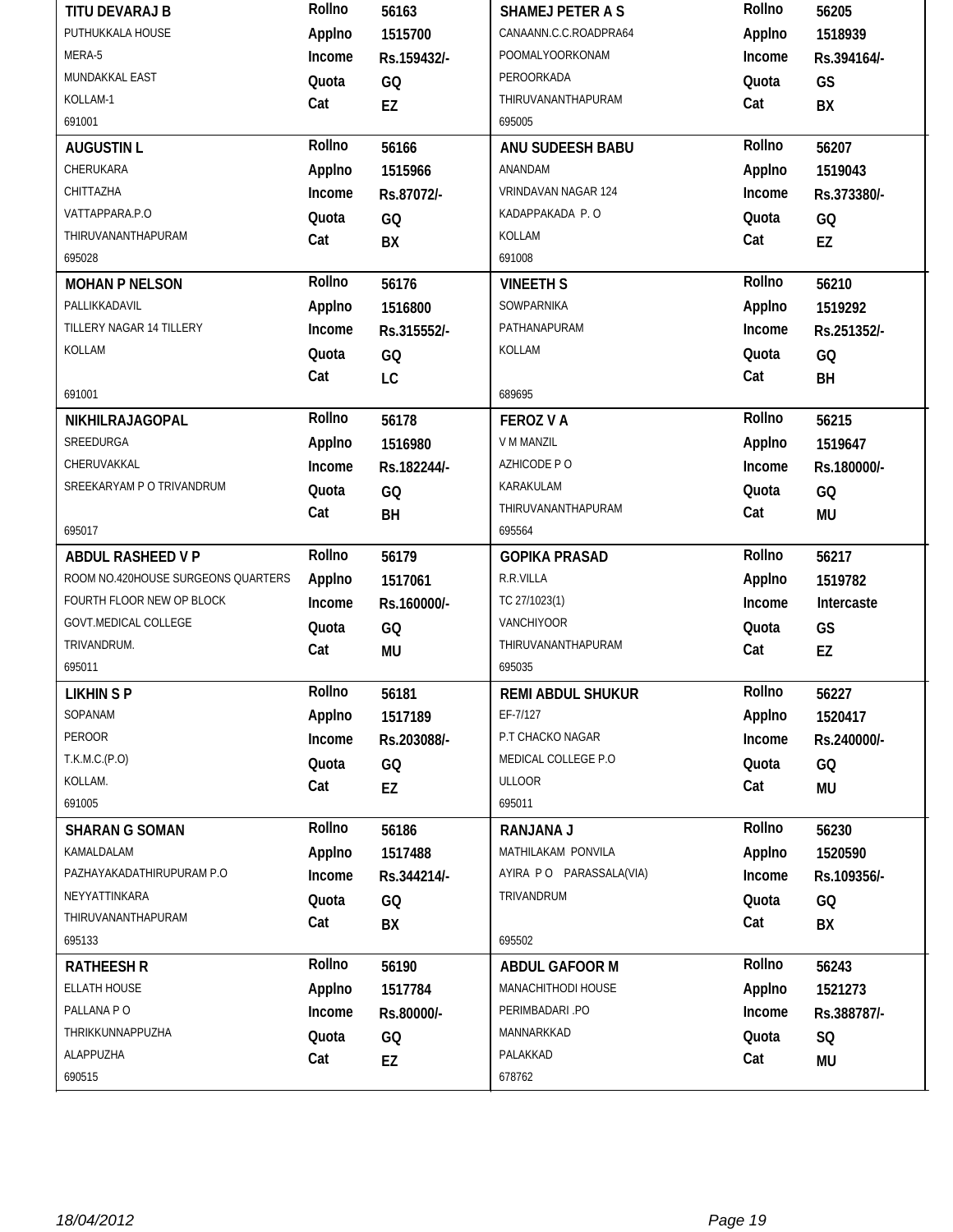| <b>APARNA BL</b>                      | Rollno | 56248       | <b>SAVYA SOMAN</b>           | Rollno | 56298       |
|---------------------------------------|--------|-------------|------------------------------|--------|-------------|
| <b>HIMASREESREELANE</b>               | Applno | 1515407     | MOOLAEKKADAVIL               | Applno | 1519293     |
| SREEKARIYAM                           | Income | Rs.155412/- | NSS KARAYOGAM ROAD           | Income | Rs.364000/- |
| THIRUVANANTHAPURAM                    | Quota  | GQ          | ANAYARA.P.O                  | Quota  | GQ          |
|                                       | Cat    | EZ          | THIRUVANANTHAPURAM           | Cat    | EZ          |
| 695017                                |        |             | 695029                       |        |             |
| <b>CHINCHILU RV</b>                   | Rollno | 56261       | <b>RESHMIYS</b>              | Rollno | 56303       |
| RAINA SADANAM                         | Applno | 1516539     | RESHMIPRIYA VNRA-107         | Applno | 1519649     |
| ALENCHERRY                            | Income | Rs.90946/-  | VIVEKANANDA NAGAR PANGODE    | Income | Intercaste  |
| YEROOR PO                             | Quota  | GQ          | THIRUMALA P O                | Quota  | GQ          |
| ANCHAL KOLAM                          | Cat    | <b>EZ</b>   | THIRUVANANTHAPURAM           | Cat    | BX          |
| 691312                                |        |             | 685006                       |        |             |
| <b>SIVARAM P</b>                      | Rollno | 56266       | ARUN GOKUL G                 | Rollno | 56309       |
| TC 1/871/2                            | Applno | 1516987     | <b>GOKULAM HOUSE</b>         | Applno | 1520073     |
| MYNAKAM KMLRA 42KUMARAPURAM           | Income | Rs.240000/- | <b>BUDHANOOR P O</b>         | Income | Rs.17124/-  |
| MEDICAL COLLEGE.P.O                   | Quota  | GQ          | PULIYUR                      | Quota  | GQ          |
| THIRUVANANTHAPURAM                    | Cat    | EZ          | ALLEPPEY                     | Cat    | EZ          |
| 695011                                |        |             | 689510                       |        |             |
| <b>ANOOP N MOHAN</b>                  | Rollno | 56267       | <b>SABARBA SATHAR LOTUS</b>  | Rollno | 56313       |
| NIMI BHAVAN (NIMI BHAGEERADHI GARDEN) | Applno | 1517063     | PATTARU THOPPIL HOUSE        | Applno | 1520311     |
| KAZHAKKUNNU                           | Income | Rs.400788/- | SANKARAMANGALAM              | Income | Rs.185000/- |
| CHULLIMANOOR PO                       | Quota  | GQ          | CHAVARA PO                   | Quota  | GQ          |
| NEDUMANGADU                           | Cat    | LC          | KOLLAM                       | Cat    | <b>MU</b>   |
| 695541                                |        |             | 691583                       |        |             |
|                                       | Rollno | 56273       | <b>ACHAMMA AS</b>            | Rollno | 56319       |
| SHIFFI FAZAL                          |        |             |                              |        |             |
| <b>SHIFA</b>                          | Applno | 1517430     | TC 24/1824                   | Applno | 1520631     |
| ALUMMOODU                             | Income | Rs.404520/- | <b>ELANKOM NAGAR</b>         | Income | Rs.434324/- |
| KANIYAPURAM                           | Quota  | GQ          | THYCAUD PO                   | Quota  | SQ          |
| TRIVANDRUM                            | Cat    | MU          | TRIVANDRUM                   | Cat    | LC          |
| 695301                                |        |             | 695014                       |        |             |
| <b>AYSWARYA S ASOK</b>                | Rollno | 56290       | <b>SAMEERS</b>               | Rollno | 56325       |
| SOUPARNIKA                            | Applno | 1518697     | SIDAB HOUSE                  | Applno | 1520953     |
| SREECHAKRAM                           | Income | Rs.221000/- | KALLAMBALAM P O              | Income | Rs.80000/-  |
| VELIYAMCODE P O                       | Quota  | GQ          | TRIVANDRUM                   | Quota  | GQ          |
| TRIVANDRUM                            | Cat    | EZ          |                              | Cat    | MU          |
| 695512                                |        |             | 695605                       |        |             |
| <b>UNNIKRISHNAN S</b>                 | Rollno | 56295       | <b>BINILKUMAR K</b>          | Rollno | 56330       |
| <b>VISAKAM</b>                        | Applno | 1519044     | <b>BINIL VIHAR</b>           | Applno | 1521224     |
| KEERTHI NAGAR 2                       | Income | Rs.385836/- | NELLIKAKUZHI                 | Income | Rs.438204/- |
| ASHRAMAM P.O.                         | Quota  | GQ          | KANJIRAMKULAM                | Quota  | SQ          |
| KOLLAM                                | Cat    | EZ          | THIRUVANANTHAPURAM           | Cat    | BX          |
| 691002                                |        |             | 695524                       |        |             |
| <b>BINDUS</b>                         | Rollno | 56297       | <b>KEERTHI SURESH</b>        | Rollno | 56333       |
| SABIJA TC.5/330                       | Applno | 1519220     | \'KEERTHI\'TC15/685(1)       | Applno | 1521375     |
| 13- INDIRA NAGAR                      | Income | Rs.393372/- | PALOTTUKONAM ROAD            | Income | Intercaste  |
| PEROORKADA.P.O                        | Quota  | GS          | SASTHAMANGALAM               | Quota  | GQ          |
| THIRUVANANTHAPURAM<br>695005          | Cat    | EZ          | THIRUVANANTHAPURAM<br>695010 | Cat    | BH          |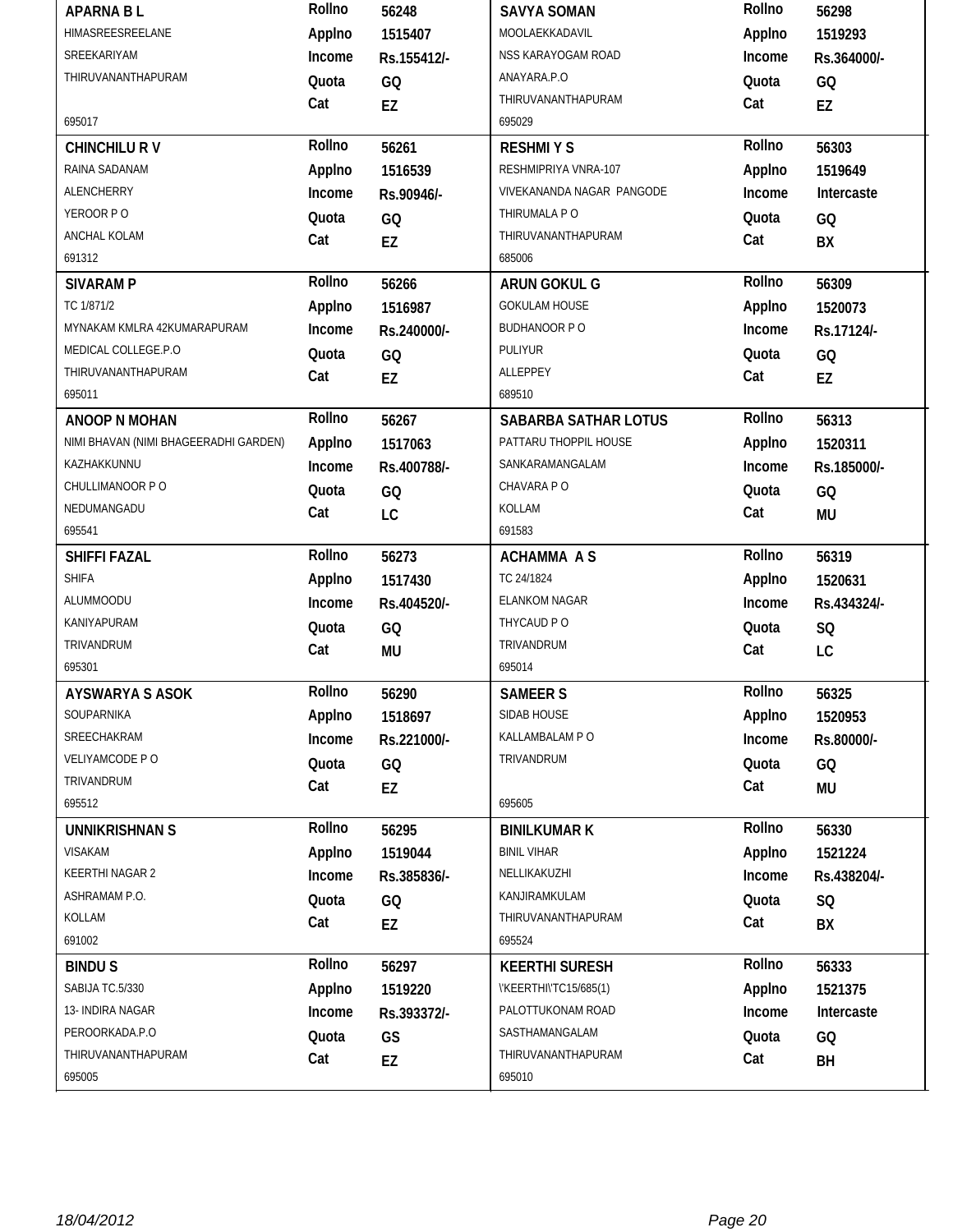| <b>ASWATHY U</b>         | Rollno | 56336       | PRATHIBHA P              | Rollno | 56364       |
|--------------------------|--------|-------------|--------------------------|--------|-------------|
| H S NIVAS                | Applno | 1515408     | PULARI                   | Applno | 1517666     |
| T C11/190-1              | Income | Rs.163980/- | <b>KADATHOOR</b>         | Income | Rs.289000/- |
| NANTHENCODE              | Quota  | GQ          | KULASHEKARAPURAM P.O     | Quota  | GQ          |
| THIRUVANANTHAPURAM       | Cat    | EZ          | KARUNAGAPPALLY           | Cat    | EZ          |
| 695005                   |        |             | 690544                   |        |             |
| <b>MAJITHA M P</b>       | Rollno | 56338       | <b>DINKLE SITARAM</b>    | Rollno | 56368       |
| MANIPARAMBATH HOUSE      | Applno | 1515612     | ANCHARANDIL              | Applno | 1517947     |
| P O VENNIYUR             | Income | Rs.51000/-  | <b>VIKAS NAGAR-5</b>     | Income | Rs.360000/- |
| MALAPPURAM               | Quota  | GQ          | PATTATHANAM              | Quota  | GQ          |
|                          | Cat    | <b>MU</b>   | KOLLAM                   | Cat    | EZ          |
| 676508                   |        |             | 691021                   |        |             |
| <b>LISHA S RAJ</b>       | Rollno | 56341       | <b>AMBILY M PRAKASH</b>  | Rollno | 56369       |
| DREAMS TC 4/1542(3)      | Applno | 1515894     | MANCHIRA HOUSE           | Applno | 1517989     |
| PANDIT COLONY            | Income | Rs.125000/- | NATTAKOM P.O.            | Income | Rs.302532/- |
| <b>KOWDIAR</b>           | Quota  | GQ          | KOTTAYAM                 | Quota  | GQ          |
| THIRUVANANTHAPURAM       | Cat    | EZ          |                          | Cat    | EZ          |
| 695003                   |        |             | 686013                   |        |             |
| <b>AMBILY ANU XAVIER</b> | Rollno | 56342       | <b>DIANA NOBLE</b>       | Rollno | 56370       |
| <b>BETHLEHEM</b>         | Applno | 1515972     | \'SHALOM\'TC 24/2074 (4) | Applno | 1518053     |
| TC 30/1415/1             | Income | Rs.415644/- | POUND ROADPANAVILA       | Income | Rs.333840/- |
| ST ANNS CHURCH LANE      | Quota  | GQ          | THYCAUD.P.O              | Quota  | GQ          |
| PALLIMUKKUTRIVANDRUM     | Cat    | LC          | TRIVANDRUM               | Cat    | BX          |
| 695024                   |        |             | 695014                   |        |             |
|                          |        |             |                          |        |             |
| MEERA K MURALEEDHARAN    | Rollno | 56343       | <b>VIDYAL</b>            | Rollno | 56371       |
| ELLUM VILA HOUSE         | Applno | 1516058     | KUTTIYIL                 | Applno | 1518143     |
| KARIYARA PO              | Income | Rs.216884/- | CHANGANKULANGARA         | Income | Rs.305736/- |
| KAMUKUMCHERY             | Quota  | GQ          | OCHIRA PO                | Quota  | GQ          |
| PUNALUR (VIA)            | Cat    | EZ          | KARUNAGAPPALLY           | Cat    | EZ          |
| 691332                   |        |             | 690526                   |        |             |
| <b>SARATH BABU SM</b>    | Rollno | 56348       | <b>NIRPIN CLEETUS</b>    | Rollno | 56372       |
| THIRUVONAM               | Applno | 1516483     | VEIPURAYIDOM             | Applno | 1518208     |
| PANACHAMOODU             | Income | Rs.122000/- | SHAKTIKULANGARA P.O      | Income | Rs.200000/- |
| PANACHAMOODU P O         | Quota  | GQ          | KOLLAM                   | Quota  | GQ          |
| THIRUVANANTHAPURAM       | Cat    |             |                          | Cat    |             |
| 695505                   |        | LC          | 691581                   |        | LC          |
| <b>SHINE R S</b>         | Rollno | 56352       | <b>SHARON S JOHN</b>     | Rollno | 56374       |
| <b>JESUS NIVAS</b>       | Applno | 1516804     | PEACE HOUSE              | Applno | 1518365     |
| URIACODE PO              | Income | Rs.160000/- | NEENDAKARA P.O           | Income | Rs.377908/- |
| <b>VELLANAD VIA</b>      | Quota  | GQ          | KOLLAM                   | Quota  | GQ          |
| THIRUVANANTHAPURAM       | Cat    |             | KERALA                   | Cat    |             |
| 695543                   |        | BX          | 691582                   |        | LC          |
| <b>JITHESH A S</b>       | Rollno | 56363       | <b>JOMY THOMAS</b>       | Rollno | 56381       |
| ALUMMOOTTIL HOUSE        | Applno | 1517570     | ANJELI HOUSE             | Applno | 1518945     |
| PAYYAKKODU               | Income | Rs.400000/- | KARUMALI ROAD            | Income | Intercaste  |
| OYOOR PO                 | Quota  |             | THANGASSERI P.O          | Quota  |             |
| KOLLAM                   | Cat    | GQ<br>MU    | KOLLAM                   | Cat    | GQ<br>LC    |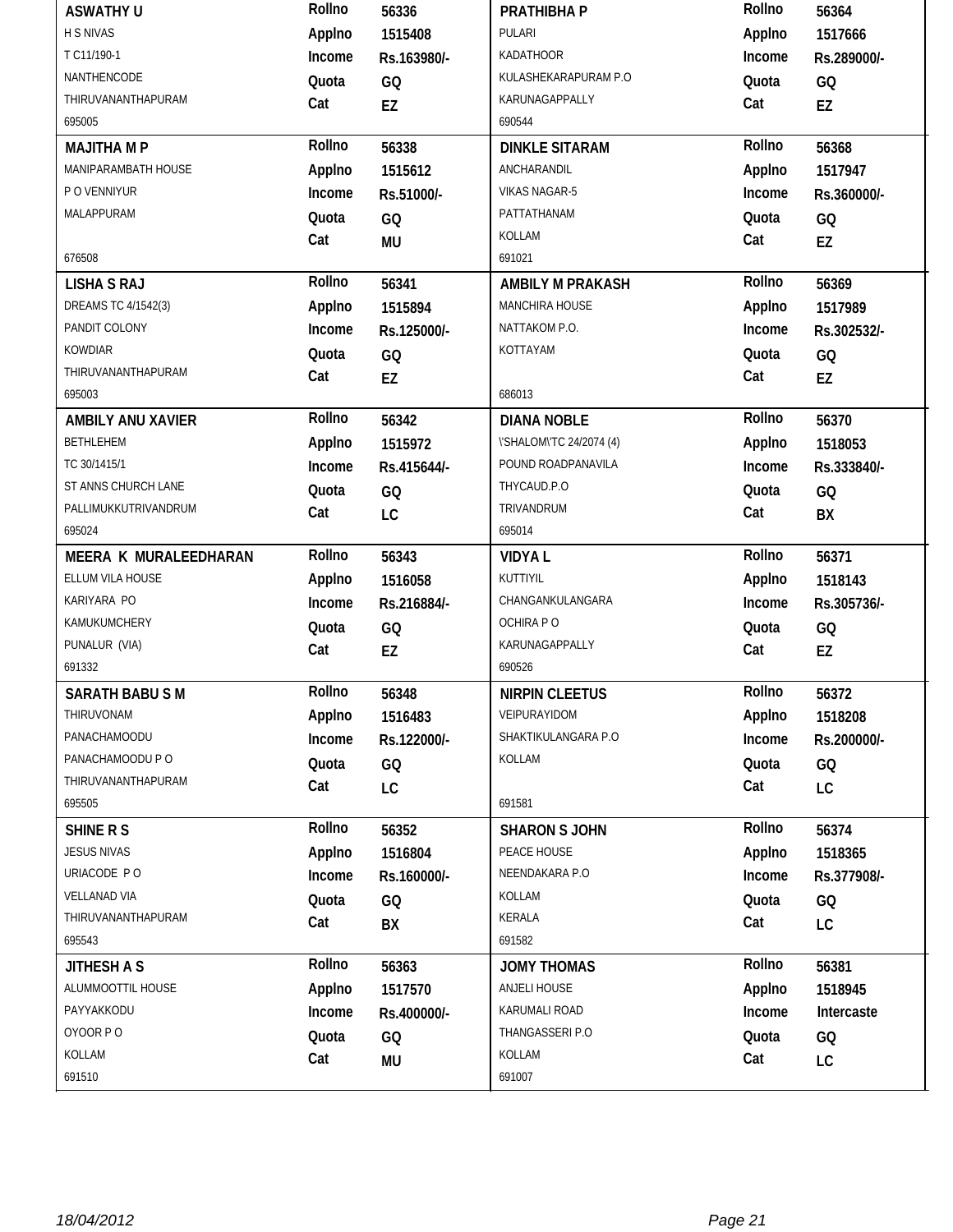| <b>NAMITHA M DAS</b>      | Rollno | 56382       | <b>REVATHY MS</b>              | Rollno | 56424       |
|---------------------------|--------|-------------|--------------------------------|--------|-------------|
| PATHUPPALLIL HOUSE        | Applno | 1518998     | SAMERAE TC 17 1273 5           | Applno | 1515409     |
| SUBSTATION ROAD           | Income | Rs.448790/- | VIVEKANANDA NAGAR PANGODE      | Income | Rs.150000/- |
| THODUPUZHA P O            | Quota  | GQ          | THIRUMALA PO                   | Quota  | GQ          |
| <b>IDUKKI</b>             | Cat    | EZ          | TRIVANDRUM                     | Cat    | EZ          |
| 685584                    |        |             | 695006                         |        |             |
| <b>AMAL RAJ T K</b>       | Rollno | 56391       | <b>ANJANA A B</b>              | Rollno | 56425       |
| T K BHAVAN                | Applno | 1519651     | <b>SREE PADMAM</b>             | Applno | 1515498     |
| CHOOZHATTUKOTTA           | Income | Rs.126912/- | T C 11/797-1                   | Income | Rs.363180/- |
| MALAYAM PO                | Quota  | GQ          | NANTHENCODE                    | Quota  | GQ          |
| THIRUVANANTHAPURAM        | Cat    | BX          | THIRUVANANTHAPURAM             | Cat    | EZ          |
| 695571                    |        |             | 695003                         |        |             |
| <b>DIVYA DV</b>           | Rollno | 56397       | <b>VINIMOL C</b>               | Rollno | 56426       |
| PONCHILAMB KOTTUKALKONAM  | Applno | 1520074     | LEKSHMI VILASAM                | Applno | 1515613     |
| KATTACHALKUZHY.P.O        | Income | Rs.350000/- | ADINADU SOUTH KATTILKADAVU P.O | Income | Rs.344160/- |
| BALARAMAPURAM             | Quota  | GQ          | KARUNAGAPPALLY KOLLAM          | Quota  | GQ          |
| TRIVANDRUM                | Cat    | BH          |                                | Cat    | EZ          |
| 695509                    |        |             | 690542                         |        |             |
| JOY <sub>S</sub>          | Rollno | 56398       | <b>SHABNA IBRAHIM</b>          | Rollno | 56432       |
| SOUPARNIKA                | Applno | 1520151     | SHABNAM / HOUSE NO 19 /        | Applno | 1516150     |
| KOMANA AMBALAPUZHA.P.O    | Income | Rs.300000/- | PSC NAGAR / NEERAZHI LANE /    | Income | Rs.316067/- |
| ALAPPUZHA                 | Quota  | SQ          | ULLOOR / MEDICAL COLLEGE POST/ | Quota  | GQ          |
| KERALA                    | Cat    | BH          | THIRUVANANTHAPURAM             | Cat    | <b>MU</b>   |
| 688561                    |        |             | 695011                         |        |             |
|                           | Rollno |             |                                | Rollno |             |
| <b>VIVEK CHANDRAN</b>     |        | 56408       | MUHAMMED NIYAS V K             |        | 56433       |
| CHANDRALAYAM              | Applno | 1520680     | <b>GALIYA</b>                  | Applno | 1516244     |
| ANATHALAVATTOM P.O.       | Income | Rs.38000/-  | PERUNTHOTTUMANNIL              | Income | Rs.209228/- |
| KADAKKAVOOR               | Quota  | GQ          | <b>POONOOR</b>                 | Quota  | GQ          |
| TRIVANDRUM                | Cat    | EZ          | UNNIKULAM P O                  | Cat    | <b>MU</b>   |
| 695306                    |        |             | 673574                         |        |             |
| <b>NIJI VALSAN</b>        | Rollno | 56416       | <b>RAHANA R</b>                | Rollno | 56437       |
| SREERENJINI               | Applno | 1521122     | KOIPPALLIL VEEDU               | Applno | 1516543     |
| TC 14/1272(1)             | Income | Rs.318000/- | KADAVOOR                       | Income | Rs.54000/-  |
| PALAYAM                   | Quota  | GQ          | PERINADU P O                   | Quota  | GQ          |
| TRIVANDRUM.               | Cat    | LC          | KOLLAM                         | Cat    | EZ          |
| 695033                    |        |             | 691601                         |        |             |
| <b>ARUN PRASENAN</b>      | Rollno | 56417       | <b>DANIE JAYANAND</b>          | Rollno | 56439       |
| KUTTIVELIKONAM            | Applno | 1521185     | 175 VAZHAPLAVILA HOUSE         | Applno | 1516693     |
| KOTTUKUNNAM P.O.          | Income | Rs.24000/-  | 21 NEAR CSI CHURCH             | Income | Rs.408000/- |
| VAMANAPURAM               | Quota  | GQ          | AMARAVILA                      | Quota  | GQ          |
| THIRUVANANTHAPURAM        | Cat    | EZ          | THIRUVANANTHAPURAM             | Cat    | BX          |
| 695606                    |        |             | 695122                         |        |             |
| <b>NIYATHI JUNIOR M C</b> | Rollno | 56421       | <b>ANISH JOSE A</b>            | Rollno | 56441       |
| ALLIMALARKAVU. AN B-42    | Applno | 1521376     | ANJALI                         | Applno | 1516894     |
| PONGUMMOODU               | Income | Rs.329352/- | ARCHANA NAGAR HOUSE NO.1       | Income | Rs.181224/- |
| MEDICAL COLLEGE PO        | Quota  | SQ          | PORT PALLITHOTTAM P.O          | Quota  | GQ          |
| THIRUVANANTHAPURAM        | Cat    | BH          | KOLLAM                         | Cat    | LC          |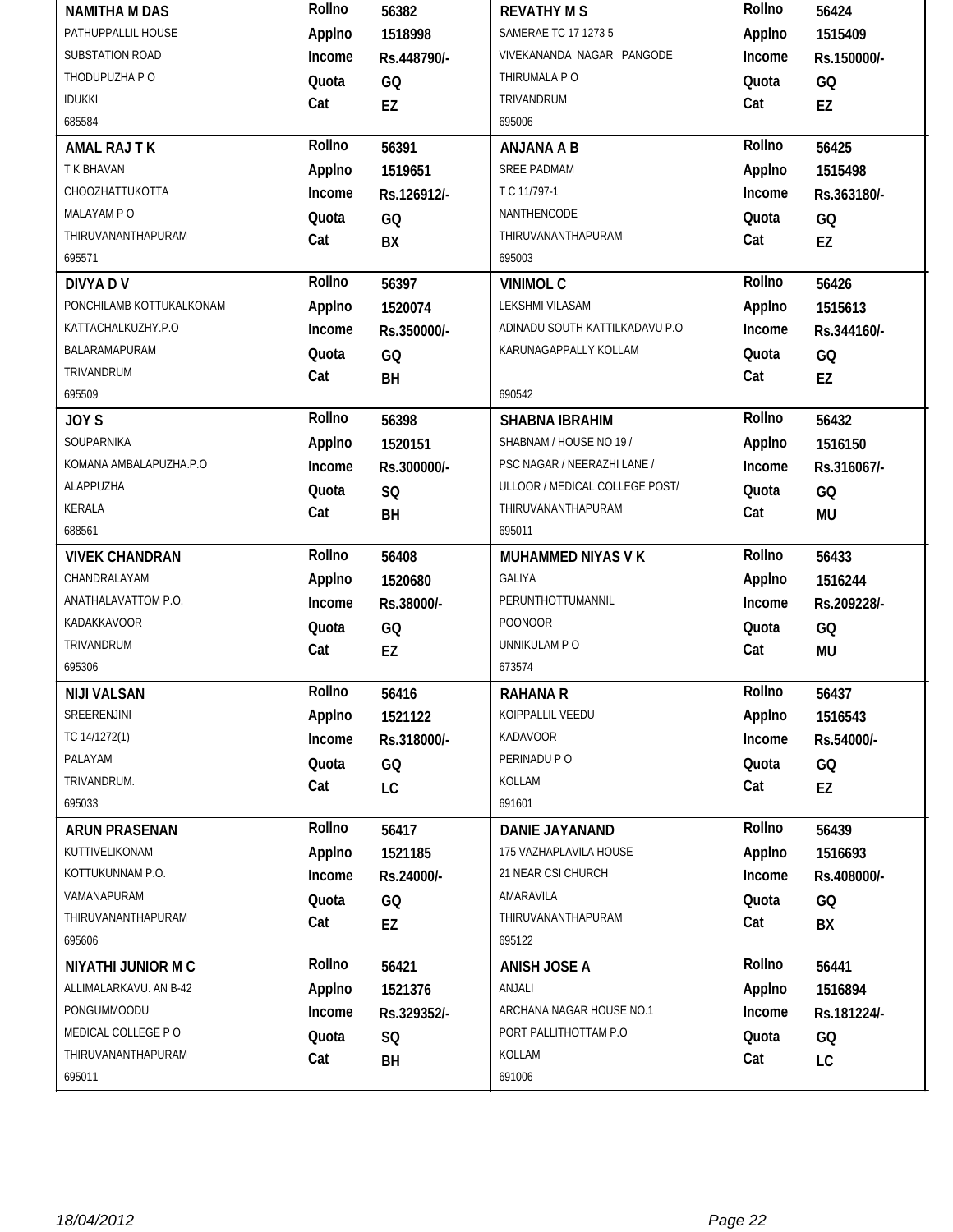| <b>MANOJ SL</b>              | Rollno | 56445       | <b>BINSA ABDUL BASHEER</b> | Rollno | 56462       |
|------------------------------|--------|-------------|----------------------------|--------|-------------|
| MANJUSHA BHAVAN              | Applno | 1517202     | <b>AYSHA MANZIL</b>        | Applno | 1518368     |
| KALLAMPALLY                  | Income | Rs.304848/- | KAVALAYOOR P O             | Income | Rs.72000/-  |
| SREEKARYAM PO                | Quota  | GS          | VARKALA                    | Quota  | GQ          |
| THIRUVANANTHAPURAM           | Cat    | BH          | TRIVANDRUM                 | Cat    | <b>MU</b>   |
| 695017                       |        |             | 695144                     |        |             |
| <b>MOONA ABDUL KADIRU</b>    | Rollno | 56452       | <b>FEISAL ASSIM A S</b>    | Rollno | 56467       |
| <b>VISHNUMADOM</b>           | Applno | 1517667     | CRESCENT                   | Applno | 1518767     |
| TD NAGAR 33                  | Income | Rs.132840/- | KANIYAPURAM P O            | Income | Rs.315552/- |
| NEAR COLLECTORATE            | Quota  | GQ          | THIRUVANANTHAPURAM         | Quota  | GS          |
| KOLLAM                       | Cat    | <b>MU</b>   |                            | Cat    | <b>MU</b>   |
| 691013                       |        |             | 695301                     |        |             |
| <b>SHYJAJS</b>               | Rollno | 56453       | <b>VIDYA BAHULEYAN</b>     | Rollno | 56474       |
| A-12 A K G NAGAR             | Applno | 1517739     | V. B. BHAVAN               | Applno | 1519296     |
| MURIKAVU                     | Income | Rs.410556/- | NEAR RAILWAY STATION       | Income | Rs.31400/-  |
| <b>WEST YAKKARA</b>          | Quota  | <b>SQ</b>   | CHIRAYINKEEZHU             | Quota  | GQ          |
| PALAKKAD                     | Cat    | EZ          | THIRUVANANTHAPURAM         | Cat    | BH          |
| 678001                       |        |             | 695304                     |        |             |
| <b>SAJITH SREEKUMAR</b>      | Rollno | 56454       | <b>SHAINY P</b>            | Rollno | 56478       |
| <b>LEKSHMY MANDIRAM</b>      | Applno | 1517803     | <b>SAJI NIVAS</b>          | Applno | 1519534     |
| PAYATTUVILA.P.O              | Income | Rs.358000/- | T.C -6/1905                | Income | Intercaste  |
| BALARAMAPURAM                | Quota  | GQ          | (VIA) VATTIYURKAVU PO      | Quota  | GS          |
| THIRUVANANTHAPURAM           | Cat    | EZ          | THIRUVANANTHAPURAM         | Cat    | EZ          |
| 695501                       |        |             | 695013                     |        |             |
|                              | Rollno |             |                            | Rollno | 56479       |
| <b>JESSICA PRATHAP</b>       |        | 56456       | <b>SOUMYA V</b>            |        |             |
| HOUSE NO 829                 | Applno | 1517948     | ARUNODAYAM                 | Applno | 1519652     |
| PRASANTH NAGAR               | Income | Rs.272412/- | MUNDAKKAL WEST             | Income | Rs.36000/-  |
| ULLOOR MEDICAL COLLEGE P.O.  | Quota  | GQ          | KOLLAM                     | Quota  | GQ          |
| THIRUVANANTHAPURAM           | Cat    | EZ          |                            | Cat    | EZ          |
| 695011                       |        |             | 691001                     |        |             |
| LIJI PREMLAL PULIPARAMBIL    | Rollno | 56458       | <b>ASHA A</b>              | Rollno | 56481       |
| C/O JIBI RAJENDRAN KP IV/603 | Applno | 1518056     | SUDRISHYA PRA 101          | Applno | 1519798     |
| AVITTOM PURAVOORKONAM        | Income | Rs.150000/- | VISWAMBHARAN ROAD          | Income | Rs.36000/-  |
| KARAKULAM P.O                | Quota  | GQ          | PAPPANAMCODE P.O           | Quota  | GQ          |
| TRIVANDRUM                   | Cat    | EZ          | THIRUVANANTHAPURAM         | Cat    | EZ          |
| 695564                       |        |             | 695018                     |        |             |
| <b>KEATS V</b>               | Rollno | 56459       | <b>REMYA SUNDARASAN</b>    | Rollno | 56483       |
| VIJAYANILAYAM                | Applno | 1518148     | VETTATHETHU VEEDU          | Applno | 1519942     |
| PERUMPUZHA.P.O               | Income | Rs.52000/-  | VENMONY P.O                | Income | Rs.240000/- |
| KERALAPURAM                  | Quota  | GQ          | CHENGANNUR                 | Quota  | GQ          |
| KOLLAM                       | Cat    | EZ          | ALAPUZHA                   | Cat    | EZ          |
| 691504                       |        |             | 689509                     |        |             |
| <b>RONTGEN SAIGAL</b>        | Rollno | 56460       | ARUN SV                    | Rollno | 56485       |
| SAIGAL MANDIRAM              | Applno | 1518210     | SASTHAVILASPERUMPAZHUTHOOR | Applno | 1520077     |
| KATTAKODE.P.O                | Income | Rs.270141/- | PERUMPAZHUTHOOR PO         | Income | Rs.377904/- |
| KATTAKADA                    | Quota  | GS          | NEYYATTINKARA              | Quota  | GS          |
| THIRUVANANTHAPURAM           | Cat    | LC          | THIRUVANANTHAPURAM         | Cat    | EZ          |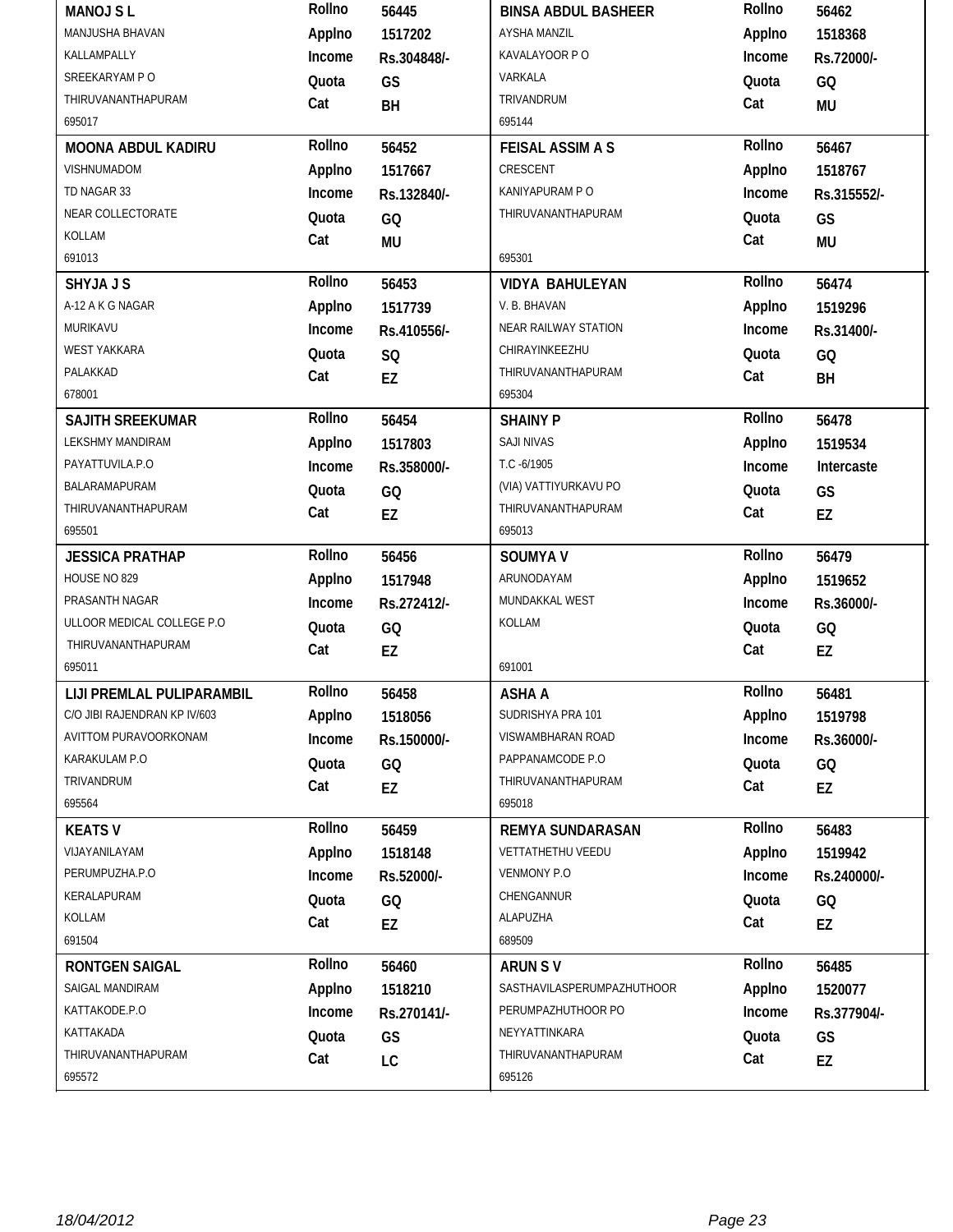|                                               | Rollno       | 56494       | <b>LEKSHMIV</b>                               | Rollno       | 56530       |
|-----------------------------------------------|--------------|-------------|-----------------------------------------------|--------------|-------------|
| <b>ASWATHY</b>                                | Applno       | 1520595     | THIRUVONAM KRRA-292                           | Applno       | 1516997     |
| ARIYOTTUKONAM                                 | Income       | Rs.150000/- | THRIVIKRAMANGALAM                             | Income       | Rs.12000/-  |
| ANDOORKONAM PO                                | Quota        | GQ          | POOJAPPURA.P.O                                | Quota        | GQ          |
| POTHENCODE TRIVANDRUM                         | Cat          | BH          | THIRUVANANTHAPURAM.                           | Cat          | BH          |
| 695584                                        |              |             | 695012                                        |              |             |
| <b>DIVYA V L</b>                              | Rollno       | 56500       | <b>RAJESWARI P MOORTHY</b>                    | Rollno       | 56531       |
| TC 76/940                                     | Applno       | 1520901     | TC 26/1857                                    | Applno       | 1517073     |
| PANCHAMI TEMPLE LANE                          | Income       | Rs.124800/- | <b>GPO LANE</b>                               | Income       | Intercaste  |
| KALLUMMOODU                                   | Quota        | GQ          | <b>STATUE</b>                                 | Quota        | GQ          |
| ANAYARA P O TRIVANDRUM                        | Cat          | BH          | THIRUVANANTHAPURAM                            | Cat          | EZ          |
| 695029                                        |              |             | 695001                                        |              |             |
| <b>LEO BENNETT</b>                            | Rollno       | 56511       | <b>POURNAMI SV</b>                            | Rollno       | 56537       |
| KULATHINKARA                                  | Applno       | 1515355     | GOVINDASADANAM                                | Applno       | 1517434     |
| OPP. SHOPPING COMPLEX                         | Income       | Rs.247944/- | NJEKKADE                                      | Income       | Rs.36000/-  |
| VALIATHURA                                    | Quota        | GQ          | VADASSERIKONAM PO                             | Quota        | GQ          |
| THIRUVANANTHAPURAM                            | Cat          | LC          | THIRUVANANTHAPURAM DISTRICT                   | Cat          | EZ          |
| 695008                                        |              |             | 695143                                        |              |             |
| SHAHINA ABDUL LATHEEF                         | Rollno       | 56519       | SHIJU JESUDAS WILLS                           | Rollno       | 56539       |
| SHABNAMHOUSE NO 31                            | Applno       | 1516064     | <b>WILLS HOUSE</b>                            | Applno       | 1517581     |
| POURNAMI NAGAR 2 ST                           | Income       | Rs.60000/-  | AZHAKULAM                                     | Income       | Rs.312000/- |
| KALLATTUMUKKUMANACAUD PO                      | Quota        | GQ          | VIZHINJAM P O                                 | Quota        | GQ          |
| TRIVANDRUM                                    | Cat          | <b>MU</b>   | THIRUVANANTHAPURAM                            | Cat          | BX          |
| 695009                                        |              |             | 695521                                        |              |             |
|                                               | Rollno       | 56521       | <b>RIYAS R S</b>                              | Rollno       | 56544       |
|                                               |              |             |                                               |              |             |
| SANOJ ABDUL VAHAB ALIKANNU<br>SHAJAHAN MANZIL |              |             | <b>ISMAIL COTTAGE</b>                         |              |             |
| THATTATHUMALA P.O.                            | Applno       | 1516246     | NARIKKALLIL                                   | Applno       | 1517950     |
| KILIMANOOR                                    | Income       | Rs.282400/- | THOKKADU P.O                                  | Income       | Rs.72000/-  |
| THIRUVANANTHAPURAM                            | Quota        | GQ          | VARKALA                                       | Quota        | GQ          |
| 695614                                        | Cat          | <b>MU</b>   | 695143                                        | Cat          | <b>MU</b>   |
|                                               | Rollno       |             |                                               | Rollno       |             |
| REVATHI R U<br>GANGA BHAVAN NEAR SBT          |              | 56522       | <b>VINEETH RAJAGOPAL</b><br>VINEETH RAJAGOPAL |              | 56547       |
| PRAVACHAMBALAM                                | Applno       | 1516342     | PUTHAN VEEDU                                  | Applno       | 1518150     |
| NEMOM PO                                      | Income       | Rs.16000/-  | PERINGARA PO                                  | Income       | Intercaste  |
| THIRUVANANTHAPURAM.                           | Quota        | GQ          | THIRUVALLA PATHANAMTHITTA                     | Quota        | GS          |
| 695020                                        | Cat          | EZ          | 689108                                        | Cat          | BH          |
| <b>SHEMI SHERIFF</b>                          | Rollno       |             |                                               | Rollno       |             |
| AKBAR MANZIL                                  |              | 56524       | <b>SHABNA BASHEER</b><br>T C NO.9/2038(6)     |              | 56548       |
| PADINJATTINKARA                               | Applno       | 1516490     | DARUL AMANKOCHAR ROAD                         | Applno       | 1518227     |
| KOTTARAKKARA PO                               | Income       | Rs.102000/- | SASTHAMANGALAM P.O                            | Income       | Rs.200000/- |
| KOLLAM                                        | Quota        | GQ          | THIRUVANANTHAPURAM                            | Quota        | GQ          |
| 691506                                        | Cat          | MU          | 695010                                        | Cat          | <b>MU</b>   |
| SHEEBAP J                                     | Rollno       | 56529       | ARUNNATH SOMANATHAN                           | Rollno       | 56554       |
| SHEEBA BHAVANNEAR ENGINEERING                 | Applno       |             | KANDAMPULLY HOUSE                             | Applno       |             |
| PANGAPPARA PO                                 | Income       | 1516898     | WEST NADA GURUVAYUR                           | Income       | 1518706     |
| KARIYAVATTOM                                  |              | Rs.59856/-  | THRISSUR DIST                                 |              | Rs.72000/-  |
| THIRUVANANTHAPURAM                            | Quota<br>Cat | GQ<br>BX    | KERALA                                        | Quota<br>Cat | GQ<br>EZ    |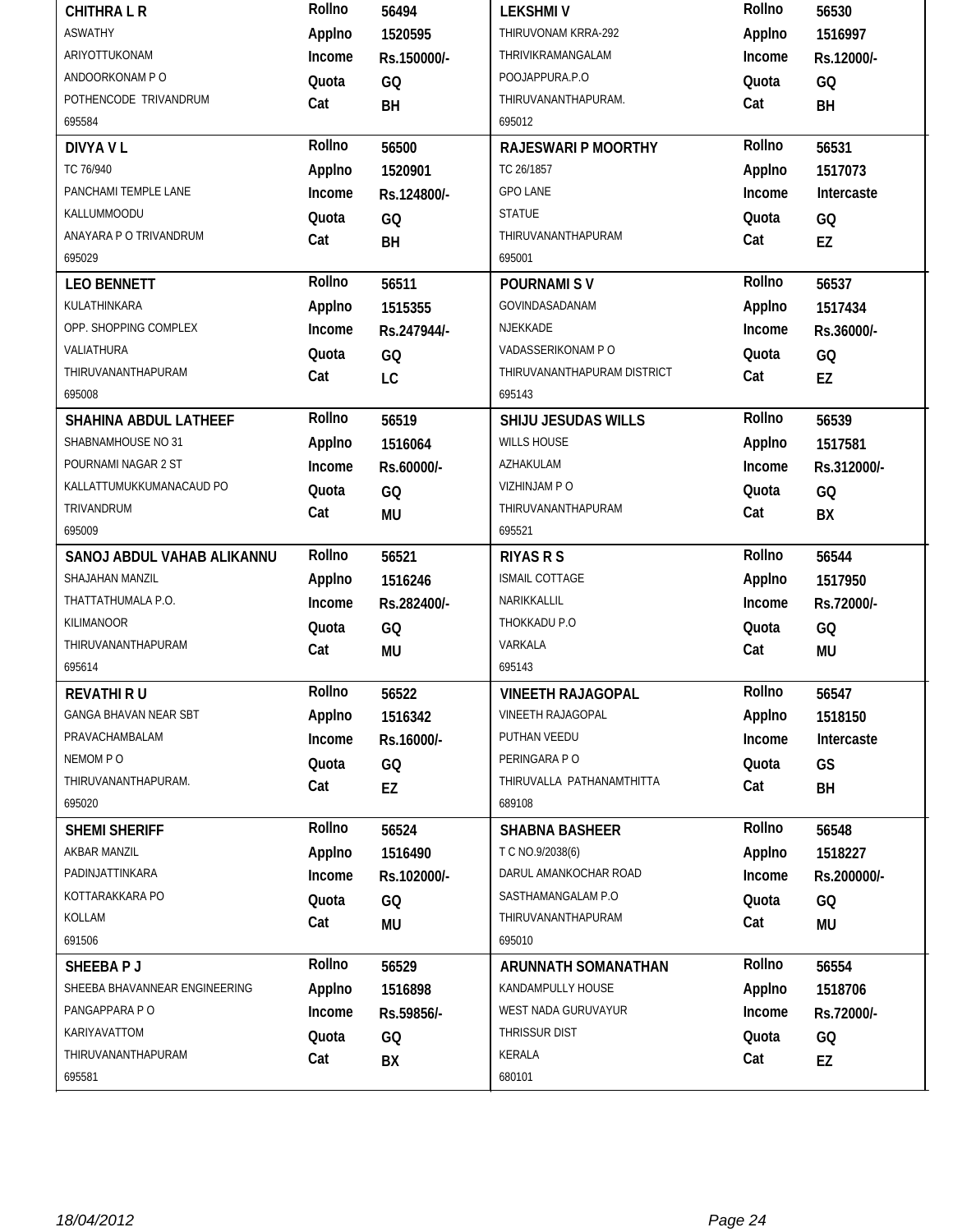| <b>HARISH S</b>           | Rollno | 56555       | <b>ROBY DAS</b>            | Rollno | 56580       |
|---------------------------|--------|-------------|----------------------------|--------|-------------|
| TC 4-638 SREE HARI        | Applno | 1518768     | V. C BHAVAN                | Applno | 1520468     |
| SREE VILAS LANE HS NO 35  | Income | Rs.386652/- | T.C 33/499                 | Income | Rs.74000/-  |
| KOWDIAR PO                | Quota  | GQ          | VETTUCAUD T.T.P P.O        | Quota  | GQ          |
| TRIVANDRUM                | Cat    | BH          | TRIVANDRUM                 | Cat    | LC          |
| 695003                    |        |             | 695021                     |        |             |
| <b>DIPIN MANI</b>         | Rollno | 56556       | <b>GEETHANJALI S MOHAN</b> | Rollno | 56588       |
| SREE SAUDHAM              | Applno | 1518824     | <b>KRISHNA KRIPA</b>       | Applno | 1520904     |
| PALAKUNNU                 | Income | Rs.68000/-  | PAZHAYA ROAD               | Income | Intercaste  |
| CHIRAYINKEEZHU            | Quota  | GQ          | MEDICAL COLLEGE P.O        | Quota  | GQ          |
| THIRUVANANTHAPURAM KERALA | Cat    | EZ          | TRIVANDRUM                 | Cat    | EZ          |
| 695304                    |        |             | 695011                     |        |             |
| <b>SAIRA SAIF</b>         | Rollno | 56561       | ARUN RAJ ST                | Rollno | 56589       |
| SAIRA COTTAGE             | Applno | 1519231     | THAVOOTTU VEEDU            | Applno | 1520959     |
| KARALI JUNCTION P.O.      | Income | Rs.123000/- | PRAKKULAM P O              | Income | Rs.120360/- |
| SASTHAMCOTTA              | Quota  | GQ          | KOLLAM                     | Quota  | GQ          |
| KOLLAM                    | Cat    | <b>MU</b>   |                            | Cat    | EZ          |
| 690543                    |        |             | 691602                     |        |             |
| PRIYA SREERAJ             | Rollno | 56565       | <b>LEKSHMI THANKACHAN</b>  | Rollno | 56592       |
| TC/13/1568/6BRERA 96      | Applno | 1519493     | <b>THEJUS</b>              | Applno | 1521127     |
| KALA KAUMUDI ROAD         | Income | Rs.304271/- | VELLIMONE PO               | Income | Rs.148344/- |
| MEDICAL COLLEGE P.O.      | Quota  | GQ          | KERALAPURAM                | Quota  | GQ          |
| THIRUVANANTHAPURAM        | Cat    | EZ          | KOLLAM                     | Cat    | EZ          |
| 695011                    |        |             | 691511                     |        |             |
| <b>FEIZAL AN</b>          | Rollno | 56569       | <b>SREEJAYAN C</b>         | Rollno | 56593       |
| FEBISAL VILLA             | Applno | 1519802     | KANNUVILAYIL VEEDU         | Applno | 1521190     |
| ADINAD SOUTH              | Income | Rs.86408/-  | KANNUVILLA MUKKU           | Income | Rs.249996/- |
| KATTIL KADAVU P O         | Quota  | GQ          | KADAMPANAD P O             | Quota  | GQ          |
| KARUNAGAPPALLY            | Cat    | MU          | <b>ADOOR</b>               | Cat    | EZ          |
| 690542                    |        |             | 691553                     |        |             |
| <b>LAVANYA B S</b>        |        |             |                            |        |             |
|                           | Rollno | 56574       | PRIYANKA SHYAM             | Rollno | 56605       |
| SAJI NIVAS                | Applno | 1520155     | USHA MANDIRAM              | Applno | 1515898     |
| KIDARAKUZHI               | Income | Rs.24000/-  | <b>KARINADA</b>            | Income | Rs.373116/- |
| KIDARAKUZHI PO            | Quota  |             | NEYYATINKARA P.O           | Quota  |             |
| TRIVANDRUM                |        | GQ          | THIRUVANANTHAPURAM         | Cat    | GQ          |
| 695523                    | Cat    | EZ          | 695121                     |        | EZ          |
| <b>JEENAT</b>             | Rollno | 56577       | <b>RINCY M</b>             | Rollno | 56612       |
| JEENALAYAMKADAVILA        | Applno | 1520318     | AMC 2/406 LEKSHMI BEHIND   | Applno | 1516492     |
| VANCHIYOOR . P OALAMCODE  | Income | Rs.120000/- | GRAMOM                     | Income | Rs.315500/- |
| ATTINGAL                  | Quota  |             | ATTINGAL                   | Quota  |             |
| TRIVANDRUM                | Cat    | GQ          | THIRUVANANTHAPURAM         | Cat    | GS          |
| 695102                    |        | EZ          | 695101                     |        | EZ          |
| <b>PRASOBE</b>            | Rollno | 56578       | <b>ELIZABETH MATHAI</b>    | Rollno | 56614       |
| AMBADIPARUVILA            | Applno | 1520378     | SOUPARNIKA                 | Applno | 1516617     |
| MURIYANKARA               | Income | Rs.423600/- | MANKAMKUZHY P. O           | Income | Rs.432072/- |
| PARASSALA.P.O             |        |             | MAVELIKARA                 |        |             |
| TRIVANDRUM                | Quota  | GQ          | ALAPPUZHA                  | Quota  | SQ          |
| 695502                    | Cat    | BH          | 690558                     | Cat    | BX          |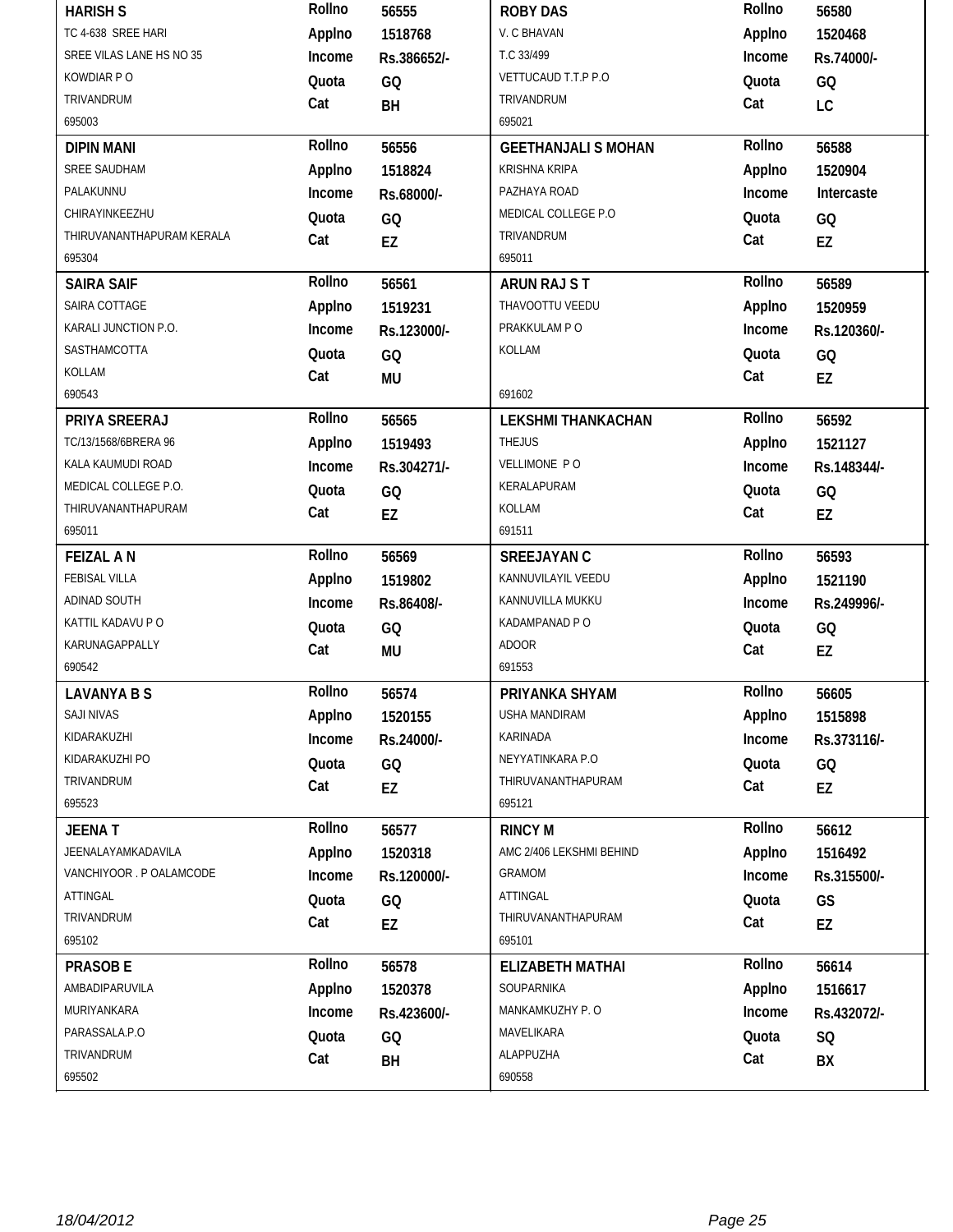| <b>VINEETHA SUDHEESH</b>      | Rollno | 56617       | <b>BEAUTY SASIDHARAN</b>   | Rollno | 56690       |
|-------------------------------|--------|-------------|----------------------------|--------|-------------|
| KAITHAVARAM                   | Applno | 1516899     | <b>ISWARYA</b>             | Applno | 1515634     |
| KANNIMELCHERY                 | Income | Rs.120000/- | <b>OONNINMOODU</b>         | Income | Rs.231000/- |
| KAVANAD P O                   | Quota  | GQ          | BHOOTHAKULAM P.O           | Quota  | GQ          |
| KOLLAM                        | Cat    | BH          | KOLLAM                     | Cat    | EZ          |
| 691003                        |        |             | 691302                     |        |             |
| <b>NIETZSCHEM</b>             | Rollno | 56621       | SABITH MUHAMMAD T          | Rollno | 56698       |
| NIETZSCHE M                   | Applno | 1517208     | <b>BAITHUL AMAL</b>        | Applno | 1516351     |
| NEW DALE                      | Income | Rs.357720/- | S V MARKET PO              | Income | Rs.369436/- |
| MANGAD PO                     | Quota  | GS          | KARUNAGAPPALLY             | Quota  | GQ          |
| KOLLAM                        | Cat    | LC          | KOLLAM                     | Cat    | <b>MU</b>   |
| 691015                        |        |             | 690573                     |        |             |
| <b>ABHILASH A</b>             | Rollno | 56623       | <b>NISHAPL</b>             | Rollno | 56704       |
| KONNEILAZHIKAM                | Applno | 1517340     | PRASANNA VIHAR             | Applno | 1516812     |
| MUNDAKKAL WEST                | Income | Rs.72000/-  | PROGRESS                   | Income | Rs.379192/- |
| KOLLAM                        | Quota  | GQ          | PALLICHAL PO               | Quota  | GQ          |
|                               | Cat    | EZ          | THIRUVANANTHAPURAM         | Cat    | BX          |
| 691001                        |        |             | 695020                     |        |             |
| <b>GOURIS</b>                 | Rollno | 56642       | <b>SHERLY CM</b>           | Rollno | 56706       |
| <b>THOPPIL</b>                | Applno | 1518709     | SHERLY VILLA               | Applno | 1517004     |
| PADA SOUTH                    | Income | Rs.318668/- | EDAKKARA KANJIRACODE       | Income | Rs.280612/- |
| KARUNAGAPALLY PO              | Quota  | GQ          | KUNDARA P.O.               | Quota  | GS          |
| KOLLAM                        | Cat    | BH          | KOLLAM                     | Cat    | LC          |
| 690518                        |        |             | 691501                     |        |             |
| <b>MITHUN J</b>               | Rollno | 56660       | <b>JINEESH RAJ</b>         | Rollno | 56712       |
| POURNAMI                      | Applno | 1520017     | PULIMOODU VEEDU            | Applno | 1517394     |
| HOUSE NO. 7/150(A)            | Income | Intercaste  | KAVARA                     | Income | Rs.110636/- |
| CHEROOR                       | Quota  | GQ          | VENJARAMOODU P.O           | Quota  | GQ          |
| <b>THRISSUR</b>               | Cat    | EZ          | TRIVANDRUM                 | Cat    | EZ          |
| 680008                        |        |             | 695607                     |        |             |
| AISWARYA MOHAN                | Rollno | 56661       | <b>ARATHYRAJ SL</b>        | Rollno | 56722       |
| SURYAKANTHI TOWNWARD          | Applno | 1520082     | NANDHANAM KP-II/609SRA 128 | Applno | 1518068     |
| CHEMANTHOOR PUNALUR           | Income | Rs.250000/- | KURISHADI JUNCTION         | Income | Rs.270972/- |
| PUNALUR P.O                   | Quota  | GQ          | NALANCHIRA PO              | Quota  | GQ          |
| KOLLAM                        | Cat    | BH          | THIRUVANANTHAPURAM         | Cat    | BX          |
| 691305                        |        |             | 695015                     |        |             |
| <b>BIJU CHAKRAPANY</b>        | Rollno | 56683       | SABARI S                   | Rollno | 56723       |
| DR.BIJU CHAKRAPANY            | Applno | 1521290     | RATNAS                     | Applno | 1518152     |
| INDIRA SADANAM                | Income | Rs.390832/- | DALAVAPURAM                | Income | Rs.36000/-  |
| PALAYAMKUNNU(PO)              | Quota  | SQ          | CHERUNNIYOOR P O VARKALA   | Quota  | GQ          |
| VARKALATRIVANDRUM             |        |             | THIRUVANANTHAPURAM         |        |             |
|                               | Cat    | EZ          |                            | Cat    | EZ          |
| 695146                        |        |             | 695142                     |        |             |
| DEEPADY                       | Rollno | 56688       | SAJITHA SURENDRAN          | Rollno | 56724       |
| DIVYAPRABHA TC-7/436 NLRA-253 | Applno | 1515421     | KOTTAYATHU HOUSE           | Applno | 1518233     |
| NEERAZHI LANE ULLOOR          | Income | Rs.412328/- | KUTTEMPEROOR P.O           | Income | Rs.60000/-  |
| MEDICAL COLLEGE PO            | Quota  | GQ          | <b>MANNAR</b>              | Quota  | GQ          |
| TRIVAMDRUM                    | Cat    | BX          | ALAPPUZHA.                 | Cat    | EZ          |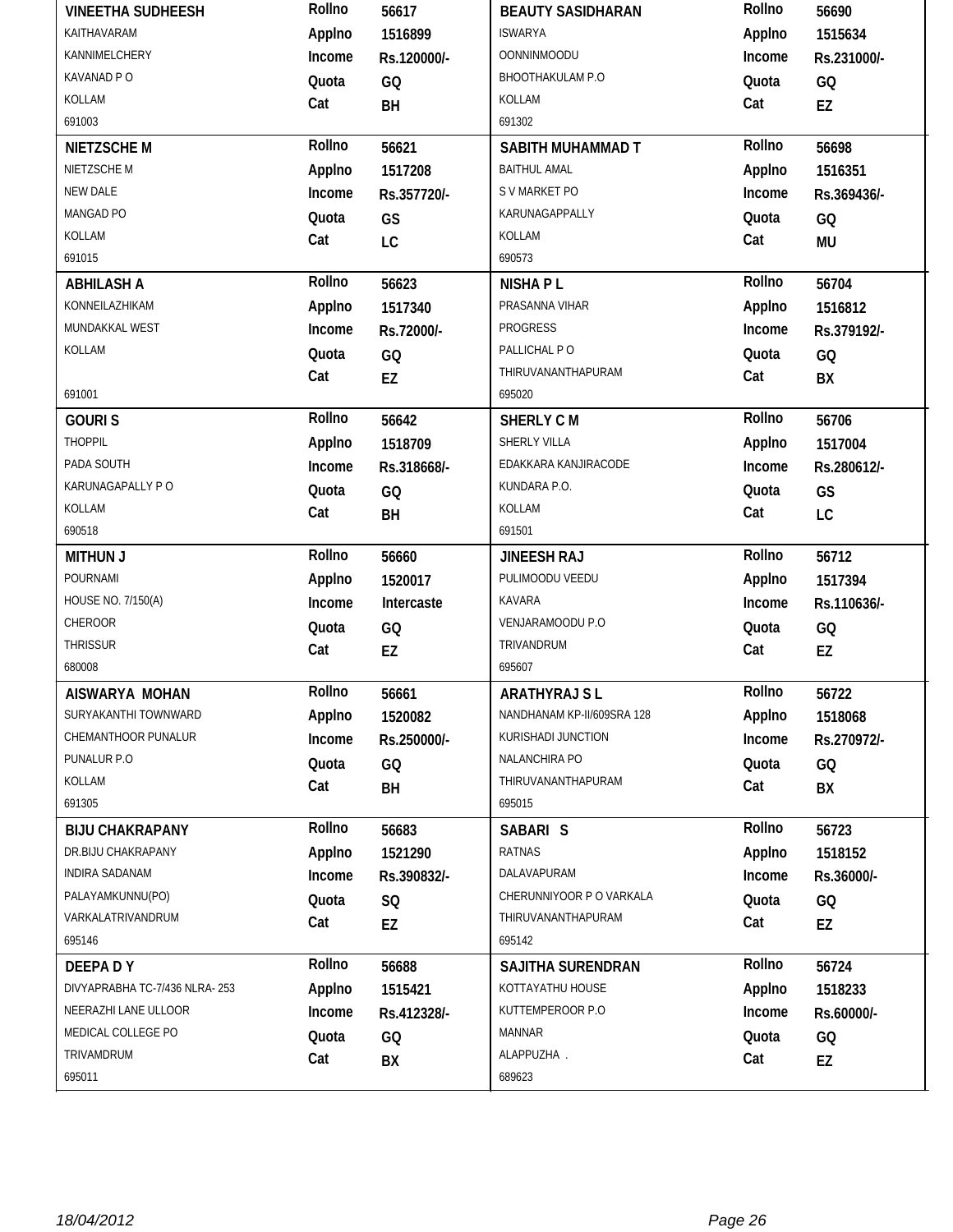| <b>SURAJ SASIDHARAN</b>    | Rollno | 56729       | <b>NEETHU ELEMMA JIMSON</b> | Rollno | 56751       |
|----------------------------|--------|-------------|-----------------------------|--------|-------------|
| SARADA MANDIRAM            | Applno | 1518647     | CHERUPUSHPAM                | Applno | 1520200     |
| <b>BAPPUJI NAGAR - 15</b>  | Income | Rs.322092/- | SURYA NAGAR 128             | Income |             |
| ASRAMOM P.O. KOLLAM        | Quota  | GQ          | MUNDAKKAL WEST              | Quota  | GQ          |
|                            | Cat    | EZ          | KOLLAM                      | Cat    | LC          |
| 691002                     |        |             | 691001                      |        |             |
| <b>ARVEEN A S</b>          | Rollno | 56732       | JITHESH VIJAYAN             | Rollno | 56756       |
| MANNATH                    | Applno | 1518849     | DARSANA                     | Applno | 1520471     |
| <b>SRA 144</b>             | Income | Rs.249600/- | OPP-RRVGHSS                 | Income | Rs.150000/- |
| PANGODE                    | Quota  | GQ          | KILIMANOOR P.O              | Quota  | GQ          |
| THIRUMALA P O TRIVANDRUM   | Cat    | <b>MU</b>   | THIRUVANANTHAPURAM          | Cat    | BH          |
| 695006                     |        |             | 695601                      |        |             |
| <b>SURYAKS</b>             | Rollno | 56738       | <b>ARAVIND K G</b>          | Rollno | 56758       |
| KALLIDANTHAYIL             | Applno | 1519303     | KOYIKKAL THEKKATHIL         | Applno | 1520601     |
| NADUVATHUCHERRY            | Income | Rs.192840/- | MARU SOUTH                  | Income | Rs.54832/-  |
| CHAVARA SOUTH PO           | Quota  | GQ          | ALUMKADAVU P O              | Quota  | GQ          |
| KOLLAM                     | Cat    | EZ          | KARUNAGAPPALLY KOLLAM       | Cat    | BH          |
| 691584                     |        |             | 690573                      |        |             |
| <b>ABHILASH B</b>          | Rollno | 56741       | <b>PRABHASH P</b>           | Rollno | 56763       |
| BANGLAVUPARAMBIL HOUSE     | Applno | 1519497     | KAMALA BHAVAN               | Applno | 1520850     |
| ODAKKAYAM                  | Income | Rs.52000/-  | KONCHIRA P.O                | Income | Rs.105000/- |
| VETTILAPPARA P.O           | Quota  | GQ          | VEMBAYAM                    | Quota  | GQ          |
| MALAPPURAM                 | Cat    | EZ          | TRIVANDRUM                  | Cat    | BH          |
| 673639                     |        |             | 695615                      |        |             |
|                            | Rollno |             |                             | Rollno |             |
| <b>JOHNY SIMON PERIERA</b> |        | 56744       | <b>ANUSHA R</b>             |        | 56770       |
| A-22LOURDHVILLA            | Applno | 1519723     | ANU COTTAGE                 | Applno | 1521236     |
| KANAKANAGAR ROAD           | Income | Rs.300530/- | VAZHIMUKKU                  | Income | Rs.100000/- |
| VELLAYAMBALAM              | Quota  | SQ          | BALARAMAPURAM               | Quota  | GQ          |
| TRIVANDRUM                 | Cat    | LC          | TRIVANDRUM                  | Cat    | <b>MU</b>   |
| 695003                     |        |             | 695501                      |        |             |
| <b>RAJIS</b>               | Rollno | 56745       | <b>HIMA RAJAN</b>           | Rollno | 56784       |
| SOUPARNIKA                 | Applno | 1519806     | MENOTH PARAMBIL HOUSE       | Applno | 1515356     |
| PRATHEEKSHA NAGAR 115 A    | Income | Rs.374228/- | KANNARA P O                 | Income | Rs.137868/- |
| KILIKOLLOOR P O            | Quota  | GQ          | KANNARA                     | Quota  | GQ          |
| KOLLAM                     | Cat    |             | <b>THRISSUR</b>             | Cat    |             |
| 691004                     |        | EZ          | 680652                      |        | EZ          |
| <b>AJITYA</b>              | Rollno | 56746       | <b>SHAHIN HAMEED</b>        | Rollno | 56786       |
| AJITY A                    | Applno | 1519876     | K M BROTHERS                | Applno | 1515476     |
| MOUNT SINAI NPP NAGAR      | Income | Rs.414240/- | AKKIKAVU P O                | Income | Rs.180000/- |
| PEROORKADA                 | Quota  | SQ          | THRISSUR                    | Quota  | GQ          |
| TRIVANDRUM                 | Cat    | BX          |                             | Cat    | <b>MU</b>   |
| 695005                     |        |             | 680519                      |        |             |
| <b>SHAJIEB</b>             | Rollno | 56750       | <b>SHAVEEN EV</b>           | Rollno | 56787       |
| <b>BETHEL BHAVAN</b>       | Applno | 1520157     | ELAMTHURUTHI HOUSE          | Applno | 1515524     |
| CHERIYAKONNI               | Income | Rs.370788/- | KOORKENCHERY P.O            | Income | Rs.174800/- |
| CHERIYA KONNI P.O          | Quota  | GS          | KANNAMKULANGARA             | Quota  | GQ          |
| THIRUVANANTHAPURAM         | Cat    | BX          | THRISSUR DISTRICT           | Cat    | BH          |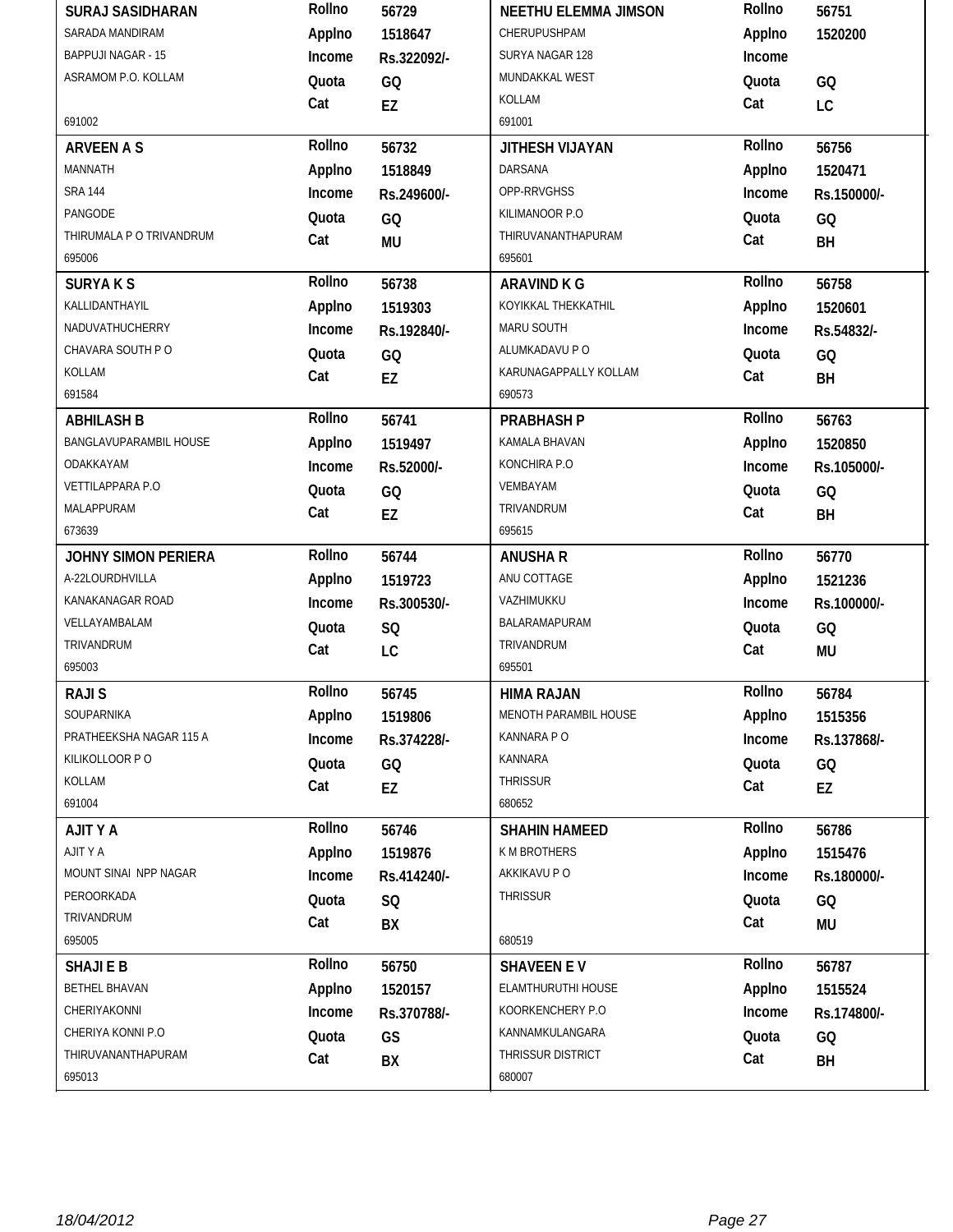| <b>ANIL TP</b>                | Rollno | 56789       | <b>RESMIP SASI</b>         | Rollno | 56842       |
|-------------------------------|--------|-------------|----------------------------|--------|-------------|
| S/O T K PRABHAKARAN           | Applno | 1515609     | PUNNATHANATHU HOUSE        | Applno | 1518331     |
| <b>ENARC APARTMENTS</b>       | Income | Rs.160000/- | PLASSANAL PO               | Income | Rs.405000/- |
| FLAT 3A MARAR ROAD            | Quota  | GQ          | 6TH MILE                   | Quota  | GQ          |
| THRISSUR                      | Cat    | EZ          | KOTTAYAM                   | Cat    | BH          |
| 680001                        |        |             | 686579                     |        |             |
| <b>KALA C MOHAN</b>           | Rollno | 56798       | APARNA SRINIVASAN          | Rollno | 56845       |
| NO-5NEWSTREET                 | Applno | 1516062     | C/O DR. S LEENA KVK CPCRI  | Applno | 1518485     |
| KIDANGAMPARAMBU WARD          | Income | Intercaste  | <b>CHOWKI</b>              | Income | Rs.242400/- |
| THATHAMPALLY P.O              | Quota  | GQ          | KUDLU P O                  | Quota  | GQ          |
| ALAPPUZHA                     | Cat    | <b>EZ</b>   | KAZARGOD                   | Cat    | EZ          |
| 688013                        |        |             | 671124                     |        |             |
| <b>SHAHINA PK</b>             | Rollno | 56802       | <b>SOONAPR</b>             | Rollno | 56846       |
| PANDAPARAMBATH HOUSE          | Applno | 1516248     | C/O DR P A RAVINDRANATH    | Applno | 1518525     |
| KAIPAMANGALAM BEACH PO        | Income | Rs.156000/- | 13/42AISWARYANORTH AVENUE  | Income | Rs.227599/- |
| <b>THRISSUR</b>               | Quota  | GQ          | CHALAKUDY PO               | Quota  | GQ          |
|                               | Cat    | <b>MU</b>   | THRISSUR DT                | Cat    | EZ          |
| 680681                        |        |             | 680307                     |        |             |
| <b>AJAS BIN ABDU</b>          | Rollno | 56805       | <b>ASHIR ABDUL RASHEED</b> | Rollno | 56850       |
| KARAKKAT HOUSE                | Applno | 1516381     | MOOTHANVILAYIL             | Applno | 1518760     |
| NEAR POLOPLAST                | Income | Rs.112000/- | VADAKKUMTHALA P O          | Income | Rs.383828/- |
| CHANTHAPPADI PONNANI          | Quota  | GQ          | KARUNAGAPALLY              | Quota  | GQ          |
| MALAPPURAM                    | Cat    | <b>MU</b>   | KOLLAM                     | Cat    | MU          |
| 679577                        |        |             | 690536                     |        |             |
| <b>ABIJITH KRISHNA B</b>      | Rollno | 56812       | <b>ATMA RAJ S</b>          | Rollno | 56854       |
| PARACKAL HOUSE                | Applno | 1516730     | CHAITHRAM                  | Applno | 1518959     |
| KATTAPPANA P.O                | Income | Rs.404168/- | ERANHIPALAM                | Income | Rs.212000/- |
| I.T.I JUNCTION                | Quota  | GQ          | CALICUT                    | Quota  | GQ          |
| KATTAPPANA                    | Cat    | EZ          |                            | Cat    | EZ          |
| 685508                        |        |             | 673006                     |        |             |
| ABILASH ARAVINDAKSHAN         | Rollno | 56816       | <b>REGINA M</b>            | Rollno | 56858       |
| KALLAYIL HOUSE                | Applno | 1516920     | PULINGANAL HOUSE           | Applno | 1519148     |
| KIZHOOR P.O                   | Income | Rs.170000/- | KIZHAKKEKARA               | Income | Rs.246000/- |
| KUNNAMKULAM                   | Quota  | GQ          | MUVATTUPUZHA               | Quota  | GQ          |
| <b>TRISSUR</b>                | Cat    | EZ          | ERNAKULAM                  | Cat    | MU          |
| 680523                        |        |             | 686661                     |        |             |
| <b>SUBITHA BHARATHAN</b>      | Rollno | 56817       | ANJU MAMBULLY              | Rollno | 56866       |
| MATRAKKOTE HOUSEEDAKKAZHIYOOR | Applno | 1516964     | MAMBULLY HOUSE             | Applno | 1519538     |
| CHAVAKKADTHRISSUR             | Income | Rs.96000/-  | P O ENAMAKKAL              | Income | Rs.256320/- |
|                               | Quota  | GQ          | <b>THRISSUR</b>            | Quota  | GQ          |
|                               | Cat    | EZ          |                            | Cat    | EZ          |
| 680515                        |        |             | 680510                     |        |             |
| <b>MADHUSUDANAN E S</b>       | Rollno | 56820       | <b>TINU ALBY</b>           | Rollno | 56872       |
| ELATTU HOUSE                  | Applno | 1517150     | 703 MANDAVI PARADISE       | Applno | 1519892     |
| KATHIKUDAM PO                 | Income | Rs.385466/- | MANIPAL                    | Income | Rs.300000/- |
|                               |        |             |                            |        |             |
| KORATTY VIA                   | Quota  | GS          | <b>UDUPI</b>               | Quota  | GQ          |
| <b>THRISSUR</b>               | Cat    | BH          | KARNATAKA                  | Cat    | LC          |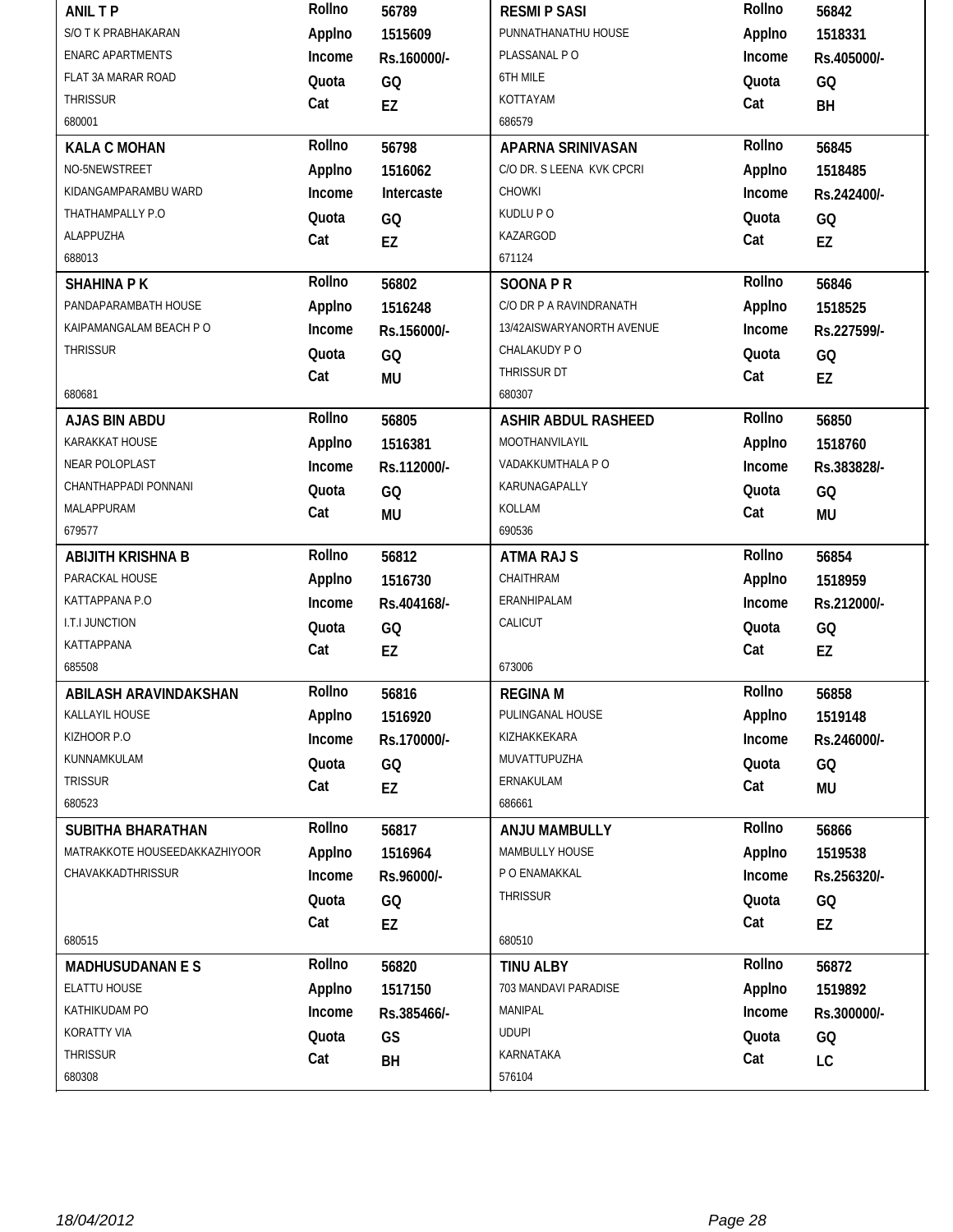| <b>SOUMYAS</b>             | Rollno | 56882       | <b>VINESH KUMAR V</b>           | Rollno | 56945       |
|----------------------------|--------|-------------|---------------------------------|--------|-------------|
| PRASANTH KKRA 69 B         | Applno | 1520476     | <b>VINESH KUMAR V</b>           | Applno | 1517647     |
| SANATHANAPURAM P.O         | Income | Rs.203808/- | VAYALATTU HOUSE                 | Income | Rs.112248/- |
| KAITHAVANA                 | Quota  | GQ          | S N PURAM P.O                   | Quota  | GQ          |
| ALAPPUZHA.                 | Cat    | EZ          | PAMPADY KOTTAYAM                | Cat    | EZ          |
| 688003                     |        |             | 686502                          |        |             |
| <b>SMITHA E S</b>          | Rollno | 56887       | <b>FEBINKM</b>                  | Rollno | 56956       |
| THOTTUPURAM                | Applno | 1520789     | 42/24 RAJ FLATS HARRINGTON ROAD | Applno | 1518213     |
| KUMARAKOM P O              | Income | Rs.418672/- | SHENOY NAGAR CHENNAI            | Income | Rs.427609/- |
| KOTTAYAM                   | Quota  | GQ          |                                 | Quota  | GQ          |
|                            | Cat    | <b>EZ</b>   |                                 | Cat    | <b>MU</b>   |
| 686563                     |        |             | 600030                          |        |             |
| <b>SACHINK C</b>           | Rollno | 56904       | <b>REBIN BOS</b>                | Rollno | 56957       |
| SACHANAM KOOVODE           | Applno | 1515568     | KANNOLY HOUSE                   | Applno | 1518266     |
| KUTTIKKOL PO               | Income | Rs.437181/- | NALUKETTUOPP HDFC BANK          | Income | Rs.335000/- |
| VIA KALLIASSERY            | Quota  | GQ          | CHERPU P.O (CHEVOOR VILLAGE)    | Quota  | GQ          |
| <b>KANNUR</b>              | Cat    | EZ          | <b>THRISSUR</b>                 | Cat    | EZ          |
| 670562                     |        |             | 680561                          |        |             |
| <b>VINEETH THILAKAN</b>    | Rollno | 56917       | SALIMA ABDULSALAM K A           | Rollno | 56958       |
| PATTALI HOUSE              | Applno | 1516197     | <b>USHUS THAMARAPPALY</b>       | Applno | 1518334     |
| NEAR VAZHAKKULAM TEMPLE    | Income | Rs.379668/- | SN JUNCTION VALANJAVAZHI        | Income | Rs.331176/- |
| NATTIKA PO                 | Quota  | GQ          | MEDICAL COLLEGE PO              | Quota  | GQ          |
| THRIPRAYAR THRISSUR        | Cat    | <b>EZ</b>   | ALAPPUZHA                       | Cat    | <b>MU</b>   |
| 680566                     |        |             | 688005                          |        |             |
| <b>SIYAD PM</b>            | Rollno | 56921       | <b>ARUVI POOMALI</b>            | Rollno | 56969       |
|                            |        |             |                                 |        |             |
| POKKAKILLATH HOUSE         | Applno | 1516385     | <b>TATTVAMASI</b>               | Applno | 1518904     |
| PERINGANAM PO              | Income | Rs.144000/- | AIKKARAKUNNU                    | Income | Rs.120900/- |
| CHAKKARAPADAM              | Quota  | GQ          | NADAVARAMBU P O                 | Quota  | GQ          |
| <b>THRISSUR</b>            | Cat    | <b>MU</b>   | THRISSUR DISTRICT               | Cat    | EZ          |
| 680686                     |        |             | 680661                          |        |             |
| SOUMYA SUSEELAN P          | Rollno | 56922       | PRIYADARSAN C P                 | Rollno | 56999       |
| PALACKATHADATHIL           | Applno | 1516438     | PRASANTH KKRA 69 B              | Applno | 1520512     |
| KADAPLAMATTOM PO           | Income | Rs.431172/- | SANATHANAPURAM P.O              | Income | Rs.203808/- |
| KOTTAYAM                   | Quota  | GQ          | KAITHAVANA                      | Quota  | GQ          |
|                            | Cat    | EZ          | ALAPPUZHA                       | Cat    | EZ          |
| 686571                     |        |             | 688003                          |        |             |
| <b>BHAGYALAKSHMI MOHAN</b> | Rollno | 56924       | ARVIND P VIJAYAN                | Rollno | 57000       |
| ANUGRAHA                   | Applno | 1516557     | PARLIKKATT HOUSE PLOT NO 90     | Applno | 1520571     |
| AKSHAYA GARDENS            | Income | Rs.400000/- | ROSE GARDENS                    | Income | Rs.75000/-  |
| CHEROOR ROAD               | Quota  | GQ          | THIRUVAMBADI P.O.               | Quota  | GQ          |
| THRISSUR CITY              | Cat    | EZ          | <b>TRICHUR</b>                  | Cat    | BH          |
| 680020                     |        |             | 680022                          |        |             |
| NIDHISH I S                | Rollno | 56929       | <b>MIDHUN P GOPALAKRISHNAN</b>  | Rollno | 57018       |
| NIVEDITAP K NAGAR-229      | Applno | 1516788     | PARAMJYOTHI KIZHAKKETHIL HOUSE  | Applno | 1515481     |
| KURUP SIR ROAD             | Income | Rs.436317/- | (PO) EYYAL (VIA) KECHERY        | Income | Rs.318996/- |
| VADAKKEVILA P O            | Quota  | GQ          | THRISSUR (DT)                   | Quota  | GQ          |
| KOLLAM                     | Cat    | BX          | <b>KERALA STATE</b>             | Cat    | BH          |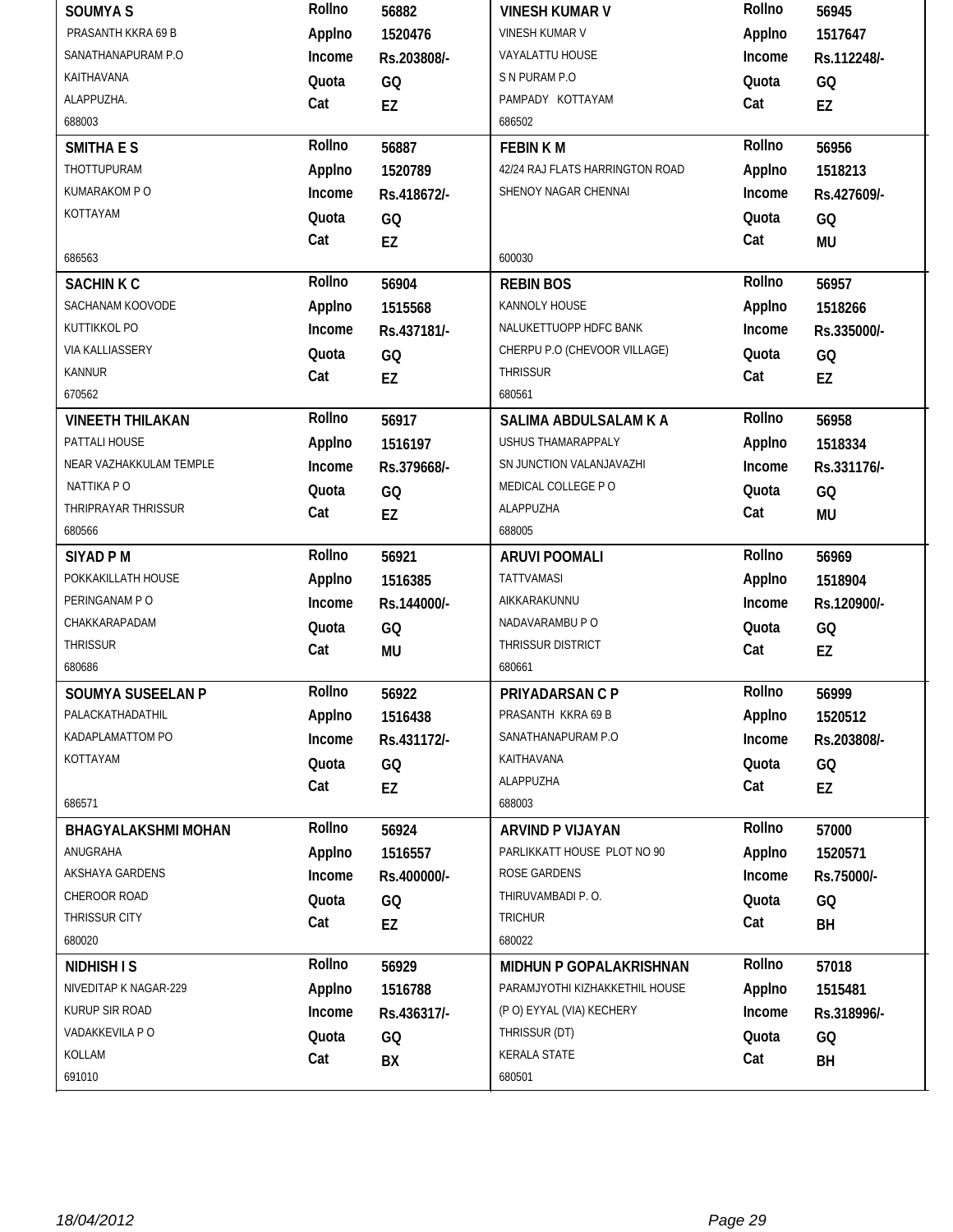| <b>ABDUL ASLAMP</b>        | Rollno | 57019       | <b>MAHENDRAN C S</b>         | Rollno | 57056       |
|----------------------------|--------|-------------|------------------------------|--------|-------------|
| PARATHODUVIL HOUSE         | Applno | 1515536     | SANKARI HOUSE                | Applno | 1517380     |
| NADUVATTAM P.O             | Income | Rs.188400/- | NEAR SNDP HALL GANDHINAGAR   | Income | Rs.393384/- |
| VIA KUTTIPURAM             | Quota  | GQ          | ERNAKULAM                    | Quota  | GQ          |
| MALAPPURAM                 | Cat    | MU          |                              | Cat    | EZ          |
| 679592                     |        |             | 682017                       |        |             |
| DHANYA SUDHEENDRAN         | Rollno | 57023       | <b>ARUN PRATHAP</b>          | Rollno | 57063       |
| <b>GEETHA BHAVAN</b>       | Applno | 1515730     | KANDATHI PARAMPIL            | Applno | 1517753     |
| KALATH WARD                | Income | Rs.300000/- | KOTTAPURAM ROAD              | Income | Rs.24000/-  |
| AVALOOKKUUNNU P.O          | Quota  | GQ          | P.O.AROOR                    | Quota  | GQ          |
| ALLEPPEY                   | Cat    | <b>EZ</b>   | ALLEPPEY                     | Cat    | BH          |
| 688006                     |        |             | 688534                       |        |             |
| NOORUDHEEN RAZI P          | Rollno | 57025       | ANJU SV                      | Rollno | 57064       |
| AL FATEH HOUSEKODINJI ROAD | Applno | 1515808     | MOLETHU HOUSE                | Applno | 1517797     |
| CHEMMAD TIRURANGADI (P.O)  | Income | Rs.120000/- | MULAKULAM NORTH P. O         | Income | Rs.371856/- |
| MALAPPURAM(D.T)            | Quota  | GQ          | PIRAVOM                      | Quota  | GQ          |
|                            | Cat    | MU          |                              | Cat    | EZ          |
| 676306                     |        |             | 686664                       |        |             |
| MOHAMMEDKUTTY CHOLAKKA     | Rollno | 57030       | <b>BENI SADER</b>            | Rollno | 57065       |
| CHOLAKKATHODIKA HOUSE      | Applno | 1516067     | <b>INSHA</b>                 | Applno | 1517863     |
| KACHADI                    | Income | Rs.90000/-  | KODUVALLY                    | Income | Rs.439039/- |
| VENNIYUR P O               | Quota  | GQ          | THALASSERRYKANNUR            | Quota  | GQ          |
| MALAPPURAM                 | Cat    | <b>MU</b>   |                              | Cat    | <b>MU</b>   |
| 676508                     |        |             | 670101                       |        |             |
| <b>JAYASHANKER S</b>       | Rollno | 57040       | SAHIR KOYAPPATHODIKA         | Rollno | 57075       |
| \'RAGHUNANDHANA\'          | Applno | 1516558     | KUZHIMULLY HOUSE             | Applno | 1518393     |
| SHIVAJI ROAD               | Income | Rs.168000/- | CHERUVAYUR P O VAZHAKKAD VIA | Income | Rs.275000/- |
| ALAVIL P.O.                | Quota  | GQ          | MALAPPURAM                   | Quota  | GQ          |
| <b>KANNUR</b>              | Cat    | EZ          |                              |        |             |
|                            |        |             |                              | Cat    | <b>MU</b>   |
| 670008                     |        |             | 673645                       |        |             |
| <b>SHINJU APALA</b>        | Rollno | 57046       | <b>JASMINE KHADAR</b>        | Rollno | 57084       |
| MOOLAYIL HOUSE             | Applno | 1516839     | KAVANAL HOUSE                | Applno | 1518863     |
| PUTHUPPANAM P.O            | Income | Rs.37200/-  | KOTHAIKUNNU                  | Income | Rs.335308/- |
| VATAKARA                   | Quota  | GQ          | THODUPUZHA P.O.              | Quota  | GQ          |
| KOZHIKODE                  | Cat    | EZ          | <b>IDUKKI</b>                | Cat    | <b>MU</b>   |
| 673105                     |        |             | 685584                       |        |             |
| MUJIB ALI MOHAMED ALI      | Rollno | 57047       | PRASOON MATHEW M             | Rollno | 57125       |
| POKAKILLATH HOUSE          | Applno | 1516874     | MEMALAKUNNEL HOUSE           | Applno | 1521155     |
| BLANGAD P.O.               | Income | Rs.77500/-  | PUNCHAVAYAL PO               | Income | Rs.357728/- |
| CHAVAKKAD (VIA)            | Quota  | GQ          | 504 COLONY                   | Quota  | GS          |
| THRISSUR                   | Cat    | MU          | KOTTAYAM                     | Cat    | BХ          |
| 680506                     |        |             | 686513                       |        |             |
| <b>RESHMITR</b>            | Rollno | 57053       | <b>ABHILASH B</b>            | Rollno | 57130       |
| COCHIN ARYA VIDYA SALA     | Applno | 1517206     | THACHAROTH HOUSE             | Applno | 1515249     |
| EROOR                      | Income | Rs.240000/- | VIMALANAGAR P O              | Income | Rs.175000/- |
| TRIPUNITHURA               | Quota  | GQ          | MANANTHAVADY                 | Quota  | GQ          |
| ERNAKULAM                  | Cat    | EZ          | WAYANAD                      | Cat    | EZ          |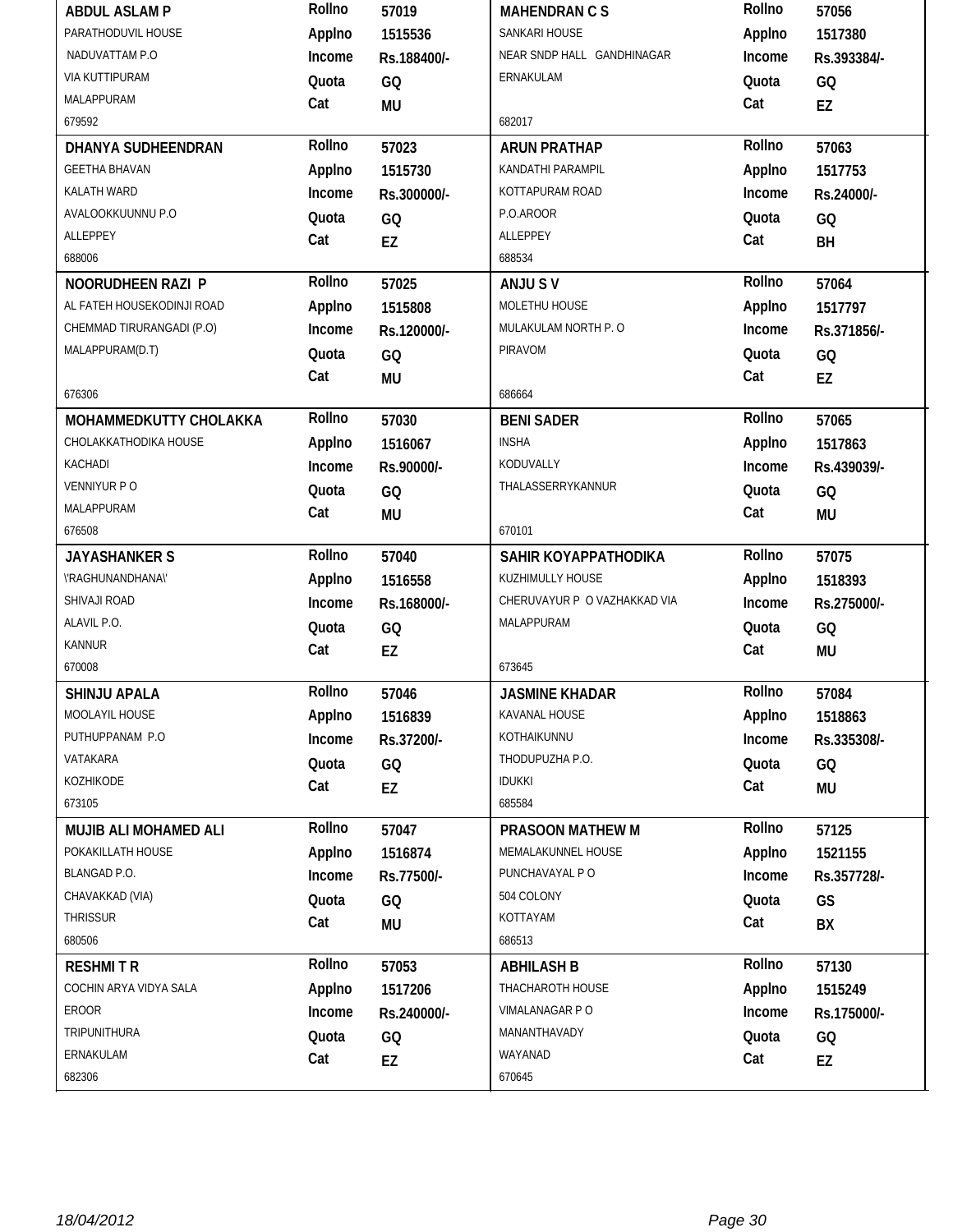| RAHUL BABU C               | Rollno | 57141       | <b>MANJUCB</b>                  | Rollno | 57171           |
|----------------------------|--------|-------------|---------------------------------|--------|-----------------|
| C/O DR M C VALSAN          | Applno | 1515809     | ORAPPANIYIL HOUSE               | Applno | 1517317         |
| MANAPARAMBIL HOUSE         | Income | Rs.401837/- | KEEZHOOR PO                     | Income | Rs.21000/-      |
| CIVIL LANE ROAD AYYANTHOLE | Quota  | GQ          | KOTTAYAM                        | Quota  | GQ              |
| <b>THRISSUR</b>            | Cat    | EZ          |                                 | Cat    | EZ              |
| 680003                     |        |             | 686605                          |        |                 |
| <b>VIPIN CHRISTOPHER</b>   | Rollno | 57145       | <b>IRPHAN MUHAMMED P S</b>      | Rollno | 57175           |
| THOTTAMKARA HOUSE          | Applno | 1516008     | PARAYIL HOUSE                   | Applno | 1517542         |
| PATHIRAPPALLY PO           | Income | Rs.316800/- | CHAMAMPATHAL P O                | Income | Rs.204000/-     |
| POOMKAVU                   | Quota  | GQ          | <b>VAZHOOR</b>                  | Quota  | GQ              |
| ALAPPZUHA                  | Cat    | LC          | KOTTAYAM                        | Cat    | <b>MU</b>       |
| 688521                     |        |             | 686517                          |        |                 |
| <b>DIANA C G</b>           | Rollno | 57148       | <b>SUSHATS</b>                  | Rollno | 57189           |
| CHATHANTHARA HOUSE         | Applno | 1516157     | THONIPARAMBIL HOUSE             | Applno | 1518268         |
| NAYARAMBALAM               | Income | Rs.192000/- | ALATTUCHIRA PO                  | Income | Rs.372432/-     |
| <b>VYPIN</b>               | Quota  | GQ          | KODANAD                         | Quota  | GS              |
| ERNAKULAM                  | Cat    | EZ          | ERNAKULAM                       | Cat    | EZ              |
| 682509                     |        |             | 683544                          |        |                 |
| <b>RAVISHANKAR R</b>       | Rollno | 57149       | <b>DILYTS</b>                   | Rollno | 57190           |
| RAMAPURATHU VEEDU          | Applno | 1516202     | <b>DEVI NIVAS</b>               | Applno | 1518340         |
| ERUMELIKKARA               | Income | Rs.30000/-  | OPP SBT                         | Income | Rs.359520/-     |
| KUMARAPURAM POST           | Quota  | GQ          | WADAKANCHERY                    | Quota  | GQ              |
| ERNAKULAM                  | Cat    | BH          | THRISSUR KERALA                 | Cat    | BH              |
| 683565                     |        |             | 680582                          |        |                 |
|                            |        |             |                                 |        |                 |
| <b>RAHUL PN</b>            | Rollno | 57157       | SHIRIL ASHRAF M A               | Rollno | 57198           |
| PULARI                     | Applno | 1516610     | <b>GOLDEN NIVAS</b>             | Applno | 1518764         |
| K S MANGALAM P O           | Income | Rs.157144/- | KARIPUZHA                       | Income | Rs.61000/-      |
| VAIKOM                     | Quota  | GQ          | PANAYIKULAM P O                 | Quota  | GQ              |
| KOTTAYAM                   | Cat    | EZ          | ALUVA ERNAKULAM                 | Cat    | <b>MU</b>       |
| 686608                     |        |             | 683511                          |        |                 |
| AISWARYA RAJAN             | Rollno | 57161       | <b>SUMIKS</b>                   | Rollno | 57207           |
| CAPTAIN RAJAN NIVAS        | Applno | 1516791     | ANU BHAVAN (S K PHARMACY)       | Applno | 1519201         |
| VANIAR STREET              | Income | Rs.243996/- | KUNNUMPURAM THRIKODITHANAM P.O. | Income | Rs.300000/-     |
| CHITTUR P OP ALAKKAD       | Quota  | GQ          | CHANGANACHERRY                  | Quota  | GQ              |
|                            | Cat    |             | KOTTAYAM DIST                   | Cat    |                 |
| 678101                     |        | BH          | 686105                          |        | EZ              |
| <b>MEERA S</b>             | Rollno | 57162       | <b>SAJITHRAK</b>                | Rollno | 57209           |
| <b>SEN NIVAS</b>           | Applno | 1516840     | <b>KRISHNA KRIPA</b>            | Applno | 1519324         |
| MANNANCHERY PO             | Income | Rs.156384/- | AMARAMBALAM SOUTH PO            | Income | Rs.132000/-     |
| ALAPPUZHA                  | Quota  |             | VANIYAMBALAM VIA                | Quota  |                 |
|                            | Cat    | GQ          | MALAPPURAM                      | Cat    | GQ              |
| 688538                     |        | EZ          | 679339                          |        | BH              |
| <b>DHANESH S</b>           | Rollno | 57165       | <b>SAINUDEEN E M</b>            | Rollno | 57210           |
| KATTINASSERIL HOUSE        | Applno | 1516976     | EDATHUPALATHUNKAL HOUSE         | Applno | 1519364         |
| KUMMANNOOR                 | Income | Rs.421104/- | <b>EAST JUNCTION</b>            | Income | Rs.125000/-     |
| KIDANGOOR PO KOTTAYAM      | Quota  |             | NEDUMKANDAM PO                  | Quota  |                 |
|                            | Cat    | GQ<br>EZ    | <b>IDUKKI</b>                   | Cat    | GQ<br><b>MU</b> |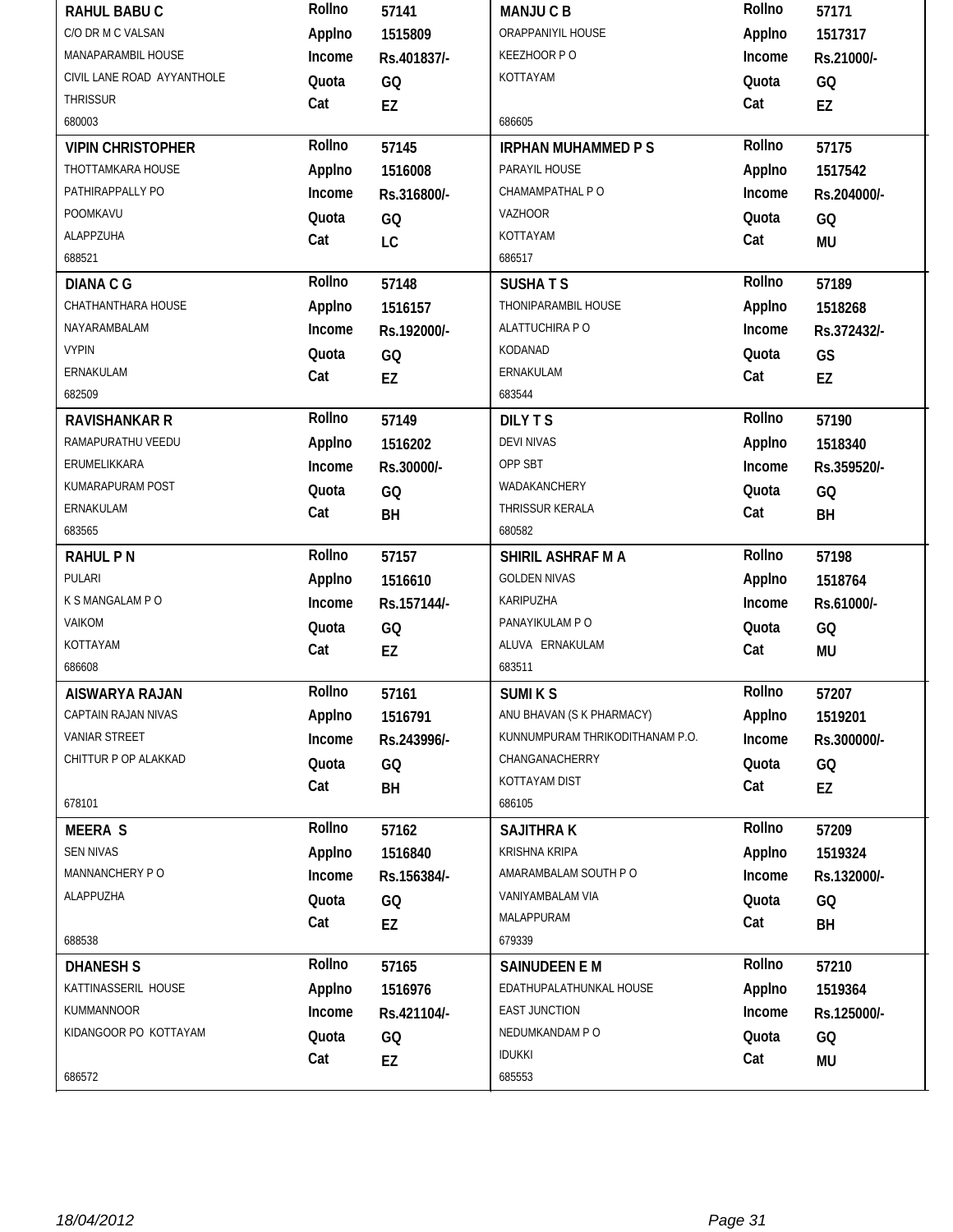| <b>AADHITH S</b>                  | Rollno | 57245       | <b>CHINNURS</b>                | Rollno | 57290       |
|-----------------------------------|--------|-------------|--------------------------------|--------|-------------|
| 'SREEMANGALATH' 2/583 12TH STREET | Applno | 1515195     | <b>RAM NIVAS</b>               | Applno | 1517501     |
| HARINAGAR POONKUNNAM P.O          | Income | Rs.196440/- | PERUMPANACHY PO                | Income | Rs.103092/- |
| THRISSUR                          | Quota  | GQ          | CHANGANACHERRY                 | Quota  | GQ          |
|                                   | Cat    | BH          | KOTTAYAM                       | Cat    | EZ          |
| 680002                            |        |             | 686536                         |        |             |
| <b>RAFEES HASSAN P</b>            | Rollno | 57249       | RAJITHA G                      | Rollno | 57301       |
| SHIFA MANZIL                      | Applno | 1515429     | THUNDATHIL VADAKKETHIL         | Applno | 1518076     |
| <b>K S H B COLONY</b>             | Income | Rs.225807/- | VADAKKENADA                    | Income | Rs.300036/- |
| PERINTHALMANNA PO                 | Quota  | GQ          | ETTUMANOOR POST                | Quota  | GQ          |
| MALAPPURAM                        | Cat    | <b>MU</b>   | KOTTAYAM                       | Cat    | BH          |
| 679322                            |        |             | 686631                         |        |             |
| <b>JYOTHIS P</b>                  | Rollno | 57253       | <b>ASHAM</b>                   | Rollno | 57302       |
| JYOTHIS P                         | Applno | 1515618     | NOOR RESIDENCY                 | Applno | 1518113     |
| <b>USHUS NIVAS</b>                | Income | Rs.120000/- | AMCW 20/1178B                  | Income | Rs.384300/- |
| SACHIVOTHAMAPURAM PO              | Quota  | GQ          | ALAPPUZHA BAZAR P O            | Quota  | GQ          |
| KOTTAYAM                          | Cat    | EZ          | ALAPPUZHA                      | Cat    | EZ          |
| 686532                            |        |             | 688012                         |        |             |
| <b>VIJESH VIJAYAN</b>             | Rollno | 57258       | <b>SHALOS NOVA BV</b>          | Rollno | 57310       |
| KONGINIKATTIL HOUSE               | Applno | 1515870     | <b>BLANGATT HOUSE</b>          | Applno | 1518539     |
| ARIKUZHA P.O                      | Income | Rs.183000/- | KUNDALIYUR                     | Income | Rs.413708/- |
| VENGALLOOR VIA                    | Quota  | GQ          | <b>THRISSUR</b>                | Quota  | GS          |
| <b>IDUKKI</b>                     | Cat    | EZ          |                                | Cat    | BH          |
| 685608                            |        |             | 680616                         |        |             |
|                                   | Rollno |             |                                | Rollno |             |
| <b>LINTA THAMPI</b>               |        | 57263       | ARJUN BALACHANDRAN             |        | 57311       |
| KAKKANAPPALLIL                    | Applno | 1516114     | <b>KARTHIKA</b>                | Applno | 1518594     |
| KALLUMALA P O                     | Income | Rs.340000/- | KALAVAMKODAM P O               | Income | Rs.389364/- |
| MAVELIKARA                        | Quota  | GQ          | CHERTHALA                      | Quota  | GQ          |
| ALAPPUZHA                         | Cat    | EZ          | ALAPPUZHA                      | Cat    | EZ          |
| 690110                            |        |             | 688586                         |        |             |
| <b>ANISH S K</b>                  | Rollno | 57265       | <b>DEEPATN</b>                 | Rollno | 57324       |
| HOUSE NO 10/659 A NEAR I MG       | Applno | 1516208     | THRIKKUNATH HOUSE              | Applno | 1519261     |
| EDACHIRA ROAD                     | Income |             | MANALUR P O                    | Income | Rs.240350/- |
| KUSUMAGIRI P O<br>KAKKANAD        | Quota  | GS          | <b>THRISSUR</b>                | Quota  | GQ          |
| ERNAKULAM                         | Cat    | <b>MU</b>   |                                | Cat    | BH          |
| 682030                            |        |             | 680617                         |        |             |
| <b>MOHAMED SHELIN P1</b>          | Rollno | 57270       | ANUPAMA RAJANI                 | Rollno | 57337       |
| POZHANKARA ILLATH HOUSE           | Applno | 1516445     | KOPPARETH                      | Applno | 1519954     |
| VAZHIYAMBALAM JUNCTION            | Income | Rs.100000/- | ST.MARY'S SCHOOL JUNCTION      | Income | Rs.243600/- |
| POST KAIPAMANGALAM                | Quota  | GQ          | KAVANAD P.O                    | Quota  | GQ          |
| <b>THRISSUR</b>                   | Cat    | MU          | KOLLAM                         | Cat    | EZ          |
| 680681                            |        |             | 691003                         |        |             |
| <b>HITHA SABU</b>                 | Rollno | 57271       | <b>REJEESH S R</b>             | Rollno | 57338       |
| ADHAPPILLY HOUSE                  | Applno | 1516510     | GOVT.MEDICAL OOFICERS QUARTERS | Applno | 1520015     |
| NO 84 VENNALA PO                  | Income | Rs.408524/- | POOTHOTTA                      | Income | Rs.426400/- |
| KOCHI                             | Quota  | GS          | ERNAKULAM                      | Quota  | GS          |
| ERNAKULAM                         | Cat    | LC          |                                | Cat    | EZ          |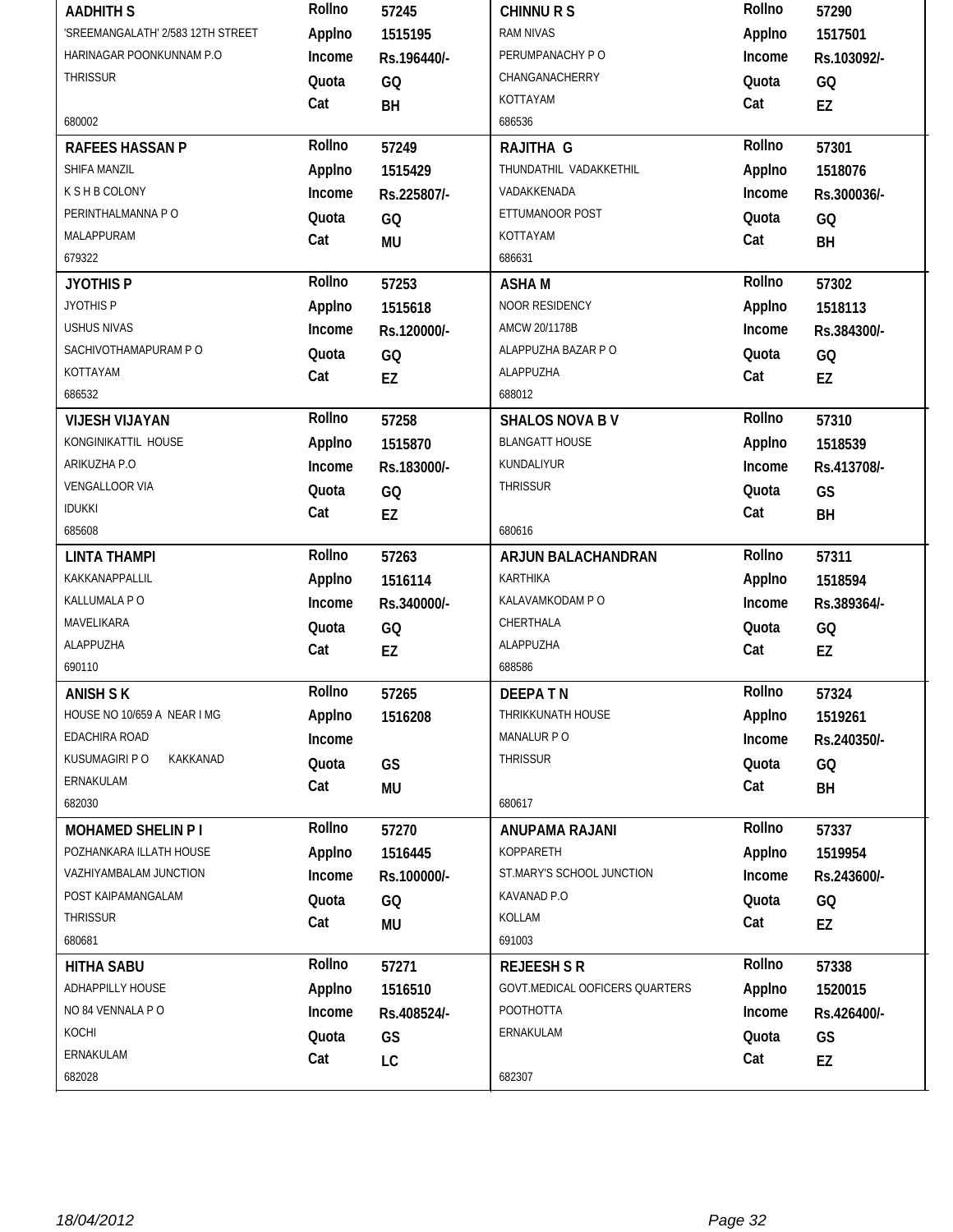| <b>ARUNA DEVI J</b>                | Rollno        | 57346       | <b>SREELAKSHMITP</b>             | Rollno | 57397       |
|------------------------------------|---------------|-------------|----------------------------------|--------|-------------|
| KALATHIL HOUSE                     | Applno        | 1520481     | THEVARUPARAMBIL HOUSE            | Applno | 1516978     |
| THIRUVATHUKKAL                     | Income        | Rs.180000/- | VADAVUCODE PO                    | Income | Rs.223536/- |
| KOTTAYAM WEST 3                    | Quota         | GQ          | ERNAKULAM DISTRICT               | Quota  | GQ          |
|                                    | Cat           | BH          |                                  | Cat    | BH          |
| 686003                             |               |             | 682310                           |        |             |
| PHILOMINA ALOYSIOUS                | Rollno        | 57350       | <b>DEEPU BABU</b>                | Rollno | 57398       |
| KUREETHARA HOUSE                   | Applno        | 1520746     | <b>USHUS</b>                     | Applno | 1517028     |
| HARITHA NAGAR 2ND CROSS            | Income        | Rs.180000/- | PUNNAKODE                        | Income | Rs.260000/- |
| THRIKKAKKARA                       | Quota         | SQ          | POOYAPPALLY PO                   | Quota  | GQ          |
| CUSAT PO ERNAKULAM                 | Cat           | LC          | KOLLAM                           | Cat    | BH          |
| 682022                             |               |             | 691537                           |        |             |
| <b>SHIYAS MOHAMMED</b>             | Rollno        | 57351       | <b>AMIT RAWAT</b>                | Rollno | 57407       |
| KANDANKERIL THEKKATHIL ARATTUPUZHA | Applno        | 1520805     | KOLLAPARAMBIL HOUSE RAMAVARMA JN | Applno | 1517545     |
| NORTH P O ALAPPUZHA                | Income        | Rs.48000/-  | AVALUKKUNNU P O                  | Income | Intercaste  |
|                                    | Quota         | GQ          | S/ ARYAD ALAPPUZHA               | Quota  | GS          |
|                                    | Cat           | MU          |                                  | Cat    | EZ          |
| 690515                             |               |             | 688006                           |        |             |
| <b>VISHAL V PANICKER</b>           | Rollno        | 57367       | <b>BAJITHA GOPALAN G</b>         | Rollno | 57409       |
| KURANDIPALLIL HOUSE                | Applno        | 1515539     | VELIATH HOUSEFRIENDSHIP NAGAR-37 | Applno | 1517653     |
| MUTHUKULAM SOUTH PO                | Income        | Rs.130000/- | PIPELINE                         | Income | Rs.357720/- |
| ALAPPUZHA                          | Quota         | GQ          | PALARIVATTOM P.O                 | Quota  | GQ          |
|                                    | Cat           | EZ          | KOCHI                            | Cat    | EZ          |
| 690506                             |               |             | 682025                           |        |             |
| <b>FEBIN FATHIMA ALI</b>           | Rollno        | 57379       | ABDULKADER MATHAPPULAN           | Rollno | 57414       |
|                                    |               |             |                                  |        |             |
| KANAKACHIRA HOUSE                  | Applno        | 1516117     | RAHMATH MANZIL.P.O KARIPPOL      | Applno | 1517925     |
| ERUMELY P.O KANJIRAPALLY           | Income        | Rs.382904/- | VALANCHERY VIA                   | Income | Rs.240000/- |
| KOTTAYAM                           | Quota         | GQ          | MALAPPURAM                       | Quota  | GQ          |
|                                    | Cat           | <b>MU</b>   |                                  | Cat    | <b>MU</b>   |
| 686509                             |               |             | 676552                           |        |             |
| KIRAN NARAYANAN                    | Rollno        | 57380       | SANTHIKRISHNA                    | Rollno | 57416       |
| KRISHNASADANAM                     | Applno        | 1516160     | THAZHCHAYIL HOUSE                | Applno | 1518034     |
| NEDUMKANDAM P.O.                   | Income        | Rs.180000/- | PUNNAPRA NORTH                   | Income | Rs.274200/- |
| NEDUMKANDAM                        | Quota         | GQ          | PARAVOOR PO                      | Quota  | GQ          |
| <b>IDUKKI DISTRICT KERALA</b>      | Cat           | BH          | ALAPPUZHA                        | Cat    | BH          |
| 685553                             | Inter caste y |             | 688014                           |        |             |
| <b>SHINTO RAJAPPAN P</b>           | Rollno        | 57384       | <b>NAFIA A</b>                   | Rollno | 57419       |
| SHINTO RAJAPPAN P                  | Applno        | 1516336     | H.NO 6/1186F                     | Applno | 1518172     |
| PULLUPARAMPIL                      | Income        | Rs.334164/- | NEAR CENTRAL BANK OF INDIA       | Income | Rs.380132/- |
| KAKKAMTHODU CHANGANASSERRY P O     | Quota         | GS          | MATTANCHERRY                     | Quota  | GQ          |
| KOTTAYAM                           | Cat           | EZ          | KOCHI                            | Cat    | <b>MU</b>   |
| 686101                             |               |             | 682002                           |        |             |
| <b>REMYA G KRISHNAN</b>            | Rollno        | 57386       | <b>REKHIN NATH T R</b>           | Rollno | 57423       |
| REMYA G KRISHNAN                   | Applno        | 1516446     | THARANILAM HOUSE                 | Applno | 1518397     |
| CHERAYIL PADIKAL HOUSE             | Income        | Rs.283000/- | NEAR POLICE STATION              | Income | Rs.215244/- |
| THOTTAKOM P OVAIKOM                | Quota         | GQ          | KALADY PO                        | Quota  | GQ          |
| KOTTAYAM                           | Cat           | EZ          | ERNAKULAM                        | Cat    | EZ          |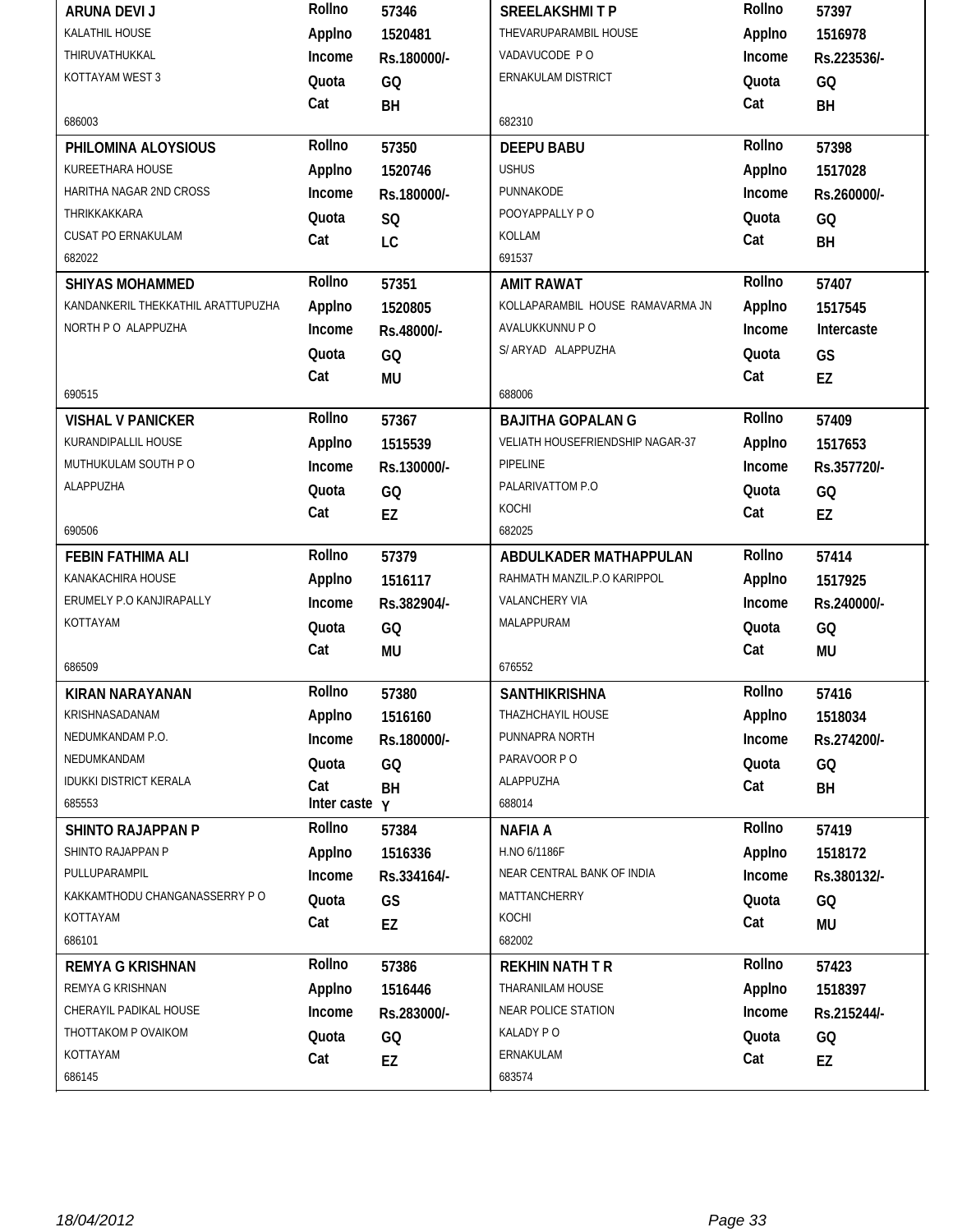| <b>AJMEL P MOHAMMED</b>       | Rollno | 57435       | <b>SUSHANTH P S</b>          | Rollno | 57483       |
|-------------------------------|--------|-------------|------------------------------|--------|-------------|
| PALACKAL HOUSE                | Applno | 1519008     | PUTHENPURAKKAL HOUSE         | Applno | 1515541     |
| MUDICKAL PO                   | Income | Rs.60000/-  | KAMATH LANE                  | Income | Rs.250000/- |
| PALLIKKAVALA PERUMBAVOOR      | Quota  | GQ          | POOTHOLE PO                  | Quota  | GQ          |
| ERNAKULAM                     | Cat    | <b>MU</b>   | <b>THRISSUR</b>              | Cat    | EZ          |
| 683547                        |        |             | 680004                       |        |             |
| <b>MUHSIN M SALY</b>          | Rollno | 57445       | <b>ASHA SYAM</b>             | Rollno | 57492       |
| PUTHUPARAMBIL                 | Applno | 1519503     | ASHA BHAVAN                  | Applno | 1515968     |
| NEAR CSI CHURCH               | Income | Rs.60000/-  | S.N PURAM P.O                | Income | Rs.339473/- |
| CHANGANACHERRY P.O            | Quota  | GQ          | CHERTHALA                    | Quota  | GQ          |
| CHANGANACHERRY                | Cat    | <b>MU</b>   | ALAPPUZHA                    | Cat    | EZ          |
| 686101                        |        |             | 688582                       |        |             |
| <b>SUHAIL BASHIR P</b>        | Rollno | 57449       | <b>DHANEESH P P</b>          | Rollno | 57493       |
| PUTHUPARAMBIL                 | Applno | 1519733     | PANAVALLY HOUSE              | Applno | 1516016     |
| CHITTADY P.O                  | Income | Rs.124692/- | EYYAL (PO)                   | Income | Rs.174000/- |
| CHOTTI                        | Quota  | GQ          | KECHERY (VIA)                | Quota  | GQ          |
| KOTTAYAM                      | Cat    | <b>MU</b>   | <b>THRISSUR</b>              | Cat    | EZ          |
| 686512                        |        |             | 680501                       |        |             |
| <b>ASLAM FAROOK Z A</b>       | Rollno | 57456       | <b>SAHEER P</b>              | Rollno | 57500       |
| DR. ASLAM FAROOK Z A          | Applno | 1520137     | POOKAYIL HOUSE               | Applno | 1516337     |
| KURUVACHALIL(H)               | Income | Rs.420000/- | CHENGUVETTY                  | Income | Rs.60000/-  |
| NANMINDA(PO)                  | Quota  | SQ          | KOTTAKKAL P.O                | Quota  | GQ          |
| KOZHIKODE DT.                 | Cat    | <b>MU</b>   | MALAPPURAM                   | Cat    | <b>MU</b>   |
| 673613                        |        |             | 676503                       |        |             |
| <b>BODHIK</b>                 | Rollno | 57469       | ABDUL RASHEED K              | Rollno | 57502       |
| AJITHA BHAVAN                 | Applno | 1520928     | ABDUL RASHEED KKOPPATH HOUSE | Applno | 1516452     |
| K S MANGALAM P O              | Income | Rs.16400/-  | PERUMUDIYUR PO               | Income | Rs.120000/- |
|                               |        |             |                              |        |             |
| VAIKOM                        | Quota  | GQ          | PATTAMBI VIA                 | Quota  | GQ          |
| KOTTAYAM                      | Cat    | BH          | PALAKKAD DT                  | Cat    | <b>MU</b>   |
| 686608                        |        |             | 679303                       |        |             |
| APARNA RAVINDRAN              | Rollno | 57474       | <b>MANSOORALIT</b>           | Rollno | 57512       |
| ASHWATHI 11/744               | Applno | 1521241     | THACHARAMBAN(H)              | Applno | 1516929     |
| <b>NEAR RANJITH MOTELS</b>    | Income | Intercaste  | MAMBURAM(PO)                 | Income | Rs.70000/-  |
| ROBINSON ROAD                 | Quota  | GQ          | TIRURANGADI(VIA)             | Quota  | GQ          |
| PALAKKAD                      | Cat    | EZ          | MALAPPURAM                   | Cat    | MU          |
| 678001                        |        |             | 676306                       |        |             |
| <b>NITHINDAS P R</b>          | Rollno | 57476       | <b>ANIL KUMAR S</b>          | Rollno | 57520       |
| PALAKKATTU HOUSE THOTTABHAGAM | Applno | 1521385     | <b><i>\'ANUGRAHA\'</i></b>   | Applno | 1517389     |
| PIRAVAM .P.O                  | Income | Rs.195612/- | THEVAR NADA EAST             | Income | Rs.329352/- |
| ERNAKULAM                     | Quota  | GQ          | NEERKUNNAM T D M C PO        | Quota  | GS          |
|                               | Cat    | EZ          | ALAPPUZHA                    | Cat    | EZ          |
| 686664                        |        |             | 688005                       |        |             |
| SALMAN MOHAMED KUTTY C        | Rollno | 57482       | DR JYOTHIS GEORGE            | Rollno | 57521       |
| CHENATH HOUSE MEESAPADI       | Applno | 1515490     | SRAMBIKAL                    | Applno | 1517441     |
| POST IRINGAVOOR               | Income | Rs.150000/- | MANPURAKAL ROAD              | Income | Intercaste  |
| TIRUR MALAPPURAM              | Quota  | GQ          | VENNALA PO                   | Quota  | GQ          |
| 676103                        | Cat    | MU          | KOCHI<br>682028              | Cat    | LC          |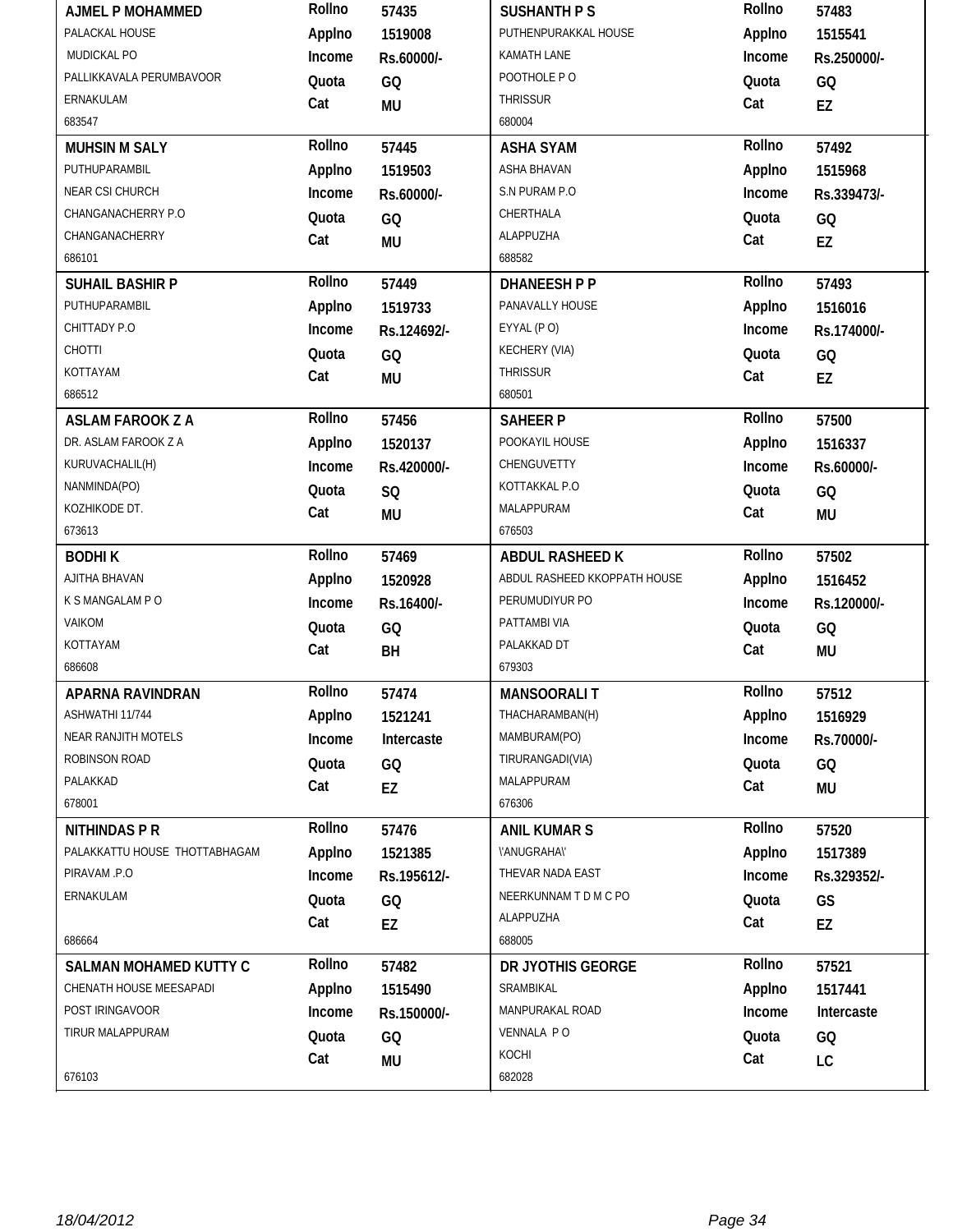| <b>RIYAS B</b>                     | Rollno       | 57558       | <b>MANU WILFRED</b>              | Rollno       | 57601       |
|------------------------------------|--------------|-------------|----------------------------------|--------------|-------------|
| R R MANZIL                         | Applno       | 1519369     | PUTHUVANA HOUSE                  | Applno       | 1515629     |
| AISWARYA NAGAR                     | Income       | Rs.291564/- | VADAMA P.O                       | Income       | Rs.224868/- |
| PUDUNAGARAM                        | Quota        | GQ          | THRISSUR DISTRICT                | Quota        | GQ          |
| PALAKKAD                           | Cat          | MU          |                                  | Cat          | LC          |
| 678503                             |              |             | 680732                           |              |             |
| SALVA C A                          | Rollno       | 57559       | <b>VIPIN C MOHAN</b>             | Rollno       | 57603       |
| CHOLASSERY HOUSE                   | Applno       | 1519417     | CHATHAMALAYIL HOUSE              | Applno       | 1515739     |
| VELUPADAM                          | Income       | Rs.60000/-  | KANAKKARY P O                    | Income       | Rs.78000/-  |
| VARANDARAPPILLY PO                 | Quota        | GQ          | KOTTAYAM                         | Quota        | GQ          |
| <b>THRISSUR</b>                    | Cat          | <b>MU</b>   |                                  | Cat          | BH          |
| 680303                             |              |             | 686632                           |              |             |
| <b>LIGIMON G</b>                   | Rollno       | 57570       | MOHAMMED ALI M C                 | Rollno       | 57604       |
| KANDEDAPARAMPU                     | Applno       | 1520020     | MOHAMMED ALI M C                 | Applno       | 1515777     |
| PURAKKAD P O                       | Income       | Rs.443223/- | S/O SAIDALAVI M C M C HOUSE      | Income       | Rs.196000/- |
| AMBALAPUZHA                        | Quota        | GS          | OPP. BUS STAND PULAMANTHOLE P.O. | Quota        | GQ          |
| ALAPPUZHA                          | Cat          | BH          | MALAPPURAM DIST. KERALA.         | Cat          | <b>MU</b>   |
| 690551                             |              |             | 679323                           |              |             |
| <b>ANJALIS</b>                     | Rollno       | 57574       | SHABEERA MUHAMMED P M            | Rollno       | 57606       |
| KAROTTUMADATHIL HOUSE              | Applno       | 1520275     | <b>SHAMIYAS</b>                  | Applno       | 1515876     |
| POURNAMI OPP MOUNT SENAI HOSPITAL  | Income       | Intercaste  | PANOOR PO                        | Income       | Rs.261787/- |
| THODUPUZHA P O                     | Quota        | GQ          | THALASSERY KANNUR                | Quota        | GQ          |
| <b>IDUKKI</b>                      | Cat          | BH          |                                  | Cat          | <b>MU</b>   |
| 685584                             |              |             | 670692                           |              |             |
|                                    |              |             |                                  |              |             |
| <b>SHAHUL KB</b>                   | Rollno       | 57586       | <b>NIRMAL RAJ R</b>              | Rollno       | 57618       |
| VRINDAVANAMTHIRUNALLOR.PO.CHERTHAL | Applno       | 1520988     | AMBADI                           | Applno       | 1516453     |
| ALAPPUZHA                          | Income       | Intercaste  | <b>S N PURAM</b>                 | Income       | Rs.181557/- |
|                                    | Quota        |             | THIRUVIZHA                       | Quota        |             |
|                                    | Cat          | SQ          | CHERTHALA                        | Cat          | GQ          |
| 688557                             |              | BH          | 688582                           |              | EZ          |
| JITHESH P M                        | Rollno       | 57591       | <b>SHERVIN SHERIFF</b>           | Rollno       | 57620       |
| PARAPPUPARAMBIL HOUSE              | Applno       | 1521310     | GREESHMAM                        | Applno       | 1516564     |
| <b>KECHERY PO</b>                  | Income       | Rs.267600/- | ENAMAVU ROAD                     | Income       | Rs.82500/-  |
| <b>THRISSUR</b>                    |              |             | CHAVAKKAD P.O                    |              |             |
|                                    | Quota        | GQ          | <b>THRISSUR</b>                  | Quota        | GQ          |
| 680501                             | Cat          | EZ          | 680506                           | Cat          | <b>MU</b>   |
| <b>ABDUL SALEEM T</b>              | Rollno       | 57593       | <b>DRISYAVS</b>                  | Rollno       | 57622       |
| THATTARATH HOUSE                   | Applno       | 1515203     | D/O V.SREENIVASAN                | Applno       | 1516668     |
| KALLIKKANDY PO                     | Income       | Rs.160000/- | SREE SUDARSANA                   | Income       | Rs.230783/- |
| THUVAKKUNNU VIA                    |              |             | THRIKKAVU                        |              |             |
| <b>KANNUR</b>                      | Quota        | GQ          | PONNANI                          | Quota        | GQ          |
| 670693                             | Cat          | MU          | 679577                           | Cat          | EZ          |
| SHIJU K S                          | Rollno       | 57598       | <b>AISWARYA SANKAR</b>           | Rollno       | 57634       |
| THIRUNEKKARA HOUSE                 | Applno       | 1515491     | LEKSHMISANKARAMTC 24/1772(1)     | Applno       | 1517270     |
| EDATHUPURAM 73                     | Income       | Rs.132000/- | TENRA 87THYCAUD ELANKOM NAGAR    | Income       | Rs.217968/- |
| VALAMBOOR PO ANGADIPPURAM          |              |             | TRIVANDRUM                       |              |             |
| MALAPPURAM                         | Quota<br>Cat | GQ<br>BH    |                                  | Quota<br>Cat | GQ<br>BH    |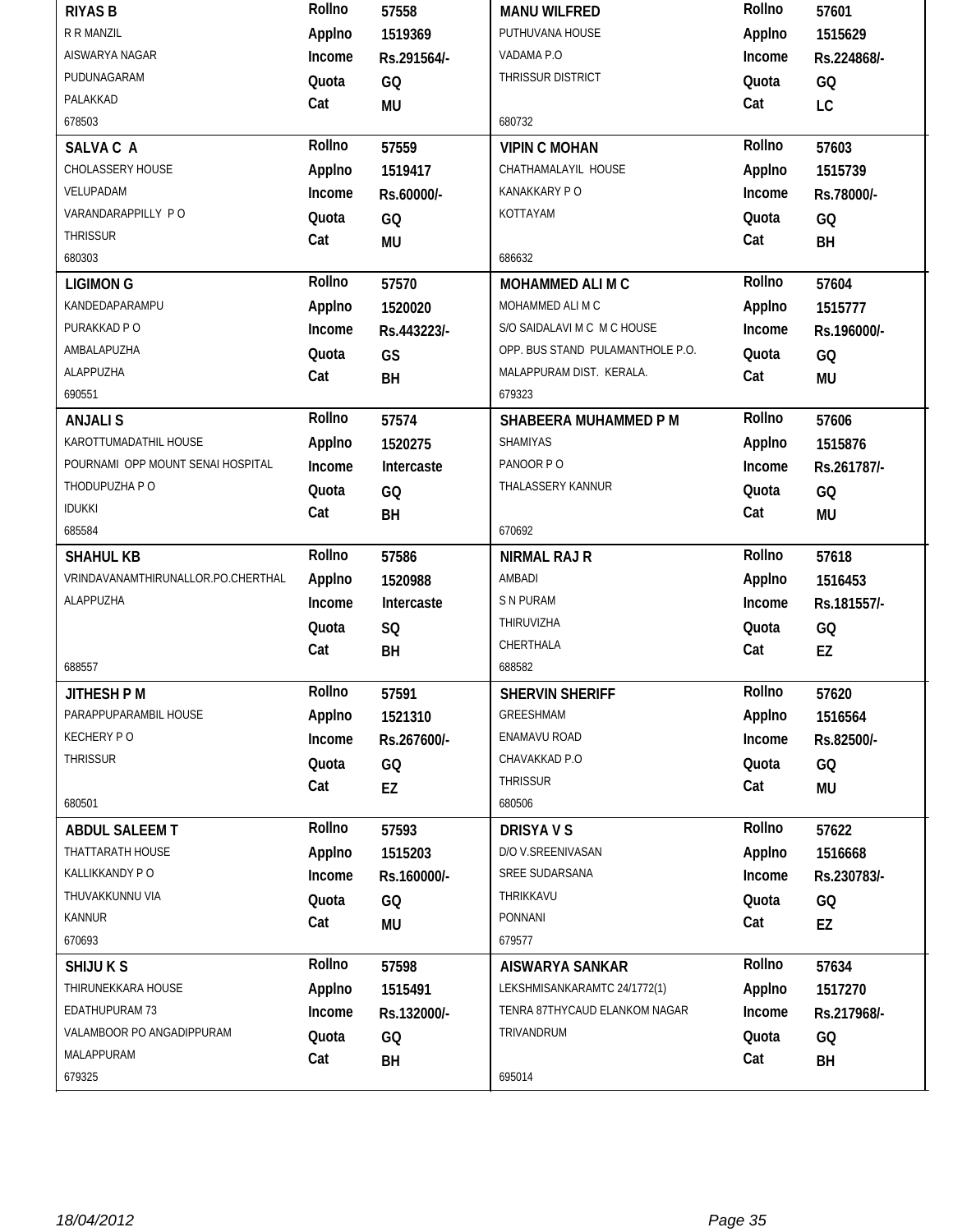| <b>IJAS VI</b>                 | Rollno | 57639           | <b>RESHMY J R</b>            | Rollno | 57700       |
|--------------------------------|--------|-----------------|------------------------------|--------|-------------|
| <b>THANAL49/1947</b>           | Applno | 1517560         | SUKRITHA HOUSE NO 41         | Applno | 1520856     |
| <b>B.T.S ROADEDAPPALLY P.O</b> | Income | Rs.310152/-     | NIRAVATHU ROAD               | Income | Rs.270804/- |
| KOCHIKERALA                    | Quota  | GQ              | MARADU PO                    | Quota  | GQ          |
|                                | Cat    | <b>MU</b>       | KOCHI                        | Cat    | BH          |
| 682024                         |        |                 | 682304                       |        |             |
| <b>NISHUP</b>                  | Rollno | 57640           | <b>ANWAR SADATH C A</b>      | Rollno | 57708       |
| NANDANAM HOUSE                 | Applno | 1517615         | CHOOLAKKAPARAMBU             | Applno | 1515204     |
| KOTTOOR PO KAVIYUR             | Income | Rs.84984/-      | NEERIKODE P O                | Income | Rs.337728/- |
| PATHANAMTHITTA                 | Quota  | GQ              | ERNAKULAM                    | Quota  | GQ          |
|                                | Cat    | EZ              |                              | Cat    | <b>MU</b>   |
| 689582                         |        |                 | 683511                       |        |             |
| <b>MRIDULA RAVUNNY</b>         | Rollno | 57669           | <b>HARIPRASAD KV</b>         | Rollno | 57714       |
| ANANDA BHAVAN                  | Applno | 1519126         | KANICHILEZHATHU HOUSE        | Applno | 1515546     |
| PARAYAKAD PO                   | Income | Rs.444469/-     | KUMBALANGHIVAZHI             | Income | Rs.332940/- |
| CHERTHALA                      | Quota  | SQ              | PALLURUTHY                   | Quota  | GQ          |
| ALAPPUZHA.                     | Cat    | EZ              | KOCHI                        | Cat    | KU          |
| 688540                         |        |                 | 682006                       |        |             |
| <b>MUHAMMED P A</b>            | Rollno | 57674           | <b>VINU SATHEESH M</b>       | Rollno | 57717       |
| PARACKAL(HOUSE)                | Applno | 1519371         | E1 GALAXY REGENT             | Applno | 1515697     |
| PALLARIMANGALAM(P.O)           | Income | Rs.77280/-      | NIVYA NAGAR PUTHIYA ROAD     | Income | Rs.377904/- |
| KOTHAMANGALAM                  | Quota  | GQ              | KALOOR                       | Quota  | GQ          |
| ERNAKULAM(DISTRICT)            | Cat    | MU              | ERNAKULAM                    | Cat    | EZ          |
| 686671                         |        |                 | 682017                       |        |             |
|                                |        |                 |                              |        |             |
| THARA M A                      | Rollno | 57687           | <b>ADERSH BABU</b>           | Rollno | 57730       |
| DR THARA M A                   | Applno | 1520086         | PAZHAYADATH HOUSE            | Applno | 1516309     |
| MANGATTIL HOUSE                | Income | Rs.437436/-     | KARIPPALI                    | Income | Rs.228000/- |
| POTTORE P.O                    | Quota  | GS              | ANJUMOORTHY (PO)             | Quota  | GQ          |
| <b>THRISSUR</b>                | Cat    | BH              | PALAKKAD                     | Cat    | EZ          |
| 680581                         |        |                 | 678682                       |        |             |
| <b>SALIM K B</b>               | Rollno | 57689           | <b>JEBIN IBRAHIM</b>         | Rollno | 57732       |
| SOUPARNIKA                     | Applno | 1520225         | 'AFIF MANZIL' H.NO-44/2351-B | Applno | 1516406     |
| V P WARD 4                     | Income | Intercaste      | UNITY LANE KALOOR P.O        | Income | Rs.112960/- |
| VAYALAR PO                     | Quota  | <b>SQ</b>       | KOCHI-17ERNAKULAM            | Quota  | GQ          |
| ALLAPPUZHA                     | Cat    | BH              | <b>KERALA</b>                | Cat    | <b>MU</b>   |
| 688536                         |        |                 | 682017                       |        |             |
| <b>NASID PM</b>                | Rollno | 57691           | <b>MEERA SRUTHI R</b>        | Rollno | 57733       |
| POOLAKKATAYIL HOUSE            | Applno | 1520314         | SRUTHINILAYAM                | Applno | 1516454     |
| <b>VYLATHOOR POST</b>          | Income | Rs.375000/-     | KUMARAMANGALAM P O           | Income | Rs.387660/- |
| NHAMANGHAT VIA                 | Quota  | GQ              | THODUPUZHA                   | Quota  | GQ          |
| <b>THRISSUR</b>                | Cat    | MU              | <b>IDUKKI</b>                | Cat    | BH          |
| 679563                         |        |                 | 685597                       |        |             |
| <b>MUNEER R E</b>              | Rollno | 57692           | ANU BHASURAN                 | Rollno | 57734       |
| RAYAROTH ELLATH HOUSE          | Applno | 1520354         | ANU BHAVAN                   | Applno | 1516518     |
| ERAMALA P.O                    | Income | Rs.82000/-      | MUNDANKAVU                   | Income | Rs.18000/-  |
| ORKKATTERY                     | Quota  |                 | CHENGANNUR                   | Quota  |             |
| VADAKARA CALICUT               | Cat    | GQ<br><b>MU</b> | ALAPPUZHA                    | Cat    | GQ<br>EZ    |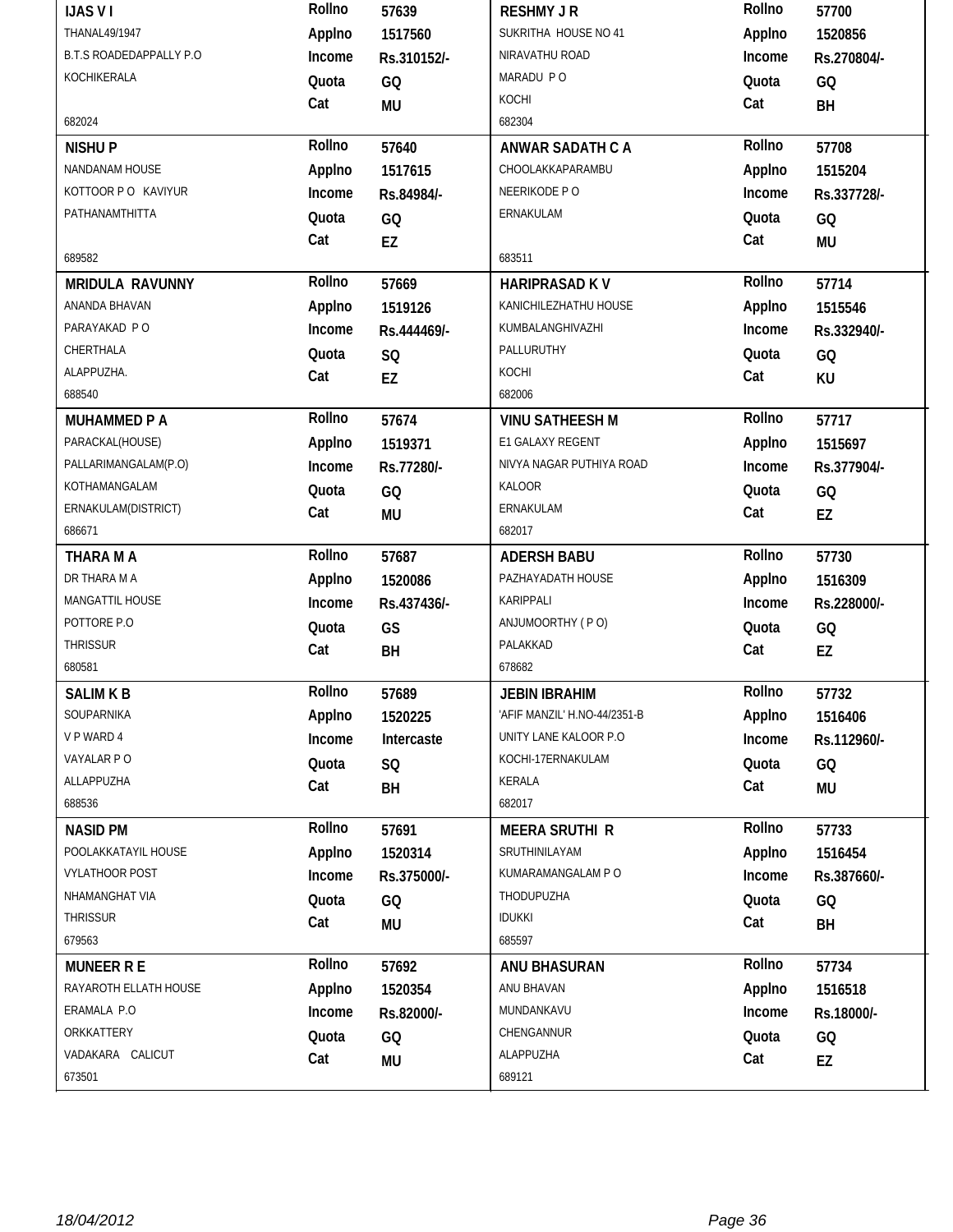| SIMILAL H                        | Rollno | 57735       | <b>LIJIPL</b>                 | Rollno | 57797       |
|----------------------------------|--------|-------------|-------------------------------|--------|-------------|
| SRUTHYLAYAM (KALARICKAL VELI)    | Applno | 1516567     | W/O RAJESH P P                | Applno | 1519803     |
| KURUPPAN KULANGARA P O           | Income | Rs.36000/-  | PONMALACHERUVIL               | Income | Rs.298160/- |
| CHERTHALA SOUTH                  | Quota  | GQ          | AMALAGIRI P O                 | Quota  | SQ          |
| ALAPPUZHA                        | Cat    | BH          | KOTTAYAM                      | Cat    | EZ          |
| 688551                           |        |             | 686036                        |        |             |
| <b>JBMON</b>                     | Rollno | 57739       | <b>VIJEESHA VIJAYAN</b>       | Rollno | 57800       |
| ARRAYAKKOOL THAZHA KUNIYIL HOUSE | Applno | 1516756     | NEDUMATTATHIL HOUSE           | Applno | 1519970     |
| ORKKATTERI P.O                   | Income | Rs.202000/- | VELIYANNOOR PO                | Income | Rs.434880/- |
| BADAGARA                         | Quota  | GQ          | KOTTAYAM                      | Quota  | GQ          |
| KOZHIKODE                        | Cat    | EZ          |                               | Cat    | BH          |
| 673501                           |        |             | 686638                        |        |             |
| <b>ASHA SUKUMARAN</b>            | Rollno | 57746       | <b>SULTHAN RASLIN SALIH</b>   | Rollno | 57814       |
| C/O DR T U SUKUMARAN             | Applno | 1517091     | PUTHIYAVEETTIL HOUSE 44/1168C | Applno | 1520812     |
| SREESHYLAM(H)                    | Income | Rs.408000/- | ACS ROAD KALOOR               | Income | Rs.300000/- |
| ETTUMANOOR P O                   | Quota  | GQ          | KOCHI                         | Quota  | GQ          |
| KOTTAYAM                         | Cat    | BH          |                               | Cat    | <b>MU</b>   |
| 686631                           |        |             | 682017                        |        |             |
| <b>NIBI HASSAN</b>               | Rollno | 57747       | SHYAMA DEVADASAN              | Rollno | 57833       |
| THAIMADATHIL (H)                 | Applno | 1517169     | <b>GEETHA NIVAS</b>           | Applno | 1515741     |
| VADAVATHOOR PO                   | Income | Rs.304540/- | KOTTAPPURAM ROAD              | Income | Rs.225000/- |
| KANJIKKUZHI                      | Quota  | GQ          | POOTHOLE PO                   | Quota  | GQ          |
| KOTTAYAM                         | Cat    | <b>MU</b>   | <b>THRISSUR</b>               | Cat    | EZ          |
| 686010                           |        |             | 680004                        |        |             |
| PRIYANKA C G                     | Rollno | 57758       | SIDHIQ PAINATTIL              | Rollno | 57834       |
|                                  |        |             |                               |        |             |
| CHATHEMPILLY HOUSE               | Applno | 1517767     | PAINATTIL HOUSE               | Applno | 1515788     |
| NADAVARAMBA P O                  | Income | Rs.120000/- | <b>KARUMBIL</b>               | Income | Rs.42000/-  |
| IRINJALAKUDA                     | Quota  | GQ          | VENNIYOOR POST                | Quota  | GQ          |
| <b>THRISSUR</b>                  | Cat    | EZ          | MALAPPURAM (DT)               | Cat    | <b>MU</b>   |
| 680661                           |        |             | 676508                        |        |             |
| RAFEEDA K M                      | Rollno | 57763       | <b>SHYNA S THERUVATH</b>      | Rollno | 57841       |
| KHADER MANZIL                    | Applno | 1518040     | D/O DR SHAHEER T BAVA         | Applno | 1516127     |
| VETTACKAL PO                     | Income | Rs.158044/- | 1/1906 KUNNUMPURAM            | Income | Rs.370000/- |
| CHERTHALA                        | Quota  | GQ          | FORT KOCHI                    | Quota  | GQ          |
| ALAPPUZHA                        | Cat    | MU          | ERNAKULAM                     | Cat    | MU          |
| 688587                           |        |             | 682001                        |        |             |
| <b>MANSOOR ALIM</b>              | Rollno | 57764       | <b>SAMEER S</b>               | Rollno | 57843       |
| MUBARAK MANZIL                   | Applno | 1518085     | SHIRAZ MOTOR SHOPPE           | Applno | 1516220     |
| PULIYAMPARAMPA                   | Income | Rs.391620/- | NEAR SHAHIDAR MOSQUE          | Income | Rs.251000/- |
| KARIPPUR PO                      | Quota  | GQ          | KAYAMKULAM                    | Quota  | GQ          |
| MALAPPURAM                       | Cat    | <b>MU</b>   | ALLEPEY                       | Cat    | <b>MU</b>   |
| 673638                           |        |             | 690502                        |        |             |
| <b>MOHANADAS C G</b>             | Rollno | 57774       | AMAL ABRAHAM                  | Rollno | 57857       |
| ADITHYAKRIPA                     | Applno | 1518609     | THATTARUPARAMBIL - HOUSE      | Applno | 1516892     |
| KADUNGALLOOR EAST                | Income | Rs.396728/- | THAMMANAM.P.O.                | Income | Intercaste  |
| ALUVA                            | Quota  | SQ          | COCHIN                        | Quota  | GQ          |
| ERNAKULAM                        | Cat    | BH          |                               | Cat    | LC          |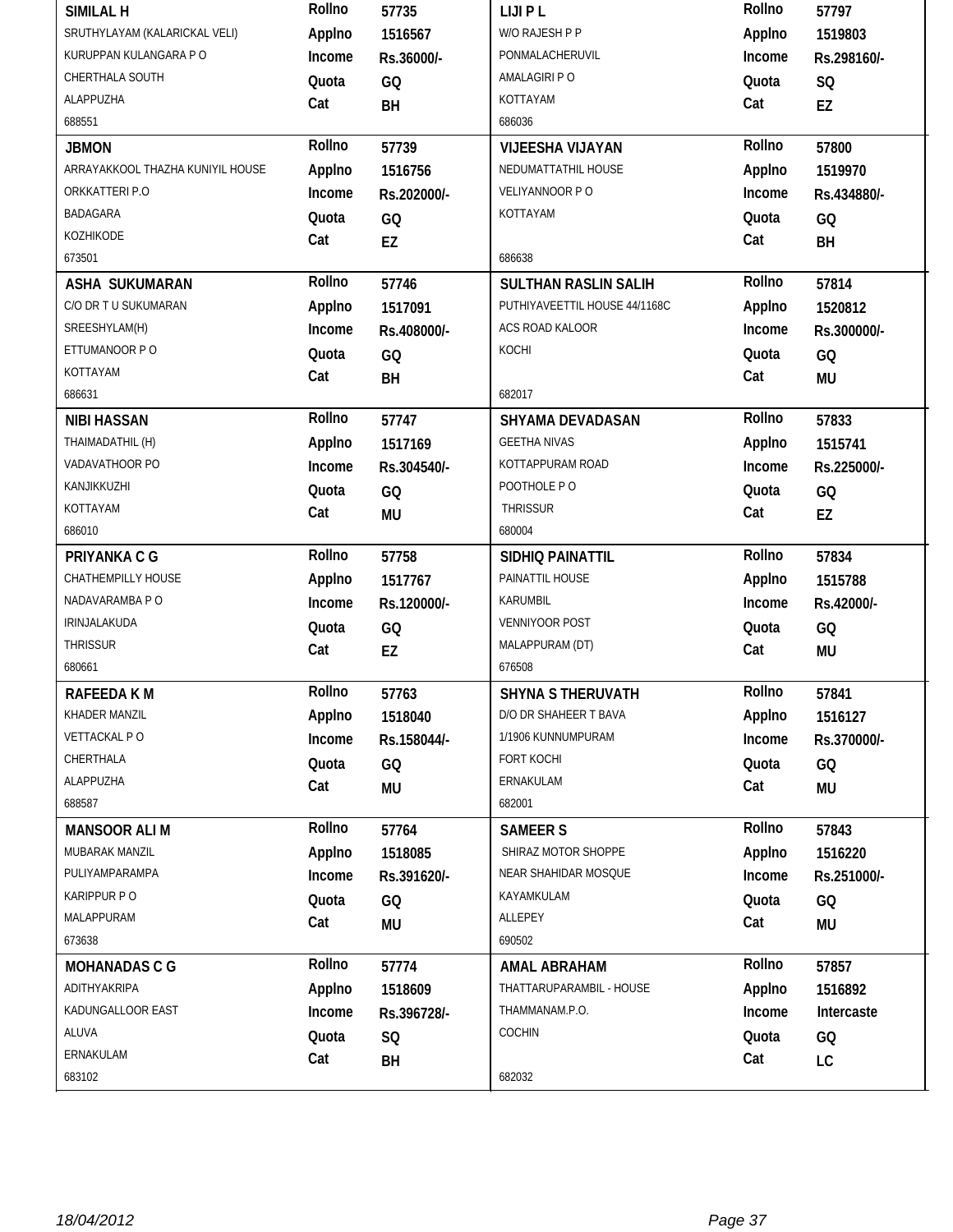| <b>ROSHNI K S</b>                 | Rollno | 57863       | MUHAMMAD                          | Rollno | 57904       |
|-----------------------------------|--------|-------------|-----------------------------------|--------|-------------|
| C/O DR SREEROOP K S               | Applno | 1517227     | <b>NASNAS</b>                     | Applno | 1519381     |
| KODAKATTIL HOUSE                  | Income | Rs.30000/-  | CHEMPAD(PO)                       | Income | Rs.130000/- |
| WADAKKANCHERY P O                 | Quota  | GQ          | ARAYAKKOOL                        | Quota  | GQ          |
| <b>THRISSUR</b>                   | Cat    | EZ          | <b>KANNUR</b>                     | Cat    | <b>MU</b>   |
| 680582                            |        |             | 670694                            |        |             |
| <b>ADHISHA A S</b>                | Rollno | 57867       | <b>MOHAMMED RAEEZ P</b>           | Rollno | 57957       |
| <b>AMBILI NIVAS</b>               | Applno | 1517457     | ZAR-KURUPATH                      | Applno | 1516168     |
| MOOLEPADAM ROAD                   | Income | Rs.77364/-  | KONDOTTY PO                       | Income | Rs.120000/- |
| OPPOSITE GOVT I.T.I               | Quota  | GQ          | MALAPURAM                         | Quota  | GQ          |
| KALAMASSERY P.O. ERNAKULAM.       | Cat    | EZ          |                                   | Cat    | <b>MU</b>   |
| 683104                            |        |             | 673638                            |        |             |
| <b>BAKER SHARAFUDDIN</b>          | Rollno | 57868       | <b>PRAMOD P</b>                   | Rollno | 57958       |
| SUBARKAM                          | Applno | 1517513     | <b>VELLEKKATTU HOUSE</b>          | Applno | 1516225     |
| VATTAPPALLY                       | Income | Rs.246068/- | KADAKKARAPPALLY P O               | Income | Rs.135920/- |
| CHANGANASSERI                     | Quota  | GQ          | CHERTHALA                         | Quota  | GQ          |
| KOTTAYAM                          | Cat    | <b>MU</b>   | ALAPPUZHA                         | Cat    | EZ          |
| 686101                            |        |             | 688529                            |        |             |
| <b>GOVIND K PURUSHOTHAMAN</b>     | Rollno | 57870       | <b>ASIFA A</b>                    | Rollno | 57962       |
| ROOM NO 55 MADRAS MEDICAL COLLEGE | Applno | 1517617     | MOOLAYILMRRA-186MOOLEPPADAM ROAD  | Applno | 1516417     |
| <b>FRAZER BRIDGE ROAD</b>         | Income | Rs.239000/- | VAZHAKKALA SOUTHKAKKANAD WEST P.O | Income | Rs.300000/- |
| PARK TOWN CHENNAI                 | Quota  | GQ          | ERNAKULAM DISTKOCHI               | Quota  | GQ          |
| TAMIL NADU                        | Cat    | EZ          |                                   | Cat    | <b>MU</b>   |
|                                   |        |             |                                   |        |             |
| 600003                            |        |             | 682030                            |        |             |
| <b>SIRAJ M M</b>                  | Rollno | 57871       | PRAVEEN KRISHNA K P               | Rollno | 57964       |
| MADAYI MEETHAL                    | Applno | 1517660     | KRISHNA PRIYA HOUSE               | Applno | 1516523     |
| NADUVANNUR                        | Income | Rs.21000/-  | ERAMALLOOR.P O                    | Income | Rs.147000/- |
| <b>ULLIYERI</b>                   | Quota  | GQ          | CHERTHALA                         | Quota  |             |
| CALICUT                           |        |             | ALAPPUZHA                         | Cat    | GQ          |
| 673614                            | Cat    | <b>MU</b>   | 688537                            |        | BH          |
| <b>NIKHIL MOHAN</b>               | Rollno | 57883       | <b>SREEHARI R</b>                 | Rollno | 57967       |
| <b>DWARAKA</b>                    | Applno | 1518288     | SREEHARI R S/O K RAJU             | Applno | 1516672     |
| KOOTHRAPPALLY P.O                 | Income | Rs.279000/- | DEVANGER STREETPALATHULLY         | Income | Rs.84000/-  |
| KARUKACHAL                        | Quota  |             | PERUVEMBA(P.O)PALAKKAD            | Quota  |             |
| KOTTAYAM                          |        | GQ          |                                   |        | GQ          |
| 686540                            | Cat    | BH          | 678531                            | Cat    | BH          |
| <b>TONY JOSEPH</b>                | Rollno | 57891       | <b>LIYA LALIGRO</b>               | Rollno | 57971       |
| VETTUSSERY HOUSE                  | Applno | 1518724     | LENTHAPARAMBIL                    | Applno | 1516847     |
| BOAT JETTY ROAD                   | Income | Rs.96000/-  | FATHIMA CHURCH ROAD               | Income | Rs.282540/- |
| VADUTHALA P.O                     | Quota  |             | ELAMKULAM ERNAKULAM               | Quota  |             |
| KOCHI                             |        | GQ          | COCHIN                            |        | GQ          |
| 682023                            | Cat    | LC          | 682020                            | Cat    | LC          |
| <b>ARUN PRAKASH K</b>             | Rollno | 57901       | <b>AISWARYA K H</b>               | Rollno | 57973       |
| PRANAVAM KARANAYIL HOUSE          | Applno | 1519224     | D/O HIRAN K K                     | Applno | 1516945     |
| KARUVANNUR P.O                    | Income | Rs.331168/- | KOZHIPARAMBIL HOUSE               | Income | Rs.402904/- |
| ETTUMANA                          | Quota  |             | KAIPAMANGALAM PO                  | Quota  |             |
| <b>THRISSUR</b>                   | Cat    | GQ<br>EZ    | <b>BEACH.THRISSUR</b>             | Cat    | GQ<br>BH    |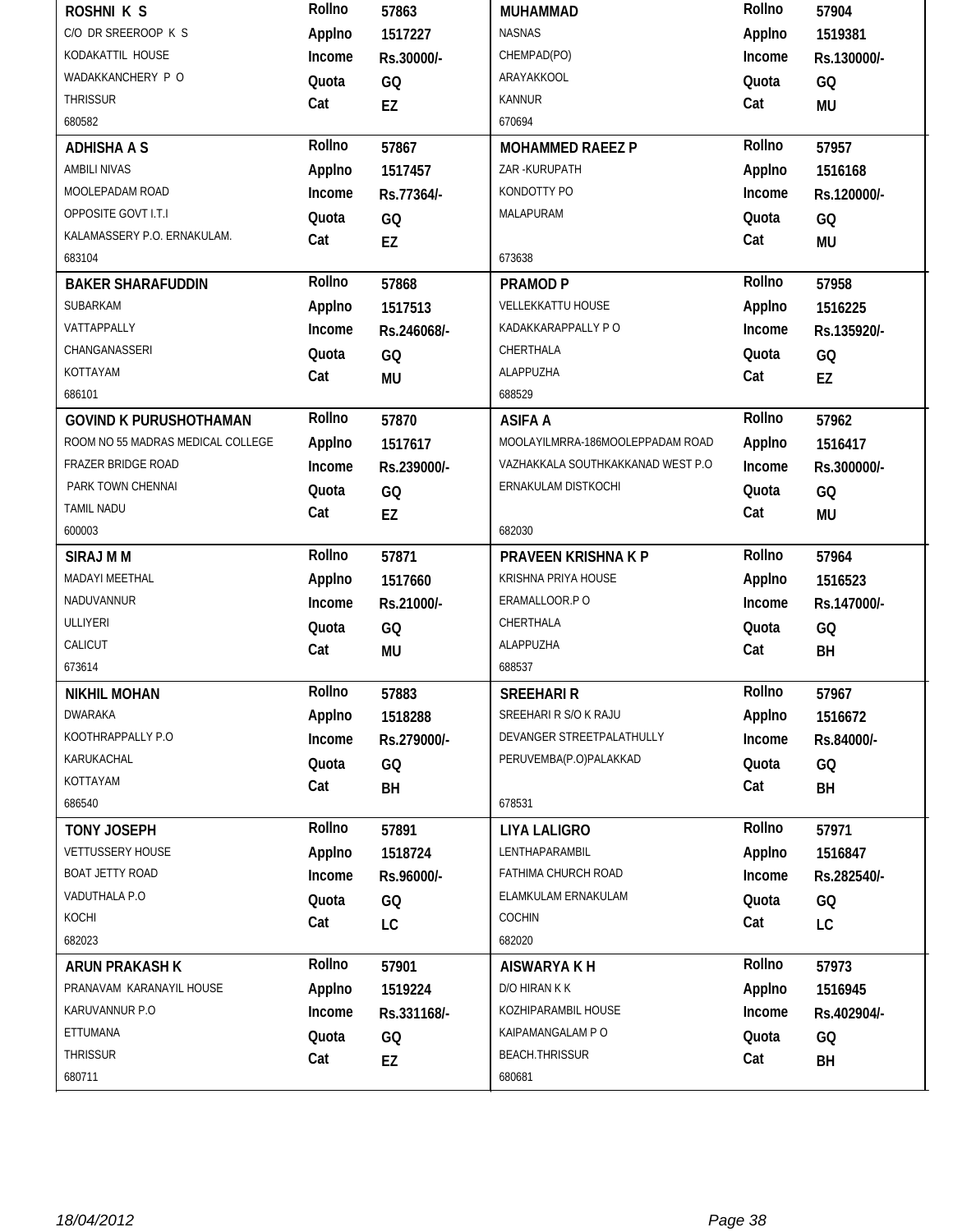|                               | Rollno       | 57975       | <b>VIVEK VIJAYAN</b>             | Rollno           | 57991       |
|-------------------------------|--------------|-------------|----------------------------------|------------------|-------------|
| KUNIYEDETH CHALIL HOUSE       | Applno       | 1517046     | SREEVIJAYAM (HOUSE)              | Applno           | 1517937     |
| CHOOLUR POST                  | Income       | Rs.36000/-  | MADAPARAMBU                      | Income           | Rs.446901/- |
| REC (VIA)                     | Quota        | GQ          | KUZHALMANNAM (POST)              | Quota            | GQ          |
| CALICUT                       | Cat          | BH          | PALAKKAD                         | Cat              | EZ          |
| 673601                        |              |             | 678702                           |                  |             |
| <b>ASWATHY T</b>              | Rollno       | 57976       | <b>SAJEEVAN KM</b>               | Rollno           | 57992       |
| KAITHAKKAT HOUSE              | Applno       | 1517099     | QUARTERS NO 2 P H C ELINGIPRA    | Applno           | 1517995     |
| PANAYAPILLY P.O               | Income       | Rs.104880/- | ELINJIPRA PO                     | Income           | Rs.330492/- |
| KOCHI-2                       | Quota        | GQ          | CHALAKKUDY                       | Quota            | GS          |
| ERNAKULAM                     | Cat          | <b>EZ</b>   |                                  | Cat              | EZ          |
| 682002                        |              |             | 680721                           |                  |             |
| <b>BAIJUMB</b>                | Rollno       | 57977       | SHEENA JEMIMAH WILLIAM           | Rollno           | 57993       |
| MALLUPARAMBIL HOUSE           | Applno       | 1517178     | THOTTATHIL HOUSE                 | Applno           | 1518044     |
| <b>THURUTHUR</b>              | Income       | Rs.70000/-  | MANJAKKAD                        | Income           | Rs.180000/- |
| PUTHENVELIKKARA.P.O           | Quota        | GQ          | SHORANUR                         | Quota            | GQ          |
| ERNAKULAM                     | Cat          | KU          | PALAKKAD                         | Cat              | BX          |
| 683594                        |              |             | 679121                           |                  |             |
| AMBIKA ABHISHAKE V J          | Rollno       | 57979       | <b>ABHILASH J</b>                | Rollno           | 57994       |
| <b>KALYANI NIWAS</b>          | Applno       | 1517277     | CHAITHRAM                        | Applno           | 1518088     |
| NEAR K.T.D.C. NANDANAM        | Income       | Rs.54168/-  | CHEKKALAMUKKU                    | Income           | Rs.400752/- |
| EAST NADA GURUVAYOOR          | Quota        | GQ          | SREEKARIYAM P.O                  | Quota            | GQ          |
| <b>TRICHUR</b>                | Cat          | <b>BH</b>   | TRIVANDRUM                       | Cat              | EZ          |
| 680101                        |              |             | 695017                           |                  |             |
| <b>NEETHU THAMBI</b>          | Rollno       | 57981       | <b>INDUR</b>                     | Rollno           | 57995       |
| C/O PRABHAKARAN.T.K           | Applno       | 1517399     | ANAKUZHICKAL(H)                  | Applno           | 1518130     |
| THOTTASSERY HOUSE NEAR KAROOR | Income       | Rs.200070/- | PALAKUZHA P O                    | Income           | Rs.411000/- |
| KODUNGALLOOR                  | Quota        | GQ          | KOOTHATTUKULAM                   | Quota            | GQ          |
| <b>THRISSUR</b>               | Cat          | EZ          | ERNAKULAM                        | Cat              | EZ          |
|                               |              |             |                                  |                  |             |
| 680664                        |              |             | 686686                           |                  |             |
| <b>MARIA TINU P G</b>         | Rollno       | 57985       | NISHAD MUHAMMAD                  | Rollno           | 57996       |
| PANAKAL HOUSE                 | Applno       | 1517619     | PULLUKATTU VILLA                 | Applno           | 1518194     |
| ILLIKAL JUNCTION              | Income       | Rs.212266/- | KUNNAKADU FATHIMAPURAM           | Income           | Rs.50000/-  |
| KUMBALANGHI PO                |              |             | KURISUMMODU PO                   | Quota            |             |
| COCHIN ERNAKULAM              | Quota        | GQ          | CHANGANACHERRY                   |                  | GQ          |
| 682007                        | Cat          | LC          | 616804                           | Cat              | MU          |
| ALJU PAULY K L                | Rollno       | 57986       | <b>REMYAKV</b>                   | Rollno           | 58009       |
| KONATH HOUSE                  | Applno       | 1517663     | REMYAK V                         |                  | 1518882     |
| NORTH PARAVUR PO              | Income       | Rs.399779/- | ANUGRAH NORTH OF AROOR RESIDENCY | Applno<br>Income | Rs.16396/-  |
| NEAR CHENDAMANGALAM JUNCTION  |              |             | AROOR P.O. CHERTHALA             |                  |             |
| ERNAKULAM KERALA              | Quota        | GQ          | ALAPPUZHA KERALA.                | Quota            | GQ          |
| 683513                        | Cat          | LC          | 688534                           | Cat              | BH          |
| <b>GIBILA V</b>               | Rollno       | 57988       | <b>VICTOR JOSEPH CORREYA</b>     | Rollno           | 58028       |
| VALIYATHRA HOUSE              | Applno       | 1517769     | KUTTIKKAPARAMBIL HOUSE           | Applno           | 1519872     |
| NELLOLIPPARAMBU               | Income       | Rs.154584/- | MUNJUMMEL PO                     | Income           | Rs.265000/- |
| CHATTIPPARAMBU P O            |              |             | UDYOGAMANDAL                     |                  |             |
| MALAPPURAM                    | Quota<br>Cat | GQ<br>EZ    | ELOOR                            | Quota<br>Cat     | GQ<br>LC    |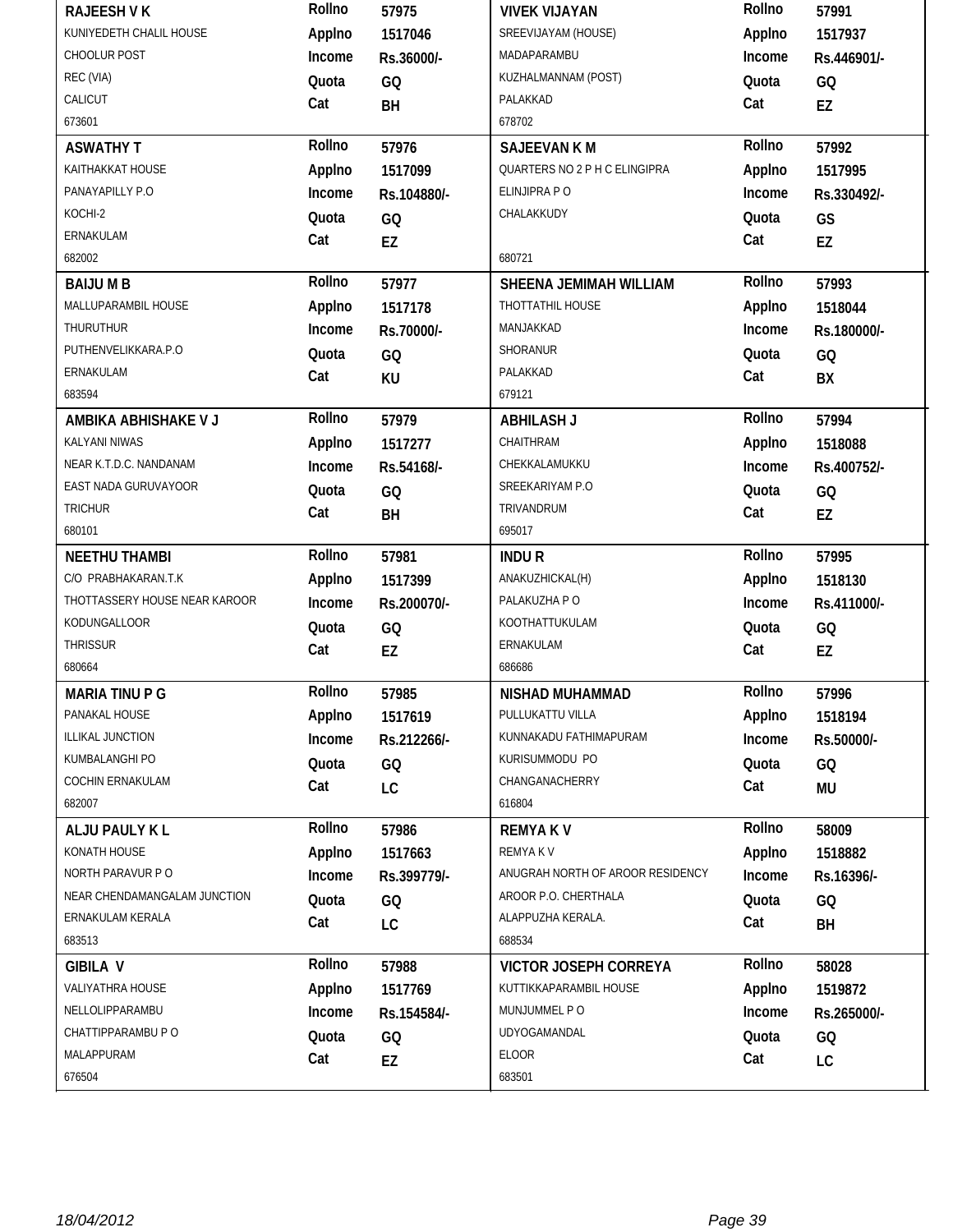| <b>ASWATHY RAVEENDRANATH</b> | Rollno | 58034       | <b>SUMESH VS</b>        | Rollno | 58085       |
|------------------------------|--------|-------------|-------------------------|--------|-------------|
| <b>ASWATHI HOUSE</b>         | Applno | 1520234     | VENNARAPARAMBIL HOUSE   | Applno | 1516815     |
| <b>VETTECAL P.O</b>          | Income | Rs.285572/- | ANAPUZHA P O            | Income | Rs.40000/-  |
| CHERTHALA                    | Quota  | GQ          | KOTTAPURAM              | Quota  | GQ          |
| ALAPPUZHA                    | Cat    | EZ          | KODUNGALLUR             | Cat    | BH          |
| 688587                       |        |             | 680667                  |        |             |
| <b>BIJUKR</b>                | Rollno | 58040       | AIBI S THAKADIYIL       | Rollno | 58091       |
| PUSHPANJALY HOUSE            | Applno | 1520545     | THAKADIYIL HOUSE        | Applno | 1517104     |
| KANIMANGALAM P O             | Income | Rs.407128/- | VELLOOR P.O             | Income | Rs.232000/- |
| <b>THRISSUR</b>              | Quota  | SQ          | PAMPADY                 | Quota  | GQ          |
|                              | Cat    | <b>EZ</b>   | KOTTAYAM                | Cat    | EZ          |
| 680027                       |        |             | 686501                  |        |             |
| <b>ARATHY RAMDAS</b>         | Rollno | 58045       | <b>ANOOP SEBASTIAN</b>  | Rollno | 58115       |
| RAMKRIPA                     | Applno | 1520871     | ANOOP SEBASTIAN         | Applno | 1518409     |
| A R MENON ROAD               | Income | Intercaste  | S/O DR.PAULY SEBASTIAN  | Income | Intercaste  |
| NAIKKANAL                    | Quota  | GQ          | <b>MANAKIL HOUSE</b>    | Quota  | GQ          |
| <b>THRISSUR</b>              | Cat    | EZ          | PIPELINE ROAD ALUVA     | Cat    | LC          |
| 680001                       |        |             | 683101                  |        |             |
| <b>JUBINA BENCY A T</b>      | Rollno | 58058       | <b>BINUVP</b>           | Rollno | 58116       |
| D/O A T UMMER                | Applno | 1515499     | <b>BINUV.P</b>          | Applno | 1518468     |
| ANTHOORATHODI HOUSE          | Income | Rs.120000/- | S/O DR V.K PUSHPANGADAN | Income | Rs.256885/- |
| POST KAIPPURAM               | Quota  | GQ          | VAZHAPPILLY HOUSE       | Quota  | GQ          |
| PALAKKAD                     | Cat    | <b>MU</b>   | P.O KODAKARATHRISSUR    | Cat    | EZ          |
| 679308                       |        |             | 680684                  |        |             |
| <b>SAJIS</b>                 | Rollno | 58066       | SHEENA MOL T K          | Rollno | 58134       |
| <b>USHUS NIVAS</b>           | Applno | 1515883     | NANGELIL HOUSE          | Applno | 1519385     |
| SACHIVOTHAMAPURAM P.O        | Income | Rs.358220/- | PULLUVAZHY PO           | Income | Rs.394268/- |
| KOTTAYAM                     | Quota  | SQ          | PERUMBAVOOR             | Quota  | SQ          |
|                              | Cat    | EZ          | ERNAKULAM               | Cat    | EZ          |
| 686532                       |        |             | 683541                  |        |             |
| <b>RAKESHS</b>               | Rollno | 58069       | <b>JOSHY K</b>          | Rollno | 58143       |
| KALARICKEL HOUSE             | Applno | 1516034     | SOPANAM                 | Applno | 1519874     |
| KADAVALLUR                   | Income | Rs.48000/-  | <b>CMC-11</b>           | Income | Rs.344740/- |
| ELAVALLY PO                  | Quota  | GQ          | CHERTHALA               | Quota  | SQ          |
| <b>THRISSUR</b>              | Cat    | BH          | ALAPPUZHA               | Cat    | EZ          |
| 680511                       |        |             | 688524                  |        |             |
| RAIHANA RASHEED              | Rollno | 58075       | <b>HARSHAMH</b>         | Rollno | 58145       |
| <b>HIRA</b>                  | Applno | 1516312     | MANJARAMBATH HOUSE      | Applno | 1519976     |
| THAZHATHANGADY P.O           | Income | Rs.144000/- | VALAPAD BEACH           | Income | Rs.304000/- |
| KOTTAYAM                     | Quota  | GQ          | POST VALAPAD            | Quota  | GQ          |
|                              | Cat    | MU          | THRISSUR DISTRICT       | Cat    | BH          |
| 686005                       |        |             | 680567                  |        |             |
| <b>BISHA BABU</b>            | Rollno | 58077       | <b>RASIYA R</b>         | Rollno | 58156       |
| THUNDAPPARAMPIL              | Applno | 1516418     | PUTHUPARAMBIL           | Applno | 1520614     |
| KUDAMALOOR P O               | Income | Rs.36000/-  | THRIKODITHANAM          | Income | Rs.72000/-  |
| KOTTAYAM                     | Quota  | GQ          | CHANGANACHERRY          | Quota  | GQ          |
|                              | Cat    | EZ          | KOTTAYAM                | Cat    | MU          |
| 686017                       |        |             | 686105                  |        |             |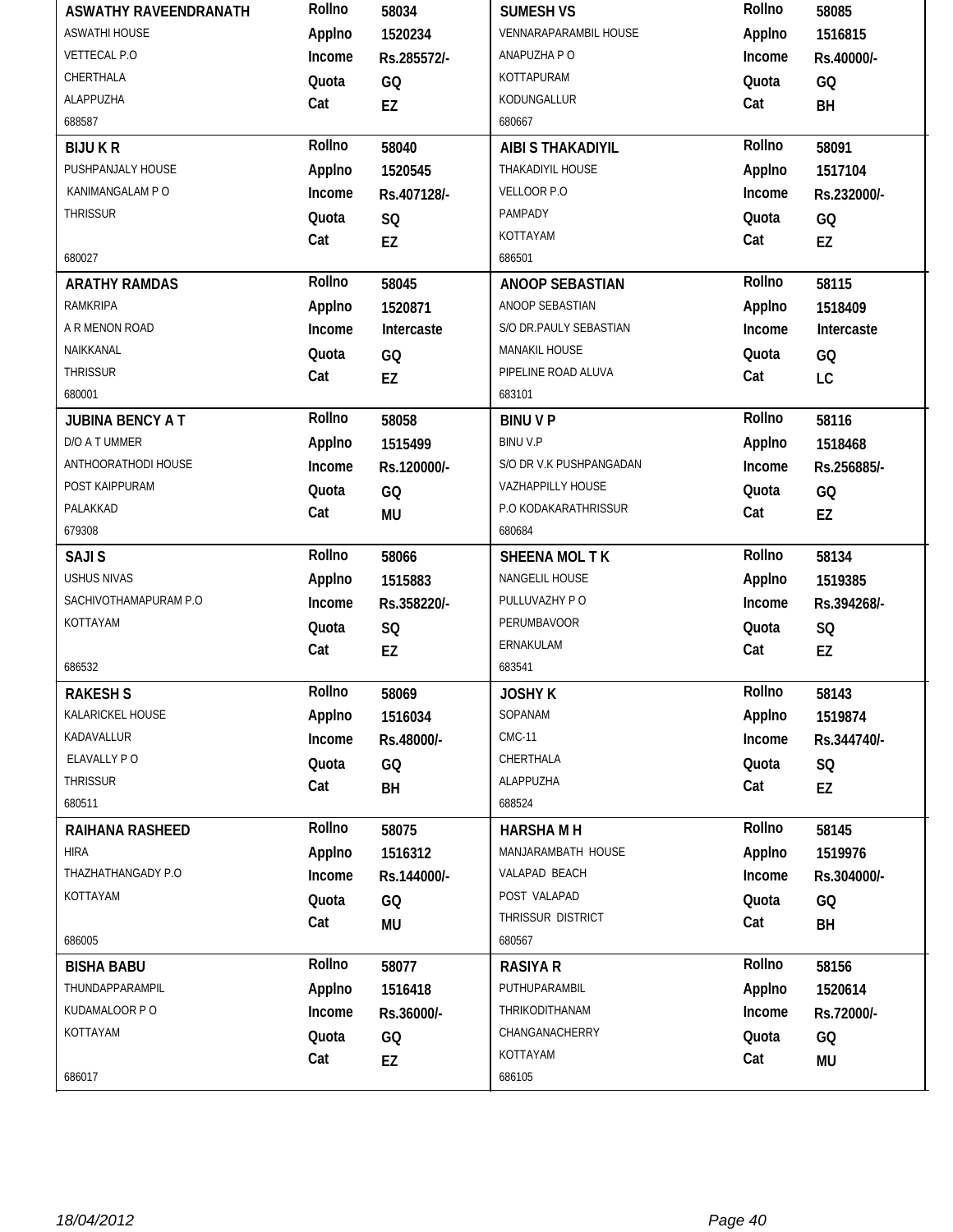| <b>SADATH MP</b>                            | Rollno | 58163       | ATHULYA RADHAKRISHNAN                                 | Rollno | 58181       |
|---------------------------------------------|--------|-------------|-------------------------------------------------------|--------|-------------|
| <b>ASSISTANT SURGEON</b>                    | Applno | 1521079     | MAMBULLY HOUSE                                        | Applno | 1515884     |
| COMMUNITY HEALTH CENTRE                     | Income | Rs.347148/- | CHIYYARAM P O                                         | Income | Rs.180000/- |
| MANNAR PO ALAPPUZHA                         | Quota  | <b>SQ</b>   | <b>THRISSUR</b>                                       | Quota  | GQ          |
|                                             | Cat    | <b>MU</b>   |                                                       | Cat    | EZ          |
| 689622                                      |        |             | 680026                                                |        |             |
| <b>HASEENA B A</b>                          | Rollno | 58171       | <b>MANJUKS</b>                                        | Rollno | 58182       |
| VISMAYAM VICTORY LANE                       | Applno | 1515382     | KARIPPAYIL HOUSE                                      | Applno | 1515930     |
| <b>COURT ROAD</b>                           | Income | Rs.120000/- | KARIMPADAM                                            | Income | Rs.382164/- |
| <b>ALATHUR</b>                              | Quota  | GQ          | CHENDAMANGALAM P O                                    | Quota  | GS          |
| PALAKKAD                                    | Cat    | <b>MU</b>   | NORTH PARAVUR ERNAKULAM                               | Cat    | EZ          |
| 678541                                      |        |             | 683512                                                |        |             |
| <b>MOHSIN MOHAMMED ALI</b>                  | Rollno | 58173       | <b>AFSHANA SIDHIK</b>                                 | Rollno | 58185       |
| MOHSIN MOHAMMED ALI                         | Applno | 1515506     | ROSIYA MANZIL 33 1638                                 | Applno | 1516086     |
| <b>VEMBAYIL HOUSE</b>                       | Income | Rs.150000/- | NEELANPARAMBU THYKKAVU JUNCTION                       | Income | Rs.240000/- |
| POST VADAKEKKAD                             | Quota  | GQ          | <b>VENNALA PO</b>                                     | Quota  | GQ          |
| THRISSUR KERALA                             | Cat    | <b>MU</b>   | COCHIN                                                | Cat    | <b>MU</b>   |
| 679562                                      |        |             | 682028                                                |        |             |
| <b>AJITH MS</b>                             | Rollno | 58174       | <b>ASWITHDAS P</b>                                    | Rollno | 58186       |
| MAMBILLIL HOUSE                             | Applno | 1515553     | MUTH HOUSEMAHATMA ROAD                                | Applno | 1516130     |
| KANJIRAMATTOM P.O.                          | Income | Rs.339038/- | MANJELYPADAM                                          | Income | Rs.91680/-  |
| ERNAKULAM DIST.                             | Quota  | GQ          | EROOR WEST P.O                                        | Quota  | GQ          |
|                                             | Cat    | <b>BH</b>   | ERNAKULAM                                             | Cat    | EZ          |
| 682315                                      |        |             | 682306                                                |        |             |
| ABDUL GAFOOR P M                            | Rollno | 58175       | <b>SABAH MOOSANKUTTY</b>                              | Rollno | 58187       |
| PALAKKAPILLY HOUSE                          | Applno | 1515597     | SHIRA COTTAGE                                         | Applno | 1516177     |
| KARUKAPPILY JUNCTION                        | Income | Rs.250000/- | KANNAPPILAVU P.O.NANISSERI                            | Income | Rs.240000/- |
| ELAMAKKARA P.O                              | Quota  | GQ          | PARASSINIKADAVU                                       | Quota  | GQ          |
| KOCHI-26                                    | Cat    | MU          | <b>KANNUR</b>                                         | Cat    | <b>MU</b>   |
| 682026                                      |        |             | 670563                                                |        |             |
| <b>ARUNCHAND S</b>                          | Rollno | 58177       | <b>VINEETHA VISWAM</b>                                | Rollno | 58192       |
| KARTHIKA                                    | Applno | 1515706     | D/O I.K.VISWAMBHARAN                                  | Applno | 1516420     |
| ADAYAMON.P.O.                               | Income | Rs.420156/- | <b>IKKULATH HOUSE</b>                                 | Income | Rs.149976/- |
| VIA THATTATHUMALA                           | Quota  | GQ          | NEELEESWARAM P.O.                                     | Quota  | GQ          |
| THIRUVANANTHAPURAM<br>695614                | Cat    | EZ          | KALADY ERNAKULAM.<br>683584                           | Cat    | BH          |
|                                             | Rollno |             |                                                       | Rollno |             |
| <b>SITHARA MATHEW</b><br>NADUVILEDATH HOUSE |        | 58179       | <b>SREELAKSHMI THANKAPPAN</b><br><b>ARACKAL HOUSE</b> |        | 58197       |
| KANJAR P.O                                  | Applno | 1515792     |                                                       | Applno | 1516675     |
| <b>KANJAR</b>                               | Income | Rs.107364/- | KARIYAD<br>MEKKAD P O ALUVA                           | Income | Rs.301572/- |
|                                             | Quota  | GS          |                                                       | Quota  | GQ          |
| <b>IDUKKI</b><br>685587                     | Cat    | BX          | ERNAKULAM<br>683589                                   | Cat    | EZ          |
|                                             | Rollno |             |                                                       | Rollno |             |
| <b>ARUN THOMAS</b>                          |        | 58180       | DIVYA P K                                             |        | 58201       |
| THEJUS HOUSE NO 44/2620 A                   | Applno | 1515834     | SREERAM                                               | Applno | 1516849     |
| ASHOKA ROAD                                 | Income | Intercaste  | PERAVOOR ROAD                                         | Income | Rs.120000/- |
| <b>KALOOR</b><br>KOCHI                      | Quota  | GQ          | IRITTY .P.O                                           | Quota  | GQ          |
| 682017                                      | Cat    | LC          | <b>KANNUR</b>                                         | Cat    | EZ          |
|                                             |        |             | 670703                                                |        |             |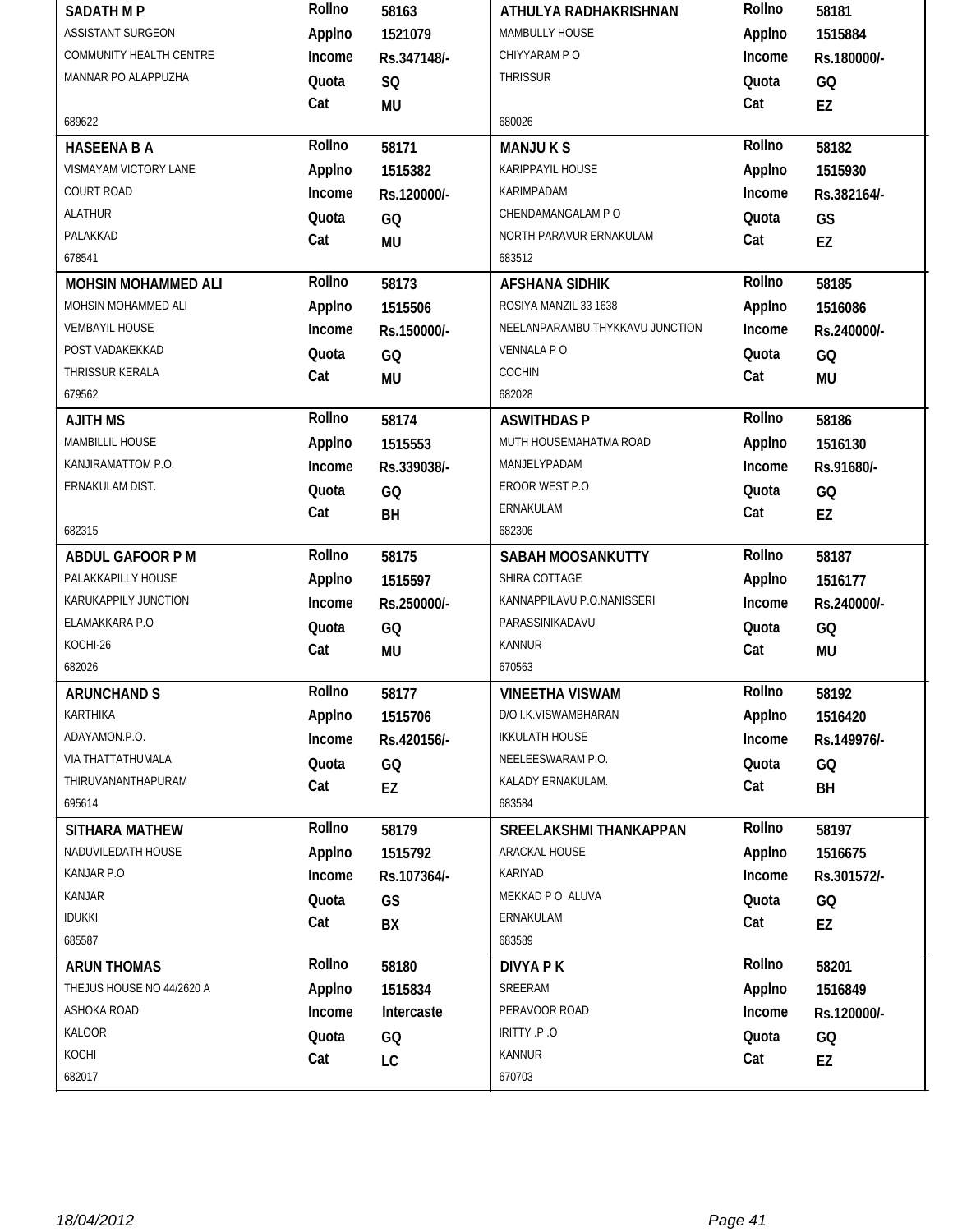| <b>REMYAPG</b>             | Rollno | 58209       | <b>SULEKHA RANI R</b>                 | Rollno | 58251       |
|----------------------------|--------|-------------|---------------------------------------|--------|-------------|
| D/O P.S.GOVINDAN           | Applno | 1517284     | <b>VELIMPARAMBIL HOUSE</b>            | Applno | 1519473     |
| 'VISAKHAM'                 | Income | Rs.158290/- | OPP. PARAVOOR PUBLIC LIBRARY          | Income | Rs.359720/- |
| AYYANTHOLE                 | Quota  | GQ          | PARAVOOR PUNNAPRA P.O.                | Quota  | GS          |
| <b>THRISSUR</b>            | Cat    | BH          | <b>ALAPPUZHA</b>                      | Cat    | EZ          |
| 680003                     |        |             | 688004                                |        |             |
| <b>DEEPA JAYAN</b>         | Rollno | 58227       | <b>SACHIN S</b>                       | Rollno | 58257       |
| DEEPAM CHITTAKODU          | Applno | 1518239     | SOUPARNIKA NO 50                      | Applno | 1519819     |
| MARANADU P.O.EZHUKONE(VIA) | Income | Rs.225000/- | PRIYADHARSHINI NAGAR                  | Income | Intercaste  |
| KOLLAM                     | Quota  | GQ          | PARAVATTANI                           | Quota  | GQ          |
| KERALA                     | Cat    | EZ          | THRISSUR                              | Cat    | BH          |
| 691505                     |        |             | 680005                                |        |             |
| <b>MUKIL CHANDRAN</b>      | Rollno | 58228       | ARYA VIJAYAN                          | Rollno | 58258       |
| KOVIL HOUSE                | Applno | 1518293     | MAINAKAM(H)                           | Applno | 1519875     |
| KOORIKUZHI P O             | Income | Rs.325000/- | <b>WEST GATE</b>                      | Income | Rs.327384/- |
| KAIPAMANGALAM              | Quota  | GQ          | ETTUMANOOR P.O                        | Quota  | GQ          |
| <b>TRICHUR</b>             | Cat    | BH          | KOTTAYAM                              | Cat    | EZ          |
| 680681                     |        |             | 686631                                |        |             |
| ANJU SREEDHARAN            | Rollno | 58236       | <b>VISHNU CHANDRAN B</b>              | Rollno | 58266       |
| KATTAKKAKATHU HOUSE        | Applno | 1518733     | \'KUMITTIYIL\' TC 07/1666 PALACE ROAD | Applno | 1520332     |
| MEKKADAMPU P.O             | Income | Rs.160000/- | ROSE GARDENS KOCHULOOR                | Income | Intercaste  |
| RACKAD MUVATTUPUZHA        | Quota  | GQ          | MEDICAL COLLEGE P O TRIVANDRUM        | Quota  | GQ          |
| ERNAKULAM                  | Cat    | EZ          |                                       | Cat    | EZ          |
| 682316                     |        |             | 695011                                |        |             |
| ABHILASH SOMASUNDARAN      | Rollno | 58237       | <b>VIVEK KUMAR K V</b>                | Rollno | 58267       |
|                            |        | 1518804     | KIZHAKKE VEETIL                       |        |             |
| ILLIKKAL HOUSE             | Applno |             |                                       | Applno | 1520372     |
| PAZHAYANNUR                | Income | Rs.337840/- | WEAVERS STREET                        | Income | Rs.400220/- |
| <b>TRICHUR</b>             | Quota  | GQ          | PAYYANUR P.O                          | Quota  | GQ          |
|                            | Cat    | EZ          | <b>KANNUR</b>                         | Cat    | BH          |
| 680587                     |        |             | 670307                                |        |             |
| <b>BIBIN KUMAR K</b>       | Rollno | 58239       | <b>SREEKANTH S</b>                    | Rollno | 58268       |
| KAMALALAYAM                | Applno | 1518885     | PANDYAN PARAMBIL                      | Applno | 1520444     |
| KURAVANTHODU               | Income | Rs.445920/- | PUNNAPRA NORTH P O                    | Income | Rs.48000/-  |
| PUNNAPRA SOUTH             | Quota  | GQ          | ALAPPUZHA                             | Quota  | GQ          |
| ALAPPUZHA                  | Cat    | BH          |                                       | Cat    | EZ          |
| 688004                     |        |             | 688014                                |        |             |
| <b>SUBAIR MK</b>           | Rollno | 58247       | <b>ANOOP GEORGE</b>                   | Rollno | 58270       |
| MANAKKALPADATH HOUSE       | Applno | 1519275     | MOOLAKATTIL HOUSE                     | Applno | 1520549     |
| TC-16/156 BENNET ROAD      | Income | Rs.296928/- | ATHIRAMPUZHA.P.O                      | Income | Intercaste  |
| OLLUKARA P.O.              | Quota  | GS          | KOTTAYAM                              | Quota  | SQ          |
| <b>THRISSUR</b>            | Cat    | <b>MU</b>   |                                       | Cat    | EZ          |
| 680655                     |        |             | 686562                                |        |             |
| <b>MANUNA</b>              | Rollno | 58248       | SOUMYA VASUDEVAN                      | Rollno | 58300       |
| NELLIPARAMBIL HOUSE        | Applno | 1519339     | KRISHNA GARDENS                       | Applno | 1516094     |
| KUTTICHIRA ROAD KALATHODE  | Income | Rs.351504/- | OFF KADAVATHU ROAD                    | Income | Rs.60000/-  |
| OLLUKKARA P.O THRISSUR     | Quota  | GQ          | NORTH PARAVUR P.O.                    | Quota  | GQ          |
| KERALA.                    | Cat    | EZ          | ERNAKULAM                             | Cat    | BH          |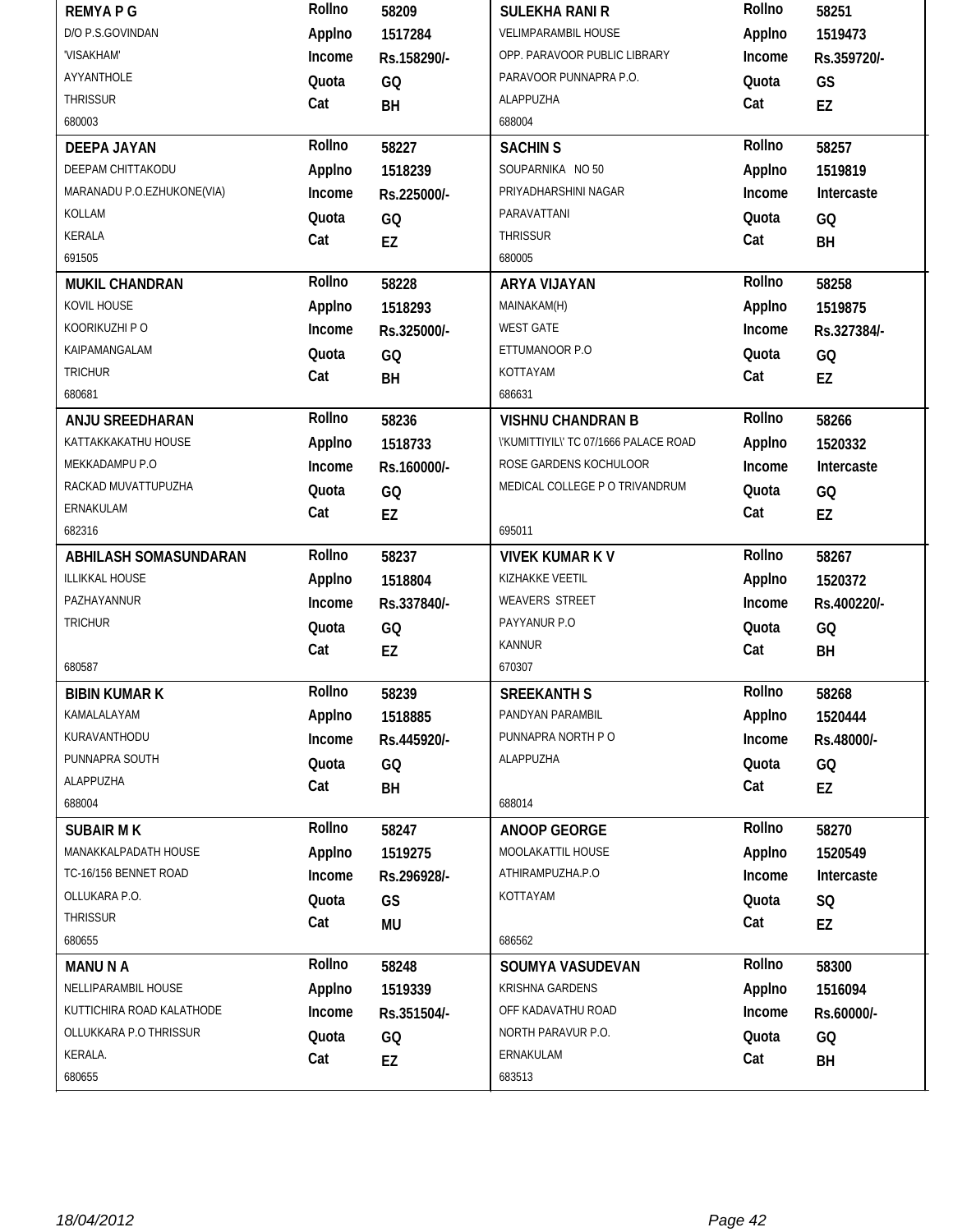| PRIYA P V                       | Rollno | 58302       | PREMDEEP D             | Rollno | 58336       |
|---------------------------------|--------|-------------|------------------------|--------|-------------|
| THAZHOOR HOUSE                  | Applno | 1516179     | T.C 71/3845            | Applno | 1517943     |
| CHERUTHANA POST (VIA) KARUVATTA | Income | Rs.144000/- | O.L.G NAGAR            | Income | Rs.18000/-  |
| ALAPPUZHA DIST                  | Quota  | GQ          | VALIYATHURA            | Quota  | GQ          |
| KERALA                          | Cat    | EZ          | THIRUVANANTHAPURAM     | Cat    | LC          |
| 690517                          |        |             | 695008                 |        |             |
| <b>NIVYA S AJAY</b>             | Rollno | 58307       | <b>DEEPUT</b>          | Rollno | 58337       |
| VRINDHAVANAM(H)                 | Applno | 1516421     | KANNAMPUZHA(H)         | Applno | 1518000     |
| NATTOKOM P.O                    | Income | Rs.360000/- | WEST KODIKULAM P.O.    | Income | Rs.96000/-  |
| KOTTAYAM                        | Quota  | GQ          | THODUPUZHA             | Quota  | GQ          |
|                                 | Cat    | EZ          | <b>IDUKKI</b>          | Cat    | EZ          |
| 686013                          |        |             | 685582                 |        |             |
| <b>AMARLAL K</b>                | Rollno | 58308       | THAJNEES K S           | Rollno | 58363       |
| KOMBANAL HOUSE                  | Applno | 1516472     | ZARA MANZIL            | Applno | 1519341     |
| KIZHAKKEKKARA                   | Income | Rs.297648/- | ARANGATH ROAD          | Income | Rs.200000/- |
| MUVATTUPUZHA P O                | Quota  | GQ          | PULLEPADI PO           | Quota  | GQ          |
| ERNAKULAM                       | Cat    | BH          | ERNAKULAM              | Cat    | <b>MU</b>   |
| 686661                          |        |             | 682018                 |        |             |
| <b>LIJI S R</b>                 | Rollno | 58311       | <b>ANIL VINCENT</b>    | Rollno | 58376       |
| SHEEBA MANZIL                   | Applno | 1516637     | AMALA GARDENS          | Applno | 1520046     |
| PULIYOORKONAM P.O               | Income | Rs.40000/-  | C.M.C - XIII           | Income | Rs.390672/- |
| PALLICKAL KILIMANOOR            | Quota  | GQ          | CHERTHALA P.O          | Quota  | SQ          |
| TRIVANDRUM                      | Cat    | <b>MU</b>   | ALAPPUZHA              | Cat    | LC          |
| 695604                          |        |             | 688524                 |        |             |
|                                 | Rollno | 58317       |                        | Rollno | 58380       |
| <b>MEERA SELVARAJAN</b>         |        |             | <b>ARUN P</b>          |        |             |
| <b>OASIS</b>                    | Applno | 1516908     | KANJIRAKKATTU (H)      | Applno | 1520285     |
| PAZHAVEEDU P O                  | Income | Rs.120000/- | POONJAR PO             | Income | Rs.341604/- |
| ALAPPUZHA                       | Quota  | GQ          | MATTACKADU             | Quota  | GQ          |
|                                 | Cat    | EZ          | KOTTAYAM (DT)          | Cat    | EZ          |
| 688009                          |        |             | 686581                 |        |             |
| <b>SARIL P SURENDRAN</b>        | Rollno | 58324       | <b>MOHAMED RANISH</b>  | Rollno | 58405       |
| SARIL P SURENDRAN               | Applno | 1517285     | POOVAMPARAMBIL HSE     | Applno | 1515599     |
| <b>POORNIMA</b>                 | Income | Rs.95532/-  | .PERINGOTTUKARA P O    | Income | Rs.150800/- |
| PERUMPANACHY PO                 | Quota  | GQ          | <b>THRISSUR</b>        | Quota  | GQ          |
| KOTTAYAM                        | Cat    | EZ          |                        | Cat    | <b>MU</b>   |
| 686536                          |        |             | 680565                 |        |             |
| <b>AJAY RAVI</b>                | Rollno | 58325       | <b>SOUBY K PAREETH</b> | Rollno | 58412       |
| PADATH HOUSE                    | Applno | 1517348     | KAINJIRAKKOTTL         | Applno | 1515946     |
| NAYARAMBALAM P O                | Income | Rs.244518/- | PERINGALA PO           | Income | Rs.40800/-  |
| <b>VYPIN</b>                    | Quota  | GQ          | KUMARAPURAM            | Quota  | GQ          |
| ERNAKULAM                       | Cat    | EZ          | ERNAKULAM              | Cat    | MU          |
| 682509                          |        |             | 683565                 |        |             |
| <b>MANUS</b>                    | Rollno | 58331       | <b>NAHASKM</b>         | Rollno | 58421       |
| VADAKKEKUTTU HOUSE              | Applno | 1517674     | KARUKAPPADATH HOUSE    | Applno | 1516356     |
| PATHAMUTTOM PO                  | Income | Rs.245332/- | CONVENT ROAD-1         | Income | Rs.260508/- |
| KOTTAYAM                        | Quota  | GQ          | THOTTAKKATUKARA P.O    | Quota  | GQ          |
|                                 | Cat    | EZ          | ALUVA                  | Cat    | <b>MU</b>   |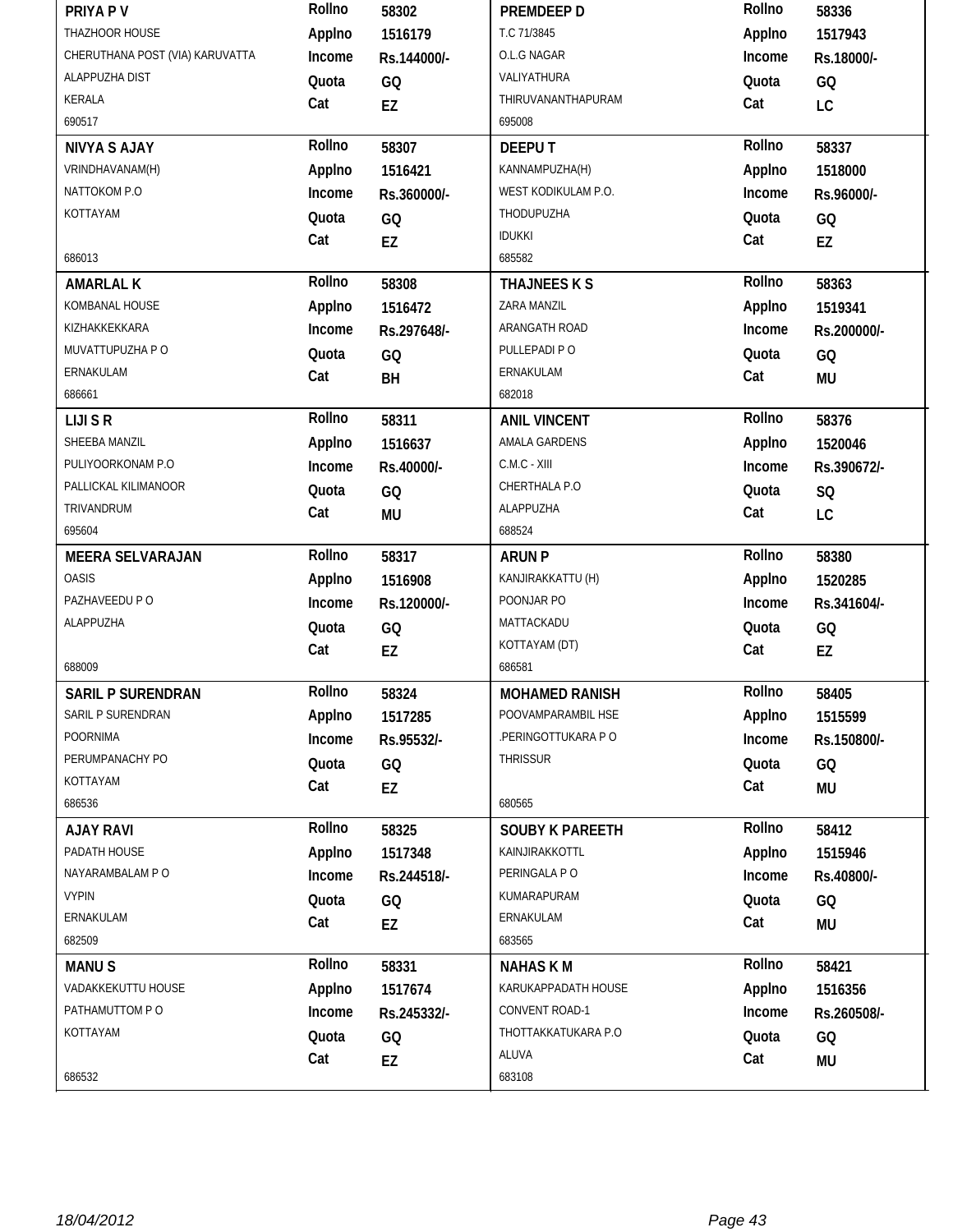| <b>SREEJA SAHADEVAN</b>       | Rollno | 58422       | <b>SRIDEVI PRAKASH T</b>            | Rollno | 58442       |
|-------------------------------|--------|-------------|-------------------------------------|--------|-------------|
| VADAPPURAM HOUSE              | Applno | 1516424     | W/O SREEDHAR BABU K                 | Applno | 1517476     |
| MAMALA P O                    | Income | Rs.170000/- | KALLIKKATT HOUSE P.O.               | Income | Rs.355680/- |
| THIRUVANKULAM                 | Quota  | GQ          | <b>PADIYOOR</b>                     | Quota  | GQ          |
| ERNAKULAM                     | Cat    | EZ          | <b>TRISSUR</b>                      | Cat    | EZ          |
| 682305                        |        |             | 680688                              |        |             |
| <b>VIPIN P VIJAYAN</b>        | Rollno | 58427       | PRATIBHA DEVANGA                    | Rollno | 58446       |
| LAKSHMI NIVAS                 | Applno | 1516686     | C/0 C K ARUMUGHASWAMY               | Applno | 1517677     |
| PODUVAYILPAYYANADAM           | Income | Rs.120000/- | LAXMINILAYAM C.K.ROAD               | Income | Rs.288000/- |
| MANNARKAD                     | Quota  | GQ          | POST KUTHAMPULLY VIA THIRUWILVAMALA | Quota  | GQ          |
| PALAKKAD                      | Cat    | BH          | <b>THRISSUR</b>                     | Cat    | BH          |
| 678583                        |        |             | 680594                              |        |             |
| <b>ANOOP KRISHNA R S</b>      | Rollno | 58430       | <b>RATHIN RAVINDRAN N</b>           | Rollno | 58447       |
| AYANIKANDY HOUSE              | Applno | 1516822     | NAMBIATH HOUSE                      | Applno | 1517730     |
| VAKAYAD P O                   | Income | Rs.226000/- | PO CHITTILAPPILLY                   | Income | Rs.120000/- |
| NADUVANNUR VIA                | Quota  | GQ          | <b>THRISSUR</b>                     | Quota  | GQ          |
| KOZHIKODE DT                  | Cat    | BH          |                                     | Cat    | EZ          |
| 673614                        |        |             | 680551                              |        |             |
| <b>ARUN V</b>                 | Rollno | 58432       | <b>EJAS P BAVA</b>                  | Rollno | 58452       |
| KUMARASSERIL HOUSE            | Applno | 1516910     | S/O P K BAVA                        | Applno | 1518002     |
| MULAKULAM NORTH PO            | Income | Rs.356021/- | PALATHINGHAL HOUSENEAR SUNNI MASJID | Income | Rs.180000/- |
| PIRAVOM                       | Quota  | GQ          | KATAMPAZHIPURAM P O                 | Quota  | GQ          |
| ERNAKULAM                     | Cat    | EZ          | PALAKKAD                            | Cat    | <b>MU</b>   |
| 686664                        |        |             | 678633                              |        |             |
| <b>FAWAZ T</b>                | Rollno | 58435       | <b>SABRINA MOHAMMED</b>             | Rollno | 58457       |
| 17/1ASHIYANA                  | Applno | 1517052     | CHEERANGAN HOUSE                    | Applno | 1518242     |
| COLLECTORATE ROADMYLAPPURAM   | Income | Rs.311080/- | <b>GREEN FIELD</b>                  | Income | Rs.120000/- |
| DOWN HILL P.O                 | Quota  | GQ          | NEAR SANTHOSH NAGAR                 | Quota  | GQ          |
| MALAPPURAM                    | Cat    | MU          | MANNUTHY BYPASSTHRISSUR             | Cat    | <b>MU</b>   |
| 676519                        |        |             | 680651                              |        |             |
| <b>NISHAD T G</b>             | Rollno | 58436       | SOORYA S                            | Rollno | 58462       |
| POLLATH HOUSE                 | Applno | 1517122     | PALAPARAMBIL HOUSE                  | Applno | 1518510     |
| NEAR COMMUNITY HEALTH CENTRE  | Income | Rs.314216/- | KARAMVELI P.O                       | Income | Rs.296928/- |
| THIRUVILWAMALA                | Quota  | GS          | KARAMVELI                           | Quota  | GS          |
| <b>THRISSUR</b>               | Cat    | BH          | PATHANAMTHITTA                      | Cat    | BH          |
| 680588                        |        |             | 689643                              |        |             |
| DR MOHAMMAD SALIL NK          | Rollno | 58437       | <b>ABITHAMOLE VO</b>                | Rollno | 58472       |
| S/O NM KUNJUMOHAMMAD          | Applno | 1517185     | VISWABHAVAN                         | Applno | 1519049     |
| NEERUNGAL HOUSEKARIPPAYI ROAD | Income | Rs.240000/- | LOURDUPURAM                         | Income | Rs.87852/-  |
| RAJAGIRI P OSOUTH KALAMASSERY | Quota  | GQ          | KANJIRAMKULAM P O                   | Quota  | GQ          |
| ERNAKULAM                     | Cat    | MU          | THIRUVANANTHAPURAM                  | Cat    | BX          |
| 683104                        |        |             | 695524                              |        |             |
| ANOOP G                       | Rollno | 58439       | <b>SREEJITH PAUL V A</b>            | Rollno | 58478       |
|                               |        |             |                                     |        |             |
| PATINJARE VALIA PARAMPIL      | Applno | 1517288     | VALLUVASSERY HOUSE                  | Applno | 1519344     |
| AROOR P OCHERTHALA TALUK      | Income | Rs.337000/- | WATER FRONT ROAD                    | Income | Rs.84000/-  |
| ALAPPUZHA DISTRICT            |        |             | KADAVANTHRA P O                     |        |             |
|                               | Quota  | GQ          | KOCHI                               | Quota  | GQ          |
| 688534                        | Cat    | BH          | 682020                              | Cat    | LC          |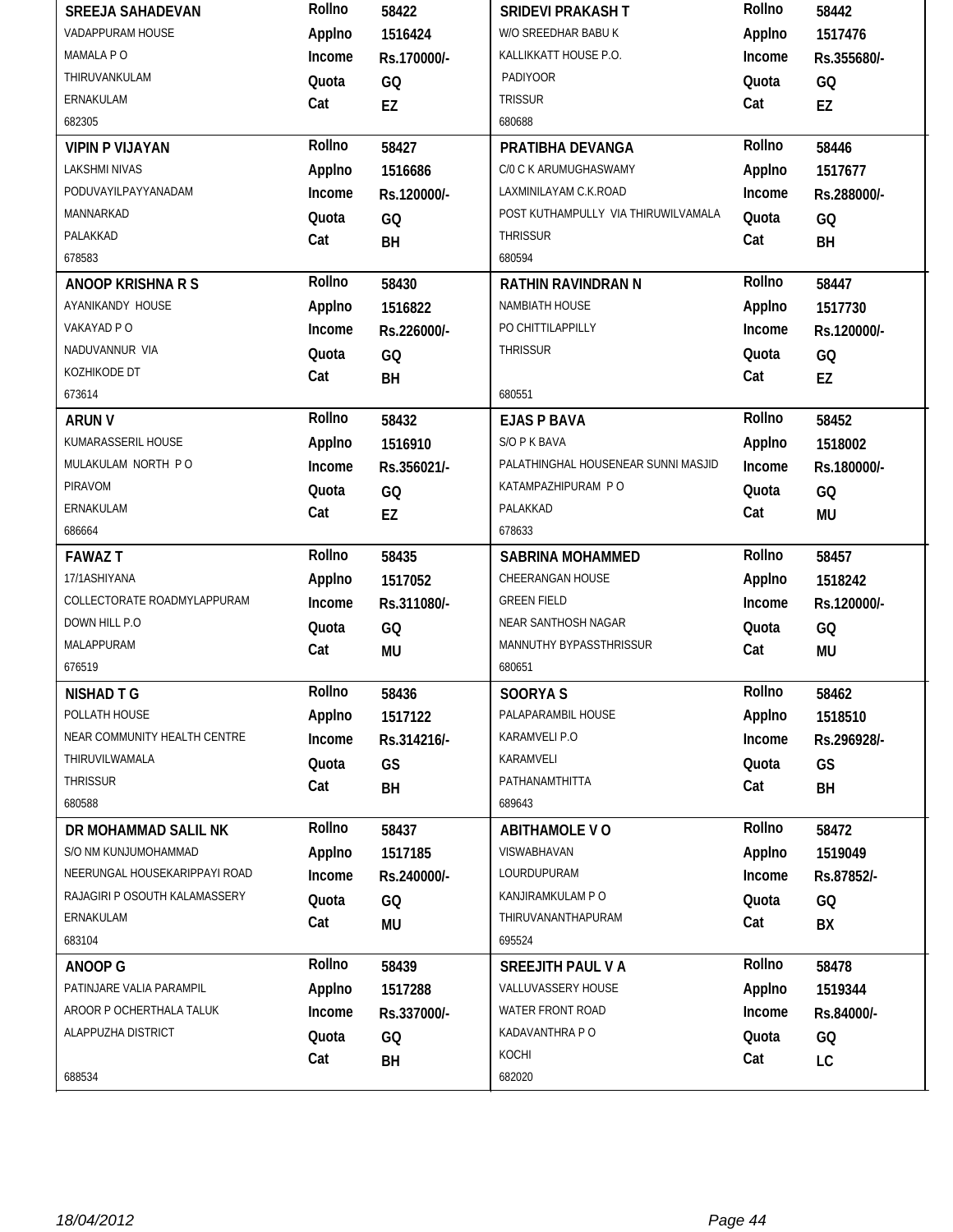| <b>BIMAL BABU</b>               | Rollno | 58482       | ASISH VIJAYARAGHAVAN            | Rollno | 58525       |
|---------------------------------|--------|-------------|---------------------------------|--------|-------------|
| <b>BIMAL BABU</b>               | Applno | 1519527     | ASISH VIJAYARAGHAVAN            | Applno | 1515850     |
| AMBILY BHAVAN THANUNGHATTU LANE | Income | Rs.276180/- | ERANEZHATHU KIZHAKITTAYIL HOUSE | Income | Rs.185000/- |
| <b>NEAR KSRTC STATION</b>       | Quota  | GS          | THALIKULAM P O                  | Quota  | GQ          |
| PERUMBAVOOR ERNAKULAM           | Cat    | EZ          | <b>THRISSUR</b>                 | Cat    | EZ          |
| 683542                          |        |             | 680569                          |        |             |
| <b>ANSEENA KM</b>               | Rollno | 58487       | PRASOBH K PRABHA                | Rollno | 58533       |
| ANSEENA K M                     | Applno | 1519823     | KOLEN VEETTIL(H)                | Applno | 1516240     |
| KANJIRATHUNKAL HOUSE            | Income | Rs.195516/- | AZAKOM.P.O.                     | Income | Rs.360164/- |
| UDUMBANNOOR P.O.                | Quota  | GQ          | MOOKKANURANGAMALY               | Quota  | GQ          |
| THODUPUZHA VIA IDUKKI           | Cat    | <b>MU</b>   | ERNAKULAM DISTRICT              | Cat    | EZ          |
| 685595                          |        |             | 683577                          |        |             |
| MUHAMMAD MIDLAJ E A             | Rollno | 58490       | <b>MAYATJ</b>                   | Rollno | 58534       |
| ELAVUMCHALIL (H)                | Applno | 1519980     | THOZHUTHUMPARAMBIL HOUSE        | Applno | 1516284     |
| NELLIKUZHI P.O                  | Income | Rs.100000/- | <b>WESTERN BAZAR</b>            | Income | Rs.304149/- |
| KOTHAMANGALAM                   | Quota  | GQ          | ARANATTUKARA P O                | Quota  | GQ          |
| ERNAKULAM                       | Cat    | <b>MU</b>   | THRISSUR                        | Cat    | EZ          |
| 686691                          |        |             | 680618                          |        |             |
| <b>SWATHI VIJAYAN</b>           | Rollno | 58494       | <b>SHANU KHADER</b>             | Rollno | 58536       |
| MANNALY HOUSE                   | Applno | 1520247     | EDAYATTU HOUSE                  | Applno | 1516360     |
| NEAR BANK OF BARODA             | Income | Rs.441000/- | ENANELLOOR P OKALAMPOOR         | Income | Rs.180000/- |
| <b>BANERJI ROAD</b>             | Quota  | GQ          | MUVATTUPUZHA                    | Quota  | GQ          |
| ERNAKULAM NORTH KOCHI           | Cat    | <b>EZ</b>   | ERNAKULAM                       | Cat    | <b>MU</b>   |
| 682018                          |        |             | 686673                          |        |             |
| <b>ANIF K K</b>                 | Rollno | 58499       | <b>SREEBA B RAJ</b>             | Rollno | 58539       |
| KANNAMKULATH HOUSE              | Applno | 1520496     | THAPOVANAM                      | Applno | 1516541     |
| CHALAKKARA PADAMUGAL            | Income | Rs.121000/- | CHERUNNIYOOR PO                 | Income | Rs.240000/- |
|                                 |        |             |                                 |        |             |
| KAKKANAD P O                    | Quota  | GQ          | VARKALA                         | Quota  | GQ          |
| KOCHI                           | Cat    |             | THIRUVANANTHAPURAM              | Cat    |             |
| 682030                          |        | MU          | 695142                          |        | EZ          |
| <b>SHIMA SALIM P A</b>          | Rollno | 58504       | <b>MELCY CLEETUS</b>            | Rollno | 58544       |
| SHIMA MANZIL HOUSE NO.151       | Applno | 1520824     | KALATHIL HOUSE                  | Applno | 1516777     |
| <b>MATHER NAGAR</b>             | Income | Rs.120000/- | PERUMPALAM P.O                  | Income | Rs.362940/- |
| CHANGAMPUZHA NAGAR P.O          | Quota  | GQ          | CHERTHALA                       | Quota  | GS          |
| COCHIN                          | Cat    |             | ALAPPUZHA                       | Cat    |             |
| 682033                          |        | MU          | 688570                          |        | LC          |
| <b>JOLSNA BASHEER</b>           | Rollno | 58510       | <b>LYDIA MARY</b>               | Rollno | 58546       |
| MANGATTUHOUSE                   | Applno | 1521188     | LEELA SADANAM                   | Applno | 1516857     |
| DEVALOKAM P.O                   | Income | Rs.120000/- | KANICHUKULANGARA P O            | Income | Intercaste  |
| KOTTAYAM                        | Quota  |             | CHERTHALA                       | Quota  |             |
|                                 |        | GQ          | ALAPPUZHA                       |        | GQ          |
| 686038                          | Cat    | MU          | 688544                          | Cat    | LC          |
| DHANOOP MOHANDAS                | Rollno | 58521       | <b>AMLU NAJEEB</b>              | Rollno | 58548       |
| SUMOHANAM                       | Applno | 1515665     | W/O DR ASHRAF USMAN             | Applno | 1516951     |
| <b>VTS 12</b>                   | Income | Rs.103000/- | THERUVATHUVELIYAMKOD            | Income | Rs.354500/- |
| KANIMANGALAM P.O                | Quota  |             | MANATHALA CHAVAKKAD             | Quota  | GQ          |
| <b>THRISSUR</b>                 | Cat    | GQ<br>EZ    | THRISSUR                        | Cat    | MU          |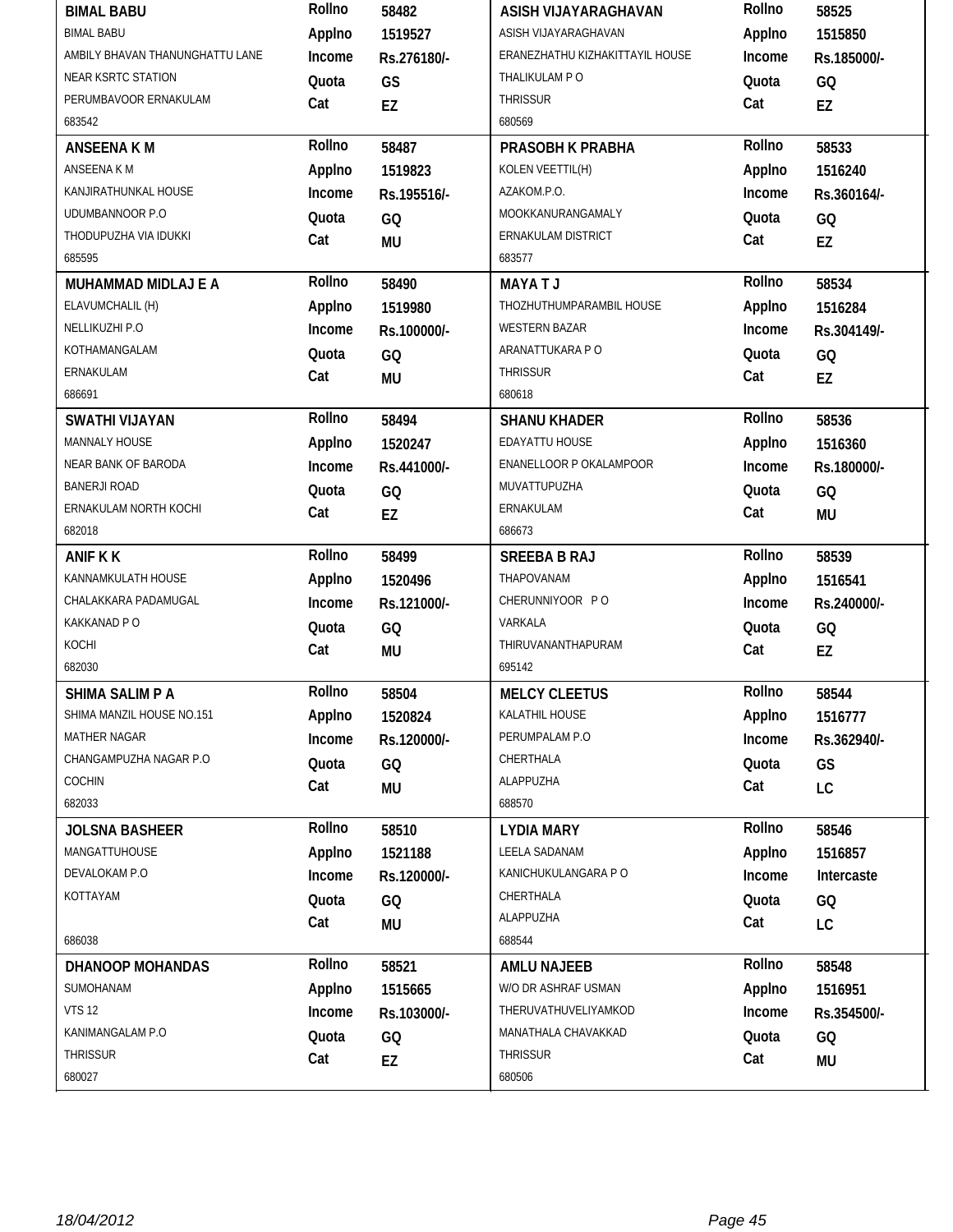| <b>FEBIN N K</b>                | Rollno       | 58550       | V GOPI                                | Rollno       | 58642           |
|---------------------------------|--------------|-------------|---------------------------------------|--------------|-----------------|
| PLEASANT HOUSE                  | Applno       | 1517055     | RAGHAVA NILAYAM                       | Applno       | 1515948         |
| C/O DR KUNHALAN K               | Income       | Rs.319419/- | NEAR SUBRAMANIYA TEMPLE               | Income       | Rs.197338/-     |
| NELLIKKAPARAMBA ROADCHANGUVETTY | Quota        | GQ          | NELIKUNNU                             | Quota        | GQ              |
| K OTAKAL PO MALAPPURAM          | Cat          | <b>MU</b>   | KASARAGOD                             | Cat          | BH              |
| 676503                          |              |             | 671121                                |              |                 |
| <b>ROHIT KO</b>                 | Rollno       | 58558       | <b>MUJEEB A</b>                       | Rollno       | 58644           |
| KALLUKADAVIL HOUSE              | Applno       | 1517523     | KARIMPANACKAL HOUSE                   | Applno       | 1516049         |
| KALLARA SOUTH PO                | Income       | Rs.332552/- | KOMPAYAR PO KOMPAYAR                  | Income       | Rs.50000/-      |
| KOTTAYAM                        | Quota        | GQ          | <b>IDUKKI DIST K P COLONY</b>         | Quota        | GQ              |
|                                 | Cat          | EZ          | KERALA                                | Cat          | <b>MU</b>       |
| 686611                          |              |             | 685552                                |              |                 |
| <b>SUMIN V S</b>                | Rollno       | 58566       | ANOOP ASOKAN C                        | Rollno       | 58648           |
| VALIYAKATH HOUSE                | Applno       | 1517954     | S/O C K ASOKAN                        | Applno       | 1516241         |
| MADAKKATHARA ROAD               | Income       | Rs.420624/- | CHEMBIPARAMBIL HOUSE                  | Income       | Rs.325194/-     |
| NETTISSERY PO                   | Quota        | GQ          | THALIKULAM P O                        | Quota        | GQ              |
| <b>MANNUTHY THRISSUR</b>        | Cat          | <b>MU</b>   | <b>THRISSUR</b>                       | Cat          | EZ              |
| 680651                          |              |             | 680569                                |              |                 |
| <b>STEFFY SEBASTIAN</b>         | Rollno       | 58568       | <b>VIPINDAS P R</b>                   | Rollno       | 58649           |
| KONNULLY HOUSE                  | Applno       | 1518051     | PALAKKATTU HOUSE                      | Applno       | 1516288         |
| ST MARTIN ROAD                  | Income       | Rs.140000/- | THOTTABHAGAM                          | Income       | Rs.195612/-     |
| PALARIVATTOM                    | Quota        | GQ          | PIRAVOM P.O                           | Quota        | GQ              |
| KOCHI                           | Cat          | LC          | ERNAKULAM DISTRICT                    | Cat          | EZ              |
| 682025                          |              |             | 686664                                |              |                 |
|                                 |              |             |                                       |              |                 |
| <b>JIJUMON C G</b>              | Rollno       | 58615       | RAJALEKSHMY K A                       | Rollno       | 58650           |
| 31/975 CHERUPULLIL HOUSE        | Applno       | 1520554     | KARUKAPPARAMBIL HOUSE                 | Applno       | 1516318         |
| PONNURUNNI                      | Income       | Rs.114300/- | KANICHUKULANGARA P O                  | Income       | Rs.440588/-     |
| <b>VYTTILA PO</b>               | Quota        | GQ          | CHERTHALA                             | Quota        | GQ              |
| COCHIN                          | Cat          | LC          | ALAPPUZHA                             | Cat          | EZ              |
| 682019                          |              |             | 688544                                |              |                 |
| SIBIN M                         | Rollno       | 58623       | <b>NEETHU GEORGE E</b>                | Rollno       | 58668           |
| SIBIN M                         | Applno       | 1521089     | C/O DR JAMES SIMON MMC XVIII/276 NEAR | Applno       | 1517237         |
| ULLADATH HOUSE                  | Income       | Rs.36000/-  | GOVT MODEL HIGH SCHOOL GROUND         | Income       | Rs.200981/-     |
| ERUMATHALA POCHUNANGAMVELY      | Quota        | GQ          | HIGH SCHOOL ROAD MUVATTUPUZHA         | Quota        | SQ              |
| ALUVAERNAKULAM                  | Cat          |             | ERNAKULAM                             | Cat          |                 |
| 683112                          |              | <b>MU</b>   | 686661                                |              | LC              |
| <b>JOSHY DEV S</b>              | Rollno       | 58626       | PRECELINE GEORGE                      | Rollno       | 58669           |
| SUDHA BHAVAN                    | Applno       | 1521267     | QUARTER NO B62                        | Applno       | 1517301         |
| PARAVUR PO                      | Income       | Rs.250000/- | PRIMARY HEALTH CENTRE                 | Income       | Rs.390548/-     |
| POZHIKKARA                      |              |             | ELAMBULASSERY                         | Quota        |                 |
| KOLLAM                          | Quota<br>Cat | GQ          | PALAKKAD                              | Cat          | GS              |
| 691301                          |              | EZ          | 678752                                |              | LC              |
| PRATHIBHA AJAYAKUMAR            | Rollno       | 58629       | <b>RAHANA ASHRAF</b>                  | Rollno       | 58670           |
| C/O P R AJAYAKUMAR              | Applno       | 1515282     | MYLAAN                                | Applno       | 1517363         |
| PUTHUR HOUSE PANAMBIKUNNU       | Income       | Rs.355000/- | SUVARNA GARDEN S N PARK               | Income       | Rs.132000/-     |
| KAIPAMANGALAM P O               |              |             | POOTHOLE PO                           |              |                 |
| <b>THRISSUR</b>                 | Quota<br>Cat | GQ<br>EZ    | <b>THRISSUR</b>                       | Quota<br>Cat | GQ<br><b>MU</b> |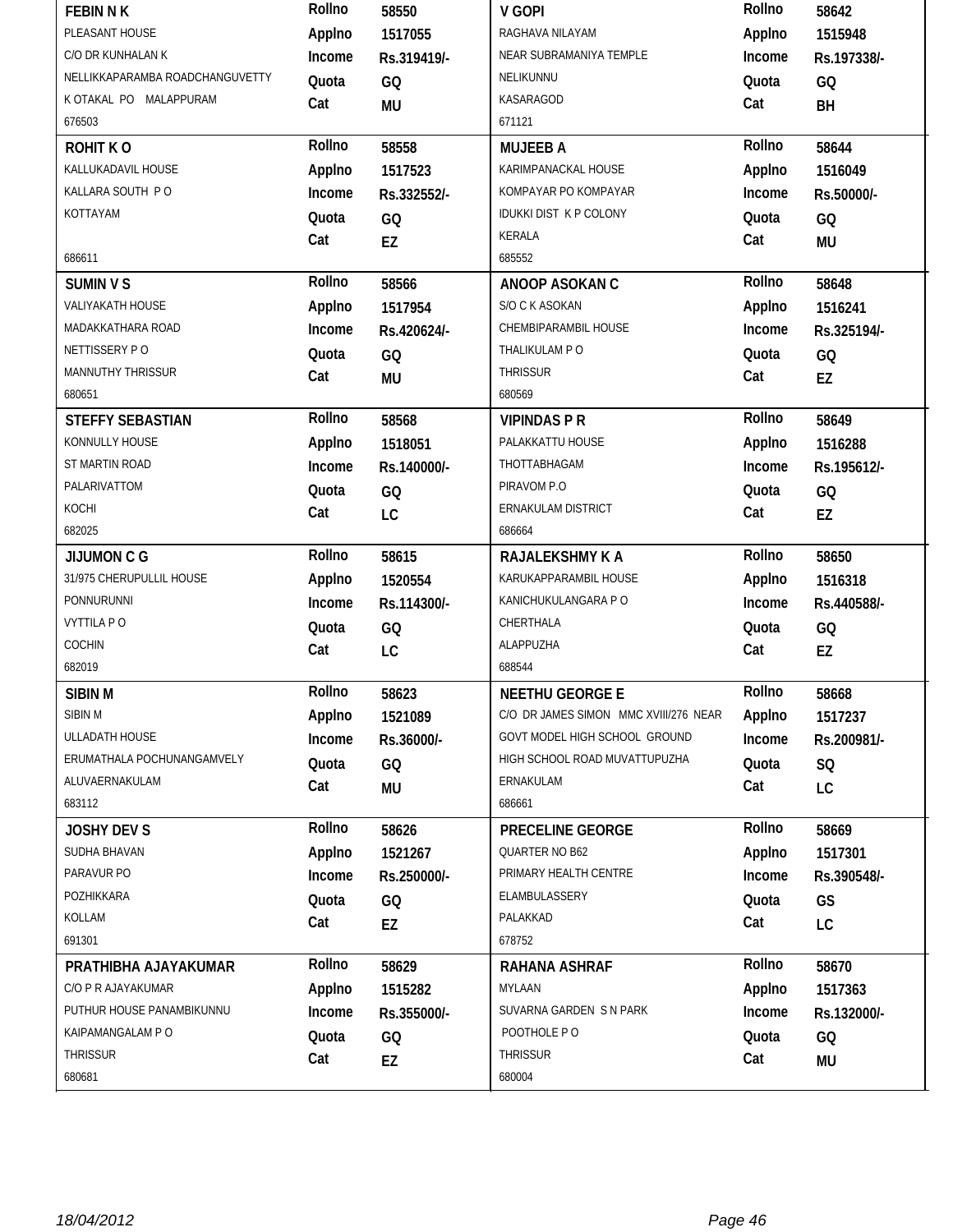| ANWAR SHAREEF K K                | Rollno | 58676       | <b>SILPA S</b>            | Rollno | 58707       |
|----------------------------------|--------|-------------|---------------------------|--------|-------------|
| S/O K K MOHAMMED                 | Applno | 1517690     | <b>VELIYIL HOUSE</b>      | Applno | 1519299     |
| KUNNATH HOUSETHAVANUR P O        | Income | Rs.359008/- | KUTHIATHODE PO            | Income | Rs.120000/- |
| KUZHIMENNA VIA                   | Quota  | GQ          | CHERTHALA                 | Quota  | GQ          |
| MALAPPURAM                       | Cat    | <b>MU</b>   | ALAPPUZHA                 | Cat    | EZ          |
| 673641                           |        |             | 688533                    |        |             |
| <b>SREEKALAUS</b>                | Rollno | 58677       | <b>KALADEVIK</b>          | Rollno | 58712       |
| UPPUMTHURUTHI HOUSE              | Applno | 1517733     | KALANIVAS HOUSE           | Applno | 1519532     |
| P.O KANIMANGLAM                  | Income | Rs.147708/- | ANICKADU P O              | Income | Rs.107916/- |
| <b>THRISSUR</b>                  | Quota  | GQ          | KOTTAYAM                  | Quota  | GQ          |
|                                  | Cat    | EZ          |                           | Cat    | BH          |
| 680027                           |        |             | 686503                    |        |             |
| <b>DIJU PRABHAKARAN</b>          | Rollno | 58678       | <b>ARUN S</b>             | Rollno | 58723       |
| S/O T K PRABHAKARAN              | Applno | 1517788     | RADHAS STARLANE           | Applno | 1520180     |
| THOTTASSERI HOUSE NEAR KAROOR    | Income | Rs.200070/- | MAITHANAM VARKALA P O     | Income | Rs.173152/- |
| KODUNGALLURTHRISSUR              | Quota  | GQ          | TRIVANDRUM                | Quota  | GS          |
|                                  | Cat    | EZ          |                           | Cat    | EZ          |
| 680664                           |        |             | 695141                    |        |             |
| SOUMYA K S                       | Rollno | 58681       | FAHAD MUHAMED SHAREEF A T | Rollno | 58746       |
| KARUMANPARAMBIL HOUSE            | Applno | 1517957     | ARATTU THODIKA HOUSE      | Applno | 1515411     |
| P.O.PUZHAKKAL                    | Income | Rs.184000/- | VENNIYUR P O              | Income | Rs.126000/- |
| MUTHUVARA                        | Quota  | GQ          | VALAKKULAM VIA            | Quota  | GQ          |
| <b>THRISSUR</b>                  | Cat    | EZ          | MALAPPURAM                | Cat    | MU          |
| 680553                           |        |             | 676508                    |        |             |
|                                  |        |             |                           |        |             |
| <b>LEMNA JACOB</b>               | Rollno | 58691       | <b>BAGATHEESH S</b>       | Rollno | 58747       |
| THE CRIB KANNAMPULLY             | Applno | 1518477     | S.B. BUILDING MUKKALAKKAL | Applno | 1515459     |
| THAZHEKAD KALLETTUMKARA P O      | Income | Rs.309292/- | VENKULAM EDAVA P.O        | Income | Rs.244000/- |
| <b>THRISSUR</b>                  | Quota  | GS          | TRIVANDRUM                | Quota  | GQ          |
|                                  | Cat    | LC          |                           | Cat    | EZ          |
| 680683                           |        |             | 695311                    |        |             |
| SANGEETHA B KRISHNA              | Rollno | 58695       | ABDUL RASHEED M           | Rollno | 58749       |
| VADAKKUT HOUSE                   | Applno | 1518684     | <b>FATHIMA HOUSE</b>      | Applno | 1515560     |
| K K LANE EAST                    | Income | Rs.437428/- | NEAR HOLIDAY HOME         | Income | Rs.270000/- |
| PUNKUNNAM                        | Quota  | GQ          | KUMILY P.O                | Quota  | GQ          |
| <b>THRISSUR</b>                  | Cat    | BH          | <b>IDUKKI (DIST)</b>      | Cat    | MU          |
| 680002                           |        |             | 685509                    |        |             |
| <b>SREEDEEPKS</b>                | Rollno | 58698       | ATHULYA SADEESH P         | Rollno | 58751       |
| KODAKKATTIL SREESAILAM           | Applno | 1518851     | JAI SOUDHAM               | Applno | 1515677     |
| <b>MOOKAMBI</b>                  | Income | Intercaste  | <b>BANERJI ROAD</b>       | Income | Rs.395145/- |
| NORTH PARAVUR                    | Quota  | GQ          | COCHIN                    | Quota  | GQ          |
| ERNAKULAM                        | Cat    | EZ          | KERALA                    | Cat    | EZ          |
| 683513                           |        |             | 682018                    |        |             |
| <b>GERALD GORKING MATHEW</b>     | Rollno | 58700       | <b>SUBIN R MULLAMALA</b>  | Rollno | 58754       |
| <b>GERALD GORKING MATHEW</b>     | Applno | 1518940     | GOKULAM                   | Applno | 1515798     |
| CHEMAMMPLACKEL HOUSE             | Income | Rs.296920/- | NEAR LOTUS THEATRE        | Income | Rs.389586/- |
| CHURCH ROAD THYKUDAM VYTTILA P O | Quota  | GS          | ETTUMANOOR P O            | Quota  | GQ          |
| ERNAKULAM<br>682019              | Cat    | BX          | KOTTAYAM<br>686631        | Cat    | EZ          |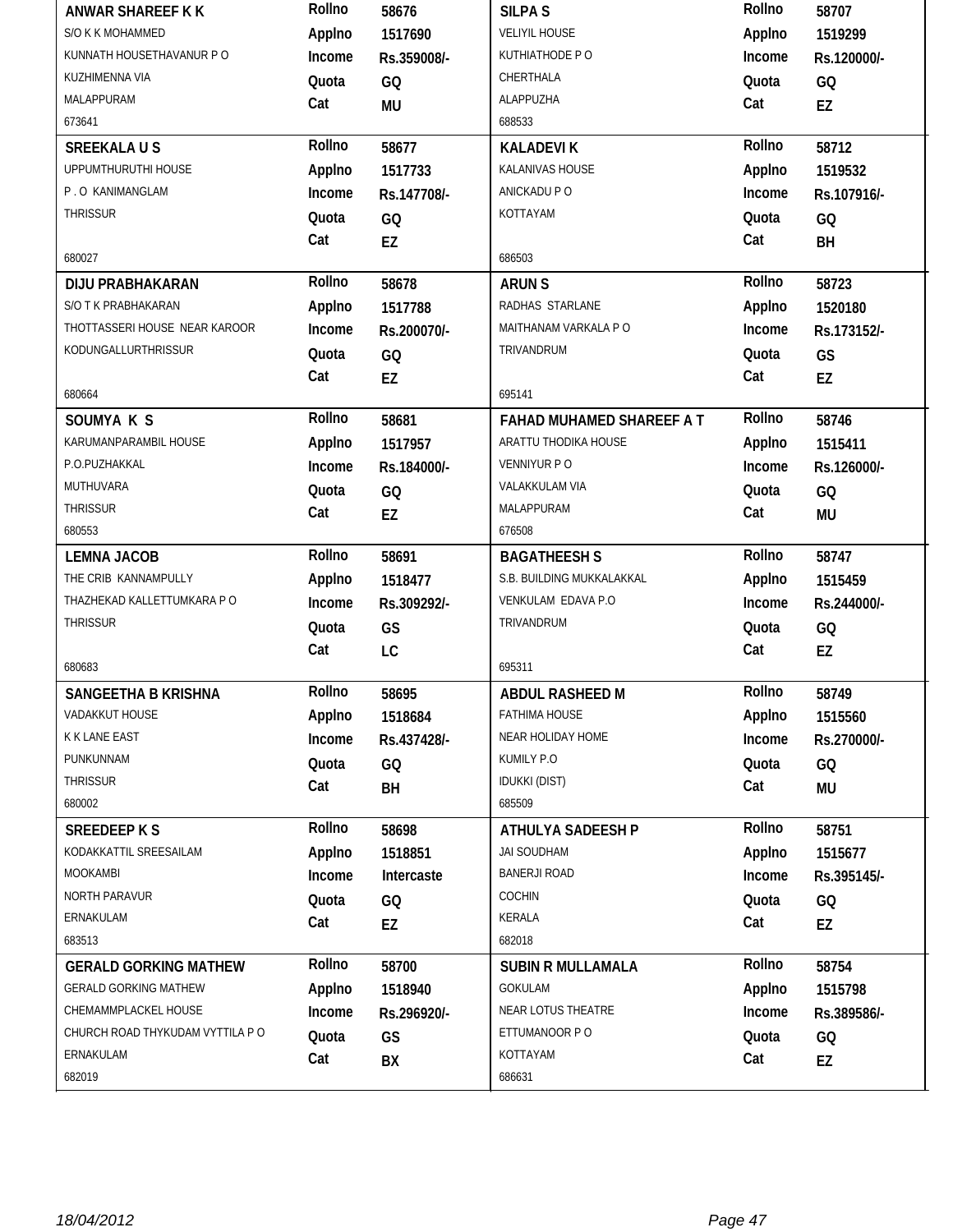| MUHAMMED ISSUDEEN M K            | Rollno       | 58761       | <b>NEETHU PRIYAK</b>               | Rollno       | 58805       |
|----------------------------------|--------------|-------------|------------------------------------|--------------|-------------|
| AL AMEEN VARAKKAL                | Applno       | 1516140     | EDAPPARAMBIL HOUSE                 | Applno       | 1518429     |
| THACHAMPOIL PO                   | Income       | Rs.75000/-  | PERUVA PO                          | Income       | Rs.89000/-  |
| THAMARASSERY                     | Quota        | GQ          | KOTTAYAM                           | Quota        | GQ          |
| KOZHIKODE                        | Cat          | MU          |                                    | Cat          | EZ          |
| 673573                           |              |             | 686610                             |              |             |
| <b>KRISHNA KUMAR M P</b>         | Rollno       | 58763       | ABHILASH PURUSHOTHAMAN             | Rollno       | 58821       |
| MUDILIKULAM HOUSE                | Applno       | 1516242     | PALAZHY VAISHNAVAM HOUSE           | Applno       | 1519246     |
| MULANGUE PO                      | Income       | Rs.180000/- | THADIYAMPADU P O                   | Income       | Rs.412477/- |
| THOTTIPPAL                       | Quota        | GQ          | THADIYAMPADU                       | Quota        | GS          |
| <b>THRISSUR</b>                  | Cat          | <b>EZ</b>   | <b>IDUKKI</b>                      | Cat          | BH          |
| 680310                           |              |             | 685602                             |              |             |
| <b>ARJUN SURESH</b>              | Rollno       | 58771       | <b>MOHAMMED FAIZAL</b>             | Rollno       | 58822       |
| THAYYIL HOUSE                    | Applno       | 1516652     | KALLAMPARAMBIL                     | Applno       | 1519304     |
| SANATHANAM WARD                  | Income       | Rs.34800/-  | PERUNNA EAST P.O.                  | Income       | Rs.96000/-  |
| WEST OF MARTHOMA CHURCHNEAR YMCA | Quota        | GQ          | CHANGANACHERRY                     | Quota        | GQ          |
| ALAPPUZHA                        | Cat          | EZ          | KOTTAYAM DISTRICT                  | Cat          | <b>MU</b>   |
| 688001                           |              |             | 686102                             |              |             |
| <b>DIVYAMOL N</b>                | Rollno       | 58783       | <b>VINITHATV</b>                   | Rollno       | 58825       |
| W/O DR ANU SASIDHARAN            | Applno       | 1517238     | THAZCHAYIL HOUSE                   | Applno       | 1519443     |
| THAPASYA 32/1940 A1 SURABHI ROAD | Income       | Rs.84000/-  | ARTHUNKAL PO                       | Income       | Rs.307168/- |
| ANCHUMANA                        | Quota        | GQ          | CHERTHALA                          | Quota        | GQ          |
| EDAPPALLY P O KOCHI              | Cat          | <b>EZ</b>   | ALAPPUZHA                          | Cat          | EZ          |
| 682024                           |              |             | 688530                             |              |             |
|                                  |              |             |                                    |              |             |
| <b>MOHAMEDTHAFSEER</b>           | Rollno       | 58793       | <b>ARUN KHOSH</b>                  | Rollno       | 58830       |
| MOHAMEDTHAFSEER                  | Applno       | 1517789     | <b>USHUS</b>                       | Applno       | 1519689     |
| KALLIYATH HOUSEKALLINGAL         | Income       | Rs.150000/- | PONTHANPUZHA P O                   | Income       | Rs.290000/- |
| KALPAKANCHERYMALAPPURAM DT       | Quota        | GQ          | KARIKKATTOOR VIA                   | Quota        |             |
| <b>KERALA</b>                    |              |             | KOTTYAM                            | Cat          | GQ          |
| 676551                           | Cat          | <b>MU</b>   | 686544                             |              | EZ          |
| <b>SREELAKSHMIS</b>              | Rollno       | 58796       | KAVYA KARUNAKARAN                  | Rollno       | 58835       |
| LAKSHMI NIVAS MUNAMBAM JUNCTION  | Applno       | 1517965     | <b>USHUS ITHIKKAT</b>              | Applno       | 1519988     |
| VADAKKEKKARA.P O                 | Income       | Rs.420156/- | THRITHALLUR P.O.                   | Income       | Rs.348000/- |
| N.PARAVOOR                       | Quota        |             | <b>THRISSUR</b>                    | Quota        |             |
| ERNAKULAM                        |              | GQ          | KERALA                             |              | GS          |
| 683522                           | Cat          | EZ          | 680619                             | Cat          | BH          |
| <b>HEMANTH N B</b>               | Rollno       | 58801       | <b>SUBODH VS</b>                   | Rollno       | 58846       |
| NADUVALAPPIL HOUSE               | Applno       | 1518207     | DR.SUBODH.V.S                      | Applno       | 1520649     |
| CHETTIPARAMBU                    | Income       | Rs.219172/- | VELIYATHUPARAMBIL HOUSE            | Income       | Rs.394752/- |
| IRINJALAKUDA P O                 |              |             | P.O.KANIMANGALAM                   |              |             |
| THRISSUR                         | Quota        | GQ          | THRISSUR                           | Quota        | GS          |
| 680121                           | Cat          | EZ          | 680027                             | Cat          | EZ          |
| <b>ROSILIN M S</b>               | Rollno       | 58804       | ANOOB ABUBAKKAR                    | Rollno       | 58860       |
| W/O JINU S JUSTIN                | Applno       | 1518385     | ANOOB ABUBAKKAR                    | Applno       | 1515349     |
| SHALOM H NO 119/C                | Income       | Rs.145104/- | AYYARIL HOUSE                      | Income       | Rs.236500/- |
| TAGORE ROADTHIROOR               |              |             | GOVT. THRISSUR MEDICAL COLLEGE P O |              |             |
| THRISSUR                         | Quota<br>Cat | SQ<br>BX    | CHINA-BAZARVELAPPAYATHRISSUR       | Quota<br>Cat | GQ<br>MU    |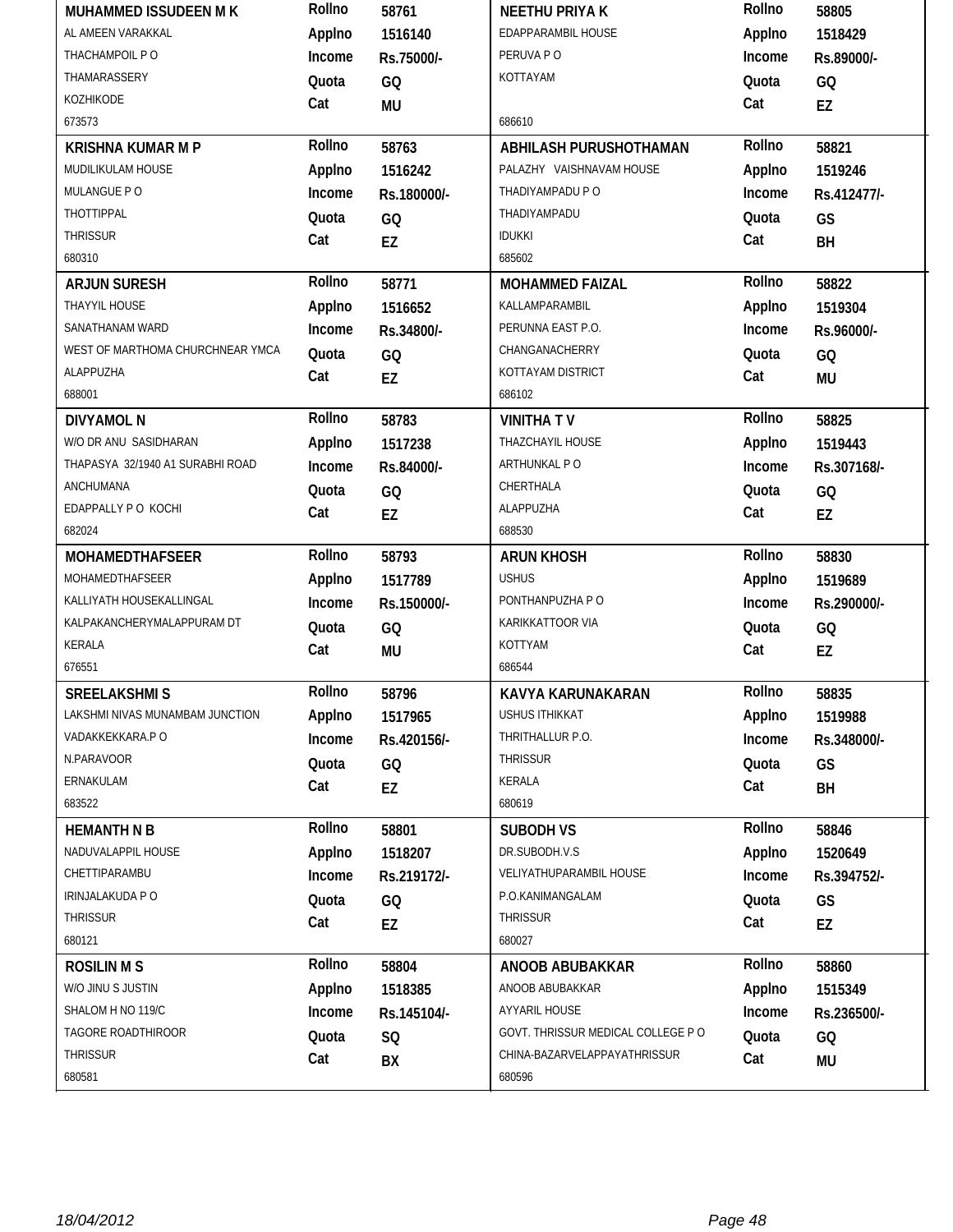| <b>MOHAMMED AFSAL K</b>   | Rollno | 58862       | <b>SONU CHANDRAN</b>           | Rollno | 58894       |
|---------------------------|--------|-------------|--------------------------------|--------|-------------|
| KALLAYI HOUSE             | Applno | 1515467     | MEMANA (H)                     | Applno | 1517008     |
| MONGAM P.O                | Income | Rs.320000/- | VAYALA PO                      | Income | Rs.147912/- |
| MALAPPURAM                | Quota  | GQ          | KOTTAYAM                       | Quota  | GQ          |
|                           | Cat    | MU          |                                | Cat    | BH          |
| 673642                    |        |             | 686587                         |        |             |
| PRASANTH V                | Rollno | 58864       | <b>AARIF LATHEEF</b>           | Rollno | 58895       |
| ROHINI TRA22              | Applno | 1515565     | <b>AARIF MANZIL</b>            | Applno | 1517071     |
| THANAPADAM                | Income | Intercaste  | KANDAMANGALATHEDAPPALLY NORTH  | Income | Rs.166332/- |
| KAKKANAD PO               | Quota  | GS          | AIMS P OPONEKKARA              | Quota  | GQ          |
| ERANAKULAM                | Cat    | LC          | COCHIN                         | Cat    | <b>MU</b>   |
| 682030                    |        |             | 682041                         |        |             |
| <b>LAKSHMI SATISH</b>     | Rollno | 58872       | <b>SILBY PY</b>                | Rollno | 58902       |
| <b>LAKSHMI</b>            | Applno | 1515954     | PUTHENPURACKAL                 | Applno | 1517482     |
| KORANDATTIL LANE          | Income | Rs.291336/- | POLLATHAI PO                   | Income | Rs.358244/- |
| SHORNUR ROAD              | Quota  | GQ          | S L PURAM                      | Quota  | GS          |
| THRISSUR                  | Cat    | EZ          | ALAPPUZHA                      | Cat    | LC          |
| 680022                    |        |             | 688567                         |        |             |
| ANJANA BALACHANDRAN       | Rollno | 58873       | <b>ANUPAMA SHAJI</b>           | Rollno | 58905       |
| MURUGA VILAS              | Applno | 1516002     | <b>KARTHIKA</b>                | Applno | 1517638     |
| PERUMPANACHY P.O          | Income | Rs.12000/-  | NP LINE ROAD                   | Income | Rs.148128/- |
| NADAKAPADOM CHAGANACHERRY | Quota  | GQ          | GANDHINAGAR                    | Quota  | GQ          |
| KOTTAYAM                  | Cat    | <b>BH</b>   | HMT COLONY P O KALAMASSERY     | Cat    | EZ          |
| 686536                    |        |             | 683503                         |        |             |
| <b>BINEESH</b>            | Rollno | 58875       | <b>GOPAKUMARK</b>              | Rollno | 58912       |
| <b>\'ARUNODAYAM\'</b>     | Applno | 1516102     | ATHIRANEAR NH 47 BYE-PASS ROAD | Applno | 1518008     |
| KAMATH LANE               | Income | Rs.264000/- | MANAPULLIKKAVU                 | Income | Intercaste  |
| KOTTAPURAM                | Quota  | GQ          | KUNNATHURMEDU(PO)              | Quota  | GS          |
| THRISSURKERALA            | Cat    | EZ          | PALAKKAD(DT)                   | Cat    | BH          |
| 680004                    |        |             | 678013                         |        |             |
| DR MANOJ K PRABHA         |        |             |                                |        |             |
|                           | Rollno | 58884       | <b>PRAVEEN K P</b>             | Rollno | 58923       |
| KOCHIPADAVIL              | Applno | 1516545     | TRISOOLAM MADATHETTU HOUSE     | Applno | 1518575     |
| KARIMKUNNAM P.O           | Income | Rs.400000/- | ETTUMANOOR P O                 | Income | Rs.421275/- |
| KARIMKUNNAM               | Quota  | SQ          | KOTTAYAM                       | Quota  | GQ          |
| <b>IDUKKI</b>             | Cat    | BH          |                                | Cat    | BH          |
| 685586                    |        |             | 686631                         |        |             |
| <b>SOUMYA SOMAN</b>       | Rollno | 58889       | <b>SANU MOIDEEN P</b>          | Rollno | 58934       |
| VALLIKANDATHIL HOUSE      | Applno | 1516784     | PULINGANAL HOUSE               | Applno | 1519146     |
| KONTHURUTHY               | Income | Rs.233664/- | KIZHAKKEKARA                   | Income | Rs.246000/- |
| THEVARA PO                | Quota  | GQ          | MUVATTUPUZHA                   | Quota  | GQ          |
| KOCHI                     | Cat    | BH          | ERNAKULAM                      | Cat    | <b>MU</b>   |
| 682013                    |        |             | 686661                         |        |             |
| <b>ARUN P</b>             | Rollno | 58890       | <b>VAISAKH N J</b>             | Rollno | 58960       |
| ULLADEMTHARA              | Applno | 1516827     | NAPPADY KRISHNABHAVAN          | Applno | 1520562     |
| THEKKENADA PO             | Income | Rs.157902/- | ELAMKULLAMMATHA CHURCH ROAD    | Income | Rs.419712/- |
| VAIKOM                    | Quota  | GQ          | KALOOR P.O.                    | Quota  | GQ          |
| KOTTAYAM                  | Cat    | EZ          | COCHIN-17                      | Cat    | EZ          |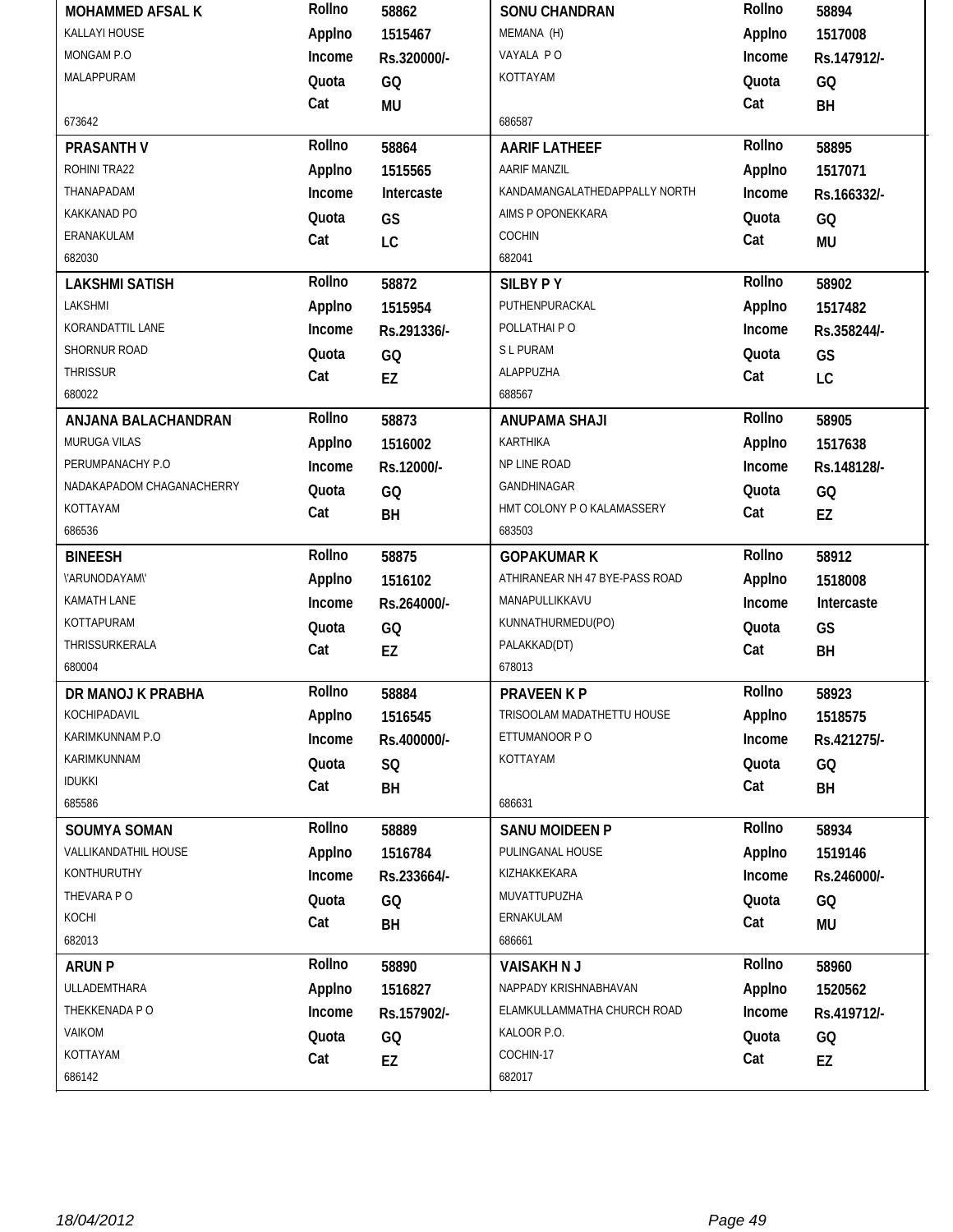| MUHAMMED SHAN K A         | Rollno | 58977       | AJAY BABU KALAPURAKAL            | Rollno | 59007       |
|---------------------------|--------|-------------|----------------------------------|--------|-------------|
| THAZHAKKATTU HOUSE        | Applno | 1515474     | <b>ASHWATHY</b>                  | Applno | 1516916     |
| CHERUTHANA PO             | Income | Rs.60000/-  | MARAYIL LANE                     | Income | Rs.419000/- |
| AYAPARAMPU                | Quota  | GQ          | KARIKKAMURI CROSS ROAD           | Quota  | GQ          |
| ALAPPUZHA DISTRICT KERALA | Cat    | MU          | COCHIN                           | Cat    | EZ          |
| 690563                    |        |             | 682011                           |        |             |
| <b>SHAMIM KUNHU V</b>     | Rollno | 58980       | <b>KAVITHA C B</b>               | Rollno | 59013       |
| <b>VAKKULATHIL HOUSE</b>  | Applno | 1515607     | <b>KAVITHA C B</b>               | Applno | 1517246     |
| <b>UPPUNGAL</b>           | Income | Rs.40500/-  | CHIRAYATH HOUSE                  | Income | Rs.200000/- |
| PUNNAYURKULAM P.O.        | Quota  | GQ          | KANDASSANKADAVU P O              | Quota  | GQ          |
| THRISSUR                  | Cat    | <b>MU</b>   | <b>THRISSUR</b>                  | Cat    | BH          |
| 679561                    |        |             | 680613                           |        |             |
| <b>DILSHAD T P</b>        | Rollno | 58988       | <b>DIPINKR</b>                   | Rollno | 59014       |
| <b>JOLLY HOUSE</b>        | Applno | 1516003     | KOCHUKULAM HOUSE                 | Applno | 1517304     |
| AREACODE P.O              | Income | Rs.60000/-  | THURAVANKAD                      | Income | Rs.36000/-  |
| MALAPPURAM                | Quota  | GQ          | PULLUR PO                        | Quota  | GQ          |
|                           | Cat    | MU          | IRINJALAKKUDA THRISSUR.          | Cat    | EZ          |
| 673639                    |        |             | 680683                           |        |             |
| <b>ADARSH U</b>           | Rollno | 58989       | <b>CHITHIRA PV</b>               | Rollno | 59016       |
| <b>MAYOOGHAM</b>          | Applno | 1516059     | PULIMOOTTIL HOUSE                | Applno | 1517423     |
| THEKKAYIL PARAMBATHU      | Income | Rs.159564/- | GCDA ROAD                        | Income | Rs.115536/- |
| ONCHIYAM P O VADAKARA     | Quota  | GQ          | THOTTAKKATTUKARA PO              | Quota  | GQ          |
| CALICUT                   | Cat    | EZ          | ALUVA ERNAKULAM                  | Cat    | EZ          |
| 673308                    |        |             | 683108                           |        |             |
|                           |        |             |                                  |        |             |
| <b>VINOD MK</b>           | Rollno | 58995       | <b>REMYAKA</b>                   | Rollno | 59017       |
| MANALUMKUNNATH (H)        | Applno | 1516322     | KODANAZHI HOUSE                  | Applno | 1517486     |
| THEKKUMKARA P O           | Income | Rs.203296/- | THAIKKAD P.O                     | Income | Rs.84000/-  |
| PUNNAMPARAMBU             | Quota  | GQ          | <b>GURUVAYUR</b>                 | Quota  | GQ          |
| THRISSUR                  | Cat    | BH          | THRISSUR DISTRICT                | Cat    | EZ          |
| 680608                    |        |             | 680104                           |        |             |
| RAKESH RAJU K K           | Rollno | 58997       | <b>ARUN PV</b>                   | Rollno | 59031       |
| KALIYATH HOUSE            | Applno | 1516432     | <b>KRISHNA HOUSE</b>             | Applno | 1518211     |
| C T COMPLEX ROAD          | Income | Rs.131696/- | NEARTHS                          | Income | Rs.422000/- |
| NEAR KVR HIGH SCHOOL      | Quota  | GQ          | PILICODE PO                      | Quota  | GQ          |
| SHORANURPALAKKAD          | Cat    | EZ          | KASARAGOD                        | Cat    | BH          |
| 679121                    |        |             | 671353                           |        |             |
| <b>SUBULU SALAM A P</b>   | Rollno | 58998       | <b>BABY ZEENA S</b>              | Rollno | 59033       |
| ARAFA HOUSE               | Applno | 1516498     | PRIMARY HEALTH CENTRE            | Applno | 1518319     |
| PAYYOLI P O               | Income | Rs.269352/- | THONOORKARA(P.O)                 | Income | Rs.322824/- |
| KOZHIKODE                 | Quota  | GQ          | THRISSUR                         | Quota  | SQ          |
|                           | Cat    | MU          |                                  | Cat    | <b>MU</b>   |
| 673522                    |        |             | 680610                           |        |             |
| <b>SENPA</b>              | Rollno | 59006       | <b>SUDHEER S</b>                 | Rollno | 59034       |
| <b>SEN NIVAS</b>          | Applno | 1516865     | HOUSE NO 138                     | Applno | 1518388     |
| MANNACHERRY PO            | Income | Rs.180000/- | KATTIPPARAMBIL HOUSE             | Income | Rs.361030/- |
| ALAPPUZHA                 | Quota  | GQ          | ST VINCENT CONVENT ROAD          | Quota  | GS          |
| 688538                    | Cat    | EZ          | PALARIVATTOM ERNAKULAM<br>682025 | Cat    | <b>MU</b>   |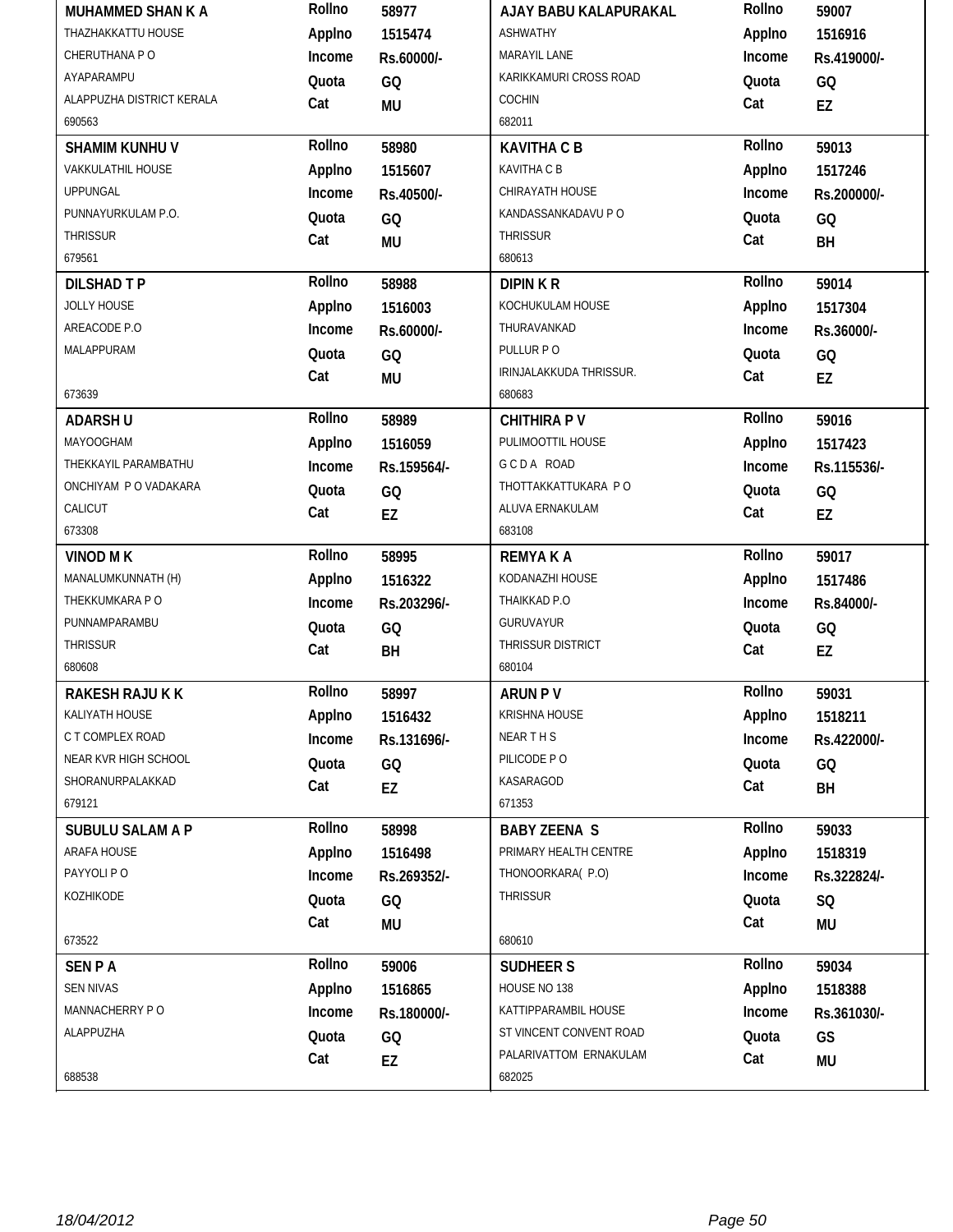| <b>SAJISH E K</b>                     | Rollno | 59037       | MUEENUDHEEN C P              | Rollno       | 59109       |
|---------------------------------------|--------|-------------|------------------------------|--------------|-------------|
| EDATHEDATH HOUSE (SAJINIVAS)          | Applno | 1518523     | KUNNUMMAL HOUSE AVILORA PO   | Applno       | 1515667     |
| P O PUZHAKKAL                         | Income | Rs.350052/- | KODUVALLY VIA                | Income       | Rs.40000/-  |
| MUTHUVARA                             | Quota  | GS          | KOZHIKODE                    | Quota        | GQ          |
| <b>THRISSUR</b>                       | Cat    | BH          |                              | Cat          | <b>MU</b>   |
| 680553                                |        |             | 673572                       |              |             |
| <b>ABITHRAJ K</b>                     | Rollno | 59041       | RAHEENA MAVUNGAL             | Rollno       | 59111       |
| KALLIKADAVIL HOUSE                    | Applno | 1518753     | D/O MOHAMED M                | Applno       | 1515838     |
| MUTHRATHIKKARA                        | Income | Rs.154632/- | MAVUNGAL HOUSE MOOLAPARAMBA  | Income       | Rs.60000/-  |
| PARAPPUKKARA P O                      | Quota  | GQ          | P.O.MATATHUR OTHUKKUNGAL VIA | Quota        | GQ          |
| <b>TRICHUR</b>                        | Cat    | EZ          | MALAPPURAM KERALA            | Cat          | <b>MU</b>   |
| 680310                                |        |             | 676528                       |              |             |
| <b>SEAMOL V C</b>                     | Rollno | 59072       | ATHUL M PURUSHOTHAMAN        | Rollno       | 59116       |
| VADAKKAKATH HOUSE                     | Applno | 1520393     | \\\'ATHULYA\\\'MOKERI (P.O)  | Applno       | 1516210     |
| <b>SASTRI ROAD</b>                    | Income | Rs.183000/- | PANOOR VIA                   | Income       | Rs.358927/- |
| VADUTHALA P.O                         | Quota  | GQ          | MAKOOLPEEDIKA                | Quota        | GQ          |
| COCHIN                                | Cat    | LC          | KANNUR DISTRICTKERALA        | Cat          | EZ          |
| 682023                                |        |             | 670692                       |              |             |
| <b>REVIVARMA V</b>                    | Rollno | 59077       | <b>KHAYAS OMER KUNHEEN</b>   | Rollno       | 59118       |
| NANDANAM 18/404(33) BEHIND ICICI BANK | Applno | 1520727     | CHELAT HOUSE                 | Applno       | 1516364     |
| <b>GOKULAM GARDENS</b>                | Income | Intercaste  | KODINATTUMUKKU               | Income       | Rs.84000/-  |
| WEST FORT ROAD                        | Quota  | SQ          | OLAVANNA P.O.                | Quota        | GQ          |
| PALAKKAD KERALA                       | Cat    | <b>BH</b>   | KOZHIKODE                    | Cat          | <b>MU</b>   |
| 678001                                |        |             | 673019                       |              |             |
| <b>JAYAKRISHNAN K S</b>               | Rollno | 59104       | PRADEESH C B                 | Rollno       | 59120       |
|                                       |        | 1515348     | CHULLIVALAPPIL HOUSE         | Applno       | 1516489     |
| KAVUNGAL HOUSE                        | Applno |             |                              |              |             |
| CHENNAKKALAYA                         | Income | Rs.400000/- | ENKAKKAD PO                  | Income       | Rs.249024/- |
| ELEVENCHERRY PO                       | Quota  |             | WADAKANCHERY                 | Quota        |             |
| PALAKKAD                              | Cat    | GQ          | <b>THRISSUR</b>              | Cat          | GQ          |
| 678508                                |        | BH          | 680589                       |              | BH          |
| <b>SUMAYYA P</b>                      | Rollno | 59105       | <b>AJAY S PANAKKAL</b>       | Rollno       | 59121       |
| BHAGAVATHI PARAMBATH                  | Applno | 1515425     | C/O SANJEEVAN PANAKKAL       | Applno       | 1516573     |
| P.OPERUMANNA                          | Income | Rs.360000/- | ADVOCATE RAGHU RESHMI        | Income       | Rs.230000/- |
| PERUMANNA                             | Quota  | GQ          | ANNIE HALL ROAD              | Quota        | GQ          |
| CALICUT                               | Cat    |             | KOZHIKODE                    | Cat          |             |
| 673019                                |        | MU          | 673002                       |              | EZ          |
| <b>SREEJESH LAL K</b>                 | Rollno | 59106       | <b>SHABNAK</b>               | Rollno       | 59123       |
| <b>GOKULAM HOUSE</b>                  | Applno | 1515496     | KAKKATIL HOUSE               | Applno       | 1516763     |
| PULIKKAL PARAMBU                      | Income | Rs.130650/- | PATTAMBI ROAD                | Income       | Rs.276992/- |
| CHETTIPPADI PO                        |        |             | PERINTHALMANNA               |              |             |
| PARAPPANANGADI MALAPPURAM             | Quota  | GQ          | MALAPPURAM                   | Quota<br>Cat | GQ          |
| 676319                                | Cat    | BH          | 679322                       |              | <b>MU</b>   |
| <b>BIJUL BS</b>                       | Rollno | 59108       | <b>SHAFRI DANI</b>           | Rollno       | 59125       |
| KEERTHI                               | Applno | 1515624     | MADARI PALACE                | Applno       | 1516927     |
| KANDIYIL                              | Income | Rs.149000/- | NEDUMUNDAKUNNU               | Income       | Rs.156000/- |
| IYYAD PO                              | Quota  |             | CHANDAKUNNU (PO) NILAMBUR    | Quota        | GQ          |
| KOZHIKODE                             | Cat    | GQ<br>EZ    | MALAPPURAM (DIST)            | Cat          | MU          |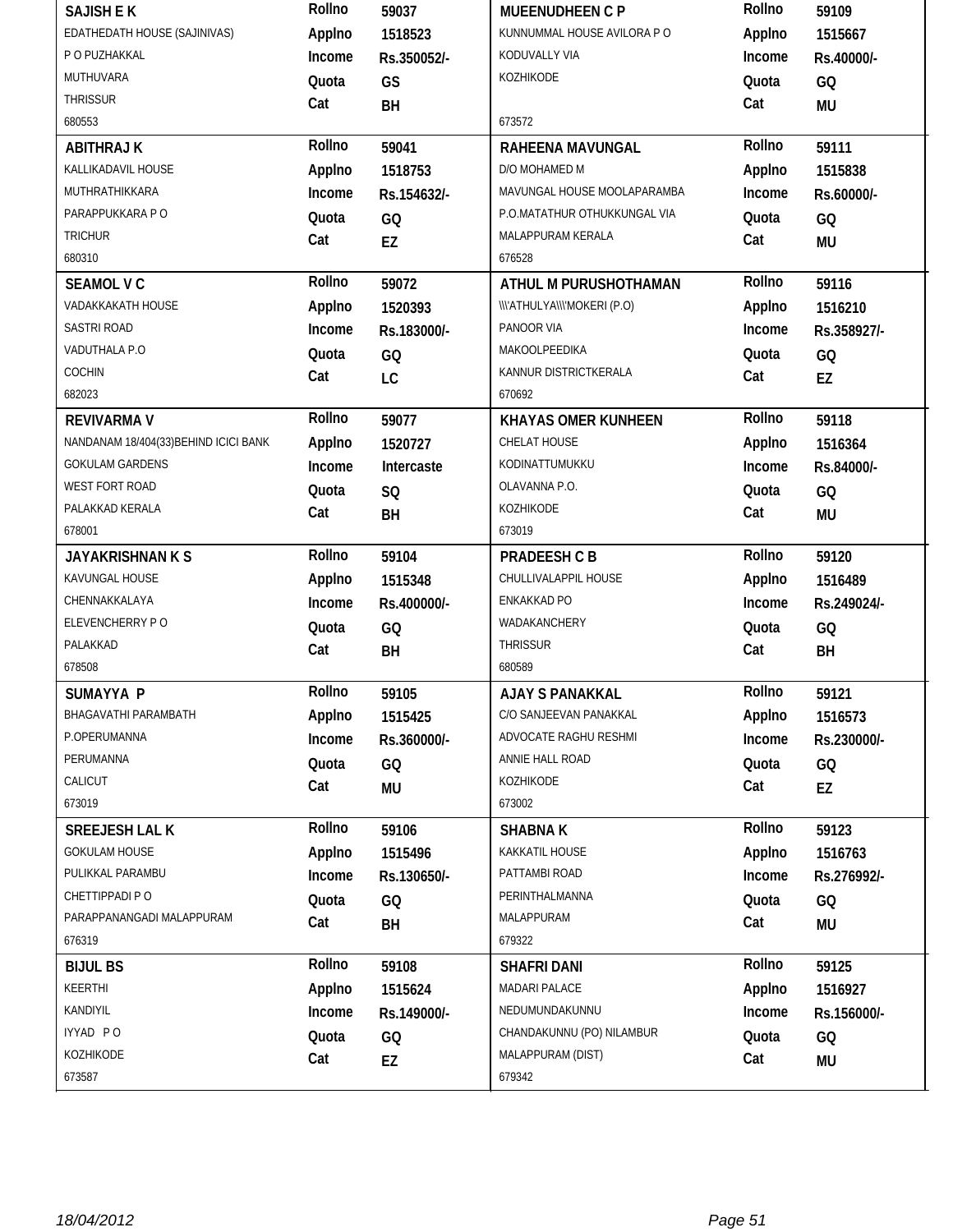| RAJEENA AZEEZ                 | Rollno | 59127       | <b>VISHAL VINCENT</b>       | Rollno | 59160       |
|-------------------------------|--------|-------------|-----------------------------|--------|-------------|
| <b>INSHIRAAH</b>              | Applno | 1517064     | <b>VISHAL VILLA</b>         | Applno | 1519632     |
| BEHIND MOWANCHERRY L P SCHOOL | Income | Rs.156264/- | M C C ROAD                  | Income | Rs.38400/-  |
| MOWANCHERRY PO                | Quota  | GQ          | TANGASSERI                  | Quota  | GQ          |
| <b>KANNUR</b>                 | Cat    | MU          | KOLLAM.                     | Cat    | LC          |
| 670613                        |        |             | 691007                      |        |             |
| <b>BYJUP</b>                  | Rollno | 59132       | <b>SAKKIR HUSSAIN A</b>     | Rollno | 59164       |
| POURNAMY                      | Applno | 1517478     | <b>ANORA</b>                | Applno | 1519950     |
| ANAKKARA PO                   | Income | Rs.387660/- | <b>POOVATTUPARAMBA</b>      | Income | Rs.377904/- |
| PALAKKAD DT                   | Quota  | GS          | POOVATTUPARAMBA P O         | Quota  | GS          |
|                               | Cat    | <b>MU</b>   | CALICUT                     | Cat    | <b>MU</b>   |
| 679551                        |        |             | 673008                      |        |             |
| <b>NITHATG</b>                | Rollno | 59136       | <b>ARSHAD U</b>             | Rollno | 59165       |
| <b>HARI NIVAS</b>             | Applno | 1517744     | SAHAL HOUSE                 | Applno | 1520045     |
| MANATHALA                     | Income | Rs.240000/- | FAROOK COLLEGE(P.O)         | Income | Rs.112000/- |
| CHAVAKKAD P O                 | Quota  | SQ          | CALICUT                     | Quota  | GQ          |
| <b>THRISSUR</b>               | Cat    | BH          |                             | Cat    | <b>MU</b>   |
| 680506                        |        |             | 673632                      |        |             |
| <b>JOWHARK</b>                | Rollno | 59137       | <b>ALFATH</b>               | Rollno | 59172       |
| JOWHAR K KANNIYAN HOUSE       | Applno | 1517829     | KURUKKOLI HOUSE             | Applno | 1520730     |
| KATTUMUNDANADUVATH P O        | Income | Rs.270000/- | OVUNGAL                     | Income | Rs.250000/- |
| WANDOOR(VIA)MALAPPURAM        | Quota  | GQ          | THALKKADATHUR PO            | Quota  | GQ          |
|                               | Cat    | <b>MU</b>   | <b>TIRUR</b>                | Cat    | MU          |
| 679328                        |        |             | 676103                      |        |             |
|                               |        |             |                             |        |             |
| <b>NIMISHAP</b>               | Rollno | 59140       | JANFIR BABU K P             | Rollno | 59173       |
| SNEHAM                        | Applno | 1518095     | THAYYIL HOUSE               | Applno | 1520868     |
| FEROKE.P.O                    | Income | Rs.289464/- | MELEPARAMBA                 | Income | Rs.186952/- |
| CALICUT                       | Quota  | GQ          | CHIRAYIL PO                 | Quota  | GQ          |
|                               | Cat    | EZ          | MALAPPURAM                  | Cat    | MU          |
| 673631                        |        |             | 673638                      |        |             |
| <b>SREEJAPS</b>               | Rollno | 59143       | ABOOBACKER MOHAMED RAFI     | Rollno | 59178       |
| POOVATHANKANDY HOUSE          | Applno | 1518316     | ABOOBACKER MOHAMED RAFI     | Applno | 1515188     |
| SUKAPURAM P O                 | Income | Rs.60000/-  | THANIKAL HOUSE PO KIZHAKOTH | Income | Rs.190000/- |
| EDAPPAL                       | Quota  | GQ          | KODUVALLYCALICUT            | Quota  | GQ          |
| MALAPPURAM                    | Cat    | EZ          | KERALA                      | Cat    | MU          |
| 679576                        |        |             | 673572                      |        |             |
| <b>FASEELA K ABDULLA</b>      | Rollno | 59148       | NAMRATHA A K                | Rollno | 59183       |
| VANNARATH HOUSE               | Applno | 1518643     | KALYANI SADAN               | Applno | 1515501     |
| CHERANDATHUR P O              | Income | Rs.246000/- | NEAR KOOLIBAZAR             | Income | Rs.171500/- |
| VATAKARA                      | Quota  | GQ          | VADAKKUMPAD                 | Quota  | GQ          |
| CALICUT                       | Cat    |             | THALASSERY KANNUR           | Cat    |             |
| 673541                        |        | MU          | 670109                      |        | EZ          |
| <b>SAAN R</b>                 | Rollno | 59152       | <b>ANVAR K</b>              | Rollno | 59186       |
| PPV/79A                       | Applno | 1518906     | NELLIPARAMBATH HOUSE        | Applno | 1515671     |
| VALIYAVEETTIL HOUSE           | Income | Intercaste  | MONGAM PO                   | Income | Rs.318168/- |
| KANJIRAPUZHA PERAVOOR         | Quota  | GS          | MALAPPURAM                  | Quota  | GQ          |
| <b>KANNUR</b>                 | Cat    | EZ          |                             | Cat    | MU          |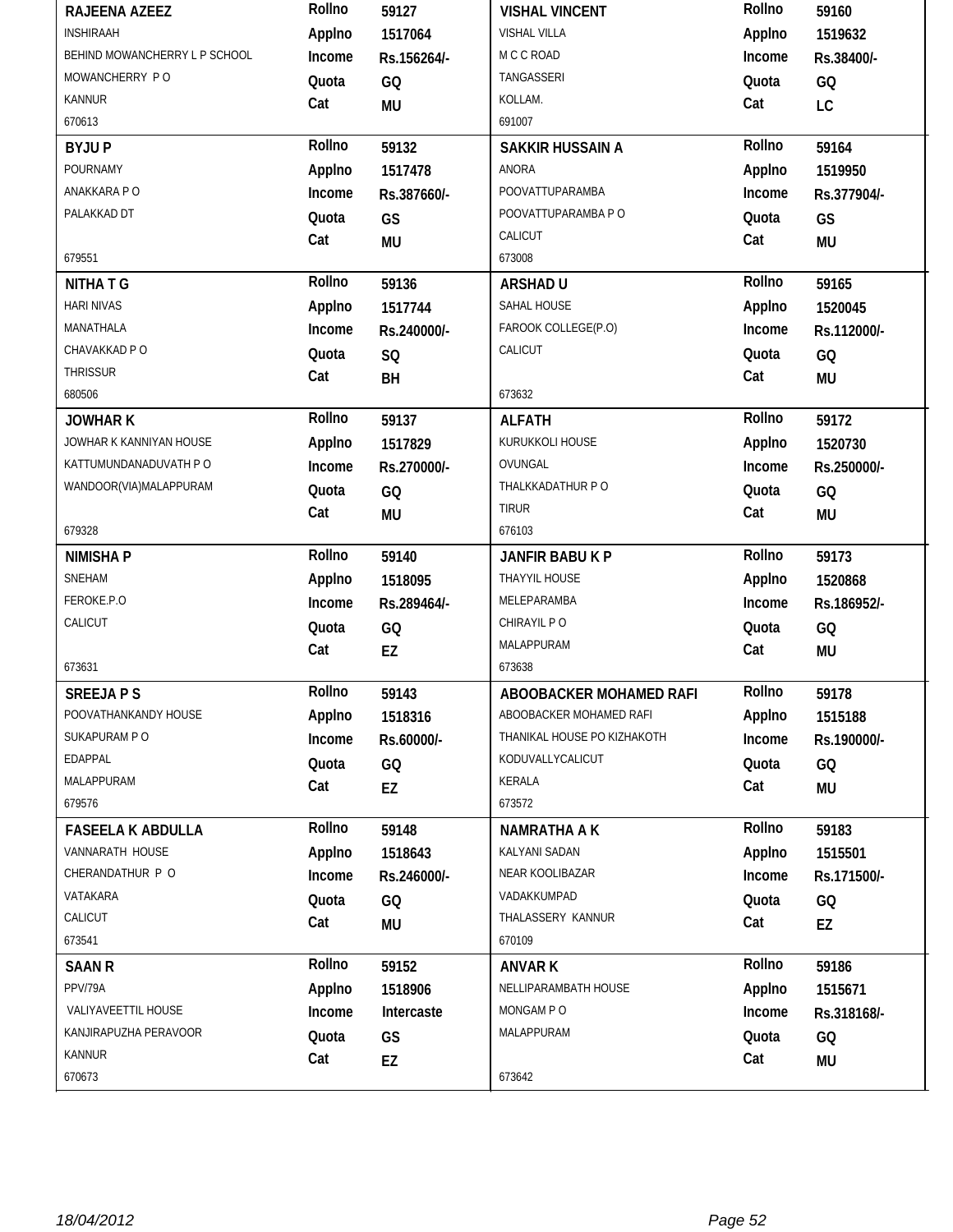| ATHIRA RAJENDRAN          | Rollno | 59187       | <b>SONAP</b>                | Rollno | 59199       |
|---------------------------|--------|-------------|-----------------------------|--------|-------------|
| <b>KUMAR HOUSE</b>        | Applno | 1515760     | THADATHIL PARAMBU HOUSE     | Applno | 1516681     |
| P O ARTS COLLEGE          | Income | Rs.240000/- | SHANTHINAGAR                | Income | Rs.383082/- |
| CALICUT                   | Quota  | GQ          | RAMANATTUKARA P O           | Quota  | GQ          |
|                           | Cat    | EZ          | KOZHIKODE                   | Cat    | EZ          |
| 673018                    |        |             | 673633                      |        |             |
| <b>MEERA H THAYYIL</b>    | Rollno | 59189       | <b>UMMAR SHAREEF K K</b>    | Rollno | 59201       |
| KARADAN HOUSE             | Applno | 1515921     | S/O K K MOHAMMED            | Applno | 1516869     |
| NK ROAD TIRURANGADI POST  | Income | Rs.339836/- | KUNNATH HOUSE               | Income | Rs.359008/- |
| MALAPPURAM                | Quota  | GQ          | THAVANUR P.O KUZHIMENNA VIA | Quota  | GQ          |
|                           | Cat    | <b>MU</b>   | MALAPPURAM                  | Cat    | <b>MU</b>   |
| 676306                    |        |             | 673641                      |        |             |
| <b>NEETHUV</b>            | Rollno | 59190       | SITHARA TV                  | Rollno | 59204       |
| INDEEVARAM                | Applno | 1516023     | THONDAN VEETTIL HOUSE       | Applno | 1517065     |
| T P NARAYANAN NAIR ROAD   | Income | Rs.210000/- | NADUVATH PO                 | Income | Rs.300000/- |
| WEST HILL PO              | Quota  | GQ          | MALAPPURAM                  | Quota  | GQ          |
| KOZHIKODE                 | Cat    | EZ          |                             | Cat    | BH          |
| 673005                    |        |             | 679328                      |        |             |
| <b>BINDHU BHASKARAN</b>   | Rollno | 59191       | AMAL ABDULKADER T           | Rollno | 59210       |
| KOLLADIKKAL HOUSE         | Applno | 1516077     | KALATHIL PARAMBIL (H)       | Applno | 1517553     |
| CHITTANDA P O             | Income | Rs.125000/- | THEKKUMURI P.O              | Income | Rs.242000/- |
| WADAKKANCHERY VIA         | Quota  | GQ          | TIRUR-5 MALAPPURAM DIST     | Quota  | GQ          |
| <b>THRISSUR</b>           | Cat    | <b>EZ</b>   | KERALA INDIA.               | Cat    | <b>MU</b>   |
| 680600                    |        |             | 676105                      |        |             |
|                           |        |             |                             |        |             |
| <b>DWIDEEP CHANDRA P</b>  | Rollno | 59192       | THASNEEM BANU T P           | Rollno | 59211       |
| PALLATHIL                 | Applno | 1516148     | <b>ELAYOOR</b>              | Applno | 1517608     |
| KUTTANKULANGARA           | Income | Rs.299504/- | <b>IRUVETTY POST</b>        | Income | Rs.312742/- |
| KOLATHARA                 | Quota  | GQ          | AREACODE VIA                | Quota  | GQ          |
| CALICUT                   | Cat    | EZ          | MALAPPURAM                  | Cat    | <b>MU</b>   |
| 673655                    |        |             | 673639                      |        |             |
| <b>AKHIL BABUCS</b>       | Rollno | 59193       | YOONUS KARINKAPARA          | Rollno | 59221       |
| CHANDRASSERIL 12/169      | Applno | 1516215     | NEETATHU PARAMBIL HOUSE     | Applno | 1518369     |
| VAZHAKKALA                | Income | Rs.412200/- | RANDATHANI.P.O              | Income | Rs.144000/- |
| KAKKANAD                  | Quota  | GQ          | MALAPPURAM                  | Quota  | GQ          |
| KOCHI                     | Cat    | EZ          |                             | Cat    |             |
| 682030                    |        |             | 676510                      |        | <b>MU</b>   |
| <b>MANSOOR K P</b>        | Rollno | 59195       | <b>JASMIN A S</b>           | Rollno | 59230       |
| ARAFA MANZIL              | Applno | 1516367     | <b>ATHOOLY</b>              | Applno | 1519026     |
| AMAYUR                    | Income | Rs.260000/- | KANNANKARA PO               | Income | Rs.337344/- |
| PATTAMABI                 | Quota  | GQ          | CHELANNUR VIA               | Quota  | GQ          |
| PALAKKAD                  | Cat    | MU          | CALICUT                     | Cat    | EZ          |
| 679303                    |        |             | 673616                      |        |             |
| <b>MUHAMMED SHAREEF P</b> | Rollno | 59198       | <b>NEETHU JOHN</b>          | Rollno | 59234       |
| PARAPPIL                  | Applno | 1516577     | KALIKA                      | Applno | 1519372     |
| PANNICODE PO              | Income | Rs.180000/- | VELLARAMKUNNU               | Income | Rs.318240/- |
| MUKKOM                    | Quota  | GQ          | CHUNDALE P.O                | Quota  | GQ          |
| CALICUT<br>673602         | Cat    | MU          | WAYANAD                     | Cat    | LC          |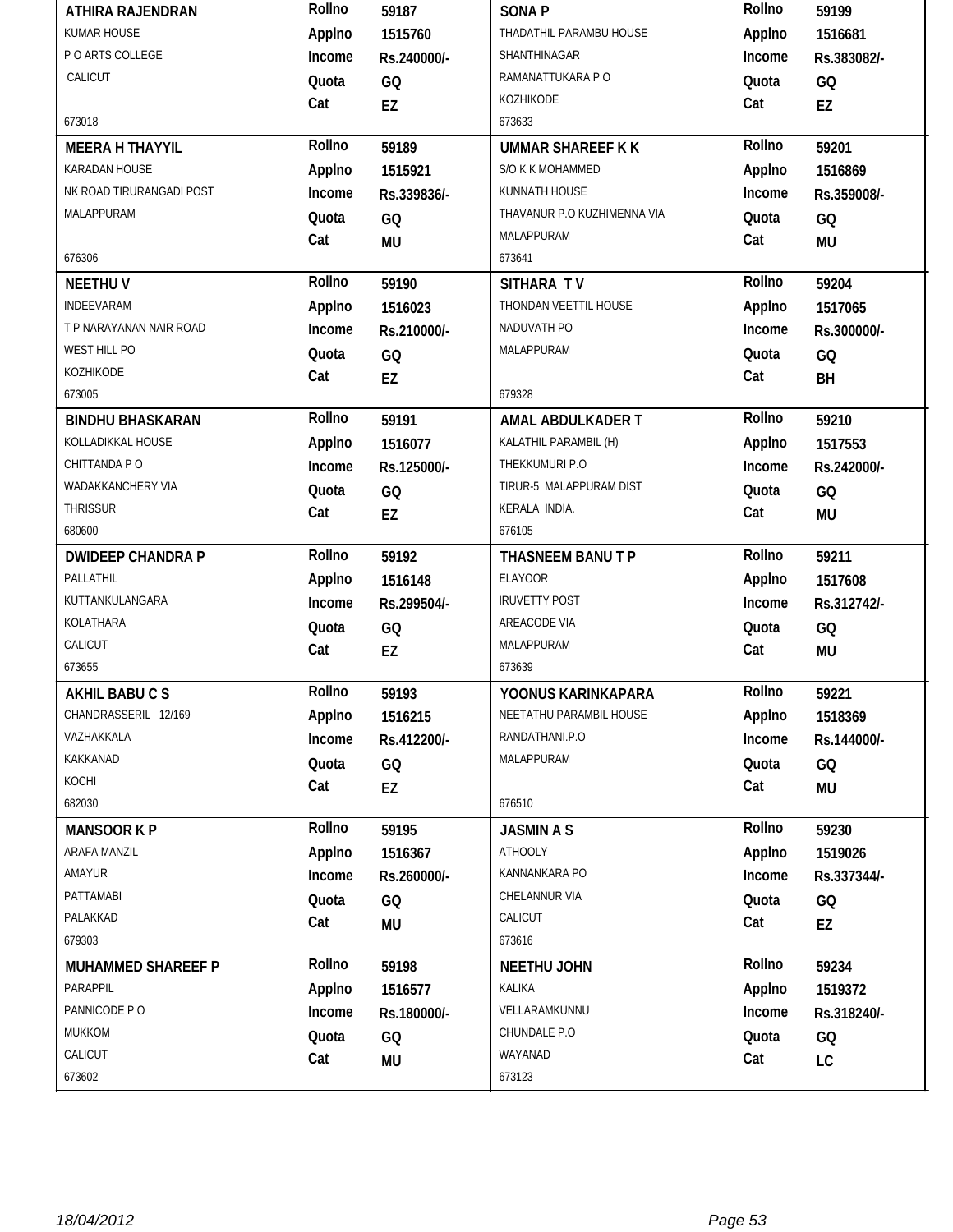| DR SUNIL NS               | Rollno | 59238       | <b>SUNEER C M</b>                  | Rollno | 59279       |
|---------------------------|--------|-------------|------------------------------------|--------|-------------|
| DR SUNIL NS               | Applno | 1519703     | PERUMPADAPPIL HOUSE                | Applno | 1516933     |
| NAYARASSERY HOUSE         | Income | Rs.390672/- | P.O MOONIYUR PARAKKADAVU           | Income | Rs.68600/-  |
| P.O.VALAPPAD BEACH        | Quota  | SQ          | MALAPPURAM                         | Quota  | GQ          |
| <b>TRICHUR DIST</b>       | Cat    | BH          |                                    | Cat    | MU          |
| 680567                    |        |             | 676311                             |        |             |
| SHOWKATHALI PUTHUNKARA    | Rollno | 59241       | <b>AZHAR EP</b>                    | Rollno | 59283       |
| PUTHUNKARA HOUSE          | Applno | 1519951     | EDAMARATH PARAMBIL (H) PULLUR      | Applno | 1517222     |
| KAVANUR PO                | Income | Rs.413952/- | THEKKAN KUTTUR (POST)              | Income | Rs.200000/- |
| AREACODE VIA              | Quota  | SQ          | MALAPPURAM (DT)                    | Quota  | GQ          |
| MALAPPURAM                | Cat    | <b>MU</b>   |                                    | Cat    | <b>MU</b>   |
| 673639                    |        |             | 676551                             |        |             |
| ABOOBACKER SIDHIQUE       | Rollno | 59258       | <b>ASWIN M</b>                     | Rollno | 59284       |
| NADUKKANDIYIL HOUSE       | Applno | 1515351     | C/O DR K V MUKUNDAN                | Applno | 1517314     |
| COLANY ROAD KARIMUK ROAD  | Income | Rs.60000/-  | 'AISWARYA'                         | Income | Intercaste  |
| KONDOTTY PO               | Quota  | GQ          | POOKOTH NADA TALIPARAMBA           | Quota  | GQ          |
| MALAPPURAM                | Cat    | <b>MU</b>   | <b>KANNUR</b>                      | Cat    | BH          |
| 673638                    |        |             | 670141                             |        |             |
| AMITH K                   | Rollno | 59262       | <b>RENIJA V T</b>                  | Rollno | 59291       |
| KODUNGOOKARAN HOUSE       | Applno | 1515626     | SREESHYLAM                         | Applno | 1517834     |
| P.O.FEROKE PETTA          | Income | Intercaste  | VALIYATHAZHATH HOUSE               | Income | Rs.50000/-  |
| KOZHIKODE                 | Quota  | GQ          | VENGALAM PO                        | Quota  | GQ          |
|                           | Cat    | <b>MU</b>   | KORAPUZHACALICUT                   | Cat    | BH          |
| 673631                    |        |             | 673303                             |        |             |
|                           |        |             |                                    |        |             |
| <b>SHYAM K</b>            | Rollno | 59265       | <b>RASHEED K</b>                   | Rollno | 59292       |
| SHYAM K                   | Applno | 1515843     | PHC MEENJA                         | Applno | 1517910     |
| KOLLOTH HOUSE             | Income | Intercaste  | P.O. MIYAPADAVU                    | Income | Rs.309848/- |
| THIRUVAMBADY (P.O)        | Quota  | GQ          | VIA. MANJESHWAR                    | Quota  | GS          |
| KOZHIKODE DISTRICT KERALA | Cat    | EZ          | KASARAGOD.                         | Cat    | <b>MU</b>   |
| 673603                    |        |             | 671323                             |        |             |
| <b>LEKSHMI SANKAR K</b>   | Rollno | 59266       | <b>REKHA M</b>                     | Rollno | 59295       |
| KARANAYIL(H) JAI NAGAR    | Applno | 1515926     | KAILAS HOUSE                       | Applno | 1518182     |
| POONKUNNAM                | Income | Rs.324000/- | KIZHAKEKUNDU PARAMBU               | Income | Rs.72000/-  |
| <b>THRISSUR</b>           | Quota  | GQ          | THIRUVANNUR                        | Quota  | GQ          |
|                           | Cat    | EZ          | CALICUT                            | Cat    | EZ          |
| 680002                    |        |             | 673029                             |        |             |
| <b>SHINOJ</b>             | Rollno | 59275       | <b>SAHAL POTTAMMAL</b>             | Rollno | 59298       |
| MAYFAIR HOUSE             | Applno | 1516578     | SAHAL POTTAMMAL                    | Applno | 1518371     |
| AZHIYOOR P O              | Income | Rs.233006/- | POTTAMMAL HOUSE KACHERIPADI        | Income | Rs.90000/-  |
| NEAR HAJIYAR MASJID       | Quota  | GQ          | VALIYORA P O                       | Quota  | GQ          |
| VATAKARA CALICUT          | Cat    | MU          | MALAPPURAM                         | Cat    | MU          |
| 673309                    |        |             | 676308                             |        |             |
| <b>RESNAK</b>             | Rollno | 59277       | <b>AMINATP</b>                     | Rollno | 59301       |
| KOOREENTAVITA HOUSE       | Applno | 1516766     | MUNDOL DESIGN GROUP                | Applno | 1518579     |
| EDACHERY NORTH PO         | Income | Rs.380000/- | 2ND FLOOR MUNDOL-EST               | Income |             |
| VATAKARA VIA              | Quota  | GQ          | NEAR MOUNICIPAL BUS STANDKASARAGOD | Quota  | GS          |
| KOZHIKODE<br>673502       | Cat    | BH          | KERALA<br>671121                   | Cat    | <b>MU</b>   |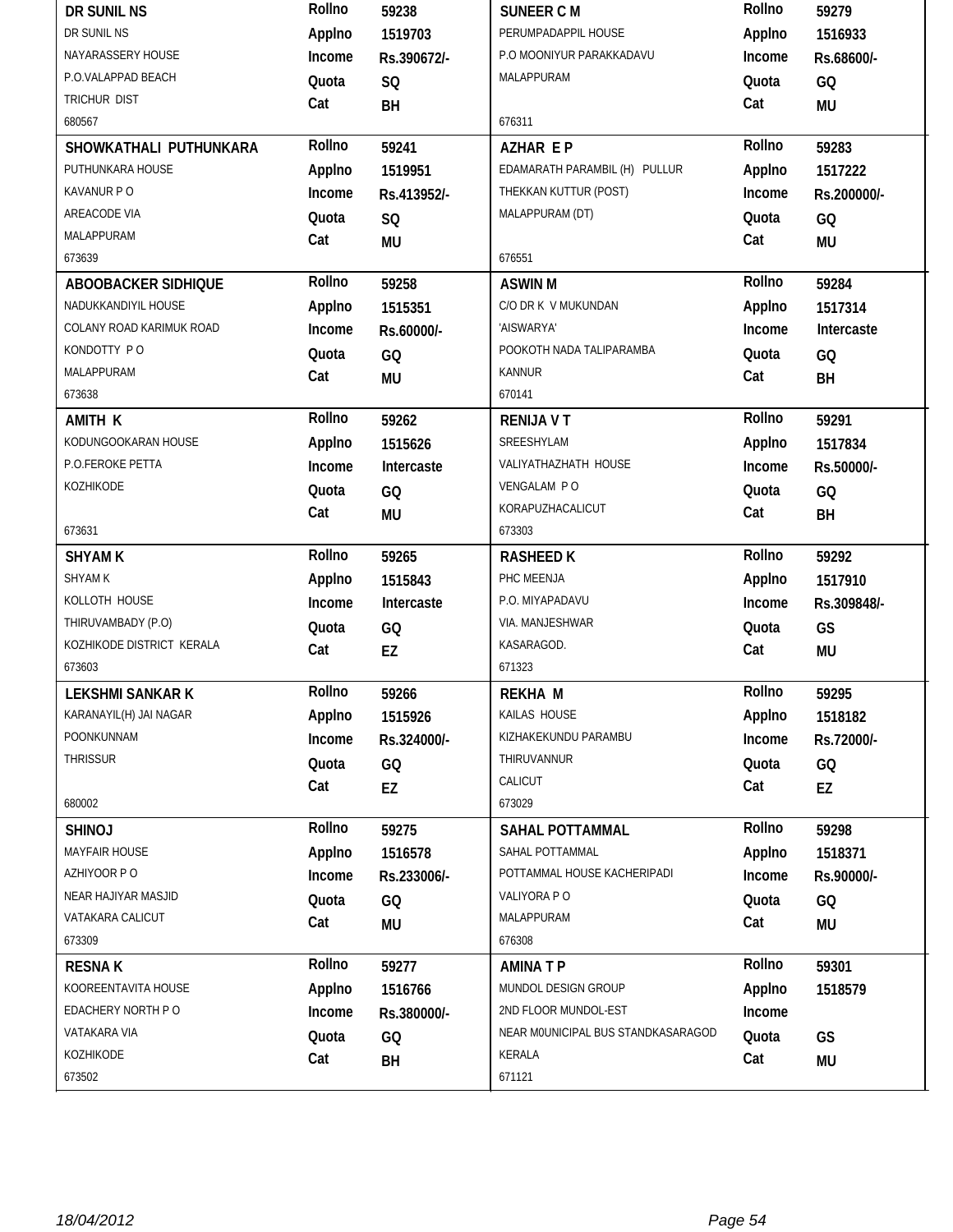| <b>EXCELLENCY APARTMENTS</b><br>KOZHIPPURATH HOUSE<br>Applno<br>Applno<br>1519121<br>1515357<br>3RD FLOOR FLAT NO.3A<br><b>KODATHOOR</b><br>Income<br>Rs.120000/-<br>Income<br>Rs.48000/-<br><b>GOKHALE ROAD</b><br>PERUMBADAPPA POST<br>Quota<br>GQ<br>Quota<br>GQ<br><b>KANNUR</b><br>MALAPPURAM DISTRICTKERALA<br>Cat<br>Cat<br>EZ<br>MU<br>670001<br>679580<br>Rollno<br>Rollno<br><b>VEENA THAMBAN</b><br>59310<br>SAMEER SAKKEER HUSSAIN<br>59336<br>D/O P.THAMBAN<br>Applno<br>AL-SALAMA 23/304-C<br>Applno<br>1519282<br>1515435<br>NEAR CANARA BANK<br>NEAR SHAKTHI AUTOMOBILES<br>Income<br>Income<br>Rs.219512/-<br>Rs.72000/-<br>RAJA ROAD NILESHWAR<br>KALLAI PO<br>Quota<br>GQ<br>Quota<br>GQ<br>KASARGOD<br>CALICUT<br>Cat<br>Cat<br>BH<br><b>MU</b><br>671314<br>673003<br>Rollno<br>Rollno<br>59311<br>59337<br>DHANYA DAYANANDAN<br>JILUJOY M<br>PRASANTHI HOSPITAL<br>DHANYA NIVAS<br>Applno<br>Applno<br>1519373<br>1515503<br><b>SSST ROAD</b><br>COURT ROAD MANJERI<br>Income<br>Income<br>Intercaste<br>Rs.360000/-<br>VILLAGE WEST PAYYANUR<br>MALAPPURAM<br>Quota<br>Quota<br>GQ<br>GQ<br><b>KANNUR</b><br>Cat<br>Cat<br>BH<br>LC<br>670307<br>676121<br>Rollno<br>Rollno<br>59340<br><b>KADEEJATH THASNEEM</b><br>59313<br><b>NITHIN KAILASH</b><br>DARU SAFA MELPARAMBA<br><b>DAMU VIHAR</b><br>Applno<br>Applno<br>1519577<br>1515675<br>KELOTH PARAMBIL<br>KALANAD P.O KASARAGOD<br>Income<br>Income<br>Rs.120000/-<br>Rs.170000/-<br>CHORODE(PO)VATAKARA<br>Quota<br>Quota<br>GQ<br>GQ<br>KOZHIKODE<br>Cat<br>Cat<br><b>MU</b><br>BH<br>671317<br>673106<br>Rollno<br>Rollno<br>59314<br>59341<br><b>MOHAMMED SHAFIN</b><br><b>EASSA AREEKKADAN</b><br>A.P.HOUSE<br>NECHITHADATHIL<br>Applno<br>Applno<br>1519635<br>1515769<br>PULIYATTUKULAM<br>KAKKADAM PURAM<br>Income<br>Income<br>Rs.200000/-<br>Rs.51000/-<br><b>KODUR</b><br>A.R.NAGAR.PO<br>Quota<br>Quota<br>GQ<br>GQ<br>MALAPPURAM<br>MALAPPURAM<br>Cat<br>Cat<br><b>MU</b><br>MU<br>676504<br>673605<br>Rollno<br>Rollno<br><b>RIYAS C</b><br>59319<br><b>FIROS ABDULLA A A</b><br>59342<br>A H VILLA DELI ROAD<br>CHIRANKARA HOUSE<br>Applno<br>Applno<br>1520061<br>1515845<br>MANNENGODE PO<br>MELPARAMBA<br>Income<br>Income<br>Rs.24000/-<br>Rs.180000/-<br>PULASSERY VIA<br>KALANAD P O<br>Quota<br>GQ<br>Quota<br>GQ<br>PALAKKAD<br>KASARAGOD<br>Cat<br>Cat<br><b>MU</b><br>MU<br>679307<br>671317<br>Rollno<br>Rollno<br><b>NASREEN A KHADER</b><br>59323<br><b>SENSI ABOOBACKER</b><br>59343 |
|-------------------------------------------------------------------------------------------------------------------------------------------------------------------------------------------------------------------------------------------------------------------------------------------------------------------------------------------------------------------------------------------------------------------------------------------------------------------------------------------------------------------------------------------------------------------------------------------------------------------------------------------------------------------------------------------------------------------------------------------------------------------------------------------------------------------------------------------------------------------------------------------------------------------------------------------------------------------------------------------------------------------------------------------------------------------------------------------------------------------------------------------------------------------------------------------------------------------------------------------------------------------------------------------------------------------------------------------------------------------------------------------------------------------------------------------------------------------------------------------------------------------------------------------------------------------------------------------------------------------------------------------------------------------------------------------------------------------------------------------------------------------------------------------------------------------------------------------------------------------------------------------------------------------------------------------------------------------------------------------------------------------------------------------------------------------------------------------------------------------------------------------------------------------------------------------------------------------------------------------------------------------------------------------------------------------------------------------------------------------------------------------------------------------------------------------------------------------------------------------------|
|                                                                                                                                                                                                                                                                                                                                                                                                                                                                                                                                                                                                                                                                                                                                                                                                                                                                                                                                                                                                                                                                                                                                                                                                                                                                                                                                                                                                                                                                                                                                                                                                                                                                                                                                                                                                                                                                                                                                                                                                                                                                                                                                                                                                                                                                                                                                                                                                                                                                                                 |
|                                                                                                                                                                                                                                                                                                                                                                                                                                                                                                                                                                                                                                                                                                                                                                                                                                                                                                                                                                                                                                                                                                                                                                                                                                                                                                                                                                                                                                                                                                                                                                                                                                                                                                                                                                                                                                                                                                                                                                                                                                                                                                                                                                                                                                                                                                                                                                                                                                                                                                 |
|                                                                                                                                                                                                                                                                                                                                                                                                                                                                                                                                                                                                                                                                                                                                                                                                                                                                                                                                                                                                                                                                                                                                                                                                                                                                                                                                                                                                                                                                                                                                                                                                                                                                                                                                                                                                                                                                                                                                                                                                                                                                                                                                                                                                                                                                                                                                                                                                                                                                                                 |
|                                                                                                                                                                                                                                                                                                                                                                                                                                                                                                                                                                                                                                                                                                                                                                                                                                                                                                                                                                                                                                                                                                                                                                                                                                                                                                                                                                                                                                                                                                                                                                                                                                                                                                                                                                                                                                                                                                                                                                                                                                                                                                                                                                                                                                                                                                                                                                                                                                                                                                 |
|                                                                                                                                                                                                                                                                                                                                                                                                                                                                                                                                                                                                                                                                                                                                                                                                                                                                                                                                                                                                                                                                                                                                                                                                                                                                                                                                                                                                                                                                                                                                                                                                                                                                                                                                                                                                                                                                                                                                                                                                                                                                                                                                                                                                                                                                                                                                                                                                                                                                                                 |
|                                                                                                                                                                                                                                                                                                                                                                                                                                                                                                                                                                                                                                                                                                                                                                                                                                                                                                                                                                                                                                                                                                                                                                                                                                                                                                                                                                                                                                                                                                                                                                                                                                                                                                                                                                                                                                                                                                                                                                                                                                                                                                                                                                                                                                                                                                                                                                                                                                                                                                 |
|                                                                                                                                                                                                                                                                                                                                                                                                                                                                                                                                                                                                                                                                                                                                                                                                                                                                                                                                                                                                                                                                                                                                                                                                                                                                                                                                                                                                                                                                                                                                                                                                                                                                                                                                                                                                                                                                                                                                                                                                                                                                                                                                                                                                                                                                                                                                                                                                                                                                                                 |
|                                                                                                                                                                                                                                                                                                                                                                                                                                                                                                                                                                                                                                                                                                                                                                                                                                                                                                                                                                                                                                                                                                                                                                                                                                                                                                                                                                                                                                                                                                                                                                                                                                                                                                                                                                                                                                                                                                                                                                                                                                                                                                                                                                                                                                                                                                                                                                                                                                                                                                 |
|                                                                                                                                                                                                                                                                                                                                                                                                                                                                                                                                                                                                                                                                                                                                                                                                                                                                                                                                                                                                                                                                                                                                                                                                                                                                                                                                                                                                                                                                                                                                                                                                                                                                                                                                                                                                                                                                                                                                                                                                                                                                                                                                                                                                                                                                                                                                                                                                                                                                                                 |
|                                                                                                                                                                                                                                                                                                                                                                                                                                                                                                                                                                                                                                                                                                                                                                                                                                                                                                                                                                                                                                                                                                                                                                                                                                                                                                                                                                                                                                                                                                                                                                                                                                                                                                                                                                                                                                                                                                                                                                                                                                                                                                                                                                                                                                                                                                                                                                                                                                                                                                 |
|                                                                                                                                                                                                                                                                                                                                                                                                                                                                                                                                                                                                                                                                                                                                                                                                                                                                                                                                                                                                                                                                                                                                                                                                                                                                                                                                                                                                                                                                                                                                                                                                                                                                                                                                                                                                                                                                                                                                                                                                                                                                                                                                                                                                                                                                                                                                                                                                                                                                                                 |
|                                                                                                                                                                                                                                                                                                                                                                                                                                                                                                                                                                                                                                                                                                                                                                                                                                                                                                                                                                                                                                                                                                                                                                                                                                                                                                                                                                                                                                                                                                                                                                                                                                                                                                                                                                                                                                                                                                                                                                                                                                                                                                                                                                                                                                                                                                                                                                                                                                                                                                 |
|                                                                                                                                                                                                                                                                                                                                                                                                                                                                                                                                                                                                                                                                                                                                                                                                                                                                                                                                                                                                                                                                                                                                                                                                                                                                                                                                                                                                                                                                                                                                                                                                                                                                                                                                                                                                                                                                                                                                                                                                                                                                                                                                                                                                                                                                                                                                                                                                                                                                                                 |
|                                                                                                                                                                                                                                                                                                                                                                                                                                                                                                                                                                                                                                                                                                                                                                                                                                                                                                                                                                                                                                                                                                                                                                                                                                                                                                                                                                                                                                                                                                                                                                                                                                                                                                                                                                                                                                                                                                                                                                                                                                                                                                                                                                                                                                                                                                                                                                                                                                                                                                 |
|                                                                                                                                                                                                                                                                                                                                                                                                                                                                                                                                                                                                                                                                                                                                                                                                                                                                                                                                                                                                                                                                                                                                                                                                                                                                                                                                                                                                                                                                                                                                                                                                                                                                                                                                                                                                                                                                                                                                                                                                                                                                                                                                                                                                                                                                                                                                                                                                                                                                                                 |
|                                                                                                                                                                                                                                                                                                                                                                                                                                                                                                                                                                                                                                                                                                                                                                                                                                                                                                                                                                                                                                                                                                                                                                                                                                                                                                                                                                                                                                                                                                                                                                                                                                                                                                                                                                                                                                                                                                                                                                                                                                                                                                                                                                                                                                                                                                                                                                                                                                                                                                 |
|                                                                                                                                                                                                                                                                                                                                                                                                                                                                                                                                                                                                                                                                                                                                                                                                                                                                                                                                                                                                                                                                                                                                                                                                                                                                                                                                                                                                                                                                                                                                                                                                                                                                                                                                                                                                                                                                                                                                                                                                                                                                                                                                                                                                                                                                                                                                                                                                                                                                                                 |
|                                                                                                                                                                                                                                                                                                                                                                                                                                                                                                                                                                                                                                                                                                                                                                                                                                                                                                                                                                                                                                                                                                                                                                                                                                                                                                                                                                                                                                                                                                                                                                                                                                                                                                                                                                                                                                                                                                                                                                                                                                                                                                                                                                                                                                                                                                                                                                                                                                                                                                 |
|                                                                                                                                                                                                                                                                                                                                                                                                                                                                                                                                                                                                                                                                                                                                                                                                                                                                                                                                                                                                                                                                                                                                                                                                                                                                                                                                                                                                                                                                                                                                                                                                                                                                                                                                                                                                                                                                                                                                                                                                                                                                                                                                                                                                                                                                                                                                                                                                                                                                                                 |
|                                                                                                                                                                                                                                                                                                                                                                                                                                                                                                                                                                                                                                                                                                                                                                                                                                                                                                                                                                                                                                                                                                                                                                                                                                                                                                                                                                                                                                                                                                                                                                                                                                                                                                                                                                                                                                                                                                                                                                                                                                                                                                                                                                                                                                                                                                                                                                                                                                                                                                 |
|                                                                                                                                                                                                                                                                                                                                                                                                                                                                                                                                                                                                                                                                                                                                                                                                                                                                                                                                                                                                                                                                                                                                                                                                                                                                                                                                                                                                                                                                                                                                                                                                                                                                                                                                                                                                                                                                                                                                                                                                                                                                                                                                                                                                                                                                                                                                                                                                                                                                                                 |
|                                                                                                                                                                                                                                                                                                                                                                                                                                                                                                                                                                                                                                                                                                                                                                                                                                                                                                                                                                                                                                                                                                                                                                                                                                                                                                                                                                                                                                                                                                                                                                                                                                                                                                                                                                                                                                                                                                                                                                                                                                                                                                                                                                                                                                                                                                                                                                                                                                                                                                 |
|                                                                                                                                                                                                                                                                                                                                                                                                                                                                                                                                                                                                                                                                                                                                                                                                                                                                                                                                                                                                                                                                                                                                                                                                                                                                                                                                                                                                                                                                                                                                                                                                                                                                                                                                                                                                                                                                                                                                                                                                                                                                                                                                                                                                                                                                                                                                                                                                                                                                                                 |
|                                                                                                                                                                                                                                                                                                                                                                                                                                                                                                                                                                                                                                                                                                                                                                                                                                                                                                                                                                                                                                                                                                                                                                                                                                                                                                                                                                                                                                                                                                                                                                                                                                                                                                                                                                                                                                                                                                                                                                                                                                                                                                                                                                                                                                                                                                                                                                                                                                                                                                 |
|                                                                                                                                                                                                                                                                                                                                                                                                                                                                                                                                                                                                                                                                                                                                                                                                                                                                                                                                                                                                                                                                                                                                                                                                                                                                                                                                                                                                                                                                                                                                                                                                                                                                                                                                                                                                                                                                                                                                                                                                                                                                                                                                                                                                                                                                                                                                                                                                                                                                                                 |
|                                                                                                                                                                                                                                                                                                                                                                                                                                                                                                                                                                                                                                                                                                                                                                                                                                                                                                                                                                                                                                                                                                                                                                                                                                                                                                                                                                                                                                                                                                                                                                                                                                                                                                                                                                                                                                                                                                                                                                                                                                                                                                                                                                                                                                                                                                                                                                                                                                                                                                 |
|                                                                                                                                                                                                                                                                                                                                                                                                                                                                                                                                                                                                                                                                                                                                                                                                                                                                                                                                                                                                                                                                                                                                                                                                                                                                                                                                                                                                                                                                                                                                                                                                                                                                                                                                                                                                                                                                                                                                                                                                                                                                                                                                                                                                                                                                                                                                                                                                                                                                                                 |
|                                                                                                                                                                                                                                                                                                                                                                                                                                                                                                                                                                                                                                                                                                                                                                                                                                                                                                                                                                                                                                                                                                                                                                                                                                                                                                                                                                                                                                                                                                                                                                                                                                                                                                                                                                                                                                                                                                                                                                                                                                                                                                                                                                                                                                                                                                                                                                                                                                                                                                 |
|                                                                                                                                                                                                                                                                                                                                                                                                                                                                                                                                                                                                                                                                                                                                                                                                                                                                                                                                                                                                                                                                                                                                                                                                                                                                                                                                                                                                                                                                                                                                                                                                                                                                                                                                                                                                                                                                                                                                                                                                                                                                                                                                                                                                                                                                                                                                                                                                                                                                                                 |
|                                                                                                                                                                                                                                                                                                                                                                                                                                                                                                                                                                                                                                                                                                                                                                                                                                                                                                                                                                                                                                                                                                                                                                                                                                                                                                                                                                                                                                                                                                                                                                                                                                                                                                                                                                                                                                                                                                                                                                                                                                                                                                                                                                                                                                                                                                                                                                                                                                                                                                 |
|                                                                                                                                                                                                                                                                                                                                                                                                                                                                                                                                                                                                                                                                                                                                                                                                                                                                                                                                                                                                                                                                                                                                                                                                                                                                                                                                                                                                                                                                                                                                                                                                                                                                                                                                                                                                                                                                                                                                                                                                                                                                                                                                                                                                                                                                                                                                                                                                                                                                                                 |
|                                                                                                                                                                                                                                                                                                                                                                                                                                                                                                                                                                                                                                                                                                                                                                                                                                                                                                                                                                                                                                                                                                                                                                                                                                                                                                                                                                                                                                                                                                                                                                                                                                                                                                                                                                                                                                                                                                                                                                                                                                                                                                                                                                                                                                                                                                                                                                                                                                                                                                 |
|                                                                                                                                                                                                                                                                                                                                                                                                                                                                                                                                                                                                                                                                                                                                                                                                                                                                                                                                                                                                                                                                                                                                                                                                                                                                                                                                                                                                                                                                                                                                                                                                                                                                                                                                                                                                                                                                                                                                                                                                                                                                                                                                                                                                                                                                                                                                                                                                                                                                                                 |
|                                                                                                                                                                                                                                                                                                                                                                                                                                                                                                                                                                                                                                                                                                                                                                                                                                                                                                                                                                                                                                                                                                                                                                                                                                                                                                                                                                                                                                                                                                                                                                                                                                                                                                                                                                                                                                                                                                                                                                                                                                                                                                                                                                                                                                                                                                                                                                                                                                                                                                 |
|                                                                                                                                                                                                                                                                                                                                                                                                                                                                                                                                                                                                                                                                                                                                                                                                                                                                                                                                                                                                                                                                                                                                                                                                                                                                                                                                                                                                                                                                                                                                                                                                                                                                                                                                                                                                                                                                                                                                                                                                                                                                                                                                                                                                                                                                                                                                                                                                                                                                                                 |
|                                                                                                                                                                                                                                                                                                                                                                                                                                                                                                                                                                                                                                                                                                                                                                                                                                                                                                                                                                                                                                                                                                                                                                                                                                                                                                                                                                                                                                                                                                                                                                                                                                                                                                                                                                                                                                                                                                                                                                                                                                                                                                                                                                                                                                                                                                                                                                                                                                                                                                 |
| D/O DR ABDUL KHADER<br>Applno<br><b>HIRA HOUSE</b><br>Applno<br>1520475<br>1515937                                                                                                                                                                                                                                                                                                                                                                                                                                                                                                                                                                                                                                                                                                                                                                                                                                                                                                                                                                                                                                                                                                                                                                                                                                                                                                                                                                                                                                                                                                                                                                                                                                                                                                                                                                                                                                                                                                                                                                                                                                                                                                                                                                                                                                                                                                                                                                                                              |
| SHANTHI NAGAR HOUSING COLONY<br>N IT CAMPUS PO<br>Income<br>Income<br>Rs.308131/-<br>Rs.120000/-                                                                                                                                                                                                                                                                                                                                                                                                                                                                                                                                                                                                                                                                                                                                                                                                                                                                                                                                                                                                                                                                                                                                                                                                                                                                                                                                                                                                                                                                                                                                                                                                                                                                                                                                                                                                                                                                                                                                                                                                                                                                                                                                                                                                                                                                                                                                                                                                |
| CALICUT<br><b>SULTHAN BATHERY</b><br>Quota<br>Quota<br>GQ<br>GQ                                                                                                                                                                                                                                                                                                                                                                                                                                                                                                                                                                                                                                                                                                                                                                                                                                                                                                                                                                                                                                                                                                                                                                                                                                                                                                                                                                                                                                                                                                                                                                                                                                                                                                                                                                                                                                                                                                                                                                                                                                                                                                                                                                                                                                                                                                                                                                                                                                 |
| WAYANAD<br>Cat<br>Cat<br>MU<br><b>MU</b>                                                                                                                                                                                                                                                                                                                                                                                                                                                                                                                                                                                                                                                                                                                                                                                                                                                                                                                                                                                                                                                                                                                                                                                                                                                                                                                                                                                                                                                                                                                                                                                                                                                                                                                                                                                                                                                                                                                                                                                                                                                                                                                                                                                                                                                                                                                                                                                                                                                        |
| 673592<br>673601                                                                                                                                                                                                                                                                                                                                                                                                                                                                                                                                                                                                                                                                                                                                                                                                                                                                                                                                                                                                                                                                                                                                                                                                                                                                                                                                                                                                                                                                                                                                                                                                                                                                                                                                                                                                                                                                                                                                                                                                                                                                                                                                                                                                                                                                                                                                                                                                                                                                                |
| Rollno<br>Rollno<br><b>FASALUL ABIDEEN PALAPPETTA</b><br>59326<br>KUNHI MOHAMMED K P<br>59347                                                                                                                                                                                                                                                                                                                                                                                                                                                                                                                                                                                                                                                                                                                                                                                                                                                                                                                                                                                                                                                                                                                                                                                                                                                                                                                                                                                                                                                                                                                                                                                                                                                                                                                                                                                                                                                                                                                                                                                                                                                                                                                                                                                                                                                                                                                                                                                                   |
|                                                                                                                                                                                                                                                                                                                                                                                                                                                                                                                                                                                                                                                                                                                                                                                                                                                                                                                                                                                                                                                                                                                                                                                                                                                                                                                                                                                                                                                                                                                                                                                                                                                                                                                                                                                                                                                                                                                                                                                                                                                                                                                                                                                                                                                                                                                                                                                                                                                                                                 |
| THADAPPARAMBIL(H)<br>APPAKATTUKUZHY HOUSE<br>Applno<br>Applno<br>1520748<br>1516218                                                                                                                                                                                                                                                                                                                                                                                                                                                                                                                                                                                                                                                                                                                                                                                                                                                                                                                                                                                                                                                                                                                                                                                                                                                                                                                                                                                                                                                                                                                                                                                                                                                                                                                                                                                                                                                                                                                                                                                                                                                                                                                                                                                                                                                                                                                                                                                                             |
| THUVVAKKADPANNIPPARA<br>VALIYAPARAMBA (PO)<br>Income<br>Income<br>Rs.100000/-<br>Rs.307008/-                                                                                                                                                                                                                                                                                                                                                                                                                                                                                                                                                                                                                                                                                                                                                                                                                                                                                                                                                                                                                                                                                                                                                                                                                                                                                                                                                                                                                                                                                                                                                                                                                                                                                                                                                                                                                                                                                                                                                                                                                                                                                                                                                                                                                                                                                                                                                                                                    |
| PULIKKAL (VIA)<br>EDAVANNA<br>Quota<br>Quota                                                                                                                                                                                                                                                                                                                                                                                                                                                                                                                                                                                                                                                                                                                                                                                                                                                                                                                                                                                                                                                                                                                                                                                                                                                                                                                                                                                                                                                                                                                                                                                                                                                                                                                                                                                                                                                                                                                                                                                                                                                                                                                                                                                                                                                                                                                                                                                                                                                    |
| GQ<br>GQ<br>MALAPPURAM<br>MALAPPURAM<br>Cat<br>Cat<br>MU<br><b>MU</b>                                                                                                                                                                                                                                                                                                                                                                                                                                                                                                                                                                                                                                                                                                                                                                                                                                                                                                                                                                                                                                                                                                                                                                                                                                                                                                                                                                                                                                                                                                                                                                                                                                                                                                                                                                                                                                                                                                                                                                                                                                                                                                                                                                                                                                                                                                                                                                                                                           |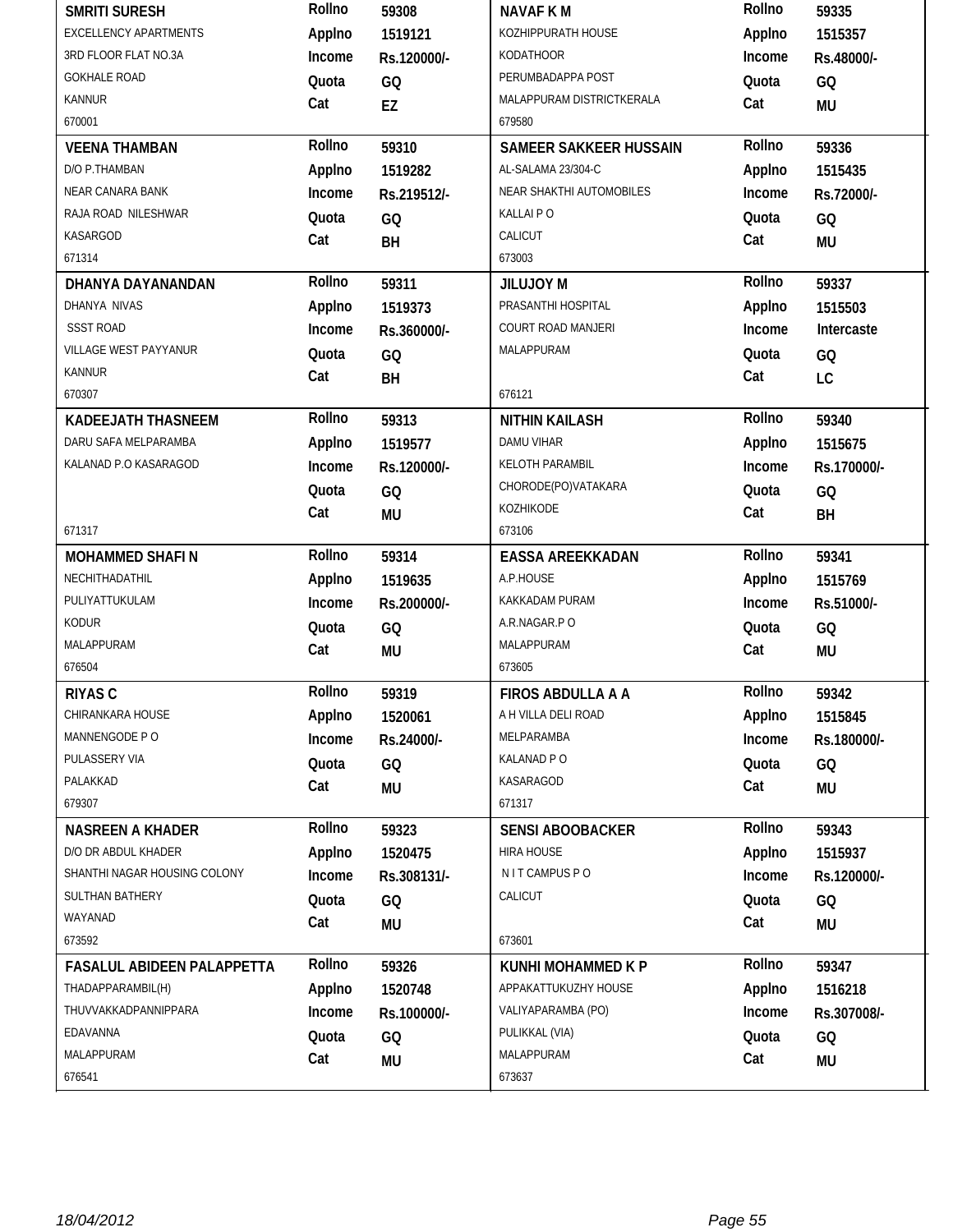| <b>BASHEER A GAFOOR</b>     | Rollno | 59350       | KISHORE KUMAR M P          | Rollno | 59365       |
|-----------------------------|--------|-------------|----------------------------|--------|-------------|
| NIHAS 23/1631CB-6MRC        | Applno | 1516451     | C.H.C THARIODE             | Applno | 1517618     |
| MELARIPADAM ROAD            | Income | Rs.86000/-  | CHENNALODE                 | Income | Rs.437880/- |
| KALLAI P.O                  | Quota  | GQ          | P.O CHENNALODEKALPETTA VIA | Quota  | GS          |
| CALICUT                     | Cat    | MU          | WAYANAD                    | Cat    | BH          |
| 673003                      |        |             | 673121                     |        |             |
| <b>KHAIS KUNINGATT</b>      | Rollno | 59352       | <b>MOHAMMED SHAREEF V</b>  | Rollno | 59366       |
| KUNINGATT HOUSE             | Applno | 1516580     | <b>FATHIMA MANZIL</b>      | Applno | 1517686     |
| KUNINGAD POST               | Income | Rs.36000/-  | HOSANGADIP.O MANJESHWAR    | Income | Rs.120000/- |
| PURAMERI VIA                | Quota  | GQ          | KASARAGOD                  | Quota  | GQ          |
| VATAKARA CALICUT            | Cat    | <b>MU</b>   |                            | Cat    | <b>MU</b>   |
| 673503                      |        |             | 671323                     |        |             |
| SADIQUALI P P               | Rollno | 59356       | MUHAMMAD MUZAMMIL MUSTHAFA | Rollno | 59368       |
| CHORAMTHADATHIL HOUSE       | Applno | 1516936     | <b>KARIPPAYI VILLA</b>     | Applno | 1517838     |
| MOONNIYUR SOUTH P.O         | Income | Rs.33400/-  | P.O THAZHE CHOVVA          | Income | Rs.95000/-  |
| KUNNATHPARAMBU              | Quota  | GQ          | THILANUR                   | Quota  | GQ          |
| <b>MALAPPURAM</b>           | Cat    | MU          | <b>KANNUR</b>              | Cat    | <b>MU</b>   |
| 676311                      |        |             | 670018                     |        |             |
| <b>FATHIMATHUSALMA O</b>    | Rollno | 59357       | <b>BABINH</b>              | Rollno | 59371       |
| QADEERIYA CHEKKITTANDIYIL   | Applno | 1517010     | CHAMBAYIL CHITTEKKAT (H)   | Applno | 1518116     |
| P O CHENDAYAD               | Income | Rs.63000/-  | ARTS COLLEGE PO            | Income | Rs.397994/- |
| VIA PANOOR KANNUR           | Quota  | GQ          | KOZHIKODE                  | Quota  | GQ          |
|                             | Cat    | MU          |                            | Cat    | EZ          |
| 670692                      |        |             | 673018                     |        |             |
| <b>FARHANA K M P</b>        | Rollno | 59358       | MOHAMED JIMSHAD M          | Rollno | 59372       |
| THAZBEEH CHERUKALLATTU      | Applno | 1517070     | MANNIL HOUSEPATTAMBI ROAD  | Applno | 1518185     |
| PERAMBRA P.O.               | Income | Rs.424928/- | PERINTHALMANNA PO          | Income | Rs.125000/- |
| KOZHIKODE                   | Quota  | GQ          | MALAPPURAM DISTRICT        | Quota  | GQ          |
|                             | Cat    | MU          | KERALA                     | Cat    | <b>MU</b>   |
| 673525                      |        |             | 679322                     |        |             |
| JAYAKRISHNAN G              | Rollno | 59360       | VIDYA VIJAYAKRISHNAN       | Rollno | 59373       |
| PRANAVAM THRIVENI GARDENS   | Applno | 1517223     | <b>VIDYA</b>               | Applno | 1518260     |
| CALVARY ROAD POOTHOLE .P.O. | Income | Rs.429795/- | NEAR SOMESWARY TEMPLE      | Income | Rs.347778/- |
| <b>THRISSUR</b>             | Quota  | GQ          | KANDANKALI P.O             | Quota  | GQ          |
|                             | Cat    | BH          | PAYANNURKANNUR             | Cat    | BH          |
| 680004                      |        |             | 670307                     |        |             |
| <b>NIGAR KASIM P</b>        | Rollno | 59361       | <b>REMYAM</b>              | Rollno | 59375       |
| VAIDYA VIHAR                | Applno | 1517316     | REMYAMMANASSERY            | Applno | 1518374     |
| PERINGATTUTHODIYIL          | Income | Rs.90000/-  | <b>MANASSERY POST</b>      | Income | Rs.360000/- |
| IRIMBILIYAM - P.O           | Quota  | GQ          | <b>NIT VIA</b>             | Quota  | GQ          |
| MALAPPURAM                  | Cat    | MU          | KOZHIKODE                  | Cat    | BH          |
| 679572                      |        |             | 673602                     |        |             |
| <b>SHAMIL PK</b>            | Rollno | 59364       | <b>PRACHEENT</b>           | Rollno | 59377       |
| PANNIVETTUM KUNI            | Applno | 1517558     | THAYYIL HOUSE              | Applno | 1518514     |
| MOODADI NORTH P O           | Income | Rs.150000/- | VALLIKKUNNU(PO)            | Income | Rs.36000/-  |
| KOYILANDY VIA               | Quota  | GQ          | MALAPPURAM                 | Quota  | GQ          |
| KOZHIKKODE                  | Cat    | <b>MU</b>   |                            | Cat    | EZ          |
| 673307                      |        |             | 673314                     |        |             |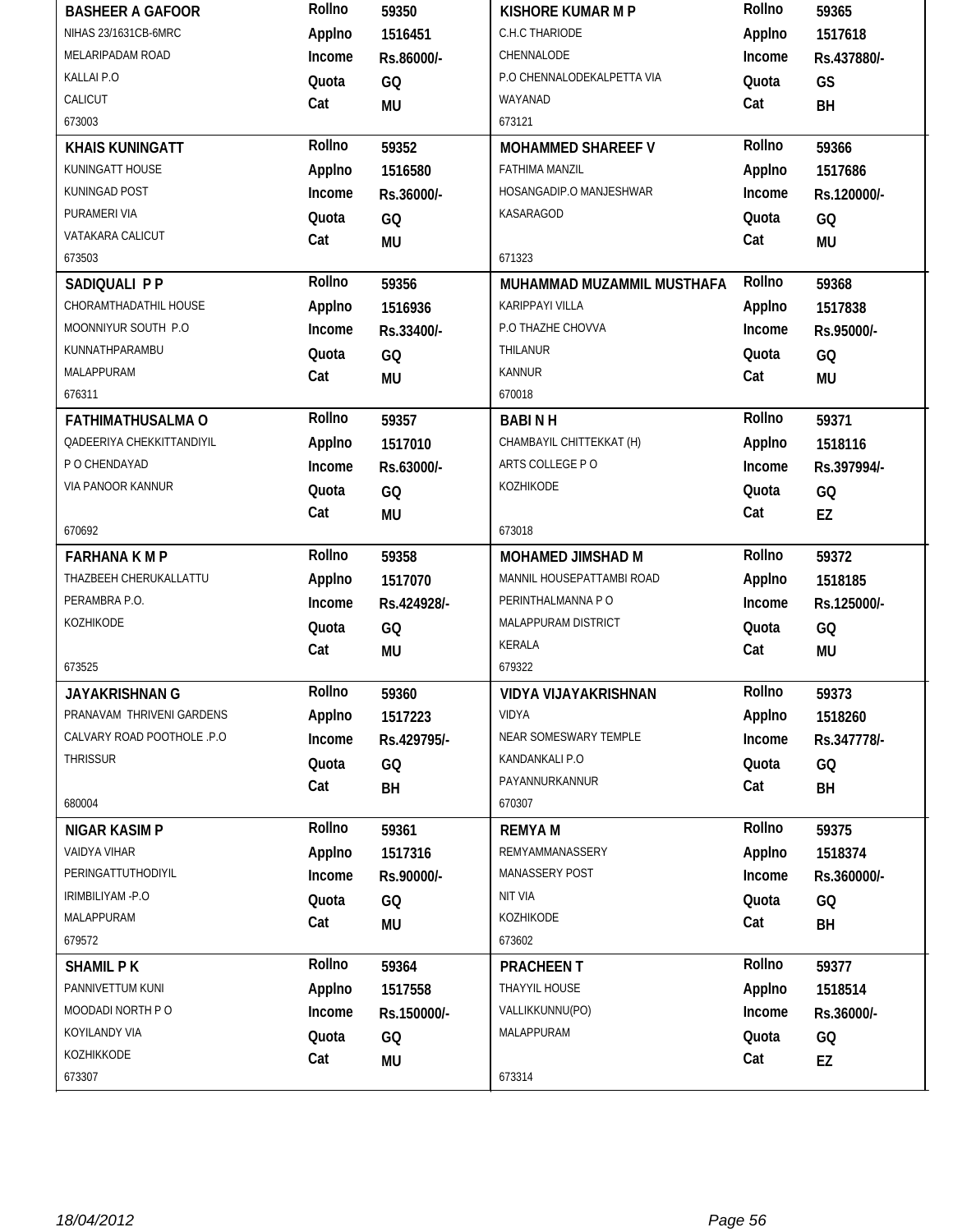| YEDUDEV S B                   | Rollno | 59378       | <b>JIJISHA ALI</b>         | Rollno | 59414       |
|-------------------------------|--------|-------------|----------------------------|--------|-------------|
| <b>KRISHNA VIHAR</b>          | Applno | 1518585     | D/O E M ALI MOOSA          | Applno | 1515508     |
| VAKAYAD P O                   | Income | Rs.415637/- | JJ HOUSE                   | Income | Rs.254400/- |
| NADUVANNUR                    | Quota  | GQ          | PURANGU P O PANAMPAD       | Quota  | GQ          |
| KOZHIKODE                     | Cat    | EZ          | MALAPPURAM                 | Cat    | <b>MU</b>   |
| 673614                        |        |             | 679584                     |        |             |
| ALI SNEIVAR KOKKADAN          | Rollno | 59384       | <b>SHAMEER A</b>           | Rollno | 59425       |
| KOKKADAN HOUSE                | Applno | 1519036     | CRESCENT ADIVARAM          | Applno | 1516289     |
| SHAPPINKUNNU                  | Income | Rs.68106/-  | CHERUR                     | Income | Rs.448896/- |
| KARAKUNNU P.O                 | Quota  | GQ          | VENGARA                    | Quota  | GQ          |
| MALAPPURAM                    | Cat    | <b>MU</b>   | MALAPPURAM                 | Cat    | <b>MU</b>   |
| 676123                        |        |             | 676304                     |        |             |
| <b>BIPIN SETHUMADHAVAN</b>    | Rollno | 59386       | ANU BALAKRISHNAN           | Rollno | 59426       |
| MY NEST                       | Applno | 1519221     | ANUGRAHA(H)                | Applno | 1516373     |
| P O THIRUVANGAD               | Income | Rs.366120/- | NEAR KANNANGADU TEMPLE     | Income | Rs.70000/-  |
| THALASSERY 3                  | Quota  | GQ          | EDAT POSTPAYYANUR(VIA0     | Quota  | GQ          |
| <b>KANNUR</b>                 | Cat    | BH          | <b>KANNUR</b>              | Cat    | BH          |
| 670103                        |        |             | 670327                     |        |             |
| <b>ABDU RAHEEM KAPPOOR</b>    | Rollno | 59392       | <b>BINU BAL SINGH K</b>    | Rollno | 59428       |
| KAPPOOR HOUSE                 | Applno | 1519715     | AMRITHA VIHAR              | Applno | 1516507     |
| MANGALASSER VAI               | Income | Rs.407148/- | KOLAKKATTU CHALI P O       | Income | Rs.286304/- |
| KARUVAMBRAM P O               | Quota  | GQ          | CHELEMBRA                  | Quota  | GQ          |
| MALAPPURAM                    | Cat    | <b>MU</b>   | MALAPPURAM                 | Cat    | EZ          |
| 676123                        |        |             | 673634                     |        |             |
|                               |        |             |                            |        |             |
| <b>ABISH K K</b>              | Rollno | 59400       | <b>NIRMAL C</b>            | Rollno | 59429       |
| KODAKKAT HOUSE                | Applno | 1520492     | CHOLAKKAL HOUSE            | Applno | 1516582     |
| OLAVANNA PO                   | Income | Rs.121000/- | <b>IRINGATTIRI POST</b>    | Income | Rs.250000/- |
| CALICUT                       | Quota  | GQ          | KARUVARAKUNDU              | Quota  | GQ          |
|                               | Cat    | <b>MU</b>   | MALAPPURAM DISTRICT KERALA | Cat    | EZ          |
| 673019                        |        |             | 676523                     |        |             |
| <b>UMARUL FAROOQ MC</b>       | Rollno | 59405       | MOHAMED YASID C M          | Rollno | 59430       |
| MALAYILAKKAM CHALIL           | Applno | 1520987     | CHERUMADATHIL (H)          | Applno | 1516700     |
| THALAPPERUMANNA-KARUVAN POYIL | Income | Rs.371424/- | PARAKKADAVU                | Income | Rs.200000/- |
| KODUVALLY                     | Quota  | SQ          | MOONNIYOUR                 | Quota  | GQ          |
| KOZHIKODE                     | Cat    | <b>MU</b>   | MALAPPURAM                 | Cat    | MU          |
| 673572                        |        |             | 676311                     |        |             |
| <b>RIJAS K</b>                | Rollno | 59409       | <b>SAHIR AFTAB</b>         | Rollno | 59431       |
| KAVUNGAL HOUSE                | Applno | 1515194     | BAITHUL ALIF(H)            | Applno | 1516773     |
| MAKKARAPPARAMBA P O           | Income | Rs.150000/- | PADINHATTUMMURI P.O        | Income | Rs.98000/-  |
| MALAPPURAM                    | Quota  | GQ          | KOOTTILANGADI VIA          | Quota  | GQ          |
|                               | Cat    | <b>MU</b>   | MALAPPURAM                 | Cat    |             |
| 676507                        |        |             | 676506                     |        | <b>MU</b>   |
| <b>MUHAMMED J NISHADH</b>     | Rollno | 59413       | SMRITHI KRISHNA C          | Rollno | 59439       |
| KOCHUVEETIL                   | Applno | 1515436     | <b>GANGOTHRI</b>           | Applno | 1517424     |
| VARAVILA PO                   | Income | Rs.329784/- | PUTHUR STREET              | Income | Intercaste  |
| VAVVAKKAVU                    | Quota  | GQ          | PERINTALMANNA              | Quota  | GQ          |
| KOLLAM                        | Cat    | MU          | MALAPPURAM                 | Cat    | EZ          |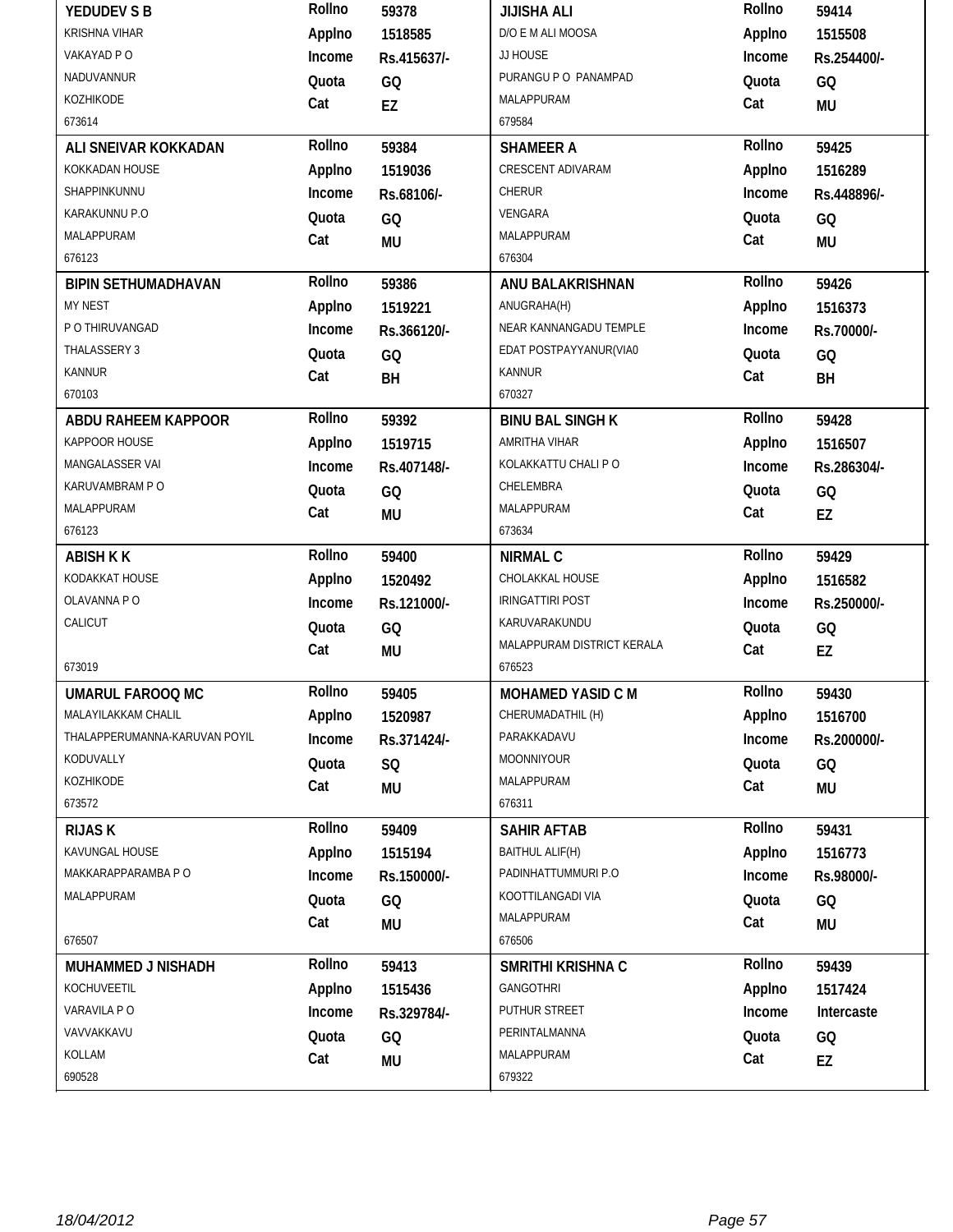| DILSHAD BIN MOHAMED KALODI            | Rollno | 59440       | <b>FAISAL KASSIM</b>        | Rollno | 59499       |
|---------------------------------------|--------|-------------|-----------------------------|--------|-------------|
| <b>DILISTHAN</b>                      | Applno | 1517495     | AL SAFA HOUSE               | Applno | 1516083     |
| CHINAKKAL                             | Income | Rs.402660/- | NADACKAL PO                 | Income | Rs.36000/-  |
| CHERUSHOLA P O                        | Quota  | GQ          | ERATTUPETTA                 | Quota  | GQ          |
| MALAPPURAM                            | Cat    | <b>MU</b>   | KOTTAYAM                    | Cat    | <b>MU</b>   |
| 676510                                |        |             | 686124                      |        |             |
| REEMA POYIL KUNHAMMED                 | Rollno | 59441       | <b>ANISHA RAHMATH V</b>     | Rollno | 59500       |
| D/O POYIL KUNHAMMED                   | Applno | 1517565     | VARODAN HOUSE               | Applno | 1516162     |
| POYIL HOUSE                           | Income | Rs.406000/- | SREEKRISHNAPURAM PO         | Income | Rs.282720/- |
| KODIYURA P O                          | Quota  | GQ          | PALAKKAD DISTRICT           | Quota  | GQ          |
| VIA KALLACHI KOZHIKODE                | Cat    | <b>MU</b>   | <b>KERALA STATE</b>         | Cat    | <b>MU</b>   |
| 673515                                |        |             | 679513                      |        |             |
| <b>MANESH K</b>                       | Rollno | 59449       | <b>DARSANAK</b>             | Rollno | 59502       |
| THUSHARAM                             | Applno | 1518189     | SUDARSANA                   | Applno | 1516296     |
| ARIYIL PO                             | Income | Rs.422908/- | KELOTH                      | Income | Rs.357440/- |
| PATTUVAM                              | Quota  | GQ          | PAYYANUR                    | Quota  | GQ          |
| TALIPARAMBA KANNUR                    | Cat    | EZ          | <b>KANNUR</b>               | Cat    | BH          |
| 670143                                |        |             | 670307                      |        |             |
| <b>OMAR MUHAMMED ALI</b>              | Rollno | 59458       | <b>LINEESH T</b>            | Rollno | 59506       |
| PADARKUZHI HOUSE                      | Applno | 1518780     | KURUNNAM KANDY THAZHE KUNI  | Applno | 1516589     |
| KOZHIKKOTTIRI P O                     | Income | Rs.96000/-  | KALLACHI PO                 | Income | Rs.441120/- |
| <b>VIA-PATTAMBI</b>                   | Quota  | GQ          | VATAKARA                    | Quota  | GS          |
| PALAKKAD                              | Cat    | <b>MU</b>   | KOZHIKODE                   | Cat    | EZ          |
| 679303                                |        |             | 673506                      |        |             |
| AMBILI JANARDHANAN                    | Rollno | 59462       | <b>REYILA VP</b>            | Rollno | 59507       |
| D/O DR P JANARDHANAN                  |        |             | ZEENATH MANZIL              |        |             |
|                                       | Applno | 1519138     |                             | Applno | 1516704     |
| AMBILI                                | Income | Rs.348912/- | NARANGAPURAM                | Income | Rs.150000/- |
| KARIVELLUR PO                         | Quota  | GQ          | THALASSERY                  | Quota  | GQ          |
| KANNUR                                | Cat    | EZ          | KANNUR KERALA               | Cat    | <b>MU</b>   |
| 670521                                |        |             | 670101                      |        |             |
| <b>SHANAVAS VM</b>                    | Rollno | 59468       | <b>FATHIMA THASNEEM E A</b> | Rollno | 59510       |
| VATTATHODIKA HOUSE                    | Applno | 1519637     | AATHIRA HOUSE               | Applno | 1516947     |
| VADAPURAM PO                          | Income | Rs.160000/- | KARAAD ROAD                 | Income | Rs.312000/- |
| MAMPAD                                | Quota  | GQ          | FAROOK COLLEGE P.O.         | Quota  | GQ          |
| MALAPPURAM                            | Cat    | MU          | CALICUT                     | Cat    | MU          |
| 676542                                |        |             | 673632                      |        |             |
| <b>NAJMAPV</b>                        | Rollno | 59493       | <b>AFZAL CK</b>             | Rollno | 59512       |
| PALLIVALAPPIL HOUSE                   | Applno | 1515635     | THAZBEEHCHERUKALLATTU       | Applno | 1517082     |
| VAKKAD (PO)                           | Income | Rs.360000/- | PERAMBRA P.O.               | Income | Rs.424928/- |
| TIRUR                                 | Quota  | GQ          | KOZHIKODE                   | Quota  | GS          |
| MALAPPURAM                            | Cat    | <b>MU</b>   |                             | Cat    | <b>MU</b>   |
| 676502                                |        |             | 673525                      |        |             |
| <b>NISHADALIK</b>                     | Rollno | 59497       | <b>RIFATH N</b>             | Rollno | 59513       |
| NISHADALI K                           | Applno | 1515939     | MANNARAVALAPPIL             | Applno | 1517147     |
| KARANGADAN HOUSE KARKITAKAM           | Income | Rs.80000/-  | HIDAYATH NAGAR              | Income | Rs.128400/- |
| KADANNAMANNA P.O MANKADA VIA          | Quota  | GQ          | KIZHAYUR P O                | Quota  | GQ          |
| MALAPPURAM DISTRICT KERALA.<br>679324 | Cat    | MU          | PALAKKAD<br>679303          | Cat    | <b>MU</b>   |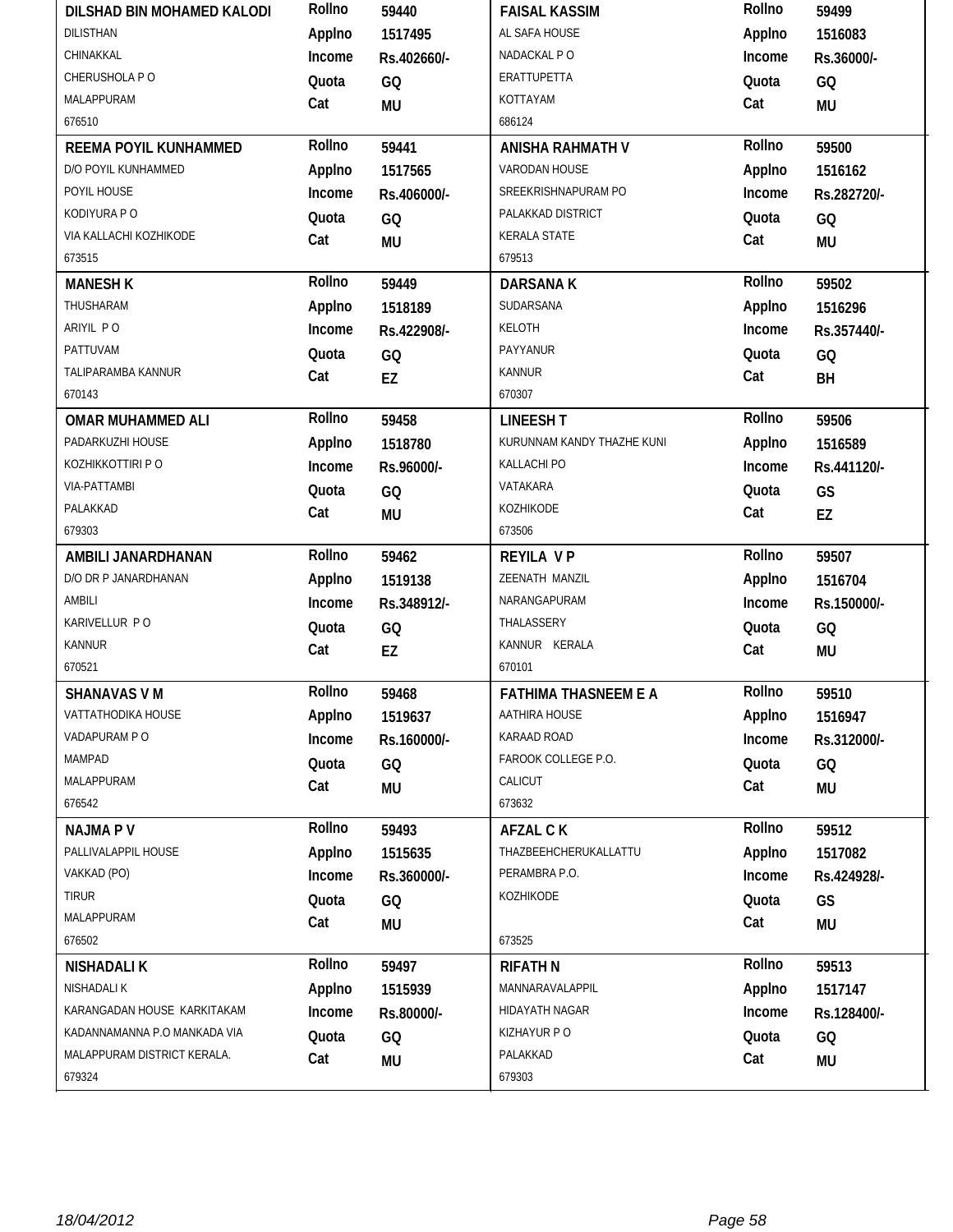| SHEREEJ JANARDANAN        | Rollno | 59514       | <b>SAFEENA GAFOOR</b>       | Rollno | 59535       |
|---------------------------|--------|-------------|-----------------------------|--------|-------------|
| ANJALI                    | Applno | 1517229     | SAFEENA GAFOOR              | Applno | 1518783     |
| P.O.KOTTAYAMPOIL          | Income | Intercaste  | <b>BISHARATH</b>            | Income | Rs.186000/- |
| THALASSERY                | Quota  | GQ          | CHOKLI                      | Quota  | GQ          |
| <b>KANNUR DISTRICT</b>    | Cat    | EZ          | <b>KANNUR</b>               | Cat    | MU          |
| 670691                    |        |             | 670672                      |        |             |
| <b>ABOOBACKER</b>         | Rollno | 59517       | <b>ANOOJAK</b>              | Rollno | 59536       |
| MADANPATT HOUSE           | Applno | 1517496     | S4 A BLOCKROSE GARDEN       | Applno | 1518853     |
| NIRAMARUTHOOR PO          | Income | Rs.78000/-  | <b>PVS PARK</b>             | Income | Intercaste  |
| <b>KALAD TIRUR</b>        | Quota  | GQ          | KUTHIRAVATTOM PO            | Quota  | GQ          |
| MALAPPURAM                | Cat    | <b>MU</b>   | CALICUT                     | Cat    | <b>MU</b>   |
| 676109                    |        |             | 673016                      |        |             |
| <b>RESHMIPV</b>           | Rollno | 59520       | <b>SHARON MA</b>            | Rollno | 59539       |
| PANANCHIKUNNATH HOUSE     | Applno | 1517689     | SANCTUM                     | Applno | 1519149     |
| P O KAVALAPPARA           | Income | Rs.194308/- | <b>KOTTOOLI</b>             | Income | Intercaste  |
| SHORNUR                   | Quota  | GQ          | KUTHIRAVATTOM               | Quota  | GQ          |
| PALAKKAD                  | Cat    | EZ          | KOZHIKODE                   | Cat    | MU          |
| 679523                    |        |             | 673016                      |        |             |
| <b>ASHRAF K P</b>         | Rollno | 59521       | ABDURAZACK UMMATHOOR        | Rollno | 59543       |
| DAFFODILJOURNALIST NAGAR  | Applno | 1517760     | <b>UMMATHOOR HOUSE</b>      | Applno | 1519486     |
| P.O.MUNDAYAD              | Income | Rs.296928/- | <b>EAST KODUR</b>           | Income | Rs.25000/-  |
| <b>KANNUR</b>             | Quota  | SQ          | CHATTIPPARAMBA POST         | Quota  | GQ          |
|                           | Cat    | <b>MU</b>   | MALAPPURAM DISTRICT         | Cat    | <b>MU</b>   |
| 670597                    |        |             | 676504                      |        |             |
|                           |        |             |                             |        |             |
| <b>MIDHUN A</b>           | Rollno | 59522       | <b>SUMAYYAKP</b>            | Rollno | 59552       |
| SUKRUTHAM                 | Applno | 1517841     | OTTUPARA HOUSE              | Applno | 1520282     |
| AZHIKKAKATH HOUSE         | Income | Rs.76400/-  | MANATHMANGALAM              | Income | Rs.340000/- |
| MADAPPALLY COLLEGE PO     | Quota  | GQ          | PERINTALMANNA P O           | Quota  | GQ          |
| VADAKARA                  | Cat    | EZ          | MALAPPURAM                  | Cat    | <b>MU</b>   |
| 673102                    |        |             | 679322                      |        |             |
| SHIRAZ MOHAMMED ASSU      | Rollno | 59527       | <b>REESHMAKK</b>            | Rollno | 59559       |
| SREYAS                    | Applno | 1518273     | KIZHAKKE KUTTIKKATTIL       | Applno | 1521000     |
| MASS CORNERMALAPARAMBA    | Income | Rs.250000/- | NUT STREET P.O. PAZHANKAVU  | Income | Rs.25800/-  |
| CALICUT                   | Quota  | GQ          | VADAKARA KOZHIKODE          | Quota  | GQ          |
|                           | Cat    | MU          | KERALA                      | Cat    | BH          |
| 673009                    |        |             | 673104                      |        |             |
| <b>SHAHEENA A P</b>       | Rollno | 59532       | SIDDIQUE P                  | Rollno | 59560       |
| DR SHAHEENA A.P.          | Applno | 1518600     | NEAR A M L P SCHOOLKODUMUDI | Applno | 1521069     |
| FLAT NO 306 THE PRESIDIUM | Income | Rs.245000/- | VALIYAKUNNU P OVALANCHERY   | Income | Rs.381204/- |
| OPP. ANAND SHETTY CIRCLE  | Quota  | GQ          | MALAPPURAM                  | Quota  | GS          |
| MANGALORE                 | Cat    | MU          | KERALA                      | Cat    | MU          |
| 575001                    |        |             | 676552                      |        |             |
| <b>VAISAK B</b>           | Rollno | 59534       | <b>SHAHEER IBRAHIM A</b>    | Rollno | 59563       |
| KALYANI                   | Applno | 1518720     | AMBALATH VEETTIL HOUSE      | Applno | 1515198     |
| KALYANI NAGAR             | Income | Rs.387660/- | PUVATHUR PO                 | Income | Rs.80000/-  |
| RAMANATHAPURAM            | Quota  | GQ          | THRISSUR                    | Quota  | GQ          |
| PALAKKAD<br>678001        | Cat    | EZ          | 680508                      | Cat    | <b>MU</b>   |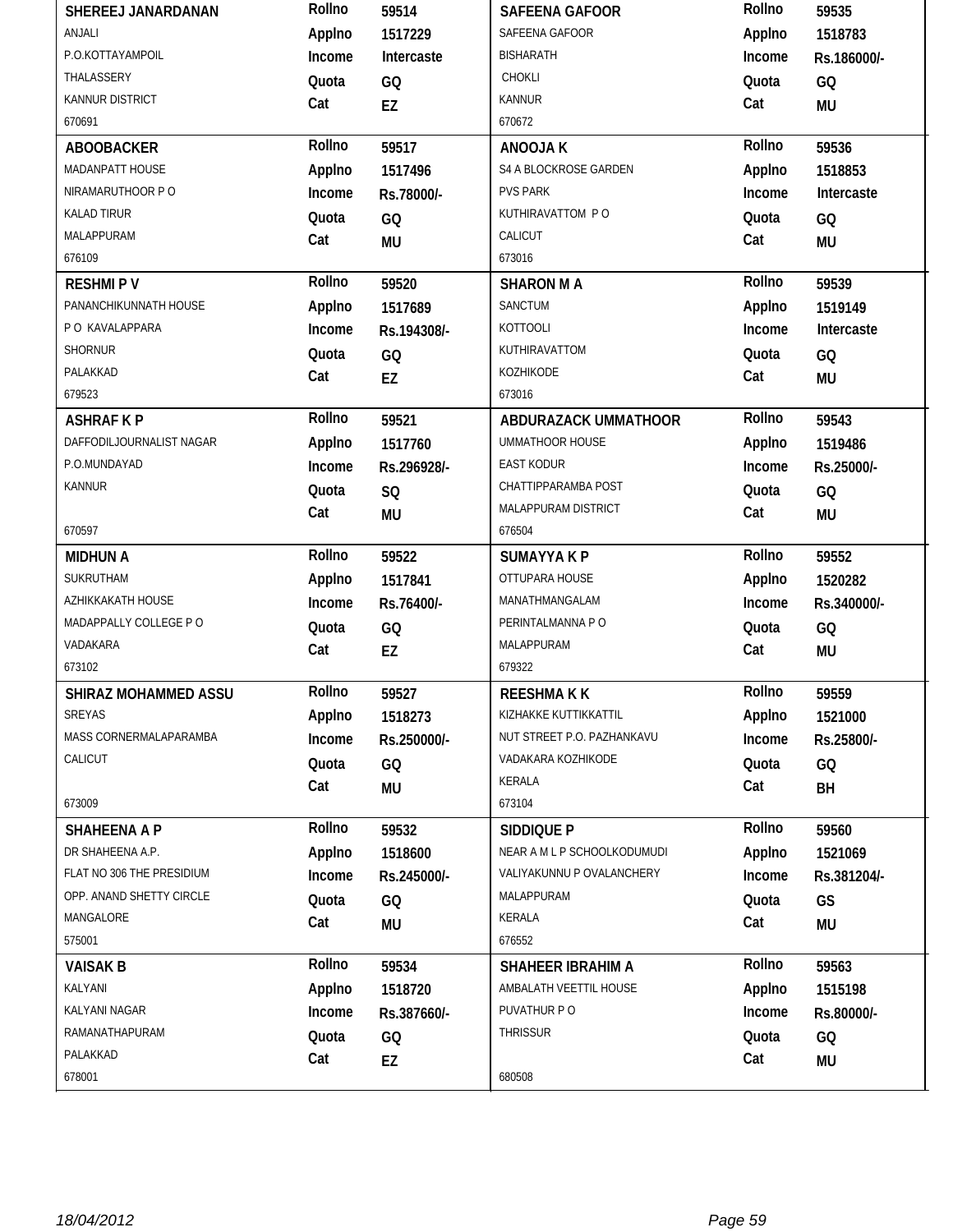| <b>DEEPUT</b>             | Rollno       | 59567           | <b>SIJUKM</b>                        | Rollno       | 59582           |
|---------------------------|--------------|-----------------|--------------------------------------|--------------|-----------------|
| SANDHYARAGAM              | Applno       | 1515448         | KURUKKAN MOOLAYIL HOUSE              | Applno       | 1516517         |
| VYLONGARA                 | Income       | Rs.300000/-     | KADAVATHUR P O                       | Income       | Rs.69432/-      |
| CHERAKKAPARAMBA           | Quota        | GQ              | KANNUR                               | Quota        | GQ              |
| MALAPPURAM                | Cat          | EZ              |                                      | Cat          | EZ              |
| 679321                    |              |                 | 670676                               |              |                 |
| <b>ANEESH BAVA K</b>      | Rollno       | 59568           | <b>BINOY C P</b>                     | Rollno       | 59587           |
| <b>SAI NIVAS</b>          | Applno       | 1515512         | <b>BINOY C P</b>                     | Applno       | 1516952         |
| ANAPADI                   | Income       | Rs.95000/-      | <b>BINOY NIVAS</b>                   | Income       | Rs.270120/-     |
| PONNANI SOUTH             | Quota        | GQ              | KANNANKUZHI                          | Quota        | GQ              |
| MALAPPURAM DISTKERALA     | Cat          | <b>MU</b>       | AMARAVILA P OTVM                     | Cat          | BX              |
| 679586                    |              |                 | 695122                               |              |                 |
| <b>FATHIMA NASRINA K</b>  | Rollno       | 59573           | <b>SULAIKHAPP</b>                    | Rollno       | 59594           |
| VALIYAPARAMBIL MENATH     | Applno       | 1515858         | SULUS HOUSE                          | Applno       | 1517497         |
| VALLIKUNNU                | Income       | Rs.348244/-     | PARAYULLATHIL NEAR GOVT SANSKRIT HSS | Income       | Rs.120300/-     |
| ARIYALLUR P O             | Quota        | GQ              | VATAKKARA                            | Quota        | GQ              |
| MALAPPURAM                | Cat          | <b>MU</b>       | CALICUT                              | Cat          | <b>MU</b>       |
| 676312                    |              |                 | 673104                               |              |                 |
| <b>DAHAR MOHAMMED V P</b> | Rollno       | 59574           | <b>SAJITHA A</b>                     | Rollno       | 59595           |
| <b>DAHAR MANZIL</b>       | Applno       | 1515940         | <b>BLOSSOM</b>                       | Applno       | 1517578         |
| PO NIRAMARATHUR           | Income       | Rs.156000/-     | AMBALAPPADI                          | Income       | Rs.400000/-     |
| <b>TIRUR</b>              | Quota        | GQ              | THENHIPPALAM POST                    | Quota        | GQ              |
| MALAPPURAM                | Cat          | <b>MU</b>       | CALICUT UNIVERSITY                   | Cat          | <b>MU</b>       |
| 676109                    |              |                 | 673636                               |              |                 |
|                           |              |                 |                                      |              |                 |
| <b>SAJNA C P</b>          | Rollno       | 59575           | <b>AFSAL ANARATH</b>                 | Rollno       | 59598           |
| <b>JASMINE HOUSE</b>      | Applno       | 1516040         | ANARATH HOUSE                        | Applno       | 1517771         |
| P.C.PALAM PO              | Income       | Rs.73400/-      | VILLIAPPALLY PO                      | Income       | Rs.121000/-     |
| NARIKKUNI VIA             |              |                 | VATAKARA VIA                         |              |                 |
| KOZHIKODE                 | Quota        | GQ              | KOZHIKODE                            | Quota        | GQ              |
| 673585                    | Cat          | <b>MU</b>       | 673542                               | Cat          | <b>MU</b>       |
| <b>KRISHNANUNNI M A</b>   | Rollno       | 59577           | <b>ANJALIK</b>                       | Rollno       | 59603           |
| MANAPARAMBIL HOUSE        | Applno       | 1516164         | KALLYADICKAL HOUSE                   | Applno       | 1518204         |
| <b>THUMBOOR</b>           | Income       | Rs.331056/-     | NR S N VIDYALAYA ANNUR ROAD          | Income       | Intercaste      |
| THRISSUR                  | Quota        |                 | PAYYANNUR(PO)                        | Quota        |                 |
| KERALA                    |              | GQ              | KANNUR (DIST)                        |              | GQ              |
| 680662                    | Cat          | EZ              | 670307                               | Cat          | BH              |
| <b>ASHITHA R G</b>        | Rollno       | 59579           | NAJOODA MTC                          | Rollno       | 59609           |
| GANGA                     | Applno       | 1516299         | RIZNIVAS MADAKKARA                   | Applno       | 1518601         |
| THIRUVANGOOR P O          | Income       | Rs.389338/-     | THURUTHI                             | Income       | Rs.247424/-     |
| KOZHIKODE                 |              |                 | CHERVATHUR                           |              |                 |
|                           | Quota        | GQ              | KASARGOD                             | Quota<br>Cat | GQ              |
| 673304                    | Cat          | EZ              | 671351                               |              | <b>MU</b>       |
| <b>SHAHID BABU K</b>      | Rollno       | 59580           | <b>JANIF KM</b>                      | Rollno       | 59613           |
| MADEENA MANZIL            | Applno       | 1516376         | KARUMANNIL HOUSE                     | Applno       | 1518857         |
| KODANGAD                  | Income       | Rs.95000/-      | IRINGALLOOR PO                       | Income       | Rs.370000/-     |
| KONDOTTY PO               |              |                 | KUZHIPPURAM                          |              |                 |
| MALAPPURAM                | Quota<br>Cat | GQ<br><b>MU</b> | MALAPPURAM DT                        | Quota<br>Cat | GQ<br><b>MU</b> |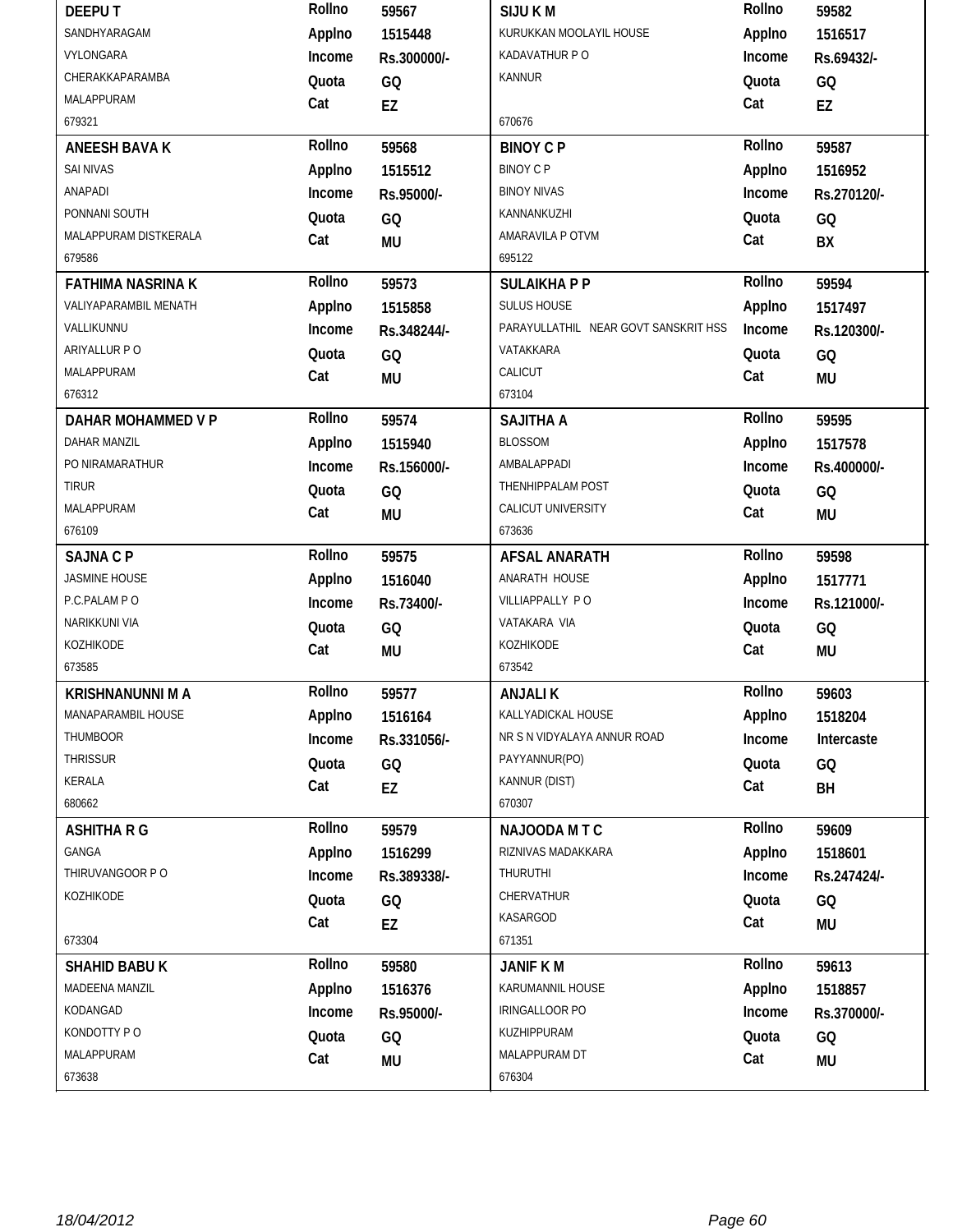| <b>MOHAMED ALTHAF V</b>    | Rollno | 59617       | <b>SHAHUL HAMEED C P</b>     | Rollno | 59647       |
|----------------------------|--------|-------------|------------------------------|--------|-------------|
| <b>VILAKKATHIL HOUSE</b>   | Applno | 1519229     | KUNNUMMAL HOUSE              | Applno | 1515645     |
| RAMAPURAM PO               | Income | Rs.246000/- | AVILORA P O                  | Income | Rs.40000/-  |
| MALAPPURAM                 | Quota  | GQ          | KODUVALLY KOZHIKODE          | Quota  | GQ          |
|                            | Cat    | <b>MU</b>   |                              | Cat    | <b>MU</b>   |
| 679350                     |        |             | 673572                       |        |             |
| <b>AYISHABI M P</b>        | Rollno | 59626       | <b>ARIFA AK</b>              | Rollno | 59650       |
| KALATHINGAL PARAMBA        | Applno | 1519978     | D/O E MOIDEENKOYA            | Applno | 1515860     |
| MATHOTTAM                  | Income | Rs.36000/-  | ALATHUMKANDY HOUSE           | Income | Rs.263876/- |
| ARAKKINAR P.O              | Quota  | GQ          | PO KARUVANPOIL KODUVALLY     | Quota  | GQ          |
| KOZHIKODE                  | Cat    | <b>MU</b>   | KOZHIKODE                    | Cat    | <b>MU</b>   |
| 673028                     |        |             | 673572                       |        |             |
| ROOPA E K                  | Rollno | 59628       | <b>JEZEELAK</b>              | Rollno | 59651       |
| ROOPA EK                   | Applno | 1520169     | JEZEELAK                     | Applno | 1515942     |
| C/O ADV. RATHISHLAL        | Income | Rs.418250/- | KARANGADAN HOUSE KARKITAKAM  | Income | Rs.80000/-  |
| GANDHIGRIHAM CHEROOTY ROAD | Quota  | SQ          | KADANNAMANNA P.O MANKADA VIA | Quota  | GQ          |
| KOZHIKODE                  | Cat    | EZ          | MALAPPURAM DISTRICT KERALA.  | Cat    | MU          |
| 673032                     |        |             | 679324                       |        |             |
| <b>THASNI MOHAMMED</b>     | Rollno | 59629       | <b>SHABINAK</b>              | Rollno | 59653       |
| <b>ASHISS</b>              | Applno | 1520295     | KALADY HOUSE                 | Applno | 1516095     |
| EDAVANNAPPARA              | Income | Rs.433536/- | VELLARVALLY PO               | Income | Rs.115000/- |
| P.O CHERUVAYUR             | Quota  | SQ          | PERAVOOR                     | Quota  | GQ          |
| MALAPPURAM                 | Cat    | <b>MU</b>   | <b>KANNUR</b>                | Cat    | <b>MU</b>   |
| 673645                     |        |             | 670673                       |        |             |
| MUHAMMED RASHID ATHIMANNIL | Rollno | 59632       | SHEGIL GOPINATH              | Rollno | 59655       |
| POTTAMMAL HOUSE            | Applno | 1520579     | <b>VELEKATTU HOUSE</b>       | Applno | 1516224     |
| NARUKARA PO                | Income | Rs.194060/- | P.O VALAPAD ANAVIZHUNGI      | Income | Rs.24000/-  |
| MANJERI VIA MALAPPURAM     | Quota  | GQ          | <b>THRISSUR</b>              | Quota  | GQ          |
|                            | Cat    | MU          | KERALA                       | Cat    | EZ          |
| 676122                     |        |             | 680567                       |        |             |
| <b>MOHAMMED RIYAS</b>      | Rollno | 59640       | <b>SHAJAHAN PK</b>           | Rollno | 59656       |
| <b>SWEET DREAMS</b>        | Applno | 1515199     | POTTAKULANGARA               | Applno | 1516301     |
| OPP PACE MOTORS            | Income | Rs.120000/- | MOKERI PO                    | Income | Rs.270456/- |
| KOVVAL PALLI KANHANGAD     | Quota  | GQ          | KAKKATTIL VIA                | Quota  | GS          |
| KASARAGOD                  |        |             |                              |        |             |
|                            | Cat    | MU          | VADAKARA                     | Cat    | MU          |
| 671315                     |        |             | 673507                       |        |             |
| <b>ABDUNNISAR M</b>        | Rollno | 59644       | PRASAD KUMAR K P             | Rollno | 59657       |
| MOORKATH HOUSE             | Applno | 1515450     | PADICHAL HOUSE               | Applno | 1516377     |
| RANDATHANI P O             | Income | Rs.132000/- | KANDAKKAI PO                 | Income | Rs.247200/- |
| MALAPPURAM                 | Quota  | GQ          | <b>MAYYIL VIA</b>            | Quota  | GQ          |
| KERALA                     | Cat    | <b>MU</b>   | KANNUR                       | Cat    | EZ          |
| 676510                     |        |             | 670602                       |        |             |
| <b>SANAL CHOTTUM</b>       | Rollno | 59645       | <b>ANOOP K K</b>             | Rollno | 59659       |
| SOPANAM VATAKARA           | Applno | 1515514     | KALAKKANDY HOUSE             | Applno | 1516520     |
| PUDUPPANAM P O             | Income | Rs.191924/- | KORACHANKANDY PARAMB         | Income | Rs.36000/-  |
| KOZHIKODE                  | Quota  | GQ          | ARAKKINAR PO                 | Quota  | GQ          |
|                            | Cat    | EZ          | KOZHIKKODE                   | Cat    | BH          |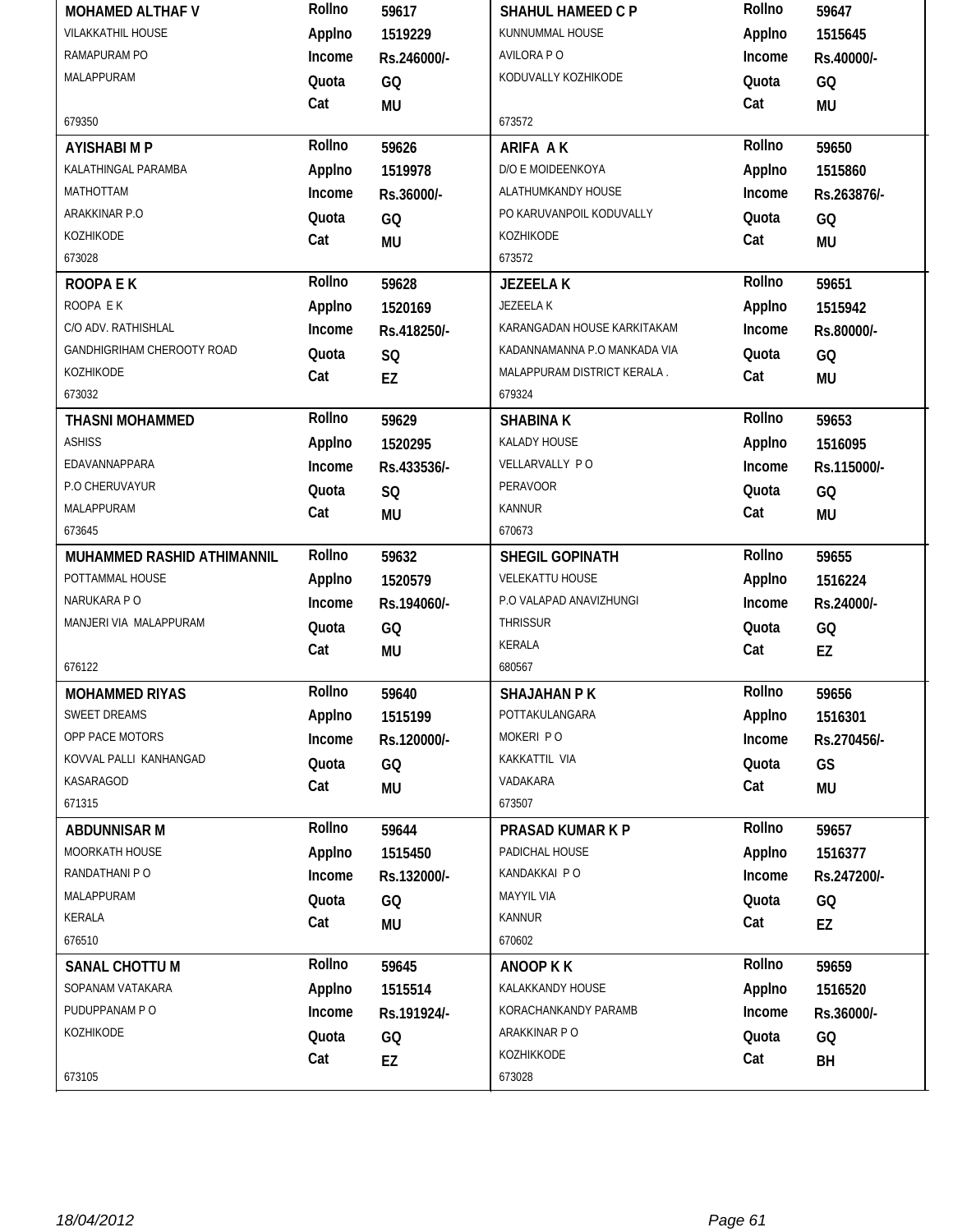| <b>SHAYFA P</b>                 | Rollno | 59661       | <b>SUHAIL CK</b>          | Rollno | 59682       |
|---------------------------------|--------|-------------|---------------------------|--------|-------------|
| C/ODARUL SHAFEER                | Applno | 1516720     | CHATHOTH KUNIYIL (H)      | Applno | 1518327     |
| KODUMUDI                        | Income | Rs.74400/-  | KOKALLUR (PO)             | Income | Rs.240000/- |
| VALIYAKUNNU P O                 | Quota  | GQ          | <b>BALUSSERY (VIA)</b>    | Quota  | GQ          |
| VALANCHERY                      | Cat    | <b>MU</b>   | CALICUT(DT)               | Cat    | MU          |
| 676552                          |        |             | 673612                    |        |             |
| SHANEED KARINKAPPARA            | Rollno | 59662       | <b>SOUMYA HARIDAS</b>     | Rollno | 59684       |
| DR SHANEED KARINKAPPARA         | Applno | 1516793     | ARANYA                    | Applno | 1518447     |
| 5/2103 NIHMA HOUSEKARIKKAMKULAM | Income | Rs.54000/-  | P.O.PANANGATOOR           | Income | Rs.350000/- |
| KARAPARAMBA POKOZHIKODE         | Quota  | GQ          | <b>VIA TANUR</b>          | Quota  | GQ          |
|                                 | Cat    | <b>MU</b>   | MALAPPURAM                | Cat    | BH          |
| 673010                          |        |             | 676302                    |        |             |
| AJU A                           | Rollno | 59664       | <b>SEEMIEV</b>            | Rollno | 59687       |
| SUJABHAVAN                      | Applno | 1516957     | DENTAL SPECIALITY CLINIC  | Applno | 1518669     |
| <b>VELLIMON PO</b>              | Income | Rs.387660/- | CHERUNILAM BUILDING       | Income | Rs.272862/- |
| KERALAPURAM                     | Quota  | GS          | ALAKODE                   | Quota  | GQ          |
| KOLLAM                          | Cat    | EZ          | <b>KANNUR</b>             | Cat    | BH          |
| 691511                          |        |             | 670571                    |        |             |
| <b>MOHAMED FAWAS N</b>          | Rollno | 59665       | <b>ROSAMEER T THAYYIL</b> | Rollno | 59694       |
| <b>FAWAZ MANZIL</b>             | Applno | 1517024     | W/O NAJEEB KP             | Applno | 1519236     |
| THOZHUVANOOR PO                 | Income | Rs.334000/- | KARIKKUM PURATH HOUSE     | Income | Rs.300000/- |
| VALANCHERY (VIA)                | Quota  | GQ          | PARAL - THOOTHA PO        | Quota  | GQ          |
| MALAPPURAM                      | Cat    | <b>MU</b>   | MALAPPURAM DIST           | Cat    | <b>MU</b>   |
| 676557                          |        |             | 679357                    |        |             |
|                                 |        |             |                           |        |             |
| ABDUL VADOOD P                  | Rollno | 59666       | <b>DEEPAK C</b>           | Rollno | 59696       |
| PALLIYALI HOUSE                 | Applno | 1517087     | DIVYADEEPAM HOUSE         | Applno | 1519400     |
| PATTERKULAM                     | Income | Rs.216000/- | PADUR PO                  | Income | Rs.202108/- |
| NARUKARA P O MANJERI            | Quota  | GQ          | PALAKKAD                  | Quota  | GQ          |
| <b>MALAPPURAM</b>               | Cat    | <b>MU</b>   |                           | Cat    | BH          |
| 676122                          |        |             | 678548                    |        |             |
| AZHARUL HAQUE K T               | Rollno | 59669       | ABDURAHIMAN KUTTY V       | Rollno | 59698       |
| NAFEESATH MANZIL                | Applno | 1517335     | VADAKKAKATH KATTIL HOUSE  | Applno | 1519598     |
| KOTTUKKARA                      | Income | Rs.264996/- | ALINCHUVAD                | Income | Rs.71000/-  |
| KONDOTTY PO                     | Quota  | GQ          | KODAKKAD-P.O              | Quota  | GQ          |
| MALAPURAM                       | Cat    | MU          | MALAPPURAM                | Cat    | MU          |
| 673638                          |        |             | 676319                    |        |             |
| <b>HASNA BEEGUM M P</b>         | Rollno | 59673       | <b>ABDUL KALAM K</b>      | Rollno | 59701       |
| FATHIMA MAHAL                   | Applno | 1517631     | KUNNUMMAL HOUSE           | Applno | 1519791     |
| MUTTANCHERY                     | Income | Rs.398404/- | PALACHUVADU               | Income | Rs.116000/- |
| NARIKKUNI                       | Quota  | GQ          | PAYYOLI BAZAAR P O        | Quota  | GQ          |
| CALICUT                         | Cat    | MU          | KOZHIKODE                 | Cat    | MU          |
| 673585                          |        |             | 673523                    |        |             |
| SAMEERA K K                     | Rollno | 59681       | <b>SHIJILA K K</b>        | Rollno | 59702       |
| DR SAMEERA K K                  | Applno | 1518280     | 28/117 CHITTIYILPARAMBA   | Applno | 1519905     |
| SMART VILLA                     | Income | Rs.425000/- | NR. R.K.M.H.S.S           | Income | Rs.383064/- |
| POONTHANAM (POST)               | Quota  | GQ          | ARTS COLLEGE(P.O)ASHRAMAM | Quota  | GQ          |
| MALAPPURAM (DIST)<br>679325     | Cat    | MU          | KOZHIKKODE<br>673018      | Cat    | <b>MU</b>   |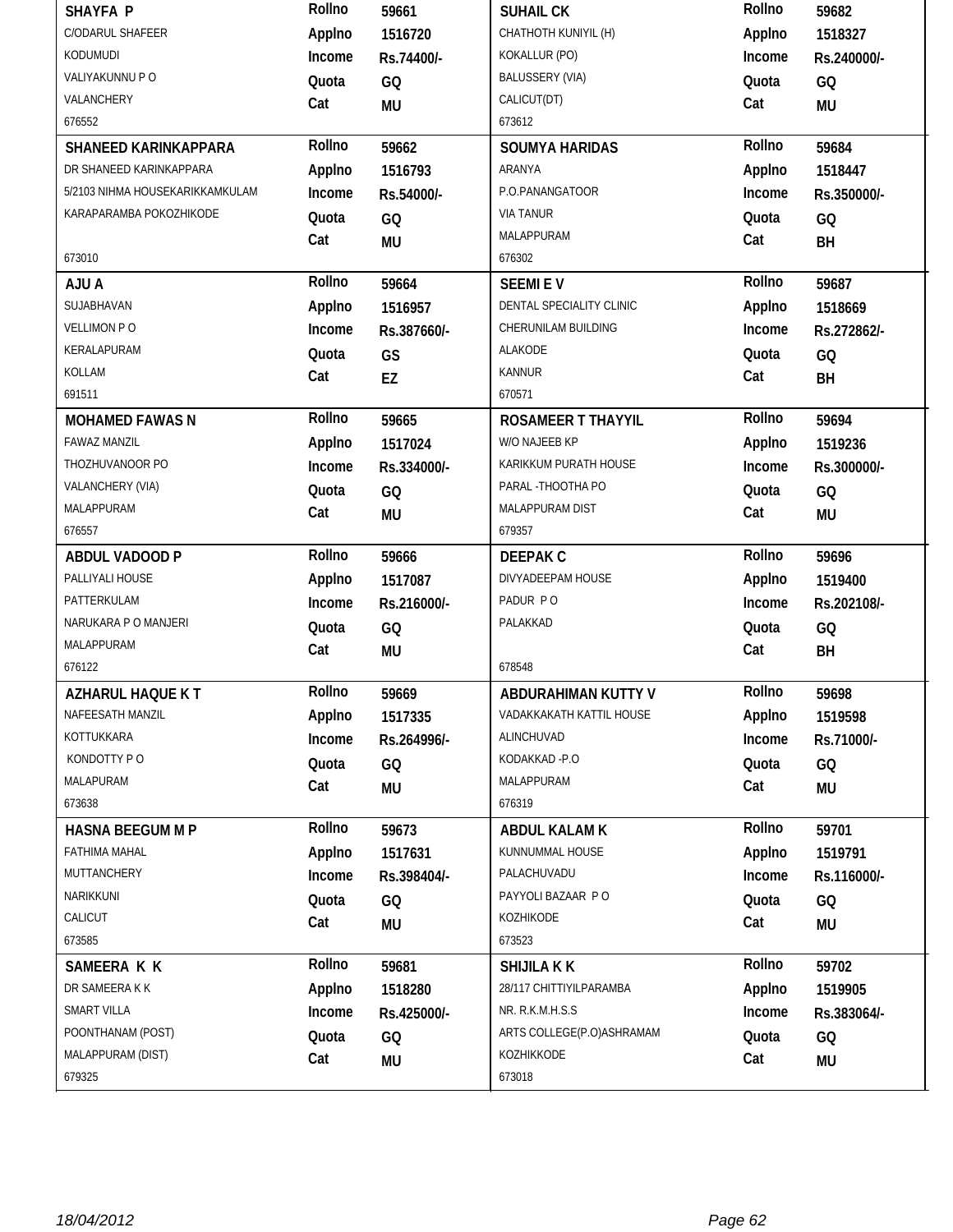| ANWAR SADATH V T            | Rollno | 59712       | ABDUL RAUF K K                     | Rollno | 59737       |
|-----------------------------|--------|-------------|------------------------------------|--------|-------------|
| <b>VEETEE MANZIL</b>        | Applno | 1520884     | ROOM NO-318                        | Applno | 1516619     |
| PERAMBRA POST               | Income | Rs.376488/- | MADRAS MEDICAL COLLEGE MENS HOSTEL | Income | Rs.98000/-  |
| KOZHIKODE                   | Quota  | SQ          | FRAZER BRIDGE ROAD CHENNAI-3       | Quota  | GQ          |
|                             | Cat    | MU          | <b>TAMIL NADU</b>                  | Cat    | <b>MU</b>   |
| 673525                      |        |             | 600003                             |        |             |
| <b>NISHITHA N K</b>         | Rollno | 59714       | <b>LIZZIE CH</b>                   | Rollno | 59738       |
| EDAKAT                      | Applno | 1521071     | ABHIRAMAMMAVALIPARAMBA             | Applno | 1516722     |
| MATHARA                     | Income | Rs.296928/- | H NO.45/410                        | Income | Rs.403080/- |
| P O G A COLLEGE             | Quota  | GQ          | KUTHIRAVATTOM .P.O                 | Quota  | SQ          |
| CALICUT                     | Cat    | <b>MU</b>   | KOZHIKODE                          | Cat    | LC          |
| 673014                      |        |             | 673016                             |        |             |
| ANJANA K                    | Rollno | 59718       | <b>ABDUL GAFOOR PK</b>             | Rollno | 59741       |
| KANNOTH HOUSE               | Applno | 1515270     | PACHEERIKUTHU HOUSE                | Applno | 1516959     |
| KELOTH                      | Income | Rs.364379/- | KUNNAKKAVU P O                     | Income | Rs.217332/- |
| PAYYANUR PO                 | Quota  | GQ          | CHERUKARA VIA                      | Quota  | GQ          |
| <b>KANNUR</b>               | Cat    | BH          | MALAPPURAM                         | Cat    | <b>MU</b>   |
| 670307                      |        |             | 679340                             |        |             |
| <b>AHAMMED K SALEEM</b>     | Rollno | 59719       | NIHMATHULLA M                      | Rollno | 59742       |
| <b>GREEN VIEW</b>           | Applno | 1515318     | MADAMPATT HOUSE                    | Applno | 1517026     |
| NARANGAPURAM                | Income | Rs.277000/- | NIRAMARUTHUR POST                  | Income | Rs.78000/-  |
| THALASSERRY                 | Quota  | GQ          | MALAPPURAM(DT)                     | Quota  | GQ          |
| <b>KANNUR</b>               | Cat    | MU          |                                    | Cat    | <b>MU</b>   |
| 670101                      |        |             | 676109                             |        |             |
| <b>HARISH V P</b>           | Rollno | 59721       | <b>SARANYA TM</b>                  | Rollno | 59743       |
| DR HARISH V P               | Applno | 1515455     | THALEKKARA HOUSE                   | Applno | 1517092     |
| REMYA MEPPARAMBATH          | Income | Rs.323952/- | POST NANNAMUKKU                    | Income | Rs.190000/- |
| PUTHIYANGADI (PO) PAVANGADU | Quota  | GS          | PALLIKKARA                         | Quota  | GQ          |
| KOZHIKODE KERALA            | Cat    | BH          | MALAPPURAM                         | Cat    | EZ          |
| 673021                      |        |             | 679575                             |        |             |
| <b>NIDHIN SV</b>            | Rollno | 59725       | <b>RATHEESH E</b>                  | Rollno | 59745       |
| VAISHNAVAM PUTHIYOTTIL      | Applno | 1515692     | ENHEKKAL HOUSE                     | Applno | 1517243     |
| (PO)PURAMERI                | Income | Rs.392460/- | MUDAPPILASSERI                     | Income | Rs.24000/-  |
| VIA VATAKARA                | Quota  | GQ          | VANIYAMBALAM PO                    | Quota  | GQ          |
| CALICUT                     | Cat    | EZ          | MALAPPURAM                         | Cat    | EZ          |
| 673503                      |        |             | 679339                             |        |             |
| <b>SANOOP E</b>             | Rollno | 59727       | JAMEELA CK                         | Rollno | 59747       |
| ELAMBASSERY HOUSE           | Applno | 1515866     | CASCADE                            | Applno | 1517444     |
| KANNANCHERRY                | Income | Rs.120000/- | KALATHIN KADAVU ROAD               | Income | Rs.439266/- |
| <b>KALLAIP</b>              | Quota  | GQ          | NILAMBUR PO                        | Quota  | SQ          |
| CALICUT                     | Cat    | BH          | MALAPPURAM                         | Cat    | <b>MU</b>   |
| 673003                      |        |             | 679329                             |        |             |
| <b>FARHAPK</b>              | Rollno | 59736       | <b>NEELIMA S</b>                   | Rollno | 59749       |
| MINI HOUSE                  | Applno | 1516524     | SUPARNA                            | Applno | 1517584     |
| NEAR B.E.M.U.P SCHOOL       | Income | Rs.210000/- | MANJERI ROAD                       | Income | Rs.342828/- |
| PUTHIYANGADI P O            | Quota  | GQ          | WANDOOR PO                         | Quota  | GQ          |
| KOZHIKODE                   | Cat    | <b>MU</b>   | MALAPPURAM                         | Cat    | EZ          |
| 673021                      |        |             | 679328                             |        |             |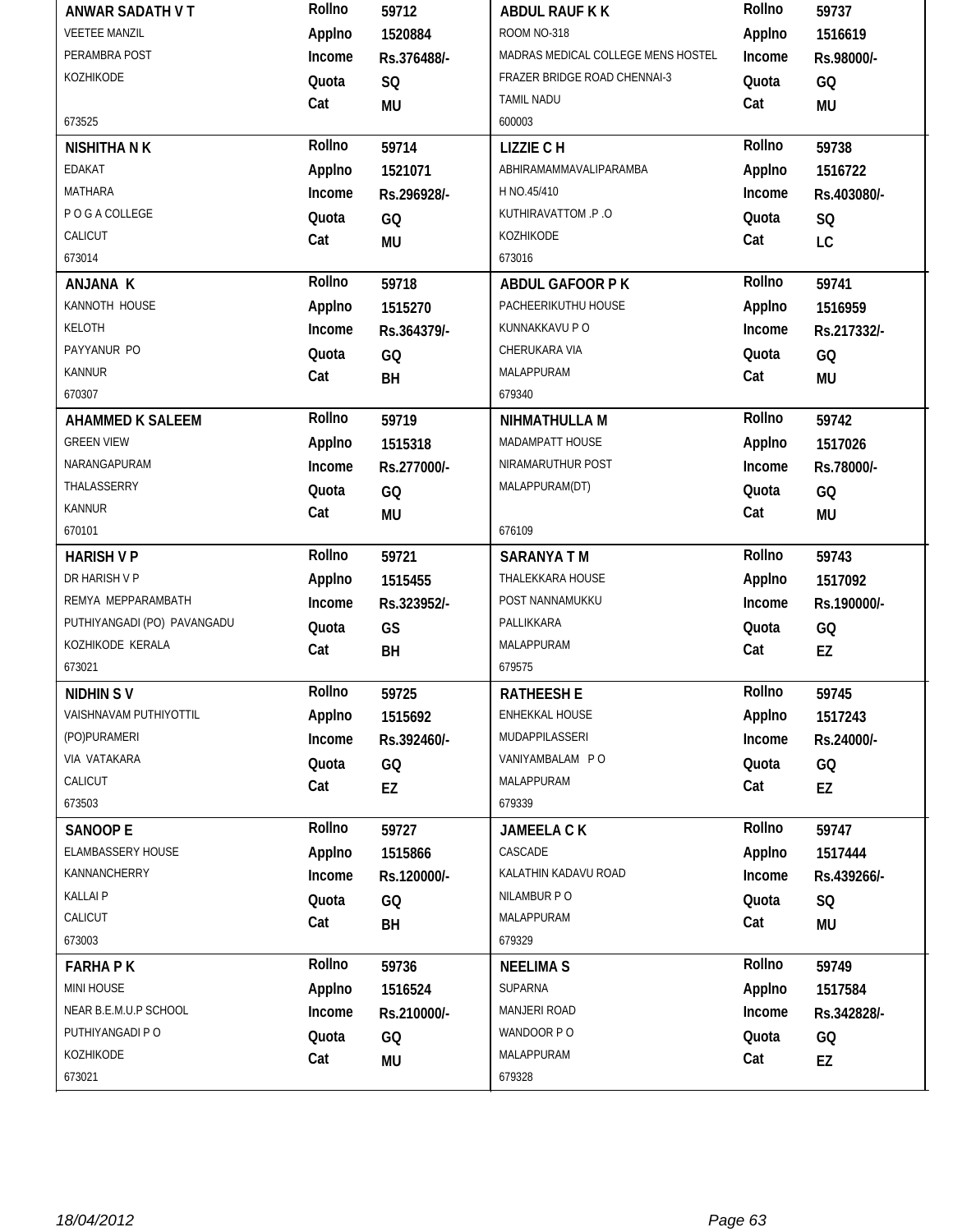| NUSAIBA PARAPPANKATTIL       | Rollno | 59758       | <b>SHAKIB SHAFI ABBAS</b>    | Rollno | 59795       |
|------------------------------|--------|-------------|------------------------------|--------|-------------|
| D/O HAMZA.P.K PARAPPANKATTIL | Applno | 1518285     | SHAKIB MANZIL                | Applno | 1515273     |
| CHERUKODE (PO)               | Income | Rs.180000/- | NEW MUNDOL                   | Income | Rs.130000/- |
| VALLAPPUZHA                  | Quota  | GQ          | THEKKIL PO                   | Quota  | GQ          |
| PALAKKAD                     | Cat    | <b>MU</b>   | KASARAGOD                    | Cat    | MU          |
| 679336                       |        |             | 671541                       |        |             |
| MOHAMMEDU FASAL M H          | Rollno | 59763       | <b>SHAMJITH K</b>            | Rollno | 59796       |
| <b>NOOR MAHAL</b>            | Applno | 1518603     | <b>SHREYAS</b>               | Applno | 1515319     |
| CHEKANOOR                    | Income | Rs.272619/- | BLOCK ROAD CHEMMAD           | Income | Rs.36000/-  |
| <b>MUDUR POST</b>            | Quota  | SQ          | TIRURANGADI P O              | Quota  | GQ          |
| MALAPPURAM                   | Cat    | <b>MU</b>   | MALAPPURAM                   | Cat    | <b>MU</b>   |
| 679578                       |        |             | 676306                       |        |             |
| <b>AMITH N S</b>             | Rollno | 59767       | <b>SHAMEEL KM</b>            | Rollno | 59799       |
| NADUVALAPPIL HOUSE           | Applno | 1518861     | MEKKATT HOUSE                | Applno | 1515516     |
| CHETTIPPARAMBU               | Income | Rs.302590/- | KURUPPATH                    | Income | Rs.413796/- |
| IRINJALAKUDA                 | Quota  | GQ          | KONDOTTY PO                  | Quota  | GQ          |
| THRISSUR                     | Cat    | EZ          | MALAPPURAM                   | Cat    | MU          |
| 680121                       |        |             | 673638                       |        |             |
| <b>ANEENA PV</b>             | Rollno | 59771       | <b>LISNA HAMEED PK</b>       | Rollno | 59801       |
| ANEENA P V                   | Applno | 1519239     | D/O DR P K ABDUL HAMEED      | Applno | 1515648     |
| THARAMMAL HOUSE              | Income | Rs.156000/- | CHEMMANIYODE P O             | Income | Rs.358200/- |
| POOKOTTUMPADAM P O           | Quota  | GQ          | PATTIKKAD VIA                | Quota  | GQ          |
| MALAPPURAM                   | Cat    | <b>MU</b>   | MALAPPURAM                   | Cat    | <b>MU</b>   |
| 679332                       |        |             | 679325                       |        |             |
|                              |        |             |                              |        |             |
| <b>IMITH K</b>               | Rollno | 59774       | <b>SIRAJ KT</b>              | Rollno | 59804       |
| KODUNGOOKARAN HOUSE          | Applno | 1519513     | K T HOUSE                    | Applno | 1515867     |
| FEROKE PETTA P.O             | Income | Intercaste  | <b>IRITTY PO</b>             | Income | Rs.120000/- |
| KOZHIKODE                    | Quota  | GQ          | <b>KANNUR</b>                | Quota  | GQ          |
|                              | Cat    | <b>MU</b>   |                              | Cat    | <b>MU</b>   |
| 673631                       |        |             | 670703                       |        |             |
| <b>SAMEERAP</b>              | Rollno | 59784       | NIKHIL LAKSHMANAN            | Rollno | 59806       |
| FATHIMA MANZIL               | Applno | 1520400     | <b>MILAN</b>                 | Applno | 1516046     |
| PALLIPARAMBA                 | Income | Rs.36000/-  | P.O KANNUR UNIVERSITY CAMPUS | Income | Rs.240000/- |
| P.O.KOLACHERY                | Quota  | GQ          | MANGATTUPARAMBA              | Quota  | GQ          |
| KANNUR                       | Cat    | MU          | KANNUR DISTRICT KERALA       | Cat    | EZ          |
| 670601                       |        |             | 670567                       |        |             |
| <b>MAYAK</b>                 | Rollno | 59787       | MOHAMMED SAMEER VK           | Rollno | 59808       |
| YADUKULAM                    | Applno | 1520675     | SAMEER MANZIL                | Applno | 1516171     |
| THAYYIL.PO                   | Income | Rs.444114/- | KOLARKUNNU MULLAMPARA        | Income | Rs.75000/-  |
| MARAKKARKANDY                | Quota  | SQ          | MANJERI PO                   | Quota  | GQ          |
| KANNUR                       | Cat    | EZ          | MALAPPURAM                   | Cat    | MU          |
| 670003                       |        |             | 676121                       |        |             |
| <b>RIYAZ USMAN</b>           | Rollno | 59792       | PRAJISHA K                   | Rollno | 59809       |
| RIYAZ MANZIL                 | Applno | 1521206     | KAMMUKKAL HOUSE              | Applno | 1516235     |
| <b>EZHUVATHIRUTHI</b>        | Income | Rs.106000/- | RAMAPURAM P.O                | Income | Rs.60000/-  |
| PONNANI PO                   | Quota  | GQ          | ANGADIPURAM VIA              | Quota  | GQ          |
| MALAPPURAM DISTRICT          | Cat    | MU          | MALAPPURAM                   | Cat    | EZ          |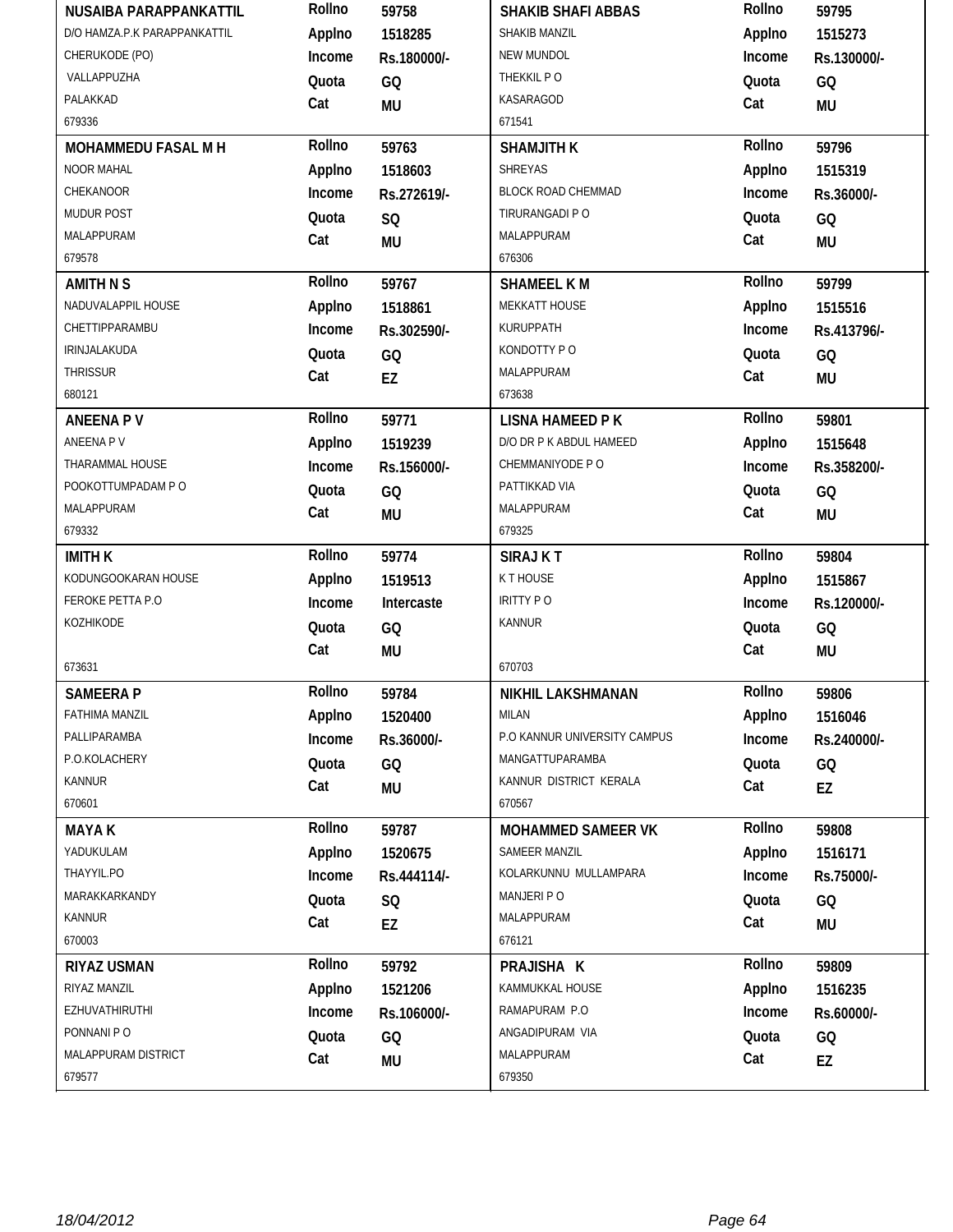| <b>ABDUL NISAR E</b>               | Rollno | 59810           | <b>NEENU SUKUMARAN</b>       | Rollno | 59839       |
|------------------------------------|--------|-----------------|------------------------------|--------|-------------|
| <b>VENNAKOTU KUZHI</b>             | Applno | 1516324         | <b>VALIYAPARAMBIL HOUSE</b>  | Applno | 1518536     |
| <b>WEST VENNAKODE</b>              | Income | Rs.29400/-      | P.O. KUTHIRAVATTOM           | Income | Rs.400191/- |
| PUTHOOR POOMASSERI-VIA             | Quota  | GQ              | KOZHIKODE                    | Quota  | GQ          |
| KOZHIKODE                          | Cat    | <b>MU</b>       |                              | Cat    | EZ          |
| 673582                             |        |                 | 673016                       |        |             |
| MUHAMMED BHASHEER V                | Rollno | 59811           | PADMAPRIYA N R               | Rollno | 59850       |
| <b>BASHEER MANZIL</b>              | Applno | 1516382         | <b>DWARAKA HOUSE</b>         | Applno | 1519406     |
| PARAPPURATH HOUSE)                 | Income | Rs.120000/-     | BAJANAKOVIL ROAD             | Income | Rs.200000/- |
| KIZHISHERYKUZHIMANNA P O           | Quota  | GQ              | CHALAPPURAM                  | Quota  | GQ          |
| MALAPPURAM(DIST)                   | Cat    | <b>MU</b>       | CALICUT                      | Cat    | <b>EZ</b>   |
| 673641                             |        |                 | 673002                       |        |             |
| NAJEEDA ALANGADAN                  | Rollno | 59813           | <b>ABBAS VM</b>              | Rollno | 59858       |
| ALANGADAN HOUSE                    | Applno | 1516525         | <b>VALIYAPARAMBIL MENATH</b> | Applno | 1520108     |
| KADANNAMANNA P.O. PALLIPPADI       | Income | Rs.238500/-     | ARIYALLUR P.O.               | Income | Rs.348244/- |
| MANKADA VIA                        | Quota  | GQ              | MALAPPURAM                   | Quota  | <b>SQ</b>   |
| MALAPPURAM DIST                    | Cat    | <b>MU</b>       |                              | Cat    | <b>MU</b>   |
| 679324                             |        |                 | 676312                       |        |             |
| NOUSHA ABDUL KAREEM TK             | Rollno | 59817           | POORNIMA SATHYENDRAN         | Rollno | 59871       |
| W/O DR MOHAMED NISHAD M            | Applno | 1516891         | SOORYA                       | Applno | 1515207     |
| MANNIL HOUSE PATTAMBI ROAD         | Income | Rs.125000/-     | NEAR VALIAVALAPPU KAVU       | Income | Rs.180000/- |
| PERINTALMANNA PO                   | Quota  | GQ              | CIVIL STATION PO             | Quota  | GQ          |
| MALAPPURAM DIST                    | Cat    | <b>MU</b>       | KANNUR KERALA                | Cat    | EZ          |
| 679322                             |        |                 | 670002                       |        |             |
|                                    |        |                 |                              |        |             |
| <b>ROSE KUNNATH</b>                | Rollno | 59821           | ARUNRAJ M V                  | Rollno | 59872       |
| KUNNATH HOUSE                      | Applno | 1517170         | MEENMUTTICAL                 | Applno | 1515274     |
| S M KOVIL LANE                     | Income | Rs.186336/-     | KALLELY PO KONNI             | Income | Rs.72000/-  |
| CALICUT ROAD                       | Quota  |                 | PATHANAMTHITTA               | Quota  |             |
| PERINTALMANNA                      | Cat    | GQ              |                              | Cat    | GQ          |
| 679322                             |        | EZ              | 689691                       |        | EZ          |
| SUMAYYA C                          | Rollno | 59823           | <b>ANJUV</b>                 | Rollno | 59874       |
| CHOLAYIL HOUSE                     | Applno | 1517350         | ANUGRAHA                     | Applno | 1515394     |
| KARULAI PO                         | Income | Rs.42000/-      | KARUVAYAL KUNIYIL            | Income | Rs.17524/-  |
| KINATTINGAL                        | Quota  | GQ              | <b>AZHIYOOR</b>              | Quota  |             |
| MALAPPURAM                         |        |                 | CALICUT                      | Cat    | GQ          |
| 679344                             | Cat    | <b>MU</b>       | 673309                       |        | BH          |
| <b>MOHAMMED SHAREEF PK</b>         | Rollno | 59827           | <b>SHAMEER P</b>             | Rollno | 59875       |
| ROOM NO 346 MADRAS MEDICAL COLLEGE | Applno | 1517636         | <b>GULSANS HOUSE</b>         | Applno | 1515457     |
| FRAZER BRIDGE ROAD                 | Income | Rs.100000/-     | PALLIYALI                    | Income | Rs.100000/- |
| PARK TOWN CHENNAL                  |        |                 | ARIYALLUR P O                |        |             |
| <b>TAMIL NADU</b>                  | Quota  | GQ              | MALAPPURAM                   | Quota  | GQ          |
| 600003                             | Cat    | <b>MU</b>       | 676312                       | Cat    | <b>MU</b>   |
| <b>SALWA RAZAK</b>                 | Rollno | 59835           | <b>ALI MOHAMMED P</b>        | Rollno | 59879       |
| THUSHARA                           | Applno | 1518286         | S/O PK KUNHI MOHAMMED        | Applno | 1515704     |
| PULAMANTHOLE.P.O                   | Income | Rs.97000/-      | POOZHIKKUNNATH HOUSE         | Income | Rs.150000/- |
| MALAPPURAM                         | Quota  |                 | VANDUMTHARAMANNENGODE PO     | Quota  |             |
| KERALA                             | Cat    | GQ<br><b>MU</b> | PULASHERY VIAPALAKKAD        | Cat    | GQ<br>MU    |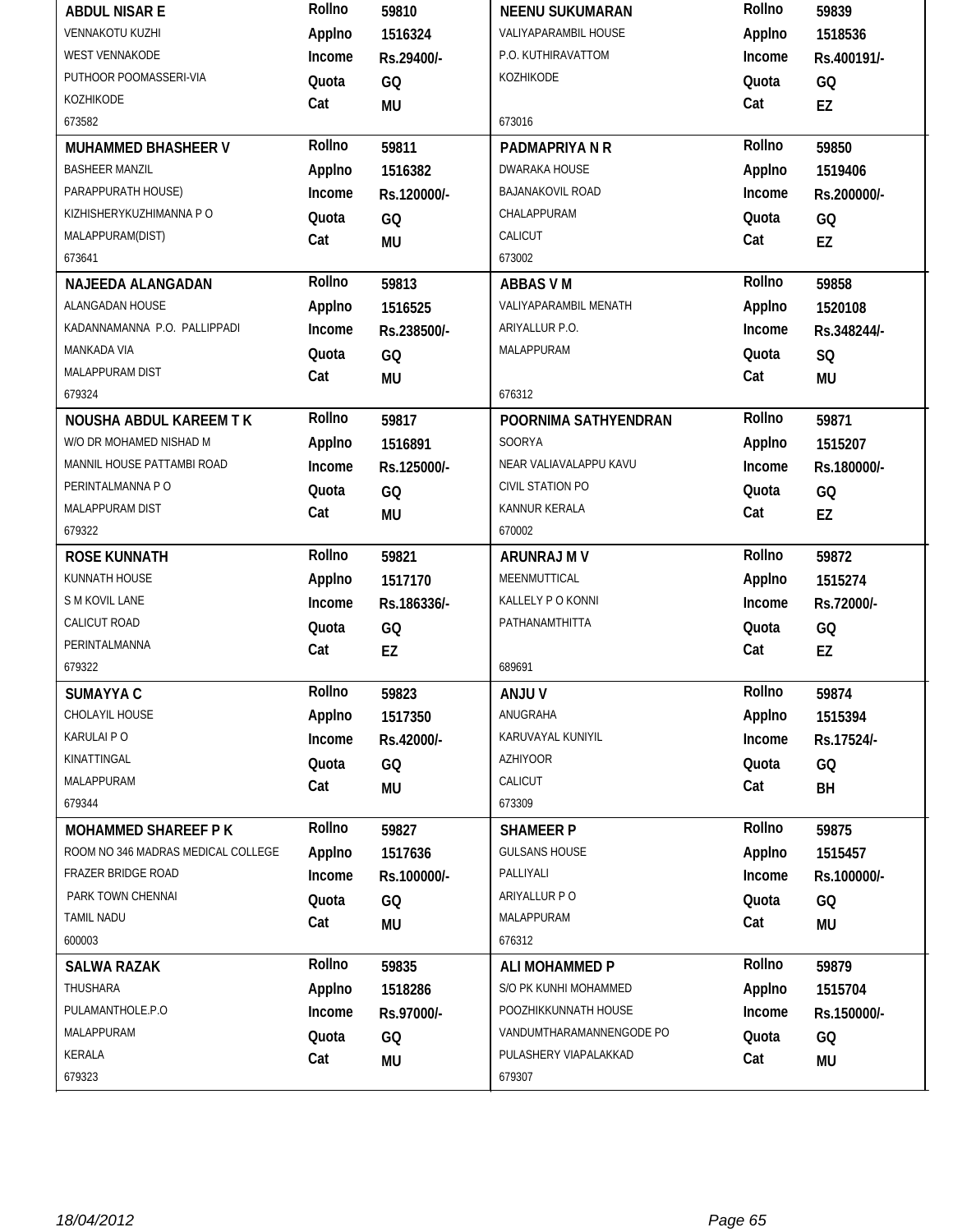| <b>ASHIKALI CHUNDATHODI</b> | Rollno | 59881       | <b>SHAMSHEER ALIPT</b>                | Rollno | 59895       |
|-----------------------------|--------|-------------|---------------------------------------|--------|-------------|
| C/O ABDUL RAZAK             | Applno | 1515871     | NO 14/B EAST MAIN ROAD                | Applno | 1516963     |
| CHOONDATHODI HOUSE          | Income | Rs.248000/- | GOPAL REDDY COLONY                    | Income | Rs.360000/- |
| AMAYUR P O PATTAMBI         | Quota  | GQ          | PERAMBUR                              | Quota  | GQ          |
| PALAKKAD                    | Cat    | <b>MU</b>   | CHENNAI                               | Cat    | <b>MU</b>   |
| 679303                      |        |             | 600082                                |        |             |
| <b>ANUPAMA KV</b>           | Rollno | 59883       | <b>FATHIMA P</b>                      | Rollno | 59897       |
| <b>BRINDAVAN</b>            | Applno | 1516047     | PAZHERI HOUSE                         | Applno | 1517100     |
| OLD P O ROAD                | Income | Rs.327234/- | MANGALAM PO                           | Income | Rs.414000/- |
| PAYYANUR                    | Quota  | GQ          | MALAPPURUM                            | Quota  | GQ          |
| <b>KANNUR</b>               | Cat    | BH          |                                       | Cat    | <b>MU</b>   |
| 670307                      |        |             | 676561                                |        |             |
| <b>ABDULLAKP</b>            | Rollno | 59884       | <b>SAKKIRP</b>                        | Rollno | 59900       |
| MARWA MANZIL                | Applno | 1516109     | PANTHAKKAL HOUSE                      | Applno | 1517352     |
| KOTTAYAM MALABAR(PO)        | Income | Rs.60000/-  | NEAR BLOCK OFFICE                     | Income | Rs.155860/- |
| KOOTHUPARAMBA               | Quota  | GQ          | <b>TANUR PO</b>                       | Quota  | GQ          |
| KANNUR(DIST)                | Cat    | <b>MU</b>   | MALAPPURAM                            | Cat    | <b>MU</b>   |
| 670643                      |        |             | 676302                                |        |             |
| <b>FAIZAN</b>               | Rollno | 59885       | <b>SANAA MOHAMMED</b>                 | Rollno | 59901       |
| <b>FAWAZ MANZIL</b>         | Applno | 1516172     | 22/325B1 MAFAZA (NEAR IMBICHI MANZIL) | Applno | 1517448     |
| THOZHUVANOOR PO             | Income | Rs.334000/- | VAYALVEEDU PARAMBE                    | Income | Rs.238274/- |
| VALANCHERY                  | Quota  | GQ          | THIRUVANNUR P.O                       | Quota  | GQ          |
| MALAPPURAM                  | Cat    | <b>MU</b>   | CALICUT                               | Cat    | <b>MU</b>   |
| 676557                      |        |             | 673029                                |        |             |
| <b>JASEENA HAMEED</b>       | Rollno | 59888       | <b>VISHNUK</b>                        | Rollno | 59906       |
|                             |        |             |                                       |        |             |
| JASEENA HAMEED              | Applno | 1516384     | PRASANTHI HOUSE                       | Applno | 1517791     |
| HAMJAS OPP. REST HOUSE      | Income | Rs.348072/- | CHULLIYODE ROAD                       | Income | Rs.313928/- |
| CHANGUVETTY EDARIKODE P.O   | Quota  | GS          | POST KOTTOOLI                         | Quota  | GQ          |
| MALAPPURAM                  | Cat    | <b>MU</b>   | CALICUT KERALA                        | Cat    | EZ          |
| 676501                      |        |             | 673016                                |        |             |
| <b>FEBINACP</b>             | Rollno | 59889       | SHIBINATH V M                         | Rollno | 59907       |
| NIHAS 23/1631CB-6MRC        | Applno | 1516467     | DR SHIBINATH VM                       | Applno | 1517852     |
| MELARIPADAM ROAD            | Income | Rs.86000/-  | POURNAMI HOUSE                        | Income | Rs.74000/-  |
| KALLAI P.O                  | Quota  | GQ          | KATTILAPEEDIKA                        | Quota  | GQ          |
| CALICUT                     | Cat    | <b>MU</b>   | VENGALAM PO CALICUT                   | Cat    | BH          |
| 673003                      |        |             | 673303                                |        |             |
| <b>NAVEEN K</b>             | Rollno | 59891       | AJMAL RAHMAN K M                      | Rollno | 59908       |
| SREEHARI                    | Applno | 1516627     | KILIYAMANNIL HOUSE                    | Applno | 1517934     |
| NEAR KUSHAL NAGAR           | Income | Rs.150000/- | MANOOR PONMALA                        | Income | Rs.286140/- |
| KANHANGAD P O               | Quota  | GQ          | PONMALA P.O                           | Quota  | GQ          |
|                             | Cat    | EZ          | MALAPPURAM                            | Cat    | MU          |
| 671315                      |        |             | 676528                                |        |             |
| <b>NISHI KAILASH</b>        | Rollno | 59894       | <b>SHALU PADMADASAN</b>               | Rollno | 59911       |
| VALAPPIL M.C. DAMU VILLA    | Applno | 1516896     | SREE NILEENA HOUSE                    | Applno | 1518217     |
| KELOTH PARAMBIL CHORODE PO  | Income | Rs.170000/- | EDAPPARAMBATH                         | Income | Rs.106512/- |
| VATAKARA - 6                | Quota  | GQ          | ATHOLI PO                             | Quota  | GQ          |
| KOZHIKKODE                  | Cat    | BH          | KOZHIKODE                             | Cat    | BH          |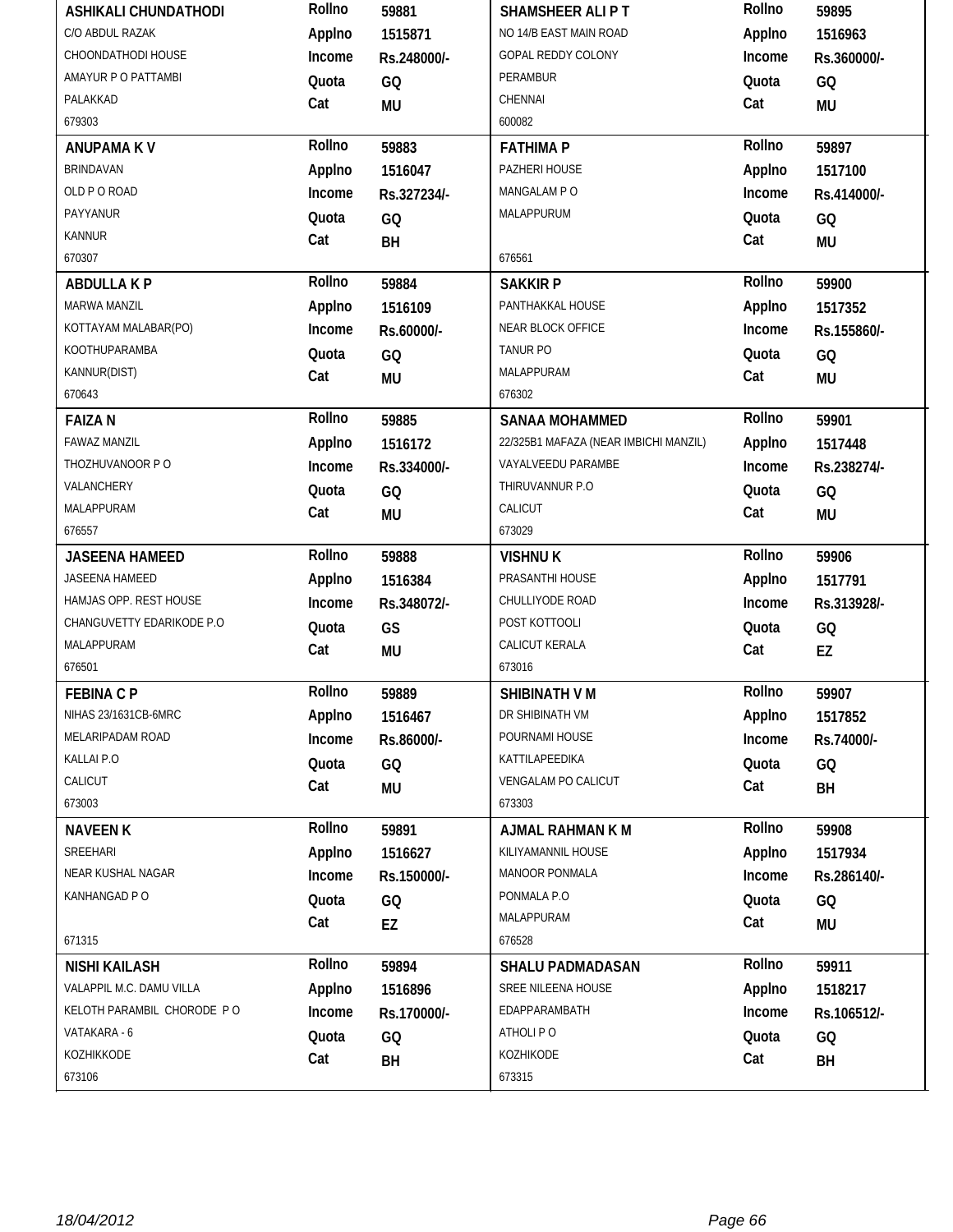| RABEENA MARIYAM C         | Rollno       | 59914       | <b>HAMZA M</b>                 | Rollno       | 59945       |
|---------------------------|--------------|-------------|--------------------------------|--------------|-------------|
| P.V.HOUSE ARAYAN THOPPU   | Applno       | 1518400     | S/O UNNIAN KUTTY HAJI          | Applno       | 1521075     |
| KUNDUNGAL                 | Income       | Rs.60000/-  | KANHIRAKKADAVATH MULLATH HOUSE | Income       | Rs.146000/- |
| KALLAI.P.O                | Quota        | GQ          | PULAMANTHOLE P.O               | Quota        | GQ          |
| CALICUT                   | Cat          | <b>MU</b>   | MALAPPURAM                     | Cat          | MU          |
| 673003                    |              |             | 679323                         |              |             |
| <b>SAJUKS</b>             | Rollno       | 59915       | SHIFANA A U                    | Rollno       | 59948       |
| C/O K V SHYALAJA          | Applno       | 1518455     | GAZEL                          | Applno       | 1515209     |
| VADAKAYYIL HOUSEPARAMBATH | Income       | Rs.204672/- | V K KRISHNA MENON ROAD         | Income       | Rs.314912/- |
| THALAKULATHUR PO          | Quota        | GQ          | PANNIYANKARA                   | Quota        | GQ          |
| KOZHIKODE                 | Cat          | EZ          | KALLAI P O KOZHIKODE           | Cat          | <b>MU</b>   |
| 673317                    |              |             | 673003                         |              |             |
| <b>REMYAMV</b>            | Rollno       | 59919       | <b>MUHAMMED TV</b>             | Rollno       | 59949       |
| KRISHNAKRIPA              | Applno       | 1518731     | THAZHE VADAKKAYIL-HOUSE        | Applno       | 1515276     |
| PANNENPARA                | Income       | Rs.194256/- | <b>UMMATHUR</b>                | Income       | Rs.87000/-  |
| CHALAD PO                 | Quota        | GQ          | PARAKKADAVU P O                | Quota        | GQ          |
| <b>KANNUR</b>             | Cat          | BH          | NADAPURAM CALICUT              | Cat          | <b>MU</b>   |
| 670014                    |              |             | 673509                         |              |             |
| <b>ABDULLA KUTTY K</b>    | Rollno       | 59920       | PRATHEESHA PULIKKUZHI          | Rollno       | 59952       |
| KALATHINGAL HOUSE         | Applno       | 1518798     | PRATHEESHA PULIKKUZHI          | Applno       | 1515461     |
| AVILORA PO                | Income       | Rs.343068/- | PULIKKUZHIYIL HOUSE            | Income       | Rs.36000/-  |
| KODUVALLY                 | Quota        | GS          | TRIPPANACHI P O                | Quota        | GQ          |
| KOZHIKODE                 | Cat          | <b>MU</b>   | KUZHIMANNA VIA MALAPPURAM      | Cat          | BH          |
| 673572                    |              |             | 673641                         |              |             |
| <b>MUSTHAFA KM</b>        | Rollno       | 59922       | ABDUL GAFOOR A                 | Rollno       | 59955       |
| KACHERI MEETHAL           | Applno       | 1518949     | AYINIKKAD HOUSE                | Applno       | 1515650     |
| <b>UMMATHUR</b>           | Income       | Rs.60000/-  | K PURAM P O                    | Income       | Rs.37000/-  |
|                           |              |             |                                |              |             |
| PARAKKADAVU               | Quota        | GQ          | <b>TANALOOR</b>                | Quota        | GQ          |
| KOZHIKODE                 | Cat          | <b>MU</b>   | MALAPPURAM                     | Cat          | <b>MU</b>   |
| 673509                    |              |             | 676307                         |              |             |
| ASHI VIJAYARAGHAVAN       | Rollno       | 59930       | <b>JASMINE S VIJAY</b>         | Rollno       | 59956       |
| VISAGA                    | Applno       | 1519661     | VAISHNAVAMPUTHIYOTTIL          | Applno       | 1515705     |
| KODIYERI                  | Income       | Rs.71780/-  | PURAMERI P O                   | Income       | Rs.392460/- |
| PARAL PO                  | Quota        | GQ          | VIA VATAKARA                   | Quota        | GQ          |
| THALASSERY                | Cat          | EZ          | CALICUT                        | Cat          | EZ          |
| 670671                    |              |             | 673503                         |              |             |
| <b>HAFEEZ T</b>           | Rollno       | 59932       | <b>SHAIMAH A P</b>             | Rollno       | 59958       |
| THAIKULATHIL HOUSE        | Applno       | 1519816     | <b>SUHARAS</b>                 | Applno       | 1515878     |
| <b>CHOTTUR</b>            | Income       | Rs.130000/- | NARATH PO                      | Income       | Rs.240000/- |
| PO KARIPOL VIA VALANCHERY | Quota        |             | <b>KANNUR</b>                  | Quota        |             |
| MALAPPURAM                | Cat          | GQ          |                                | Cat          | GQ          |
| 676552                    |              | MU          | 670603                         |              | <b>MU</b>   |
| <b>ARUN DEEPAK</b>        | Rollno       | 59943       | <b>ARUN RAJ B</b>              | Rollno       | 59960       |
| SREEKARTHIKA              | Applno       | 1520902     | ARUN NIVAS                     | Applno       | 1516048     |
| CHEMBRA ROAD              | Income       | Rs.175564/- | NEAR GOVT LPS                  | Income       | Rs.160500/- |
| PERAMBRA                  |              |             | EZHUKONE PO                    |              |             |
| KOZHIKODE                 | Quota<br>Cat | GQ<br>EZ    | KOLLAM                         | Quota<br>Cat | GQ<br>EZ    |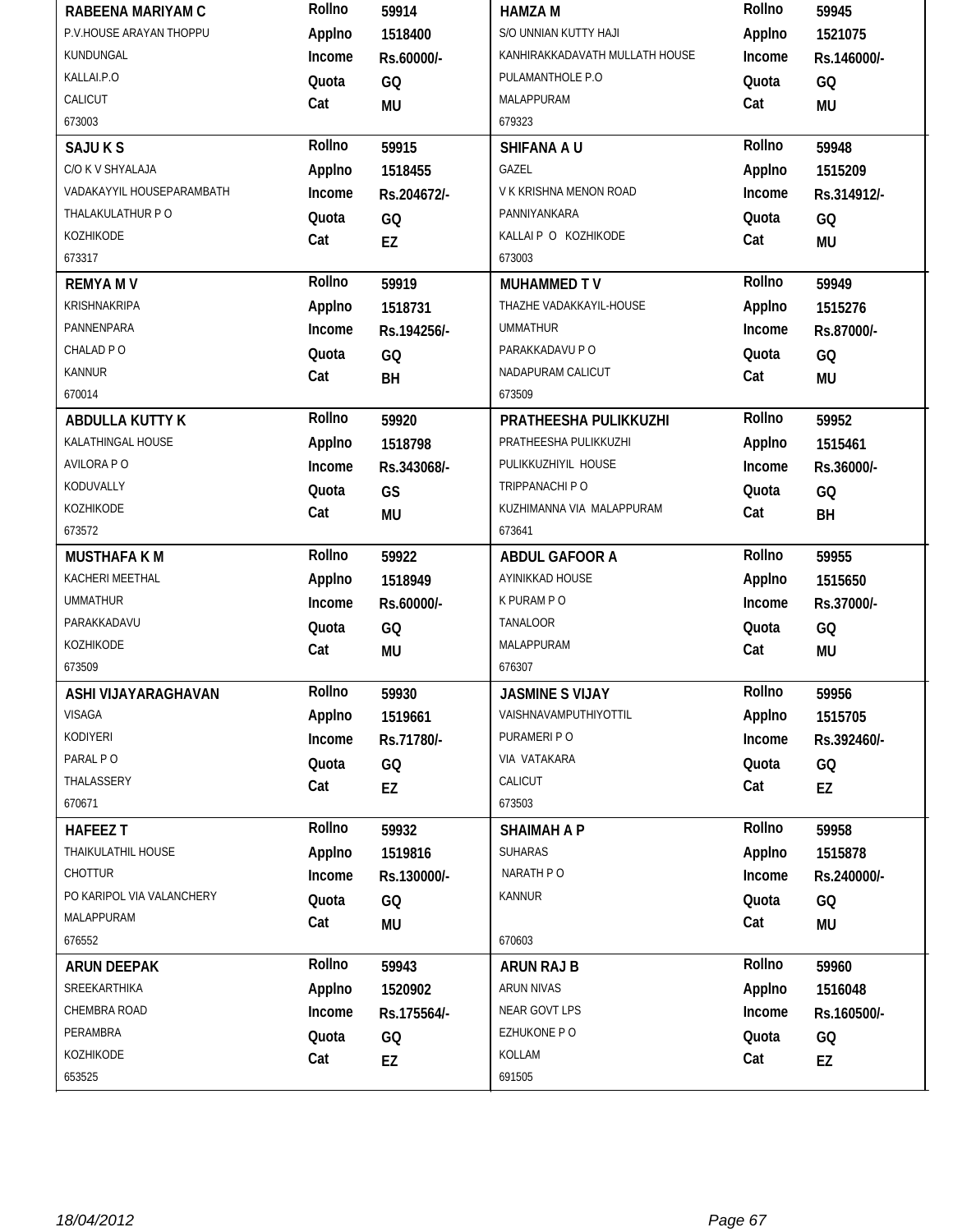| <b>HISHAM MOOSAN</b>     | Rollno | 59964       | SHIBI MOHAMMED ALI                 | Rollno | 59982       |
|--------------------------|--------|-------------|------------------------------------|--------|-------------|
| GAZEL                    | Applno | 1516330     | PARAKKUTH HOUSE                    | Applno | 1517715     |
| V K KRISHNA MENON ROAD   | Income | Rs.314912/- | KARUVAMBRAM POST                   | Income | Rs.222000/- |
| PANNIYANKARA             | Quota  | GS          | NELLIPARAMBA                       | Quota  | GQ          |
| KALLAI P O KOZHIKODE     | Cat    | <b>MU</b>   | MANJERI MALAPPURAM                 | Cat    | <b>MU</b>   |
| 673003                   |        |             | 676123                             |        |             |
| <b>JENSY KN</b>          | Rollno | 59965       | <b>PRINCY V S</b>                  | Rollno | 59983       |
| SOUPARNIKA               | Applno | 1516386     | VAREEKKUNNEL HOUSE                 | Applno | 1517795     |
| <b>VELIMUKKU P.O.</b>    | Income | Rs.412892/- | KANIYARAM                          | Income | Rs.151728/- |
| CHELARI                  | Quota  | GQ          | MANANTHAVADY P O                   | Quota  | GQ          |
| MALAPPURAM KERALA        | Cat    | EZ          | WAYANAD                            | Cat    | LC          |
| 676317                   |        |             | 670645                             |        |             |
| MUHAMMED RASHEED K       | Rollno | 59967       | AMRUTHA PRABHAKARAN R K            | Rollno | 59986       |
| KALATHINGALHOUSE         | Applno | 1516535     | CHANDANASSERY HOUSE                | Applno | 1518061     |
| N S S COLLEGE P O        | Income | Rs.238500/- | <b>BALUSSERY POST</b>              | Income | Rs.72000/-  |
| <b>MANJERI</b>           | Quota  | GQ          | KOZHIKODE DISTRICT                 | Quota  | GQ          |
| MALAPPURAM DIST          | Cat    | MU          | <b>KERALA</b>                      | Cat    | EZ          |
| 676122                   |        |             | 673612                             |        |             |
| SALEELA KARUTHEDATH      | Rollno | 59968       | SHAMEER THALAKKAL KAMMADAM         | Rollno | 59990       |
| KARUTHEDATH(H)           | Applno | 1516633     | KAMMADAM HOUSE                     | Applno | 1518337     |
| KOTTOOR INDIANOOR P O    | Income | Rs.136000/- | PEROL NILESHWAR                    | Income | Rs.350000/- |
| KOTTAKKAL VIA            | Quota  | GQ          | KASARGOD                           | Quota  | GQ          |
| MALAPPURAM               | Cat    | MU          |                                    | Cat    | <b>MU</b>   |
| 676503                   |        |             | 671314                             |        |             |
|                          |        |             |                                    |        |             |
| <b>SARFRAS NAVAS K K</b> | Rollno | 59970       | KHALEEL MAJID MAYYERI              | Rollno | 59995       |
| KANNAMTHODI KAVANNA      | Applno | 1516817     | MAYYERI HOUSE                      | Applno | 1518680     |
| <b>VETTATHUR PO</b>      | Income | Rs.242000/- | PARAVANNUR PARAMMALANGADI (PO)     | Income | Rs.319140/- |
| NIRANNAPARAMBU           | Quota  | GQ          | MALAPPURAM                         | Quota  | GS          |
| MALAPPURAM               | Cat    | <b>MU</b>   |                                    | Cat    | <b>MU</b>   |
| 679326                   |        |             | 676551                             |        |             |
| SOUMYA V K               | Rollno | 59971       | ROSHAN BIJLEE K N                  | Rollno | 59997       |
| PRAYAGA                  | Applno | 1516897     | 39/167 EDASSERY HOUSE              | Applno | 1518799     |
| LAXMINAGAR               | Income | Rs.380044/- | PATTERI - KUTHIRAVATTOM CROSS ROAD | Income | Rs.397404/- |
| ALAMIPPALLY              | Quota  | GQ          | PATTERI P.O                        | Quota  | GS          |
| KANHANGAD KASARGODE      | Cat    | BH          | KOZHIKODE                          | Cat    | <b>MU</b>   |
| 671315                   |        |             | 673016                             |        |             |
| <b>RAIJISH LAL IK</b>    | Rollno | 59973       | <b>MIRFATH IBRAHIM KV</b>          | Rollno | 60001       |
| EDACHALIL HOUSE          | Applno | 1517035     | EDAPAL PO                          | Applno | 1519186     |
| ORAVIL POST              | Income | Rs.157200/- | OPPOSITE GOVERNMENT HOSPITAL       | Income | Rs.84000/-  |
| NADUVANNUR VIA           | Quota  | GQ          | MALAPPURAM                         | Quota  | GQ          |
| KOZHIKODE                | Cat    | <b>MU</b>   |                                    | Cat    | <b>MU</b>   |
| 673614                   |        |             | 679576                             |        |             |
| <b>SEMEENA K</b>         | Rollno | 59975       | SHAMEEL AHAMMED K K                | Rollno | 60004       |
| KARATHANATHODIYIL HOUSE  | Applno | 1517174     | KANDAN KAIL HOUSE                  | Applno | 1519412     |
| P.O. PERUMUDIYOOR        | Income | Rs.417360/- | SHOBA CANAL ROAD                   | Income | Rs.90000/-  |
| VIA PATTAMBI             | Quota  | GS          | <b>TANUR</b>                       | Quota  | GQ          |
| PALAKKAD                 | Cat    | <b>MU</b>   |                                    | Cat    | MU          |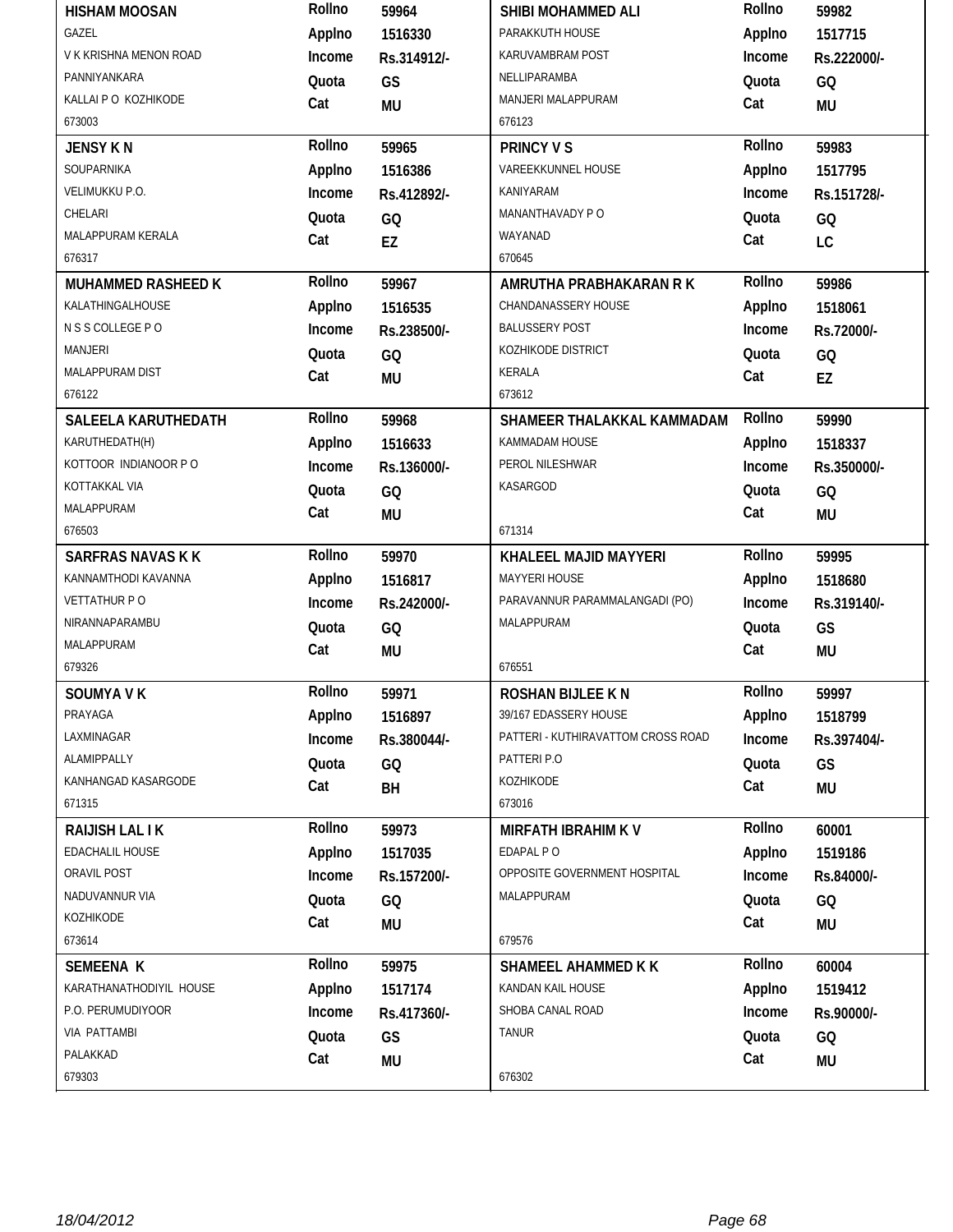| <b>SURESAN K K</b>         | Rollno | 60006       | NITHYA RAVINDRAN         | Rollno | 60033       |
|----------------------------|--------|-------------|--------------------------|--------|-------------|
| <b>JANIKA</b>              | Applno | 1519611     | NAVANEETH P.H.E.D ROAD   | Applno | 1515709     |
| KARADI                     | Income |             | ERANHIPALAM              | Income | Intercaste  |
| THAMARASSERY PO            | Quota  | SQ          | CIVIL STATION P.O        | Quota  | GQ          |
| KOZHIKKODE                 | Cat    | EZ          | CALICUT                  | Cat    | <b>EZ</b>   |
| 673573                     |        |             | 673020                   |        |             |
| <b>SUDHIL TR</b>           | Rollno | 60010       | ABLA ABDULRAHMAN         | Rollno | 60036       |
| DR SUDHIL TR               | Applno | 1519924     | DR ABLA ABDULRAHMAN      | Applno | 1515982     |
| THANNISSERY HOUSE          | Income | Rs.370632/- | AL- AMAL                 | Income | Rs.192418/- |
| MINALOOR PO                | Quota  | GS          | HILAR PALLI ROAD         | Quota  | GS          |
| THRISSUR                   | Cat    | EZ          | PONNANI SOUTH            | Cat    | <b>MU</b>   |
| 680581                     |        |             | 679586                   |        |             |
| <b>MUHAMMED MUNEER M</b>   | Rollno | 60011       | <b>DEEPAKP</b>           | Rollno | 60037       |
| AFIA HOUSE                 | Applno | 1520003     | PURATHATTERI(H)          | Applno | 1516051     |
| MOOTHEDATH PARAMBA         | Income | Rs.38000/-  | P.O VENGERI              | Income | Rs.105336/- |
| NALLALAM PO                | Quota  | GQ          | CALICUT                  | Quota  | GQ          |
| CALICUT                    | Cat    | MU          |                          | Cat    | EZ          |
| 673027                     |        |             | 673010                   |        |             |
| <b>FAZIL K</b>             | Rollno | 60014       | <b>MITHUNJITH K K</b>    | Rollno | 60038       |
| KARUTHEDATH (H)            | Applno | 1520309     | OMNIVAS27/1044C          | Applno | 1516116     |
| MUNDITHODIKA               | Income | Rs.177888/- | KOOTAKILPARAMB           | Income | Rs.235728/- |
| POOKKOTTUR PO              | Quota  | GQ          | KUTHIRAVATTOM P.O        | Quota  | GQ          |
| MALAPPURAM                 | Cat    | MU          | KOZHIKODE.               | Cat    | EZ          |
| 676517                     |        |             | 673016                   |        |             |
| <b>MOHAMED FAISAL CK</b>   | Rollno | 60015       | <b>NOUSHAD A</b>         | Rollno | 60039       |
| NARIKUTH HOUSE             | Applno | 1520408     | NOUSHAD A                | Applno | 1516178     |
| PULIIKKAL PO               | Income | Rs.122000/- | ARYADAN HOUSE            | Income | Rs.100000/- |
| MALAPPURAM                 | Quota  | GQ          | KARUVARAKUNDU P O        | Quota  | GQ          |
|                            | Cat    | <b>MU</b>   | PUNNAKKAD MALAPPURAM     | Cat    | <b>MU</b>   |
| 673637                     |        |             | 676523                   |        |             |
| <b>RIJITH KRISHNAN</b>     | Rollno | 60027       | ASJEENA ANDRU            | Rollno | 60041       |
| AMBADI HOUSE               | Applno | 1515324     | AISHA MANZIL             | Applno | 1516332     |
| ORKULAM                    | Income | Rs.203764/- | PATHIRIPPATTA(P.O.)      | Income | Rs.353240/- |
| THURUTHI POST              | Quota  | GQ          | KAKKATTIL(VIA)           | Quota  | GQ          |
| KASARGOD KERALA            | Cat    | EZ          | KOZHIKODE                | Cat    | <b>MU</b>   |
| 671351                     |        |             | 673507                   |        |             |
| <b>DIVYA BHARATHAN</b>     | Rollno | 60029       | <b>MUHAMMED ASLAM TK</b> | Rollno | 60042       |
| MULLASSARI MANNAGOTT HOUSE | Applno | 1515462     | THELAAKKADAN HOUSE       | Applno | 1516394     |
| FAROOK COLLEGE P.O.        | Income | Intercaste  | VALAMANGALAM             | Income | Rs.18000/-  |
| CALICUT                    | Quota  | GQ          | PULPPETTA PO             | Quota  | GQ          |
|                            | Cat    | EZ          | MALAPPURAM               | Cat    | <b>MU</b>   |
| 673632                     |        |             | 676126                   |        |             |
| <b>NISREEN A R</b>         | Rollno | 60032       | <b>FADIYA ZAINUDEEN</b>  | Rollno | 60045       |
| OTHAYOTH HOUSE             | Applno | 1515651     | ALOOR HOUSE              | Applno | 1516639     |
| CHERUVANNUR PO             | Income | Rs.50000/-  | MARANCHERY PO            | Income | Rs.156000/- |
|                            |        |             |                          |        |             |
| MEPPAYUR VIA               | Quota  | GQ          | MALAPPURAM               | Quota  | GQ          |
| KOZHIKODE                  | Cat    | MU          |                          | Cat    | <b>MU</b>   |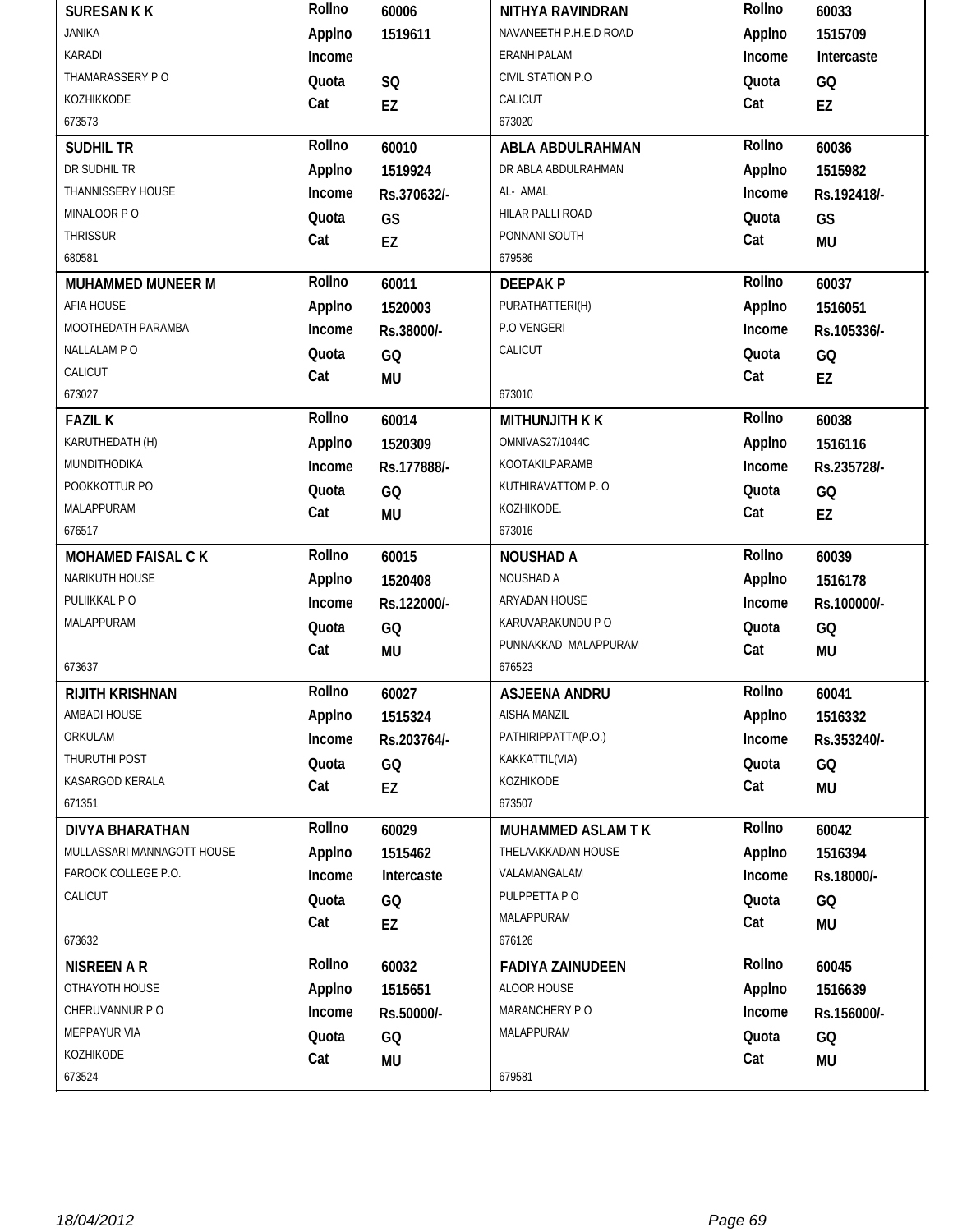| <b>HIJAZ PT</b>                       | Rollno | 60046       | <b>BIJUP</b>                  | Rollno | 60074       |
|---------------------------------------|--------|-------------|-------------------------------|--------|-------------|
| POTTAMMAL HOUSE                       | Applno | 1516739     | SHEEBA NIVAS                  | Applno | 1518807     |
| ANDIYOORKUNNU POST                    | Income | Rs.370548/- | UGRAPURAM PO                  | Income | Rs.394176/- |
| PULIKKAL VIA                          | Quota  | GQ          | AREACODE VIA                  | Quota  | GS          |
| MALAPPURAM                            | Cat    | <b>MU</b>   | MALAPPURAM                    | Cat    | EZ          |
| 673637                                |        |             | 673639                        |        |             |
| <b>SAHLATK</b>                        | Rollno | 60051       | PARVEEN PT                    | Rollno | 60079       |
| KULANGARA HOUSE                       | Applno | 1517103     | KALATHINGA THODIKA HOUSE      | Applno | 1519252     |
| NEDUMKUNNAM PO                        | Income | Rs.235000/- | MYLADIVIA NILAMBUR            | Income | Rs.336000/- |
| KOTTAYAM                              | Quota  | GQ          | ERANHIMANGAD P O              | Quota  | GQ          |
|                                       | Cat    | <b>MU</b>   | MALAPPURAM                    | Cat    | <b>MU</b>   |
| 686542                                |        |             | 679343                        |        |             |
| <b>NOUFAL C</b>                       | Rollno | 60053       | AKBAR SADIQUE K               | Rollno | 60082       |
| CHOORIATH HOUSE                       | Applno | 1517265     | KUNNUMMAL HOUSE               | Applno | 1519558     |
| MARAKKARA PO                          | Income | Rs.348000/- | 110 SUB STATION ROAD- CHERANI | Income | Rs.384816/- |
| KADAMPUZHA VIA                        | Quota  | GQ          | KARUVAMBRAM -PO               | Quota  | SQ          |
| MALAPPURAM DIST                       | Cat    | <b>MU</b>   | MANJERI MALAPPURAM            | Cat    | <b>MU</b>   |
| 676553                                |        |             | 676123                        |        |             |
| <b>NASHRAKC</b>                       | Rollno | 60054       | <b>NAJILA M A</b>             | Rollno | 60083       |
| KUNNATHUPARAMBIL HOUSE                | Applno | 1517360     | RAGAM                         | Applno | 1519613     |
| KURUKA                                | Income | Rs.40000/-  | MELADI PAYYOLI PO             | Income | Rs.377904/- |
| MALAPPURAM                            | Quota  | GQ          | CALICUT                       | Quota  | GQ          |
|                                       | Cat    | <b>MU</b>   |                               | Cat    | <b>MU</b>   |
| 676551                                |        |             | 673522                        |        |             |
|                                       |        |             |                               |        |             |
| <b>NAJLA MUHAMMED</b>                 | Rollno | 60055       | <b>MOIDEEN KUTTY ULLAT</b>    | Rollno | 60089       |
| 22/325B1 MAFAZA (NEAR IMBICHI MANZIL) | Applno | 1517454     | TOPAZ 4                       | Applno | 1520126     |
| VAYALVEEDU PARAMBE                    | Income | Rs.120000/- | TREE G VILLA                  | Income | Rs.420492/- |
| THIRUVANNUR P.O.                      | Quota  | GQ          | PATTARKULAM NARUKARA P O      | Quota  | SQ          |
| CALICUT                               | Cat    | MU          | MALAPPURAM                    | Cat    | <b>MU</b>   |
| 673029                                |        |             | 676211                        |        |             |
| <b>MOHAMMED RAHEES P M</b>            | Rollno | 60059       | <b>HASBULLA SHAMEER U</b>     | Rollno | 60092       |
| PM HOUSE                              | Applno | 1517716     | ASARITHODIYIL HOUSE           | Applno | 1520419     |
| KODAMPUZHA                            | Income | Rs.72000/-  | OMANOOR PO                    | Income | Rs.45000/-  |
| FAROOK COLLEGE POST                   | Quota  | GQ          | MALAPPURAM                    | Quota  | GQ          |
| KOZHIKODE                             | Cat    | MU          |                               | Cat    | <b>MU</b>   |
| 673632                                |        |             | 673645                        |        |             |
| PRATHIBHA K                           | Rollno | 60061       | <b>MOIDEENSHAH PM</b>         | Rollno | 60095       |
| KOTHAYAMMATTIL HOUSE                  | Applno | 1517858     | PADIYATH PUTHENKATTIL HOUSE   | Applno | 1520704     |
| TANUR PO                              | Income | Rs.431108/- | SANTHIPURAM PO                | Income | Rs.355551/- |
| MALAPPURAM                            | Quota  | GQ          | KODUNGALLUR                   | Quota  | GS          |
|                                       | Cat    |             | <b>THRISSUR</b>               | Cat    |             |
| 676302                                |        | EZ          | 680668                        |        | <b>MU</b>   |
| JAMSHEEDA PUTHIYAPURAYIL              | Rollno | 60065       | <b>ANIL PRAKASH</b>           | Rollno | 60097       |
| P.P. HOUSE HAJI ROAD                  | Applno | 1518222     | ROSEBANKS                     | Applno | 1520913     |
| PAPPINISSERI WEST P O                 | Income | Rs.350000/- | CHUNGAM                       | Income | Rs.81456/-  |
| KANNUR                                | Quota  | GQ          | <b>WESTHILL (PO)</b>          | Quota  | GQ          |
|                                       | Cat    | <b>MU</b>   | CALICUT                       | Cat    | EZ          |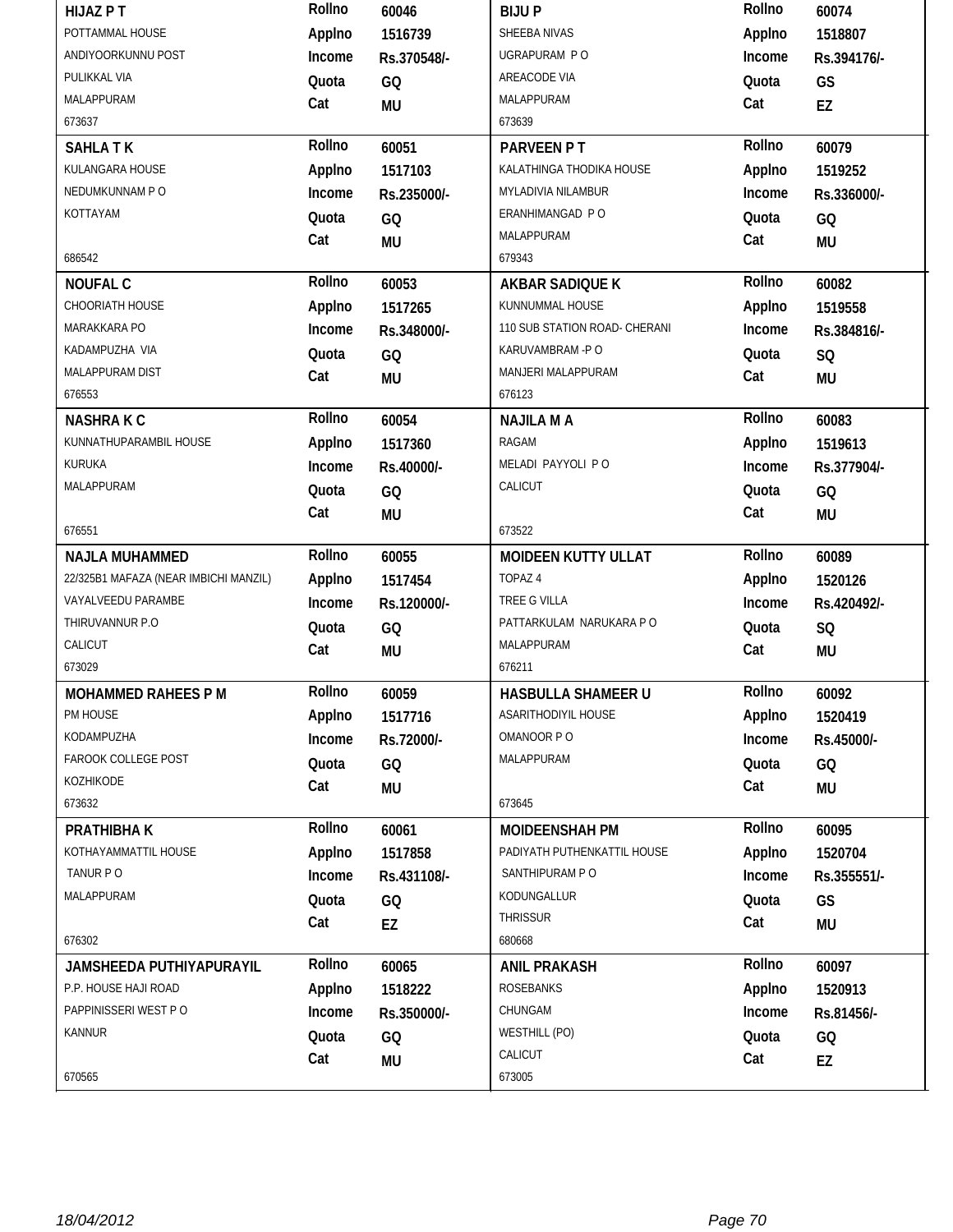| PRASHOBH RAJ U                     | Rollno | 60105       | <b>HYRUNNISA B H</b>       | Rollno | 60127       |
|------------------------------------|--------|-------------|----------------------------|--------|-------------|
| KURUPPANCHALIL HOUSE               | Applno | 1515401     | KUNNATHKUNI HOUSE          | Applno | 1517041     |
| KUMMINIPPARAMBA P O                | Income | Rs.337400/- | ULLIYERI POST              | Income | Rs.157200/- |
| KONDOTTY VIA                       | Quota  | GQ          | KOYILANDY VIA              | Quota  | GQ          |
| <b>MALAPPURAM</b>                  | Cat    | BH          | KOZHIKODE                  | Cat    | <b>MU</b>   |
| 673638                             |        |             | 673323                     |        |             |
| <b>AJMAL P</b>                     | Rollno | 60107       | <b>SHIJINA V V</b>         | Rollno | 60130       |
| ARIFA MANZIL MAMMILIPARAMBA        | Applno | 1515531     | VELLARIKKATT HOUSE         | Applno | 1517266     |
| CHANDHAKKADAVU FEROKE              | Income | Rs.176052/- | KOTTAYIL ROAD              | Income | Rs.112800/- |
| CALICUT                            | Quota  | GQ          | KUNNAMKULAM P O            | Quota  | GQ          |
|                                    | Cat    | <b>MU</b>   | THRISSUR                   | Cat    | EZ          |
| 673631                             |        |             | 680503                     |        |             |
| <b>KAVITHA T K</b>                 | Rollno | 60108       | <b>SHABEEB PK</b>          | Rollno | 60133       |
| KRISHNA(H)                         | Applno | 1515592     | PERUVENKUZHIYIL            | Applno | 1517534     |
| KEEZHARIYUR(PO)                    | Income | Rs.110000/- | CHEMMANKADAVU              | Income | Rs.210900/- |
| KOYILANDY(VIA)                     | Quota  | GQ          | DOWNHILL P.O               | Quota  | GQ          |
| KOZHIKODE                          | Cat    | EZ          | MALAPPURAM                 | Cat    | <b>MU</b>   |
| 673324                             |        |             | 676519                     |        |             |
| <b>FATHIMAKP</b>                   | Rollno | 60109       | ABDUL SADIO NK             | Rollno | 60135       |
| KUNIYIL HOUSE                      | Applno | 1515653     | DR. ABDUL SADIO            | Applno | 1517646     |
| THALIYIL PO                        | Income | Rs.40000/-  | GOVT. MENTAL HEALTH CENTRE | Income | Rs.397788/- |
| KUTTIYADI                          | Quota  | GQ          | KUTHIRAVATTOM              | Quota  | GS          |
| KOZHIKODE                          | Cat    | <b>MU</b>   | KOZHIKODE                  | Cat    | <b>MU</b>   |
| 673508                             |        |             | 673016                     |        |             |
| SHANIYA KOYAKUTTY MELETATH         | Rollno | 60111       | <b>FAIZM</b>               | Rollno | 60137       |
| C/O UMAIRA P PATHATH HOUSE         | Applno | 1515804     | MANNUTHODI HOUSE           | Applno | 1517800     |
| J N ROAD NEAR K M M U P SCHOOL     | Income | Rs.252000/- | ATHANIKAL                  | Income | Rs.229824/- |
|                                    |        |             | VALLUVAMBURAM P.O          |        |             |
| PERINTHALMANNA MALAPPURAM DISTRICT | Quota  | GQ          |                            | Quota  | GQ          |
| KERALA                             | Cat    | <b>MU</b>   | MALAPPURAM                 | Cat    | <b>MU</b>   |
| 679322                             |        |             | 673642                     |        |             |
| SHERIL LATHIEF P                   | Rollno | 60114       | <b>FEBNA A RAHIMAN</b>     | Rollno | 60140       |
| PUNNAKADAN HOUSE                   | Applno | 1516052     | 1/1261-C ORGANUM           | Applno | 1518063     |
| BUNGLOW ROAD CHANDAKUNNU PO        | Income | Rs.144000/- | <b>WESTHILL PO</b>         | Income | Intercaste  |
| NILAMBUR                           | Quota  | GQ          | KOZHIKODE                  | Quota  | GQ          |
| MALAPPURAM                         | Cat    | <b>MU</b>   |                            | Cat    | MU          |
| 679342                             |        |             | 673005                     |        |             |
| <b>SARANG VIJAYAN</b>              | Rollno | 60115       | <b>DHIVYA CV</b>           | Rollno | 60141       |
| ETYAPALLI HOUSE                    | Applno | 1516120     | DHIVYA C V                 | Applno | 1518154     |
| MOOZHIKKARA P O                    | Income | Rs.147544/- | AMBILINIVAS LAKSHMINAGAR   | Income | Rs.96000/-  |
| THALASSERY                         | Quota  | GQ          | ALAMIPPALLYKANHANGAD       | Quota  | GQ          |
| KANNUR                             | Cat    | EZ          | KASARAGOD(DISTRICT)KERALA  | Cat    | BH          |
| 670103                             |        |             | 671315                     |        |             |
| <b>RAHUL KRISHNAN</b>              | Rollno | 60124       | <b>MUBASHIRD</b>           | Rollno | 60143       |
| ROSHNI KANUL P O                   | Applno | 1516826     | DARRUSSALAH HOUSE          | Applno | 1518302     |
| MUTHIRAKAAL                        | Income | Rs.77836/-  | PALATH PO                  | Income | Rs.226000/- |
| KADAMBERI                          | Quota  | GQ          | KAKKODI VIA                | Quota  | GQ          |
| KANNUR<br>670562                   | Cat    | EZ          | CALICUT<br>673611          | Cat    | <b>MU</b>   |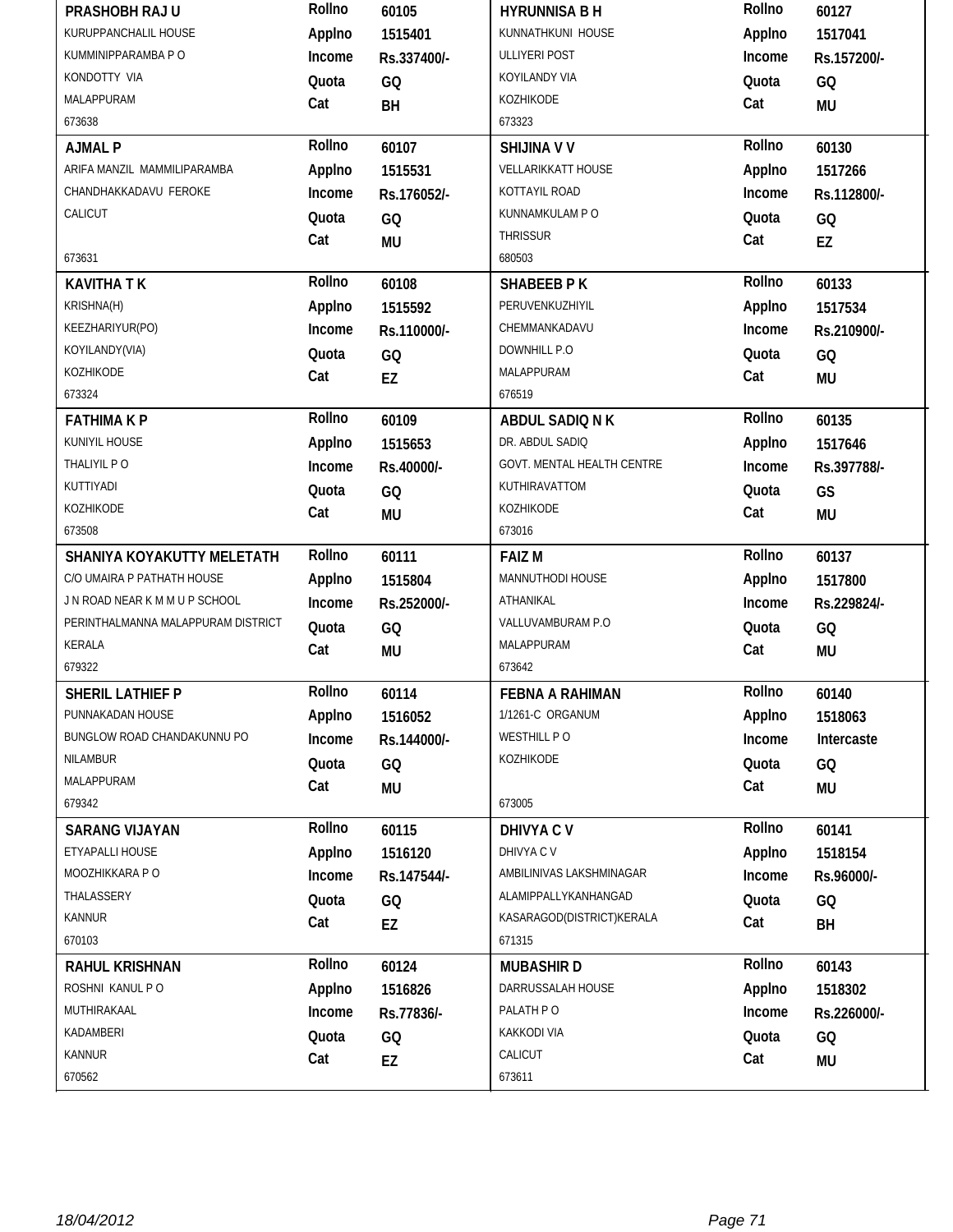| <b>EVELIN MANOHAR</b>   | Rollno | 60147       | <b>MOHAMMED AFSAL K</b>       | Rollno | 60181       |
|-------------------------|--------|-------------|-------------------------------|--------|-------------|
| EVELIN MANOHAR          | Applno | 1518548     | <b>AFSAL MANZIL</b>           | Applno | 1515329     |
| KALLUMPURATH HOUSE      | Income | Rs.42000/-  | MUSLIYARANGADI                | Income | Rs.242600/- |
| UNNIKULAM P.O. POONOOR  | Quota  | GQ          | NEDIYIRUPPU P O               | Quota  | GQ          |
| KOZHIKODE               | Cat    | EZ          | KONDOTTY MALAPPURAM           | Cat    | MU          |
| 673574                  |        |             | 673638                        |        |             |
| <b>RAJNAK</b>           | Rollno | 60149       | <b>JAYESHLAL K</b>            | Rollno | 60184       |
| RAJNA K                 | Applno | 1518683     | GOKULAM PULIKKAL PARAMB       | Applno | 1515532     |
| VISHNUSREE              | Income | Rs.48000/-  | CHETTIPPADI(PO)PARAPPANANGADI | Income | Rs.130650/- |
| NEAR PARIHARAPURAM      | Quota  | GQ          | MALAPPURAM                    | Quota  | GQ          |
| KOZHIKODE               | Cat    | BH          |                               | Cat    | BH          |
| 673633                  |        |             | 676319                        |        |             |
| <b>ANEGHAVP</b>         | Rollno | 60153       | <b>DEEPIKA MP</b>             | Rollno | 60186       |
| THEERTHAM               | Applno | 1518977     | THENGIN THOPIL HOUSE          | Applno | 1515658     |
| MOKERI PO               | Income | Rs.358720/- | PERINTALMANNA                 | Income | Rs.100000/- |
| PANOOR VIA              | Quota  | GQ          | MALAPPURAM                    | Quota  | GQ          |
| THALASSERY KANNUR       | Cat    | EZ          |                               | Cat    | EZ          |
| 670692                  |        |             | 679322                        |        |             |
| <b>NAZIMUDDEEN V</b>    | Rollno | 60155       | <b>SHAFEER BABU M</b>         | Rollno | 60187       |
| NAZIMUDDEEN V           | Applno | 1519198     | MARADIKKAL HOUSE              | Applno | 1515726     |
| VAKKAYIL HOUSE          | Income | Rs.445236/- | MARANCHERY PO                 | Income | Rs.65000/-  |
| P.O.ALATHIYUR TIRUR VIA | Quota  | GQ          | MALAPPURAM                    | Quota  | GQ          |
| MALAPPURAM              | Cat    | <b>MU</b>   |                               | Cat    | MU          |
| 676102                  |        |             | 679581                        |        |             |
|                         |        |             |                               |        |             |
| <b>JAHFARALI P</b>      | Rollno | 60156       | SHRUTHI P BABU                | Rollno | 60188       |
| PULIKKODAN HOUSE        | Applno | 1519259     | SHREYAS27/1212-A              | Applno | 1515815     |
| CHERUR PO               | Income | Rs.133000/- | NEAR S.K. POTTEKKAD PARK      | Income | Rs.198000/- |
| VENGARA                 | Quota  | GQ          | PUTHIYARA PO                  | Quota  | GQ          |
| MALAPPURAM              | Cat    | <b>MU</b>   | CALICUT                       | Cat    | EZ          |
| 676314                  |        |             | 673004                        |        |             |
| MUHAMMED RAFI M         | Rollno | 60157       | SHEBNA SITHARA VEERAN         | Rollno | 60189       |
| MOOZHIKKAL (H)VENGAD PO | Applno | 1519314     | <b>SITHARAS</b>               | Applno | 1515888     |
| KULATHUR                | Income | Rs.190000/- | KOLAPARAMBA P.O               | Income | Rs.142000/- |
| MALAPPURAMKERALA        | Quota  | GQ          | MALAPPURAM                    | Quota  | GQ          |
|                         | Cat    | MU          |                               | Cat    | MU          |
| 679338                  |        |             | 676522                        |        |             |
| ATHIRA LAKSHMANAN       | Rollno | 60161       | <b>VIJITH E K</b>             | Rollno | 60191       |
| SOUPARNIKA              | Applno | 1519678     | <b>ROJO</b>                   | Applno | 1516054     |
| MELECHOVVA              | Income | Rs.36000/-  | CARMEL - MELEKKAD ROAD        | Income | Rs.53576/-  |
| (P.O) CHOVVA            | Quota  | GQ          | KALLIPPADAM PO                | Quota  | GQ          |
| KANNUR.                 | Cat    | EZ          | SHORANUR PALAKKAD             | Cat    | BH          |
| 670006                  |        |             | 679122                        |        |             |
| <b>MANESH MOHAN R</b>   | Rollno | 60179       | <b>SHAFNAKT</b>               | Rollno | 60194       |
| MOHANAM                 | Applno | 1515222     | SHABNAM MANZIL                | Applno | 1516251     |
| THAZHAMEL               | Income | Rs.115200/- | THALIPOYIL ROAD               | Income | Rs.143348/- |
| ANCHAL                  | Quota  | GQ          | VADAPURAM PO                  | Quota  | GQ          |
| KOLLAM                  | Cat    | EZ          | MALAPPURAM                    | Cat    | MU          |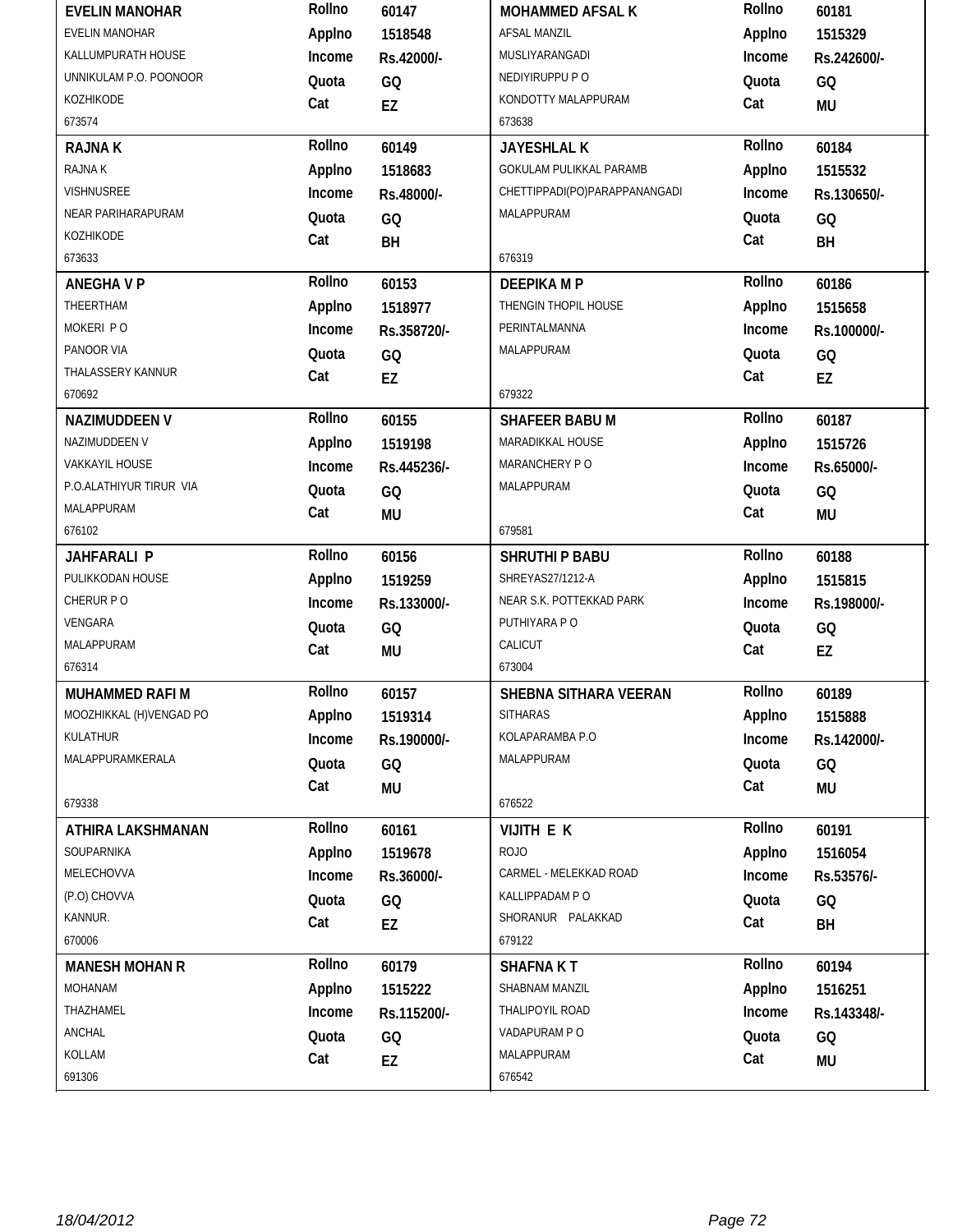| <b>DIVYAK</b>                  | Rollno | 60196       | SHIHANA SAIFUDHEEN            | Rollno | 60206           |
|--------------------------------|--------|-------------|-------------------------------|--------|-----------------|
| 13/715THAPASYA                 | Applno | 1516400     | PROMISE POTTASSERY            | Applno | 1517191         |
| NEAR TOWN HALLCHIRAKKARA(P.O)  | Income | Intercaste  | MANASEERY P.O                 | Income |                 |
| THALASSERY                     | Quota  | GS          | <b>VIA MUKKOM</b>             | Quota  | GQ              |
| <b>KANNUR</b>                  | Cat    | BH          | CALICUT                       | Cat    | <b>MU</b>       |
| 670104                         |        |             | 673602                        |        |                 |
| <b>JAYADEV K</b>               | Rollno | 60197       | <b>ATHISH K</b>               | Rollno | 60207           |
| POURNAMI                       | Applno | 1516477     | <b><i>\'SARGAM\'HOUSE</i></b> | Applno | 1517267         |
| KARAPATH                       | Income | Rs.70000/-  | NEAR KALLUR TEMPLE            | Income | Rs.243330/-     |
| PILICODE(P.O)                  | Quota  | GQ          | MUKKAM PO                     | Quota  | GQ              |
| KASARGOD                       | Cat    | BH          | CALICUT                       | Cat    | EZ              |
| 671353                         |        |             | 673602                        |        |                 |
| SHAMEENA ABDULLAH              | Rollno | 60198       | SONIYA K S                    | Rollno | 60208           |
| DARUL AJMAL                    | Applno | 1516546     | SONIYA K S                    | Applno | 1517364         |
| AMBALATHARA                    | Income | Rs.370404/- | KURUNNAMVELLIL HOUSE          | Income | Rs.61000/-      |
| PULLUR (POST) ANADARASAM (VIA) | Quota  | GQ          | AISWARYA MALAPARAMBA PO       | Quota  | GQ              |
| KASARGODE                      | Cat    | <b>MU</b>   | CALICUT                       | Cat    | EZ              |
| 671531                         |        |             | 673009                        |        |                 |
| <b>SAJEER BABU K M</b>         | Rollno | 60200       | <b>UMMER K M</b>              | Rollno | 60213           |
| MINA MAHAL                     | Applno | 1516742     | KOOLAMADATHIL HOUSE           | Applno | 1517722         |
| ELIYEDATH PARAMBA              | Income | Rs.40000/-  | ANCHACHAVIDI P O              | Income | Rs.100000/-     |
| MAYANAD P O                    | Quota  | GQ          | KALIKAVU VIA                  | Quota  | GQ              |
| CALICUT                        | Cat    | <b>MU</b>   | MALAPPURAM                    | Cat    | <b>MU</b>       |
| 673008                         |        |             | 676525                        |        |                 |
|                                |        |             |                               |        |                 |
| SHERRY JOSEPH                  | Rollno | 60201       | <b>RAZANA MOHAMMED</b>        | Rollno | 60214           |
| D/O T.D.JOSEPH                 | Applno | 1516830     | <b>VERUPURATH HOUSE</b>       | Applno | 1517809         |
| JOYSHIGH SCHOOL ROAD           | Income | Intercaste  | KARINGANAD VILAYUR P O        | Income | Rs.205000/-     |
| VANIYAMBALAM PO                | Quota  | GQ          | PATTAMBI (VIA)                | Quota  | GQ              |
| MALAPPURAM                     | Cat    | LC          | PALAKKAD                      | Cat    | <b>MU</b>       |
| 679339                         |        |             | 679309                        |        |                 |
| <b>ANILA NARAYANAN</b>         | Rollno | 60202       | <b>SITHARA A P</b>            | Rollno | 60218           |
| SKYLINE MEADOWS VILLA NO11     | Applno | 1516903     | MEENANGADI PHARMACY           | Applno | 1518162         |
| CIVIL STATION P.O              | Income | Rs.250000/- | MEENANGADI P O                | Income | Rs.243000/-     |
| ERANHIPALAM                    | Quota  | GQ          | WAYANAD                       | Quota  | GQ              |
| KOZHIKODE                      | Cat    | BH          |                               | Cat    | EZ              |
| 673020                         |        |             | 643591                        |        |                 |
| ALI KV                         | Rollno | 60203       | <b>BASHEER A</b>              | Rollno | 60221           |
| THUNDIYIL HOUSE                | Applno | 1516972     | NERATTU HOUSE                 | Applno | 1518350         |
| PO MOKERI VIA PANOOR           | Income | Rs.406524/- | OZHUKUR PO                    | Income | Rs.36000/-      |
| THALASSERY TALUK               | Quota  | SQ          | MONGAM VIA                    | Quota  | GQ              |
| KANNUR DIST                    | Cat    | <b>MU</b>   | MALAPPURAM                    | Cat    | <b>MU</b>       |
| 670692                         |        |             | 673642                        |        |                 |
| <b>ADARSH K</b>                | Rollno | 60204       | <b>RIYAS PM</b>               | Rollno | 60222           |
| KOLLARAKKAL HOUSE              | Applno | 1517047     | PARAMBATH MEETHAL HOUSE       | Applno | 1518418         |
| CHELAVOOR PO                   | Income | Rs.81528/-  | KADIYANGAD P O                | Income | Rs.19500/-      |
| CALICUT                        | Quota  |             | PERAMBRA                      | Quota  |                 |
| KOZHIKODE                      | Cat    | GQ<br>EZ    | KOZHIKODE                     | Cat    | GQ<br><b>MU</b> |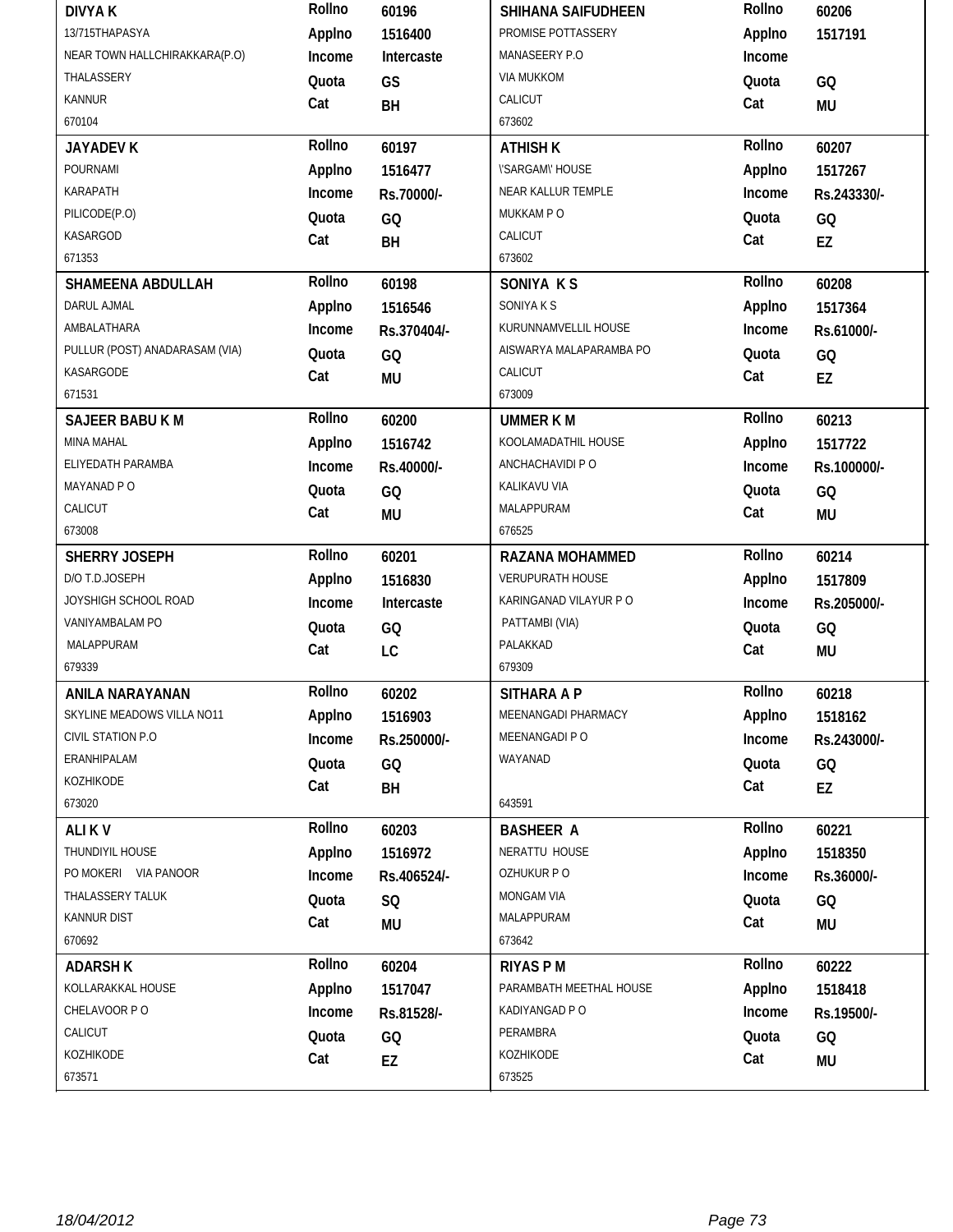| <b>FATHIMATHUL JUSNA K</b>    | Rollno | 60225       | <b>MANJUSHA A V</b>                 | Rollno | 60265       |
|-------------------------------|--------|-------------|-------------------------------------|--------|-------------|
| KALLIYIL HOUSE                | Applno | 1518619     | MANJEETH VIHAR                      | Applno | 1515826     |
| AYIKKARAPADI P O              | Income | Rs.304164/- | PUNNAKKULANGARA                     | Income | Rs.267744/- |
| PULIKKAL VIA MALAPPURAM       | Quota  | GQ          | KANUL PO                            | Quota  | GQ          |
|                               | Cat    | MU          | <b>KANNUR</b>                       | Cat    | EZ          |
| 673637                        |        |             | 670564                              |        |             |
| <b>ARJUNAL</b>                | Rollno | 60226       | <b>JUNAINA BEEVI P</b>              | Rollno | 60266       |
| AMRITALAKSHMY HOUSE33/2061    | Applno | 1518686     | ZEST                                | Applno | 1515889     |
| NGO QUARTERSVELLIMADUKUNNU    | Income | Rs.120000/- | PULIKKAL PARAMBA                    | Income | Rs.120000/- |
| PATHRONI ROADMARIKKUNNU P O   | Quota  | GQ          | PANNIYANKARA                        | Quota  | GQ          |
| KOZHIKODE                     | Cat    | <b>EZ</b>   | KALLAI P.O KOZHIKODE                | Cat    | <b>MU</b>   |
| 673012                        |        |             | 673003                              |        |             |
| <b>MOHAMED MUSTHAFA KP</b>    | Rollno | 60234       | SHAFEEQUE KUNHIABDULLAH             | Rollno | 60269       |
| KAKKATUPARAMBIL HOUSE         | Applno | 1519315     | MODAVANAMKANDY HOUSE                | Applno | 1516126     |
| ANAMANGAD PO                  | Income | Rs.100000/- | KANNOOKARA                          | Income | Rs.94000/-  |
| PALOLIPPARAMBU                | Quota  | GQ          | VADAKARA                            | Quota  | GQ          |
| PERINTHALMANNA                | Cat    | <b>MU</b>   | CALICUT                             | Cat    | <b>MU</b>   |
| 679357                        |        |             | 673102                              |        |             |
| BITHUN BALAN KUNNUMMAL        | Rollno | 60235       | <b>SUSHINA V K</b>                  | Rollno | 60271       |
| NIRMALYAM (KATTIL-PEEDIKAYIL) | Applno | 1519428     | KUNHIVALAPPIL HOUSE                 | Applno | 1516258     |
| U.P NAGAR CHAMPAD (P.O)       | Income | Rs.184000/- | THANKAYAM                           | Income | Rs.56000/-  |
| THALASSERY (TLK)              | Quota  | GQ          | <b>TRIKARIPUR</b>                   | Quota  | GQ          |
| KANNUR (DIST) KERALA.         | Cat    | <b>EZ</b>   | <b>KASARGOD</b>                     | Cat    | EZ          |
| 670694                        |        |             | 671310                              |        |             |
|                               | Rollno |             | <b>SHAMLA P</b>                     | Rollno | 60272       |
| PREJEESH KUMAR M C            |        | 60252       |                                     |        |             |
| MALAYILAKKAN CHALIL(H)        | Applno | 1521032     | MANZIL E NANAKKAL                   | Applno | 1516345     |
| KARUVAN POYIL (PO)            | Income | Rs.423240/- | NEDIYIRUPPU P O                     | Income | Rs.100000/- |
| KODUVALLY                     | Quota  | GS          | MALAPPURAM                          | Quota  | GQ          |
| KOZHIKODE                     | Cat    | EZ          |                                     | Cat    | <b>MU</b>   |
| 673572                        |        |             | 673638                              |        |             |
| <b>MUHAMMAD ARAFATH K</b>     | Rollno | 60260       | <b>JASIR P</b>                      | Rollno | 60273       |
| <b>USHASS</b>                 | Applno | 1515470     | HAMJAS OPP. REST HOUSE              | Applno | 1516403     |
| PUDUPPANAM P O                | Income | Rs.181233/- | CHANGUVETTY EDARIKODE P.O.          | Income | Rs.144000/- |
| VADAKARA                      | Quota  | GQ          | MALAPPURAM                          | Quota  | GQ          |
| KOZHIKKODE                    | Cat    | MU          |                                     | Cat    | <b>MU</b>   |
| 673105                        |        |             | 676501                              |        |             |
| <b>JESLIN K ALI</b>           | Rollno | 60261       | <b>SAMEERA A</b>                    | Rollno | 60276       |
| <b>VELLILOTT HOUSE</b>        | Applno | 1515533     | SHABEEBA HOUSE                      | Applno | 1516647     |
| CHENOLI PO                    | Income | Rs.428911/- | KANTHAPURAM                         | Income | Rs.270324/- |
| PERAMBRA                      | Quota  | GQ          | UNNIKULAM P O                       | Quota  | GQ          |
| KOZHIKODE                     | Cat    |             | KOZHIKODE                           | Cat    |             |
| 673525                        |        | <b>MU</b>   | 673574                              |        | <b>MU</b>   |
| <b>DAGNY HARI VENGILAT</b>    | Rollno | 60264       | SHIHABUDHEEN V                      | Rollno | 60279       |
| VENGILAT                      | Applno | 1515728     | DR SHIHABUDHEEN V                   | Applno | 1516905     |
| NEAR S. N COLLEGE             | Income | Rs.84000/-  | VATTAMANNATHODI (HOUSE) KOOTTIL(PO) | Income | Rs.370358/- |
| THOTTADA                      | Quota  | GQ          | MANKADA MALAPPURAM                  | Quota  | GS          |
| <b>KANNUR</b>                 | Cat    | EZ          |                                     | Cat    | <b>MU</b>   |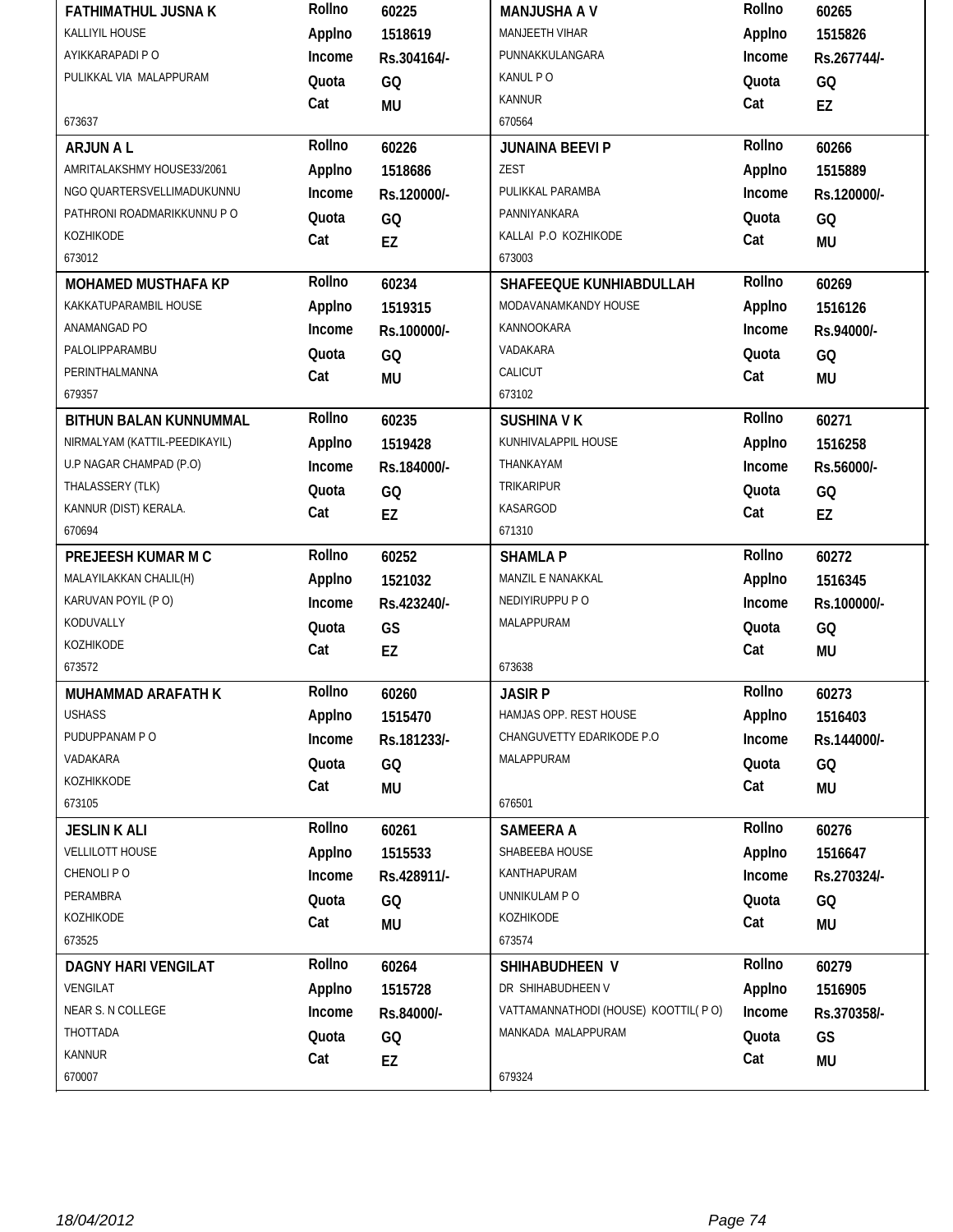| PRESCILLA MASCARENHAS         | Rollno | 60280       | <b>JINISHAT</b>         | Rollno | 60310       |
|-------------------------------|--------|-------------|-------------------------|--------|-------------|
| 11 444 PRESCILLAM             | Applno | 1516973     | SHEEJA NILAYAM          | Applno | 1519262     |
| CHEROOTY ROAD                 | Income | Rs.324246/- | KARAT HOUSE             | Income | Rs.86000/-  |
| CALICUT                       | Quota  | SQ          | P O CHETTIPADI          | Quota  | GQ          |
|                               | Cat    | LC          | MALAPPURAM              | Cat    | EZ          |
| 673032                        |        |             | 676319                  |        |             |
| <b>NESRIP</b>                 | Rollno | 60281       | MUHAMMAD KAMARUDDIN D   | Rollno | 60315       |
| D/O KOYAMU PARAVAKKAL         | Applno | 1517053     | ADIKKOOL HOUSE          | Applno | 1519684     |
| P.K.M MANZIL PARAPPUR ROAD    | Income | Rs.152000/- | <b>KEEZHAL PO</b>       | Income | Rs.324756/- |
| KOTTAKKAL P.O                 | Quota  | GQ          | <b>BADAGARA VIA</b>     | Quota  | GS          |
| MALAPPURAM                    | Cat    | <b>MU</b>   | KOZHIKODE (DIST)        | Cat    | <b>MU</b>   |
| 676503                        |        |             | 673104                  |        |             |
| <b>MUHAMMED RAZMIT</b>        | Rollno | 60287       | <b>SHINIHAS V P</b>     | Rollno | 60322       |
| AL-THASNEEM                   | Applno | 1517539     | VATTAPARAMBIL           | Applno | 1520321     |
| NR KANNOOKARAKULAM            | Income | Rs.300000/- | KARUVARAKUNDU P O       | Income | Rs.200000/- |
| THANA PO                      | Quota  | GQ          | MALAPPURAM              | Quota  | GQ          |
| <b>KANNUR</b>                 | Cat    | <b>MU</b>   |                         | Cat    | <b>MU</b>   |
| 670012                        |        |             | 676523                  |        |             |
| <b>SUMITHA THAJUDEEN</b>      | Rollno | 60288       | SADAKKATHULLA UNAIS C   | Rollno | 60323       |
| PANNIVETTUM KUNI              | Applno | 1517601     | CHOLASSERI HOUSE        | Applno | 1520436     |
| MOODADI NORTH PO              | Income | Rs.150000/- | ANCHACHAVADI P O        | Income | Rs.33000/-  |
| KOYILANDY VIA                 | Quota  | GQ          | MALAPPURAM              | Quota  | GQ          |
| KOZHIKKODE                    | Cat    | <b>MU</b>   |                         | Cat    | <b>MU</b>   |
| 673307                        |        |             | 676525                  |        |             |
| <b>HANIHASAN P</b>            | Rollno | 60292       | <b>HAFEEZAT</b>         | Rollno | 60325       |
|                               |        |             |                         |        |             |
| HANI HOMEPALLIYALIL           | Applno | 1517873     | THUSHARAM               | Applno | 1520615     |
| ARIPRA (P.O)                  | Income | Rs.80400/-  | KAKKAD                  | Income | Rs.375552/- |
| ANGADIPPURAM (VIA)            | Quota  | GQ          | KARASSERI P O           | Quota  | GS          |
| MALAPPURAM (DIST)KERALA       | Cat    | <b>MU</b>   | KOZHIKODE               | Cat    | <b>MU</b>   |
| 679321                        |        |             | 673602                  |        |             |
| <b>SHUBIN C</b>               | Rollno | 60302       | <b>MUNEER K</b>         | Rollno | 60334       |
| <b>VYSAKH</b>                 | Applno | 1518621     | <b>JABIR MANZIL</b>     | Applno | 1515287     |
| KOOTTIL PO                    | Income | Rs.324052/- | KARIMUKKU               | Income | Rs.144000/- |
| MANKADA                       | Quota  | GS          | KONDOTTY PO             | Quota  | GQ          |
| MALAPPURAM                    | Cat    | EZ          | MALAPPURAM DT           | Cat    | <b>MU</b>   |
| 679324                        |        |             | 673638                  |        |             |
| <b>RAJESH K T</b>             | Rollno | 60304       | <b>PRASHOB N</b>        | Rollno | 60337       |
| <b>B1 BENZY VILLA</b>         | Applno | 1518745     | KAVYAPRABHA NANKANDIYIL | Applno | 1515473     |
| THRIKKAV PONNANI              | Income | Rs.428460/- | PO VAIKKILASSERY        | Income | Rs.100000/- |
| PONNANI PO                    | Quota  | GS          | VIA VATAKARA            | Quota  | GQ          |
| MALAPPURAM                    | Cat    | EZ          | KOZHIKODE               | Cat    | BH          |
| 679577                        |        |             | 673104                  |        |             |
| AHAMMED NIZAR O T             | Rollno | 60309       | <b>SWAVAB P</b>         | Rollno | 60338       |
| AHAMMED NIZAR O T             | Applno | 1519208     | PANTHAKKAL HOUSE        | Applno | 1515535     |
| OTTATHAYYIL HOUSE VADAKKUMBAD | Income | Rs.154000/- | NEAR BLOCK OFFICE       | Income | Rs.155860/- |
| TRIKARPUR(PO)                 | Quota  | GQ          | TANUR PO                | Quota  | GQ          |
| KASARAGOD(DT) KERALA          | Cat    | <b>MU</b>   | MALAPPURAM DISTRICT     | Cat    | <b>MU</b>   |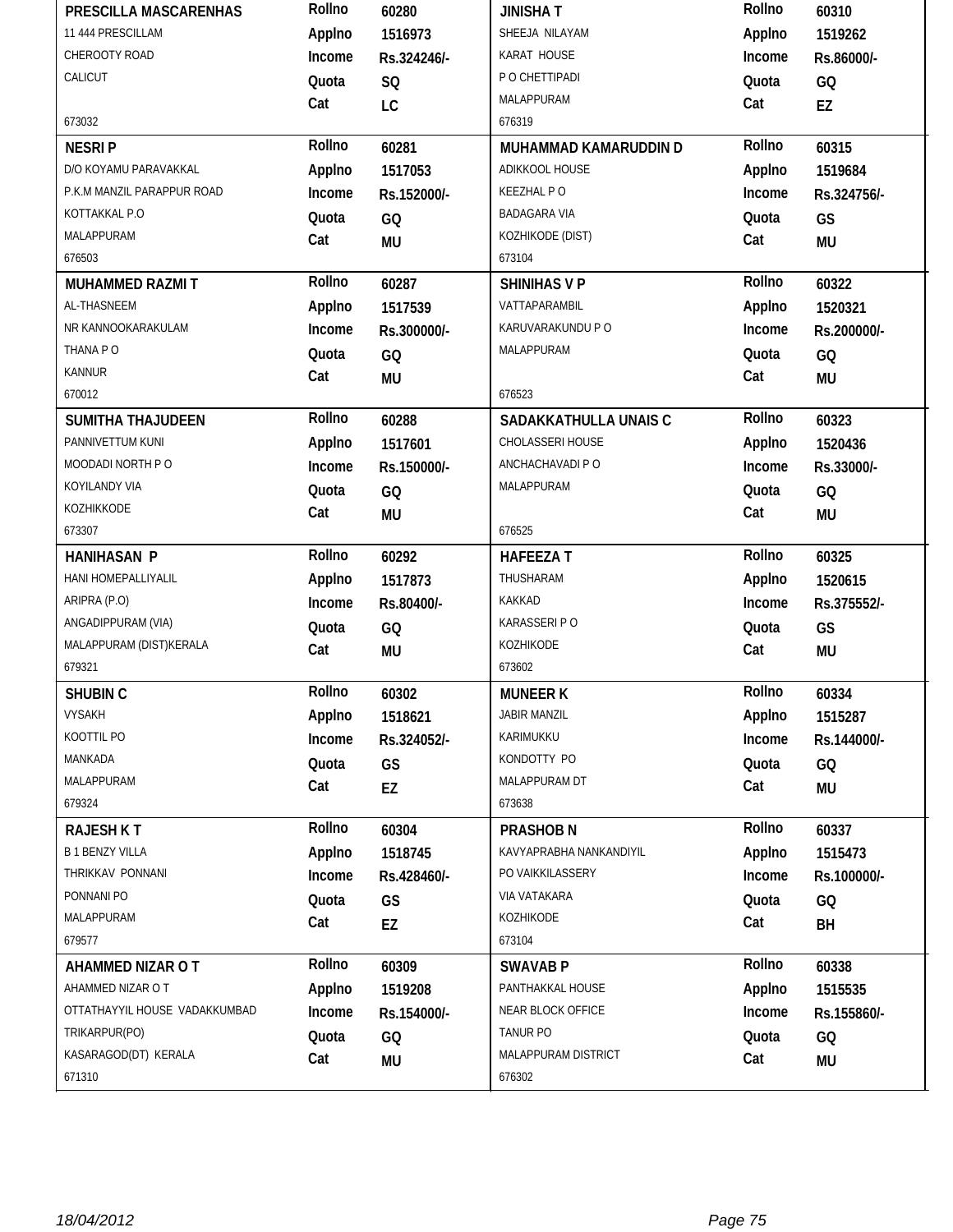| NIMA M A                 | Rollno | 60339       | SHAMEER A M                    | Rollno | 60357       |
|--------------------------|--------|-------------|--------------------------------|--------|-------------|
| GREESHMAM                | Applno | 1515606     | VALAYAKOTTIL HOUSE             | Applno | 1516974     |
| NORTH BEYPORE PO         | Income | Rs.333384/- | PULPETTA PO                    | Income | Rs.26000/-  |
| CALICUT                  | Quota  | GQ          | POOKOLATHUR MANJERI            | Quota  | GQ          |
|                          | Cat    | EZ          | MALAPPURAM                     | Cat    | <b>MU</b>   |
| 673015                   |        |             | 676126                         |        |             |
| <b>SUNITHA P</b>         | Rollno | 60341       | <b>KETUL PRAMOD E</b>          | Rollno | 60360       |
| ANANTH                   | Applno | 1515731     | <b>ERANEZHATH HOUSE</b>        | Applno | 1517200     |
| PADNEKAT PO              | Income | Rs.180000/- | NATTIKA PO                     | Income | Rs.278040/- |
| NILESHWAR KASARGOD       | Quota  | GQ          | <b>THRISSUR</b>                | Quota  | GQ          |
|                          | Cat    | EZ          | KERALA                         | Cat    | EZ          |
| 671328                   |        |             | 680566                         |        |             |
| <b>INDULEKHA C</b>       | Rollno | 60342       | SHAFIQ MOHAMED A               | Rollno | 60364       |
| SANDHYARAGAM             | Applno | 1515830     | <b>SULUS HOUSE</b>             | Applno | 1517540     |
| VYLONGARA                | Income | Rs.300000/- | PARAYULLATHIL                  | Income | Rs.156000/- |
| CHERAKKAPARAMBA P O      | Quota  | GQ          | <b>NEAR GOVT SANSKRIT HSS</b>  | Quota  | GQ          |
| MALAPPURAM               | Cat    | EZ          | VATAKKARA CALICUT              | Cat    | <b>MU</b>   |
| 679321                   |        |             | 673104                         |        |             |
| JASEELA P                | Rollno | 60344       | <b>RIYAS ALI A P</b>           | Rollno | 60368       |
| SAFANEAR CANARA BANK     | Applno | 1515992     | RIYAS ALI A P                  | Applno | 1517814     |
| <b>IRIKKURPO</b>         | Income | Rs.400000/- | AMPADATHU(H)HOUSING COLONY     | Income | Rs.184000/- |
| <b>KANNUR</b>            | Quota  | GQ          | PERINTALMANNAPERINTALMANNA P O | Quota  | GQ          |
|                          | Cat    | <b>MU</b>   | MALAPPURAM                     | Cat    | <b>MU</b>   |
| 670593                   |        |             | 679322                         |        |             |
|                          |        |             |                                |        |             |
| <b>MUHLISA V</b>         | Rollno | 60350       | <b>JINEESH A P</b>             | Rollno | 60369       |
| <b>PRISMS</b>            | Applno | 1516407     | <b>USHASS H</b>                | Applno | 1517874     |
| THIRUVANOOR NADA POST    | Income | Rs.180000/- | KURUVANGAD P O                 | Income | Rs.233200/- |
| KOZHIKODE                | Quota  | GQ          | KOYILANDY                      | Quota  | GQ          |
|                          | Cat    | <b>MU</b>   | KOZHIKODE                      | Cat    | BH          |
| 673029                   |        |             | 673620                         |        |             |
| <b>MOHAMED FAHEEM PK</b> | Rollno | 60354       | <b>SHIBINI P</b>               | Rollno | 60373       |
| PANDIKKADAVATH HOUSE     | Applno | 1516750     | CHERAPARAMBIL HOUSE            | Applno | 1518230     |
| POOLAPPEES               | Income | Rs.21960/-  | VALLUAMBRAM (P.O)              | Income | Rs.68000/-  |
| OORAKAM MELMURI (PO)     | Quota  | GQ          | ATHANIKKAL                     | Quota  | GQ          |
| MALAPPURAM               | Cat    | MU          | MALAPPURAM DISTRICT            | Cat    | <b>MU</b>   |
| 676519                   |        |             | 673651                         |        |             |
| <b>SAKEER HUSAINE CT</b> | Rollno | 60355       | <b>NAJLA O</b>                 | Rollno | 60379       |
| KARUVACHALIL HOUSE       | Applno | 1516850     | O K HOUSE                      | Applno | 1518625     |
| KALANTHODE               | Income | Rs.260380/- | KUTTIADY                       | Income | Rs.390000/- |
| NIT CAMPUS PO            | Quota  | GS          | CALICUT                        | Quota  | GQ          |
| KOZHIKODE                | Cat    | MU          |                                | Cat    | <b>MU</b>   |
| 673601                   |        |             | 673508                         |        |             |
| <b>JALEEL KK</b>         | Rollno | 60356       | <b>SHYNIC</b>                  | Rollno | 60380       |
| KALLADIKKUNNU HOUSE      | Applno | 1516909     | D/O ABDULSAMAD                 | Applno | 1518692     |
| KAITHAPPOYIL P O         | Income | Rs.18000/-  | CHOLAKKAL HOUSE                | Income | Rs.43000/-  |
| PUTHUPPADI VIA           | Quota  | GQ          | THIRURKAD PO                   | Quota  | GQ          |
| KOZHIKODE                | Cat    | MU          | MALAPPURAM                     | Cat    | MU          |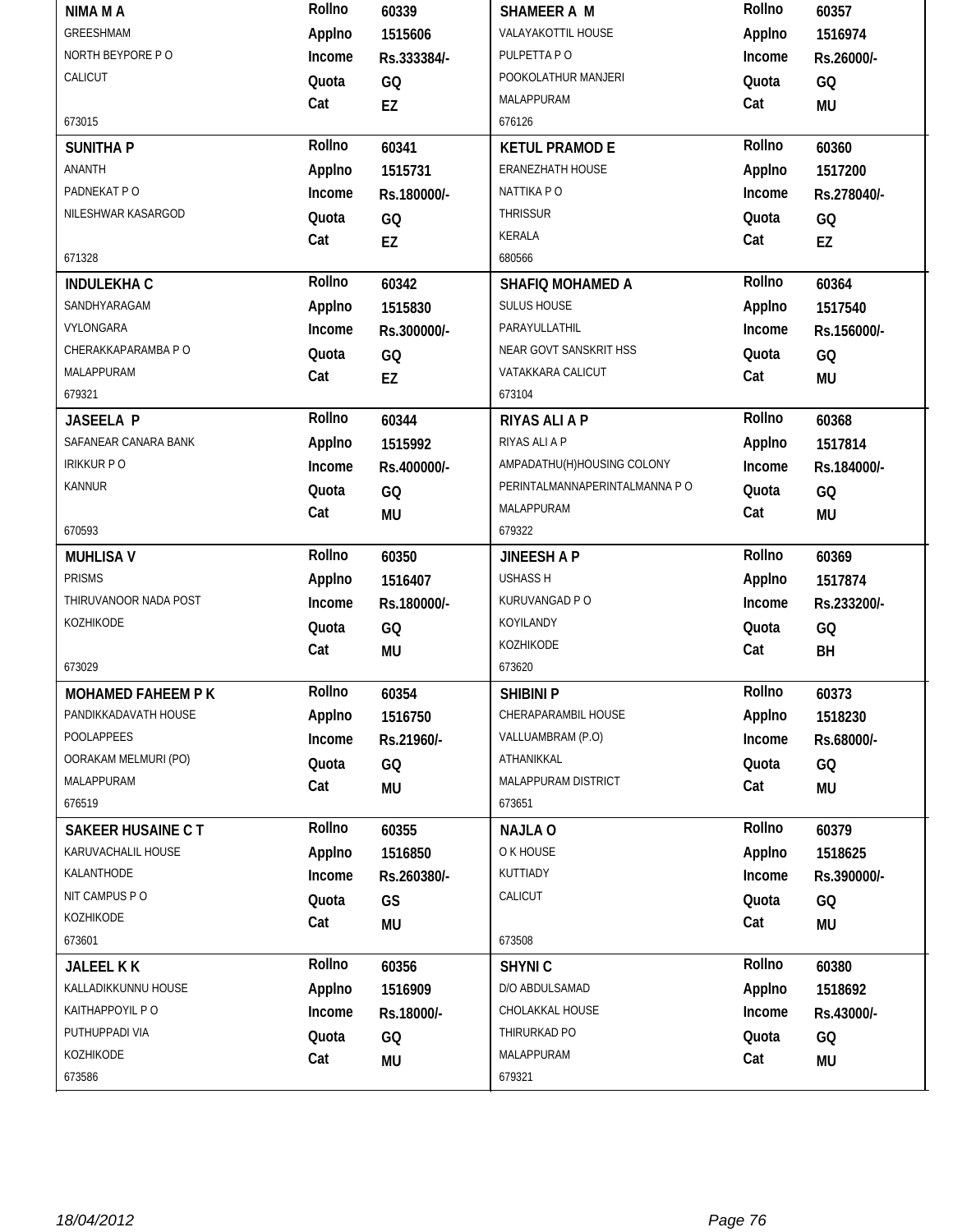| <b>SAKEER C</b>         | Rollno | 60382       | <b>SAJEEB K P</b>          | Rollno | 60415       |
|-------------------------|--------|-------------|----------------------------|--------|-------------|
| CHEMBATTA HOUSE         | Applno | 1518814     | KAKKUTH PARAKKAL HOUSE     | Applno | 1515540     |
| THINOOR POST            | Income | Rs.375312/- | KARIAVATTOM                | Income | Rs.396936/- |
| KAKKATTIL VIA           | Quota  | GS          | MANNARMALA PO              | Quota  | GS          |
| KOZHIKKODE              | Cat    | <b>MU</b>   | MALAPPURAM                 | Cat    | <b>MU</b>   |
| 673507                  |        |             | 679325                     |        |             |
| <b>SHAMINI PH</b>       | Rollno | 60383       | <b>SAHIL M</b>             | Rollno | 60418       |
| SANTHINILAYAM           | Applno | 1518897     | THASLI MANZIL HOUSE        | Applno | 1515734     |
| TRIPPANACHI P O         | Income | Rs.27000/-  | PAVANDOOR PO               | Income | Rs.28000/-  |
| <b>MALAPPURAM</b>       | Quota  | GQ          | NANMINDA VIA               | Quota  | GQ          |
|                         | Cat    | <b>MU</b>   | KOZHIKODE                  | Cat    | <b>MU</b>   |
| 673641                  |        |             | 673613                     |        |             |
| <b>SHABNA N K</b>       | Rollno | 60386       | <b>NASEEBA BEGUM</b>       | Rollno | 60419       |
| PUNARTHAM               | Applno | 1519210     | VELIMPURAYIDAM             | Applno | 1515831     |
| THERUVATH THAZHAM       | Income | Rs.425312/- | NEAR INDIRA JUNCTION       | Income | Rs.288000/- |
| PALATH PO               | Quota  | GQ          | AVALOOKUNNU P O            | Quota  | GQ          |
| KOZHIKODE               | Cat    | EZ          | ALAPPUZHA                  | Cat    | <b>MU</b>   |
| 673611                  |        |             | 688006                     |        |             |
| <b>IRSHAD E</b>         | Rollno | 60393       | <b>AUSAF ASHIK KT</b>      | Rollno | 60422       |
| EDAVANA HOUSE           | Applno | 1519748     | NAFEESATH MANZIL           | Applno | 1516063     |
| KANNANKARA PO           | Income | Rs.385056/- | KOTTUKKARA                 | Income | Rs.264996/- |
| CHELANNUR VIA           | Quota  | GQ          | KONDOTTY P.O               | Quota  | GQ          |
| CALICUT                 | Cat    | <b>MU</b>   | MALAPPURAM                 | Cat    | <b>MU</b>   |
| 673616                  |        |             | 673638                     |        |             |
|                         | Rollno |             |                            | Rollno | 60427       |
| ZAFAR IQBAL P P         |        | 60410       | SIMIN MUHAMMED KUTTY       |        |             |
| P P HOUSE 15/1818       | Applno | 1515229     | <b>KUSHBOO</b>             | Applno | 1516410     |
| PARAPPIL PO             | Income | Rs.261582/- | <b>BEHIND CIGI</b>         | Income | Rs.100000/- |
| THANGAL'S ROAD          | Quota  | GQ          | <b>GOLF LINK ROAD</b>      | Quota  | GQ          |
| CALICUT                 | Cat    | <b>MU</b>   | CHEVAYURCALICUT            | Cat    | <b>MU</b>   |
| 673001                  |        |             | 673017                     |        |             |
| <b>NAJEEB MOHAMED K</b> | Rollno | 60411       | SABEEL ABDULLA P R         | Rollno | 60429       |
| <b>GREEN VIEW</b>       | Applno | 1515288     | PALERIKKANDIYIL H O        | Applno | 1516566     |
| NANNAMBRA P O KUNDOOR   | Income | Rs.160000/- | NARIPPATTA PO              | Income | Rs.385828/- |
| (VIA)THAYYALINGAL       | Quota  | GQ          | KALLACHI VIA               | Quota  | GQ          |
| MALAPPURAM              | Cat    | MU          | CALICUT                    | Cat    | <b>MU</b>   |
| 676320                  |        |             | 673506                     |        |             |
| PRASHEEN V K            | Rollno | 60412       | <b>SHABNA C</b>            | Rollno | 60430       |
| THUNDIYIL HOUSE         | Applno | 1515341     | D/O ABDURAZAK C            | Applno | 1516661     |
| ERUVATTY PO             | Income | Rs.393129/- | CHOORAPULAKKAL HOUSE       | Income | Rs.124800/- |
| KANNUR                  | Quota  | GQ          | RANDATHANI                 | Quota  | GQ          |
|                         | Cat    | EZ          | MALAPPURAM                 | Cat    | <b>MU</b>   |
| 670647                  |        |             | 676510                     |        |             |
| DR ANWAR SADATH V       | Rollno | 60414       | <b>NAJVA P</b>             | Rollno | 60432       |
| VERKOTE HOUSE.          | Applno | 1515475     | <b>NAJVA P</b>             | Applno | 1516855     |
| CHAPPANANGADI P O       | Income | Rs.370140/- | CHENGOTE HOUSE             | Income | Rs.276000/- |
| KOTTAKKAL VIA           | Quota  | GS          | MORAYUR PO MALAPPURAM DIST | Quota  | GQ          |
| MALAPPURAM              | Cat    | <b>MU</b>   | KERALA                     | Cat    | <b>MU</b>   |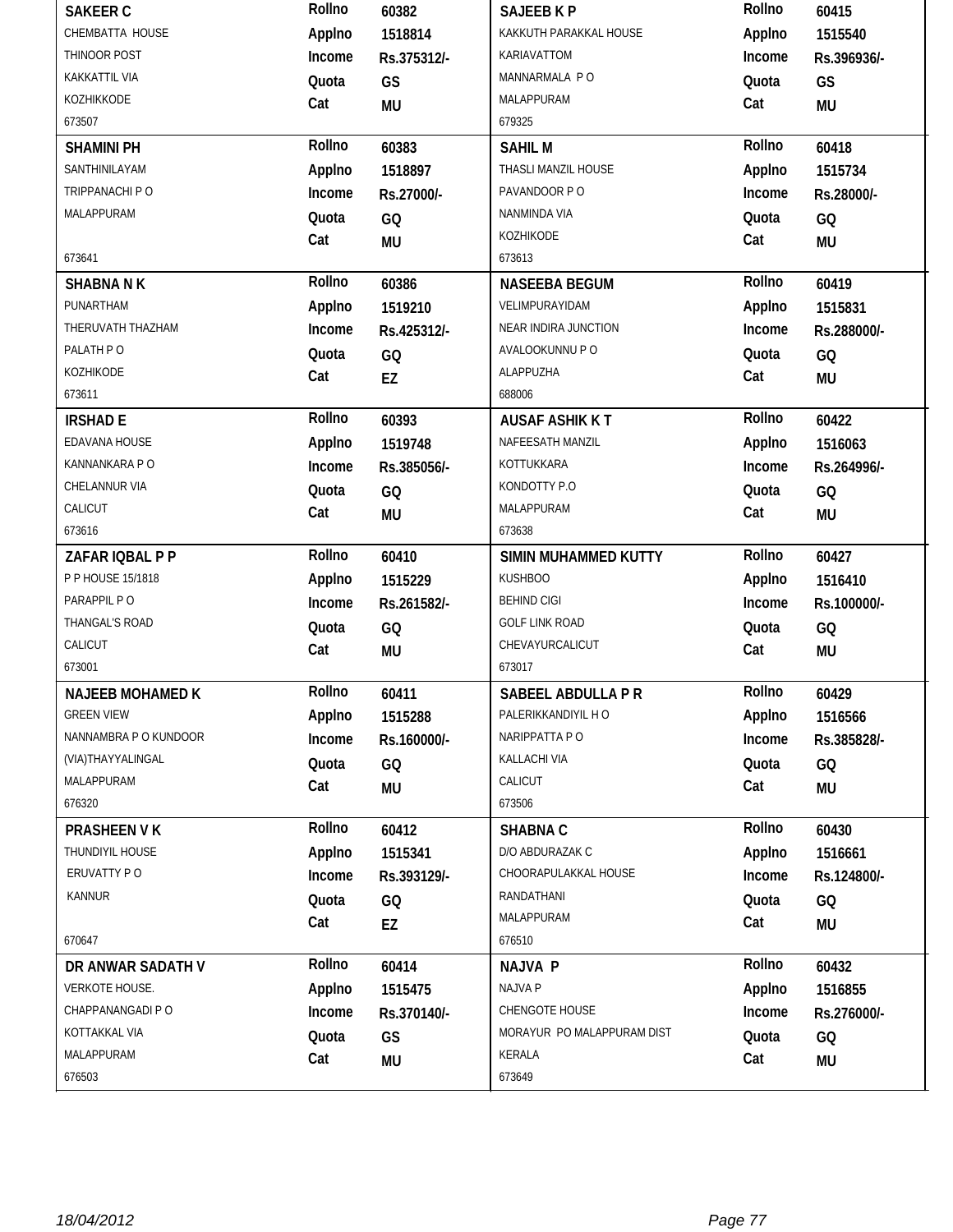| <b>SAFINA MUSTAFA</b>       | Rollno | 60435       | <b>VISHAK MANOJ BHASKAR</b>       | Rollno | 60472       |
|-----------------------------|--------|-------------|-----------------------------------|--------|-------------|
| <b>BAITHU SUBINA</b>        | Applno | 1517059     | PATTATHUVILA                      | Applno | 1519944     |
| MANGATTUVAYAL               | Income | Rs.240000/- | CHAYAKUDI LANE                    | Income | Rs.310000/- |
| KUTHUPARAMBA PO             | Quota  | GQ          | PETTAH                            | Quota  | GQ          |
| <b>KANNUR DIST</b>          | Cat    | <b>MU</b>   | THIRUVANANTHAPURAM                | Cat    | EZ          |
| 670643                      |        |             | 695024                            |        |             |
| <b>ALIENA SHARON P</b>      | Rollno | 60436       | MUHAMMED SHAREEF THENATH          | Rollno | 60476       |
| SHYROSE                     | Applno | 1517119     | <b>BEEMBIGAL</b>                  | Applno | 1520346     |
| PANANKAVU                   | Income | Rs.75060/-  | <b>ELANKUR PO</b>                 | Income | Rs.201440/- |
| CHIRAKKAL PO                | Quota  | GQ          | MALAPPURAM                        | Quota  | GQ          |
| <b>KANNUR</b>               | Cat    | BX          | KERALA                            | Cat    | <b>MU</b>   |
| 670011                      |        |             | 676122                            |        |             |
| <b>SARATH M B</b>           | Rollno | 60437       | <b>ANSARP</b>                     | Rollno | 60477       |
| MUNDAMVALAPPIL HOUSE        | Applno | 1517209     | PALANADAN HOUSE                   | Applno | 1520446     |
| ESWARAMANGALAM P O          | Income | Rs.214344/- | CHATHALLOOR PO                    | Income | Rs.96000/-  |
| TAVANUR (VIA)               | Quota  | GQ          | EDAVANNA                          | Quota  | GQ          |
| MALAPPURAM                  | Cat    | EZ          | MALAPPURAM                        | Cat    | <b>MU</b>   |
| 679573                      |        |             | 676541                            |        |             |
| <b>SHINEY S</b>             | Rollno | 60448       | <b>BETSY VM</b>                   | Rollno | 60482       |
| SANTHI NIKETAN              | Applno | 1518075     | <b>BETSY VM</b>                   | Applno | 1520958     |
| NEAR TALAP GUPS             | Income | Rs.324000/- | ETTAPPPURAM HOUSE                 | Income | Rs.108000/- |
| <b>KANNUR</b>               | Quota  | GQ          | FAROOK COLLEGE PO                 | Quota  | GQ          |
|                             | Cat    | EZ          | CALICUT                           | Cat    | <b>MU</b>   |
| 670002                      |        |             | 673632                            |        |             |
|                             |        |             |                                   |        |             |
| <b>SHAMSHAD AHAMED PV</b>   | Rollno | 60453       | <b>FEBIN P</b>                    | Rollno | 60486       |
| RASHEEDA MANZIL             | Applno | 1518431     | 33/5759 F                         | Applno | 1515236     |
| PAYANGADI (RS) PO           | Income | Rs.240000/- | ENNAMPALATHPARAMBA P.O            | Income | Rs.448380/- |
| PAYANGADI KANNUR            | Quota  | GQ          | CHEVAYUR                          | Quota  | GQ          |
|                             | Cat    | <b>MU</b>   | CALICUT                           | Cat    | <b>MU</b>   |
| 670358                      |        |             | 673017                            |        |             |
| <b>SANJUKS</b>              | Rollno | 60457       | <b>NIDAL K</b>                    | Rollno | 60487       |
| AMRITHA HOUSE (KARAT THODI) | Applno | 1518693     | <b>HIBA 22/40</b>                 | Applno | 1515292     |
| PALAKKAMATTOM               | Income | Rs.204672/- | THIRUVANNUR NADA P.O              | Income | Rs.240000/- |
| KINGINIMATTOM POST          | Quota  | GQ          | CALICUT                           | Quota  | GQ          |
| KOLENCHERY ERNAKULAM        | Cat    | EZ          |                                   | Cat    | MU          |
| 682311                      |        |             | 673029                            |        |             |
| <b>VRINDA O</b>             | Rollno | 60462       | <b>ANEESA MP</b>                  | Rollno | 60489       |
| VISWAJEETH                  | Applno | 1519102     | D/O K K PAREEKUTTY                | Applno | 1515412     |
| KOTTALI PO                  | Income | Rs.135132/- | MANGALASSERI(H) MULAVOOR PO       | Income | Rs.343488/- |
| <b>KANNUR</b>               | Quota  | GQ          | MUVATTUPUZHA ERNAKULAM            | Quota  | GQ          |
|                             | Cat    | BH          | KERALA                            | Cat    | MU          |
| 670005                      |        |             | 686673                            |        |             |
| <b>FUAD ZAIN ALOOR</b>      | Rollno | 60464       | <b>IBTISAM MOHAMMED</b>           | Rollno | 60491       |
| ALOOR(HOUSE)                | Applno | 1519271     | 22/53 B1 AYISHA 'EDATHIL COMPOUND | Applno | 1515545     |
| MARANCHERY (PO)             | Income | Rs.156000/- | K RAGHAVAMENON ROAD               | Income | Rs.120000/- |
| MALAPPURAM (DT)             | Quota  | GQ          | THIRUVANNUR ROAD                  | Quota  | GQ          |
| <b>NEAR PONNANI</b>         | Cat    | MU          | KOZHIKODE                         | Cat    | MU          |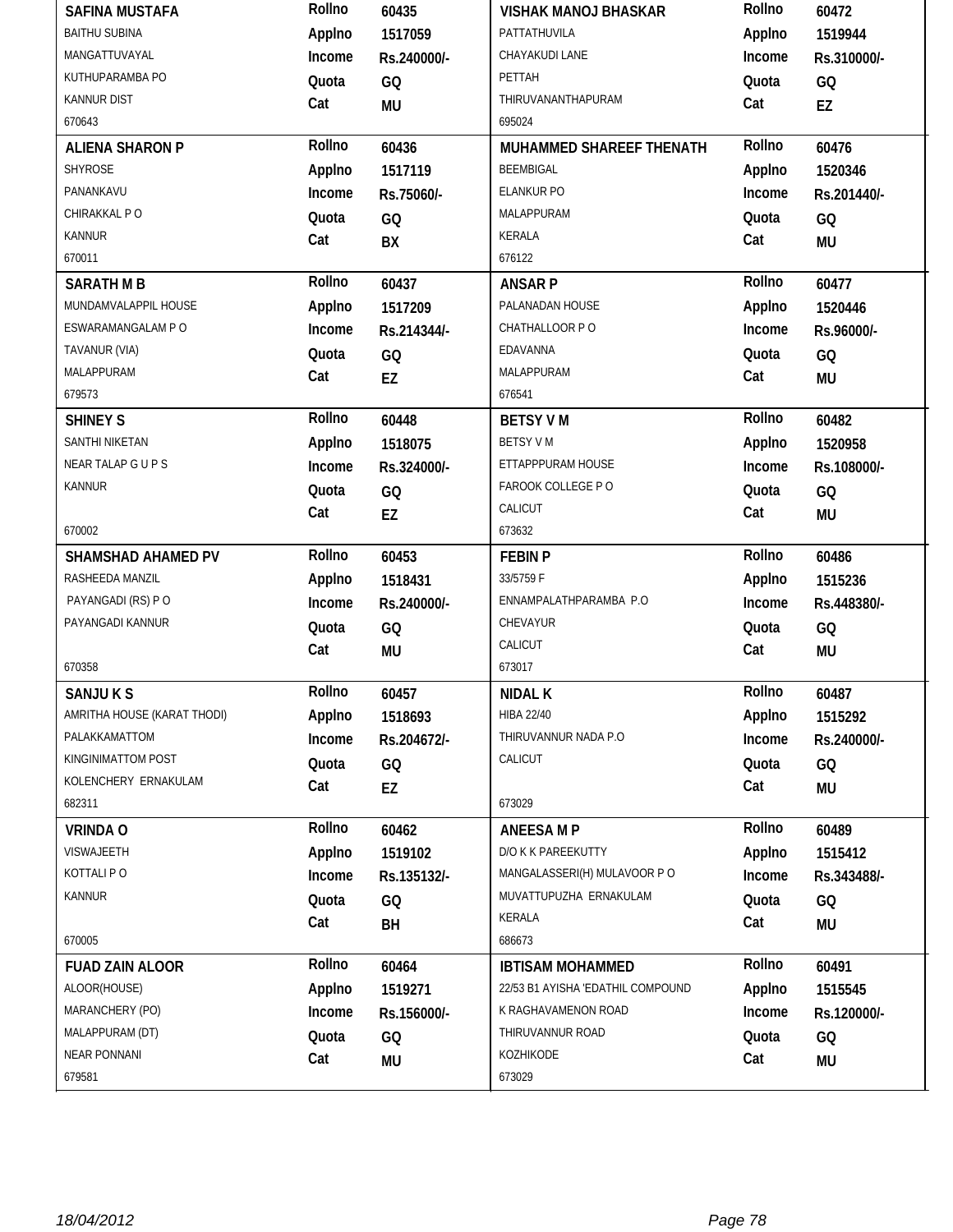| <b>DILEEP NARAYANAN C</b>  | Rollno | 60492       | SNEHA K                    | Rollno | 60507       |
|----------------------------|--------|-------------|----------------------------|--------|-------------|
| DILEEP NARAYANAN.C         | Applno | 1515617     | KOLLOTH HOUSE              | Applno | 1516760     |
| DEEPAM NEAR TOWN HALL      | Income | Rs.190939/- | THIRUVAMPADY PO            | Income | Intercaste  |
| CHIRAKKARA (PO) THALASSERY | Quota  | GS          | KOZHIKODE                  | Quota  | GQ          |
| KANNUR (DT)                | Cat    | BH          | <b>KERALA</b>              | Cat    | EZ          |
| 670104                     |        |             | 673603                     |        |             |
| <b>HASNAP</b>              | Rollno | 60493       | <b>IRSHAD RAHMAN K</b>     | Rollno | 60508       |
| PARAYIL HOUSE              | Applno | 1515664     | <b>IRSHAD RAHMAN K</b>     | Applno | 1516859     |
| PALAT ROAD                 | Income | Rs.300000/- | HIRA MANZIL                | Income | Rs.390108/- |
| OTTAPALAM                  | Quota  | GQ          | TUVVUR (PO)                | Quota  | GQ          |
| PALAKKAD                   | Cat    | <b>MU</b>   | MALAPPURAM KERALA          | Cat    | <b>MU</b>   |
| 679101                     |        |             | 679327                     |        |             |
| <b>RAMITH RAVEENDRAN</b>   | Rollno | 60497       | <b>VINEETHA JANARDANAN</b> | Rollno | 60511       |
| <b>VYZAG</b>               | Applno | 1516011     | ANJALI                     | Applno | 1517060     |
| NEAR GOVT. HOSPITAL        | Income | Rs.214848/- | KOTTAYAMPOIL P O           | Income | Intercaste  |
| VADAKARA                   | Quota  | GQ          | THALASSERY                 | Quota  | GQ          |
| KOZHIKODE                  | Cat    | EZ          | <b>KANNUR</b>              | Cat    | EZ          |
| 673101                     |        |             | 670691                     |        |             |
| <b>RANDEEP A M</b>         | Rollno | 60502       | <b>GREESHMA M B</b>        | Rollno | 60513       |
| AYIRAPARAMBIL HOUSE        | Applno | 1516359     | MUNDAMVALAPPIL HOUSE       | Applno | 1517212     |
| EDAPAL POST                | Income | Rs.62000/-  | ESWARAMANGALAM P O         | Income | Rs.214344/- |
| MALAPPURAM                 | Quota  | GQ          | TAVANUR VIA                | Quota  | GQ          |
|                            | Cat    | EZ          | MALAPPURAM                 | Cat    | EZ          |
| 679576                     |        |             | 679573                     |        |             |
|                            |        |             |                            |        |             |
| <b>SHAMNAD M</b>           | Rollno | 60503       | SHIJIN PALADAN             | Rollno | 60514       |
| MADATHIL HOUSE             | Applno | 1516423     | PALADAN HOUSE              | Applno | 1517282     |
| KIZHAKKUMMURI P O          | Income | Rs.323812/- | NADUVATH (PO)              | Income | Rs.318151/- |
| KAKKODI                    | Quota  | GQ          | WANDOOR                    | Quota  | GS          |
| KOZHIKODE                  | Cat    | MU          | MALAPPURAM                 | Cat    | BH          |
| 673611                     |        |             | 679328                     |        |             |
| <b>MOHAMED JASHEER K</b>   | Rollno | 60504       | <b>NISHITHA P</b>          | Rollno | 60516       |
| KAINIKKARA HOUSE           | Applno | 1516487     | ANAND                      | Applno | 1517472     |
| NEAR KHAYAM THEATRE        | Income | Rs.280000/- | CHAMPAD (PO)               | Income | Rs.369864/- |
| THUNCHAN ROAD              | Quota  | GQ          | THALASSERY                 | Quota  | GQ          |
| <b>TIRUR</b>               | Cat    |             | <b>KANNUR</b>              | Cat    |             |
| 676101                     |        | MU          | 670694                     |        | EZ          |
| ARUNKRISHNA B              | Rollno | 60505       | MUHAMMED YASIR KUNDANATH   | Rollno | 60517       |
| KRISHNAPRIYA HOUSE         | Applno | 1516569     | <b>BLOSSOM</b>             | Applno | 1517549     |
| ERUMELY PO                 | Income | Rs.240000/- | AMBALAPPADI                | Income | Rs.400000/- |
| ERUMELY                    | Quota  | GQ          | THENHIPPALAM POST          | Quota  | GQ          |
| KOTTAYAM                   | Cat    |             | CALICUT UNIVERSITY         | Cat    |             |
| 686509                     |        | BH          | 673636                     |        | <b>MU</b>   |
| <b>BAHEEJAPV</b>           | Rollno | 60506       | <b>JAMSHID P</b>           | Rollno | 60522       |
| ELACHOLA HOUSE             | Applno | 1516664     | PARAKKATTIL HOUSE          | Applno | 1517877     |
| KOOTTILANGADI P O          | Income | Rs.331140/- | PATHAMKULAM PO             | Income | Rs.162000/- |
| MALAPPURAM                 | Quota  | GS          | VANIAMKULAM VIA            | Quota  | GQ          |
|                            | Cat    | <b>MU</b>   | PALAKKAD                   | Cat    | <b>MU</b>   |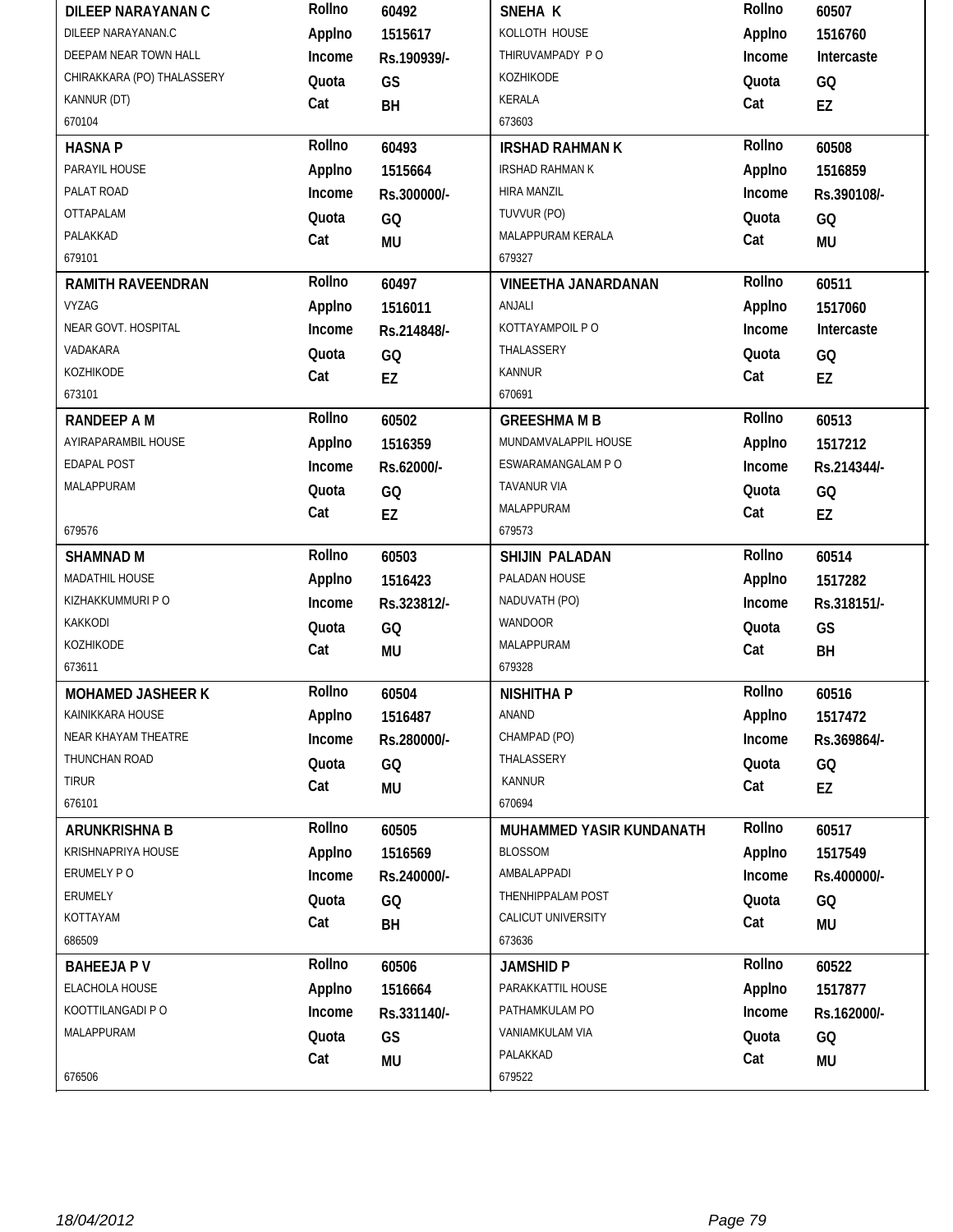| ROOPASREE SIVAM              | Rollno | 60526       | <b>MUHAMMED AFSAL P</b>     | Rollno | 60565       |
|------------------------------|--------|-------------|-----------------------------|--------|-------------|
| <b>AISWARYA</b>              | Applno | 1518243     | MIT HOSTEL                  | Applno | 1515414     |
| RSLBN NO.42KESAVAN NAIR ROAD | Income | Rs.120000/- | NEAR ESI HOSPITAL           | Income | Rs.133329/- |
| POOJAPPURA                   | Quota  | GQ          | PERINGANDOOR PO             | Quota  | GQ          |
| THIRUVANANTHAPURAM           | Cat    | BH          | <b>TRICHUR</b>              | Cat    | <b>MU</b>   |
| 695012                       |        |             | 680581                      |        |             |
| YASAR ARAFATH K              | Rollno | 60527       | <b>SREEKANTH S</b>          | Rollno | 60566       |
| KALARIYIL HOUSE              | Applno | 1518312     | SREEPADMAM (H)              | Applno | 1515483     |
| ARIMBRA P O                  | Income | Rs.50000/-  | NEAR GOVT HOSPITAL          | Income | Rs.352440/- |
| <b>VIA KONDOTTY</b>          | Quota  | GQ          | KARIVELLUR P O              | Quota  | GQ          |
| MALAPPURAM                   | Cat    | <b>MU</b>   | <b>KANNUR DIST</b>          | Cat    | BH          |
| 673638                       |        |             | 670521                      |        |             |
| <b>HARIDASAN C</b>           | Rollno | 60538       | <b>SHAHID T P</b>           | Rollno | 60567       |
| CHERAYI HOUSE                | Applno | 1519104     | THALAKKAYIL                 | Applno | 1515555     |
| PERUMBADAPPU                 | Income | Rs.398844/- | P O VELOM                   | Income | Rs.264333/- |
| MALAPPURAM                   | Quota  | GS          | <b>VIA KUTTIADY</b>         | Quota  | GS          |
|                              | Cat    | BH          | KOZHIKODE                   | Cat    | <b>MU</b>   |
| 679580                       |        |             | 673508                      |        |             |
| <b>SITARA KANNAN</b>         | Rollno | 60539       | <b>SAJNA SAEED</b>          | Rollno | 60568       |
| SATHI NILAYAM                | Applno | 1519212     | <b>SAJ MAHAL</b>            | Applno | 1515621     |
| VADASSERY ROAD MATHIL P.O    | Income | Rs.125000/- | PUSHPAGIRI                  | Income | Rs.224000/- |
| <b>VIA PAYYANUR</b>          | Quota  | GQ          | TALIPARAMBA P.O             | Quota  | GQ          |
| KANNUR                       | Cat    | EZ          | KANNUR                      | Cat    | <b>MU</b>   |
| 670307                       |        |             | 670141                      |        |             |
| YASEERA S                    | Rollno | 60545       | ABDUL JABBAR K E            | Rollno | 60570       |
| SINCERE VILLA                | Applno | 1519691     | POYILIL HOUSE               | Applno | 1515749     |
|                              |        |             |                             |        |             |
| ERANHIKKATTU PARAMBA         | Income | Rs.48000/-  | VELLAYIKODE                 | Income | Rs.366300/- |
| KALLAI PO                    | Quota  | GQ          | PANTHEERANKAVE PO           | Quota  | GS          |
| CALICUT                      | Cat    |             | KOZHIKODE                   | Cat    |             |
| 673003                       |        | <b>MU</b>   | 673019                      |        | <b>MU</b>   |
| <b>FATHIMATH ZAHRA</b>       | Rollno | 60555       | <b>JINU CK</b>              | Rollno | 60571       |
| <b>CHERUVATH HOUSE</b>       | Applno | 1520622     | RABUWA MANZIL               | Applno | 1515837     |
| KATAMERI P.O                 | Income | Rs.80500/-  | VANIYAMBALAM                | Income | Rs.180000/- |
| VILLIAPPALLI                 | Quota  |             | WANDOOR                     | Quota  |             |
| KOZHIKKODE                   | Cat    | GQ          | MALAPPURAM                  | Cat    | GQ          |
| 673542                       |        | <b>MU</b>   | 679339                      |        | MU          |
| <b>NAZEEM ABDUL MAJEED</b>   | Rollno | 60563       | <b>MOHAMMED SHAFEEQ KT</b>  | Rollno | 60573       |
| SANA                         | Applno | 1515295     | S/O KT USMAN                | Applno | 1516014     |
| COURT ROAD                   | Income | Rs.344500/- | KARATU THODI HOUSE          | Income | Rs.193000/- |
| TALIPARAMBA                  | Quota  |             | MANNARMALA JN PATTIKKAD P O | Quota  |             |
| KANNUR DST                   |        | GQ          | MALAPPURAM                  | Cat    | GQ          |
| 670141                       | Cat    | MU          | 679325                      |        | <b>MU</b>   |
| <b>FAHEEM AHMED ABDULLA</b>  | Rollno | 60564       | AMITH GANGADHARAN R         | Rollno | 60577       |
| AAFTHAAB                     | Applno | 1515347     | <b>GANGA</b>                | Applno | 1516272     |
| ADUTHILA                     | Income | Rs.213000/- | THIRUVANGOOR PO             | Income | Rs.389338/- |
| P.O. PAYANGADI               | Quota  | GQ          | KOZHIKODE                   | Quota  | GQ          |
| KANNUR KERALA                | Cat    | <b>MU</b>   |                             | Cat    | EZ          |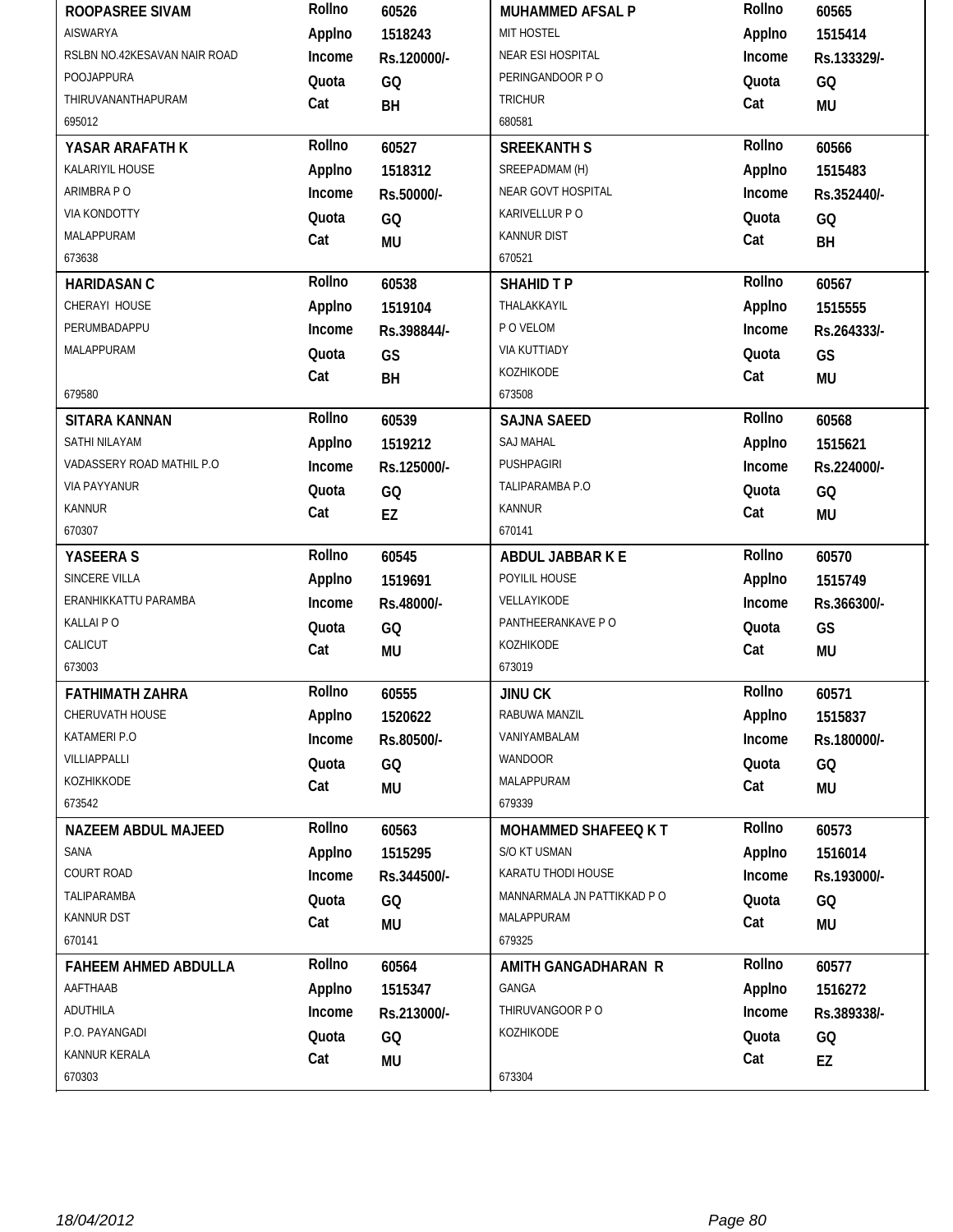| <b>SHAHEEN O</b>              | Rollno | 60579       | <b>ANUPAMA K N</b>       | Rollno | 60590       |
|-------------------------------|--------|-------------|--------------------------|--------|-------------|
| OLAVIL                        | Applno | 1516433     | PALADAN HOUSE            | Applno | 1517290     |
| KURINHALIYODE                 | Income | Rs.127000/- | NADUVATH PO              | Income | Rs.318151/- |
| VILLIAPPALLY                  | Quota  | GQ          | WANDOOR                  | Quota  | GQ          |
| VATAKARA                      | Cat    | <b>MU</b>   | MALAPPURAM               | Cat    | BH          |
| 673542                        |        |             | 679328                   |        |             |
| HAFIS RAHMAN M C              | Rollno | 60580       | <b>SALWAMP</b>           | Rollno | 60592       |
| S/O DR M C ABDUL ALI          | Applno | 1516488     | <b>DILISTHAN</b>         | Applno | 1517475     |
| M C HOUSE                     | Income | Rs.245588/- | CHINAKKAL                | Income | Rs.120000/- |
| PO AREACODE                   | Quota  | GQ          | CHERUSHOLA PO            | Quota  | GQ          |
| MALAPPURAM                    | Cat    | <b>MU</b>   | MALAPPURAM               | Cat    | <b>MU</b>   |
| 673639                        |        |             | 676510                   |        |             |
| MOHAMMED JAWAD M              | Rollno | 60582       | <b>RESHMA V SREEDHER</b> | Rollno | 60593       |
| <b>JASNAS</b>                 | Applno | 1516670     | <b>GOKULAM HOUSE</b>     | Applno | 1517550     |
| NARATH PO                     | Income | Rs.160000/- | SHARIYIL                 | Income | Rs.416400/- |
| <b>KANNUR</b>                 | Quota  | GQ          | WANDOOR PO               | Quota  | GQ          |
|                               | Cat    | <b>MU</b>   | MALAPPURAM               | Cat    | EZ          |
| 670603                        |        |             | 679328                   |        |             |
| <b>SHAHIN MOHAMMED</b>        | Rollno | 60583       | <b>ARSHADK</b>           | Rollno | 60595       |
| C/O 4SQUARE PHARMACEUTICALS   | Applno | 1516762     | PANAMADATHKANDI HOUSE    | Applno | 1517672     |
| VALIYAPOYIL 12TH MILE         | Income | Rs.39600/-  | CHEVAYUR-MINI            | Income | Rs.171000/- |
| NIT CAMPUS P.O                | Quota  | GQ          | PULIKKAL P.O             | Quota  | GQ          |
| KOZHIKODE KERALA              | Cat    | <b>MU</b>   | MALAPPURAM               | Cat    | <b>MU</b>   |
| 673601                        |        |             | 673637                   |        |             |
| <b>FAHMIYA LEENA YACOOB</b>   | Rollno | 60584       | <b>RAJUL KOYADEEN T</b>  | Rollno | 60603       |
| KAZIYARAKATH HOUSE            | Applno | 1516863     | EDAKAT MATHARA           | Applno | 1518314     |
| ASHOKA ROAD                   | Income | Rs.196000/- | P.O.G.A.COLLEGE          | Income | Rs.296928/- |
| MAMPAD P.O                    | Quota  | GQ          | KOZHIKODE                | Quota  | GS          |
| MALAPPURAM                    | Cat    | <b>MU</b>   |                          | Cat    | <b>MU</b>   |
| 676542                        |        |             | 673014                   |        |             |
| <b>MUMTHAS TV</b>             | Rollno | 60585       | <b>FOUSIYA P</b>         | Rollno | 60610       |
| MUMTHAS MANZIL                | Applno | 1516918     | <b>FAIZEL MANZIL</b>     | Applno | 1518757     |
| KEECHERI (P O) MATTANNUR(VIA) | Income | Rs.417686/- | METHILTHODI              | Income | Rs.415528/- |
| KANNUR(DT)                    | Quota  | GQ          | FAROOK COLLEGE           | Quota  | GQ          |
|                               | Cat    | MU          | CALICUT                  | Cat    | <b>MU</b>   |
| 670702                        |        |             | 673632                   |        |             |
| <b>SHIBIN PK</b>              | Rollno | 60586       | <b>SHIBILI E</b>         | Rollno | 60611       |
| KEERTHANAM HOUSE              | Applno | 1516989     | CHERUKUTH HOUSE          | Applno | 1518832     |
| PUDUPPANAM PO                 | Income | Rs.446432/- | KOLMANNA                 | Income | Rs.420000/- |
| VATAKARA                      | Quota  | GQ          | HAJIYARPALLY PO          | Quota  | GQ          |
| CALICUT                       | Cat    | EZ          | MALAPPURAM               | Cat    | <b>MU</b>   |
| 673105                        |        |             | 676519                   |        |             |
| <b>SHARANYA HARIDAS</b>       | Rollno | 60588       | PRABA LAKSHMI            | Rollno | 60614       |
| JASMINE                       | Applno | 1517124     | <b>PRABAS</b>            | Applno | 1519108     |
| 2/1001                        | Income | Rs.305112/- | NEAR MUNICIPAL PARK      | Income | Rs.331032/- |
| EDAKKAD P.O                   | Quota  | GQ          | MAVELIKARA               | Quota  | GS          |
| CALICUT                       | Cat    | BH          | ALLAPUZHA                | Cat    | EZ          |
| 673005                        |        |             | 690101                   |        |             |
|                               |        |             |                          |        |             |